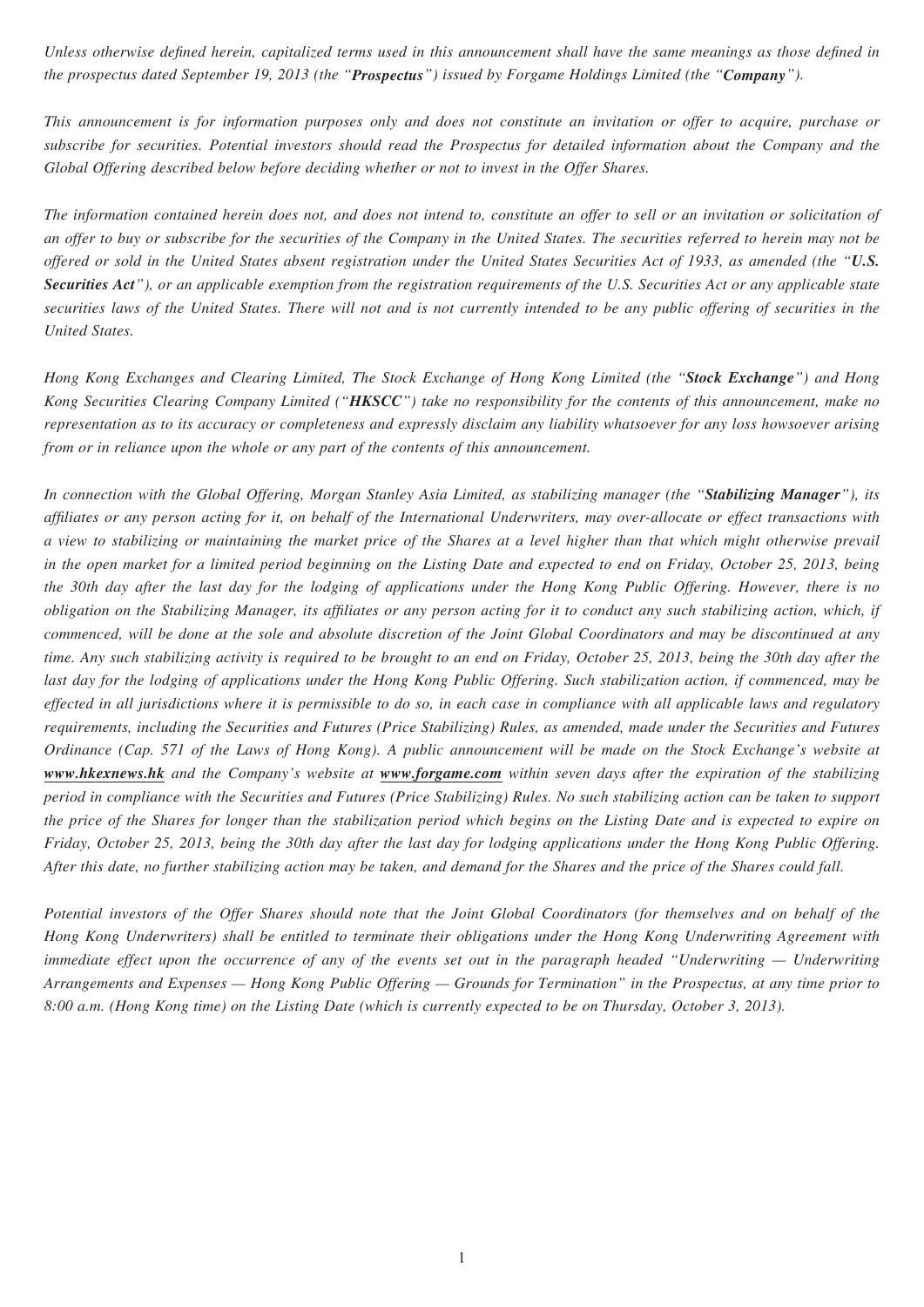

### **GLOBAL OFFERING**

| <b>Total number of Offer Shares:</b><br>under the Global Offering |              | 31,370,000 Shares (subject to the<br><b>Over-allotment Option</b> )                                                                                               |
|-------------------------------------------------------------------|--------------|-------------------------------------------------------------------------------------------------------------------------------------------------------------------|
| <b>Number of Hong Kong Offer Shares:</b>                          |              | 15,685,000 Shares (as adjusted after<br>reallocation)                                                                                                             |
| <b>Number of International Placing Shares</b>                     |              | 15,685,000 Shares (comprising<br>4,705,500 Shares and 10,979,500 Sale Shares,<br>as adjusted after reallocation and subject<br>to the Over-allotment Option)      |
|                                                                   |              | Offer Price : HK\$51.00 per Offer Share, plus brokerage of<br>1%, SFC transaction levy of $0.003\%$ ,<br>and Hong Kong Stock Exchange trading fee<br>of $0.005\%$ |
| Nominal value :                                                   |              | US\$0.0001 per share                                                                                                                                              |
| <b>Stock code</b>                                                 | $\mathbf{r}$ | 00484                                                                                                                                                             |

**Joint Global Coordinators and Joint Sponsors**

**Morgan Stanley** 

J.P.Morgan

**Joint Bookrunners and Joint Lead Managers**

**Morgan Stanley** 

J.P. Morgan



O MACQUARIE

**ANNOUNCEMENT OF OFFER PRICE AND ALLOTMENT RESULTS**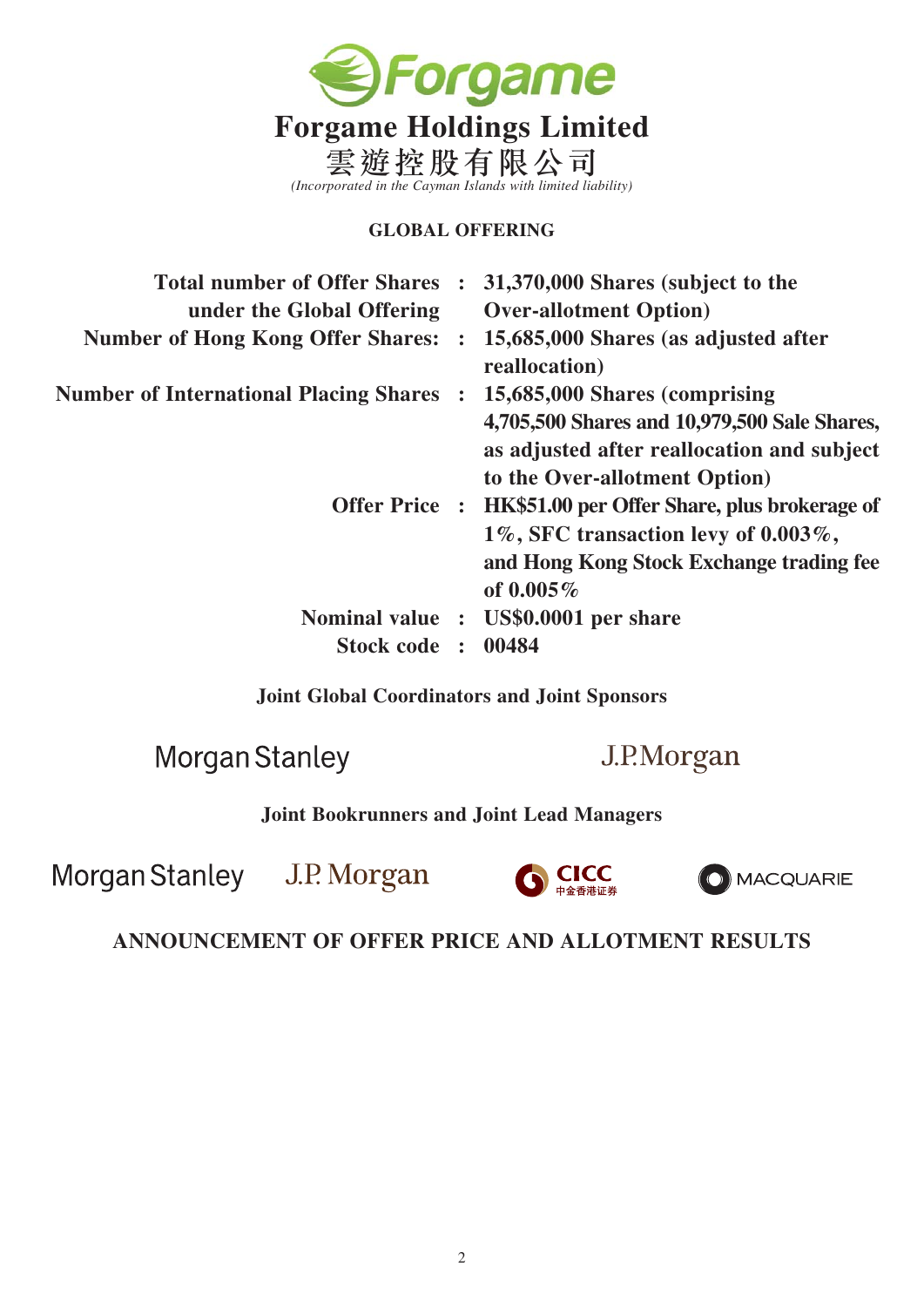# **SUMMARY**

- The Offer Price has been determined at HK\$51.00 per Offer Share (exclusive of brokerage of 1%, SFC transaction levy of 0.003% and Stock Exchange trading fee of 0.005%).
- Based on the Offer Price of HK\$51.00 per Offer Share and 31,370,000 Shares comprising 20,390,500 new Shares and 10,979,500 Sale Shares offered by the Company and the Selling Shareholders, respectively (assuming no exercise of the Over-allotment Option), the amount of net proceeds from the Global Offering to be received by the Company, after deduction of (i) the net proceeds from the sale of the Sale Shares in the Global Offering, and (ii) the gross commissions, incentive fee and estimated expenses payable by the Company in connection with the Global Offering (assuming no exercise of the Over-allotment Option), is estimated to be approximately HK\$938.6 million. The Company intends to apply such net proceeds in accordance with the purposes set out in the section headed "Future Plans and Use of Proceeds" in the Prospectus. The amount of net proceeds from the Global Offering to be received by the Selling Shareholders, after deduction of the gross commissions and incentive fees payable by the Selling Shareholders in connection with the Global Offering, is estimated to be approximately HK\$534.7 million (assuming no exercise of the Over-Allotment Option). The amount of net proceeds from the Global Offering to be received by the Over-allotment Option Grantors, after deduction of the gross commissions and incentive fees payable by the Over-allotment Option Grantors is estimated to be approximately HK\$229.2 million (assuming the Over-Allotment Option is exercised in full).
- The Hong Kong Offer Shares initially offered under the Hong Kong Public Offering have been very significantly over-subscribed. A total of 27,465 valid applications have been received pursuant to the Hong Kong Public Offering on **WHITE** and **YELLOW** Application Forms and by giving electronic application instructions to HKSCC via CCASS and through the **White Form eIPO** service (**www.eipo.com.hk**) for a total of 983,161,300 Hong Kong Offer Shares, equivalent to approximately 313.41 times of the total number of 3,137,000 Hong Kong Offer Shares initially available for subscription under the Hong Kong Public Offering.
- Due to the over-subscription in the Hong Kong Public Offering, the reallocation procedures as described in the section of the Prospectus headed "Structure of the Global Offering — The Hong Kong Public Offering — Reallocation" has been applied. A total number of 12,548,000 International Placing Shares have been reallocated from the International Placing to the Hong Kong Public Offering. As a result of such reallocation, the final number of Offer Shares allocated to the Hong Kong Public Offering is 15,685,000 Offer Shares, representing 50% of the total number of Offer Shares initially available under the Global Offering (assuming no exercise of the Over-allotment Option).
- The Offer Shares initially offered under the International Placing have been very significantly over-subscribed. The final number of Offer Shares under the International Placing is 15,685,000 Shares, representing 50% of the total number of Offer Shares initially available under the Global Offering (before exercise of the Over-allotment Option).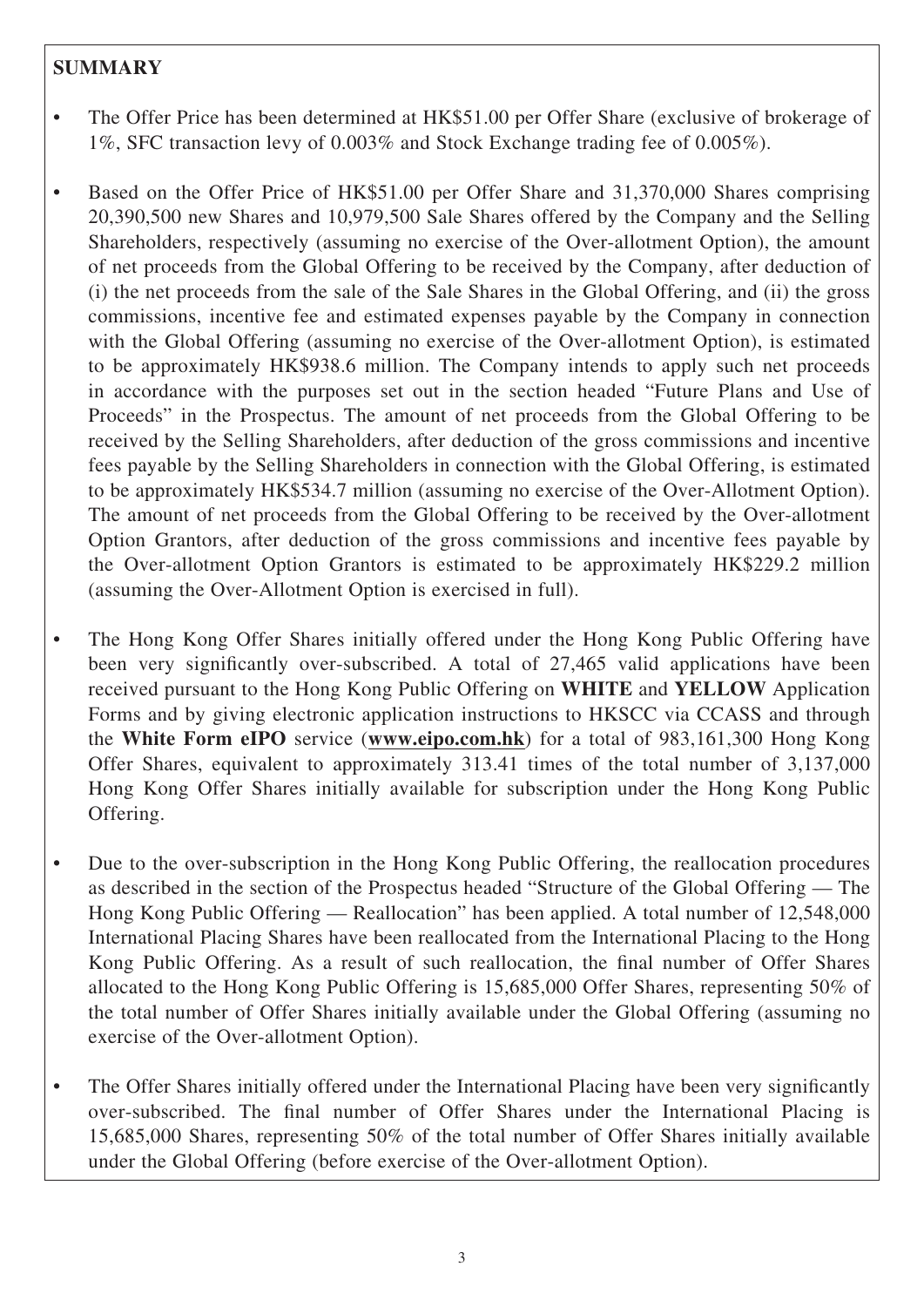- The Directors confirm that no Offer Shares have been allocated to applicants who are: (a) Directors or existing beneficial owners of Shares and/or any securities of the Company's subsidiaries; or (b) connected persons of the Company; or (c) associates of (a) and/or (b) within the meaning of the Listing Rules whether in their own names or through nominees. The International Placing is in compliance with the placing guidelines for equity securities as set out in Appendix 6 to the Listing Rules. None of the Joint Global Coordinators and the Underwriters has taken up any Offer Shares for its own benefit under the Global Offering. The Directors confirm that none of the placees under the International Placing will be placed with more than 10% of the enlarged issued share capital of the Company immediately after the Global Offering. As such, the Directors confirm that none of the placees will become a substantial shareholder of the Company after the International Placing within the meaning of the Listing Rules, and the Company's public float percentage will satisfy the minimum percentage prescribed by Rule 8.08 of the Listing Rules immediately after completion of the Global Offering.
- In connection with the Global Offering, the Over-allotment Option Grantors have granted the Over-allotment Option to the Joint Global Coordinators (for themselves and on behalf of the International Underwriters), exercisable by the Stabilizing Manager. Pursuant to the Over-allotment Option, the Joint Global Coordinators have the right, exercisable in whole or in part at any time from the Listing Date up to and including Friday, October 25, 2013, being the 30th day after the last day for the lodging of Application Forms under the Hong Kong Public Offering, to require the Over-allotment Option Grantors to sell up to 4,705,500 Shares, representing approximately 15% of the number of Offer Shares initially available under the Global Offering, at the Offer Price to, among other things, cover over-allocation in the International Placing, if any. There has been an over-allocation of 4,705,500 Shares in the International Placing and such over-allocation is covered through the Stock Borrowing Agreement between the Over-allotment Option Grantors and the Stock Borrower. Such borrowed Shares will be covered by exercising the Over-allotment Option, or by making purchases in the secondary market, or by a combination of purchases in the secondary market and a partial exercise of the Over-allotment Option. In the event the Over-allotment Option is exercised, an announcement will be made on the Stock Exchange's website at **www.hkexnews.hk** and the Company's website at **www.forgame.com**. As of the date of this announcement, the Over-allotment Option has not been exercised.
- The Company's announcement of the Offer Price, the level of indications of interest in the International Placing, the level of applications in the Hong Kong Public Offering and the basis of allocation of the Hong Kong Offer Shares is published on the websites of the Stock Exchange at **www.hkexnews.hk** and our Company at **www.forgame.com** and in the South China Morning Post (in English) and the Hong Kong Economic Times (in Chinese).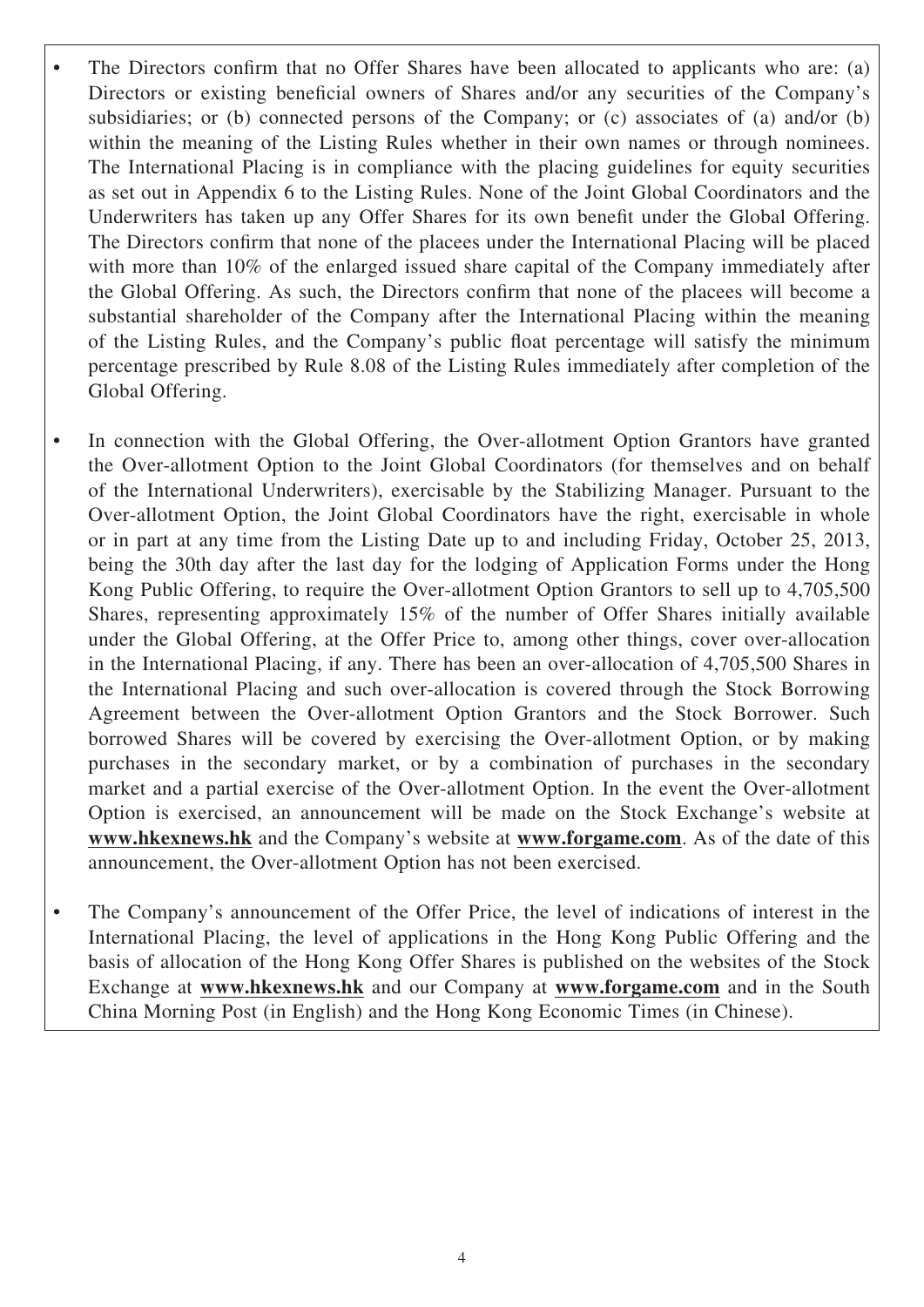- The results of allocations of the Hong Kong Offer Shares under the Hong Kong Public Offering, including applications made under **WHITE** and **YELLOW** Application Forms and by giving electronic application instructions to HKSCC or through the **White Form eIPO** Service which will include the Hong Kong identity card numbers, passport numbers or Hong Kong business registration numbers of successful applicants and the number of the Hong Kong Offer Shares successfully applied for will be made available at the times and dates and in the manner specified below:
	- ° results of allocations will be available on the Stock Exchange's website at **www.hkexnews.hk** and on the Company's website at **www.forgame.com** no later than 9:00 a.m. on Wednesday, October 2 2013;
	- ° results of allocations will also be available on the Company's designated results of allocations website at **www.iporesults.com** with a "search by ID" function on a 24-hour basis from 8:00 a.m. on Wednesday, October 2, 2013 to 12:00 midnight on Tuesday, October 8, 2013. The user will be required to key in the Hong Kong identity card/ passport/Hong Kong business registration number provided in his/her/its application to search for his/her/its own allocation result;
	- ° results of allocations will be available from the Company's Hong Kong Public Offering allocation results telephone enquiry hotline. Applicants may find out whether or not their applications have been successful and the number of Hong Kong Offer Shares allocated to them, if any, by calling +852 2862 8669 between 9:00 a.m. and 10:00 p.m. from Wednesday, October 2, 2013 to Saturday, October 5, 2013; and
	- ° special allocation results booklets setting out the results of allocations will be available for inspection during the opening hours of individual branches from Wednesday, October 2, 2013 to Friday, October 4, 2013 at all the receiving bank branches at the addresses set out in the paragraph headed "Results of Allocation" below.
- Applicants who have applied for 1,000,000 or more Hong Kong Offer Shares and have provided all information required by their **WHITE** or **YELLOW** Application Forms may collect refund cheque(s) and/or share certificate(s) (where applicable) in person from Computershare Hong Kong Investor Services Limited at Shops 1712–1716, 17th Floor, Hopewell Centre, 183 Queen's Road East, Wanchai, Hong Kong, from 9:00 a.m. to 1:00 p.m. on Wednesday, October 2, 2013.
- Share certificates for Hong Kong Offer Shares allotted to applicants using WHITE Application Forms or **White Form eIPO** service which are not collected personally within the time specified for collection, will be despatched promptly to the address specified in the relevant applications by ordinary post at their own risk on Wednesday, October 2, 2013.
- Share certificates for Hong Kong Offer Shares allotted to applicants using **YELLOW** Application Forms and those who applied by giving electronic application instructions to HKSCC are expected to be deposited into CCASS for credit to their CCASS Investor Participant's stock accounts or their designated CCASS Participant's stock accounts as stated in the relevant Application Form on Wednesday, October 2, 2013.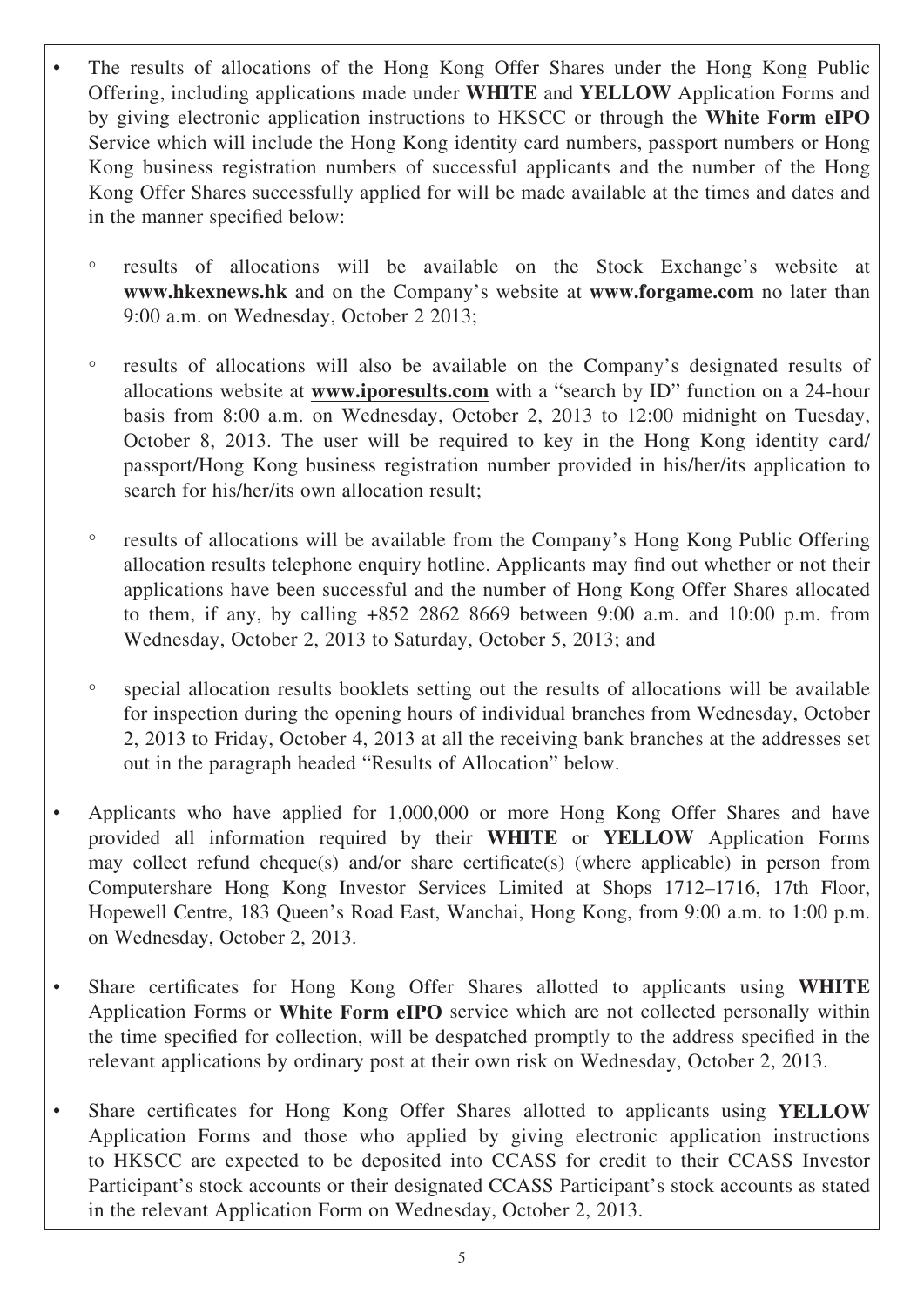- Applicants applying through their designated CCASS Participants (other than a CCASS Investor Participant) using **YELLOW** Application Forms or by giving electronic application instructions to HKSCC should check the number of Hong Kong Offer Shares allocated to them with that CCASS Participant. Applicants applying as a CCASS Investor Participant on **YELLOW** Application Forms or by giving electronic application instructions to HKSCC should check the announcement published by the Company and report any discrepancies to HKSCC before 5:00 p.m. on Wednesday, October 2, 2013 or such other date as shall be determined by HKSCC or HKSCC Nominees. Applicants applying as a CCASS Investor Participant on a **YELLOW** Application Form or by giving electronic application instructions to HKSCC may also check their new account balances via the CCASS Phone System and the CCASS Internet System (using the procedures contained in HKSCC's "An Operating Guide for Investor Participants" in effect from time to time) immediately after the credit of the Hong Kong Offer Shares to their CCASS Investor Participant stock accounts. HKSCC will also make available to CCASS Investor Participants an activity statement showing the number of Hong Kong Offer Shares credited to their stock accounts.
- Applicants who have applied for the Hong Kong Offer Shares using **White Form eIPO**  service by paying the application monies through a single bank account will have e-Refund payment instructions despatched to their application payment bank account on Wednesday, October 2, 2013. Applicants who have applied for the Hong Kong Offer Shares using **White Form eIPO** service by paying the application monies through multiple bank accounts will have refund cheque(s) (if any) sent to the address specified in their application instructions through the **White Form eIPO** Service on Wednesday, October 2, 2013, by ordinary post and at their own risk.
- Refund cheque(s) for surplus application monies in respect of wholly or partially successful applications under **WHITE** or **YELLOW** Application Forms which are either not available for personal collection or which are available but are not collected in person, are expected to be despatched by ordinary post and at their own risk on Wednesday, October 2, 2013. No interest will be paid thereon.
- Refund monies (if any) for applicants applying by giving electronic application instructions to HKSCC are expected to be credited to the relevant applicants' designated bank account or the designated bank account of their broker or custodian on Wednesday, October 2, 2013. Applicants applying through designated CCASS Clearing/Custodian Participants by giving electronic application instructions to HKSCC via CCASS may check the refund amount payable to them through their brokers or custodians on Wednesday, October 2, 2013. Applicants applying as CCASS Investor Participants can check the amount of refund monies payable to them via the CCASS Phone System or the CCASS Internet System on Wednesday, October 2, 2013, or in the activity statement made available to them by HKSCC after the credit of refund monies to their designated bank accounts.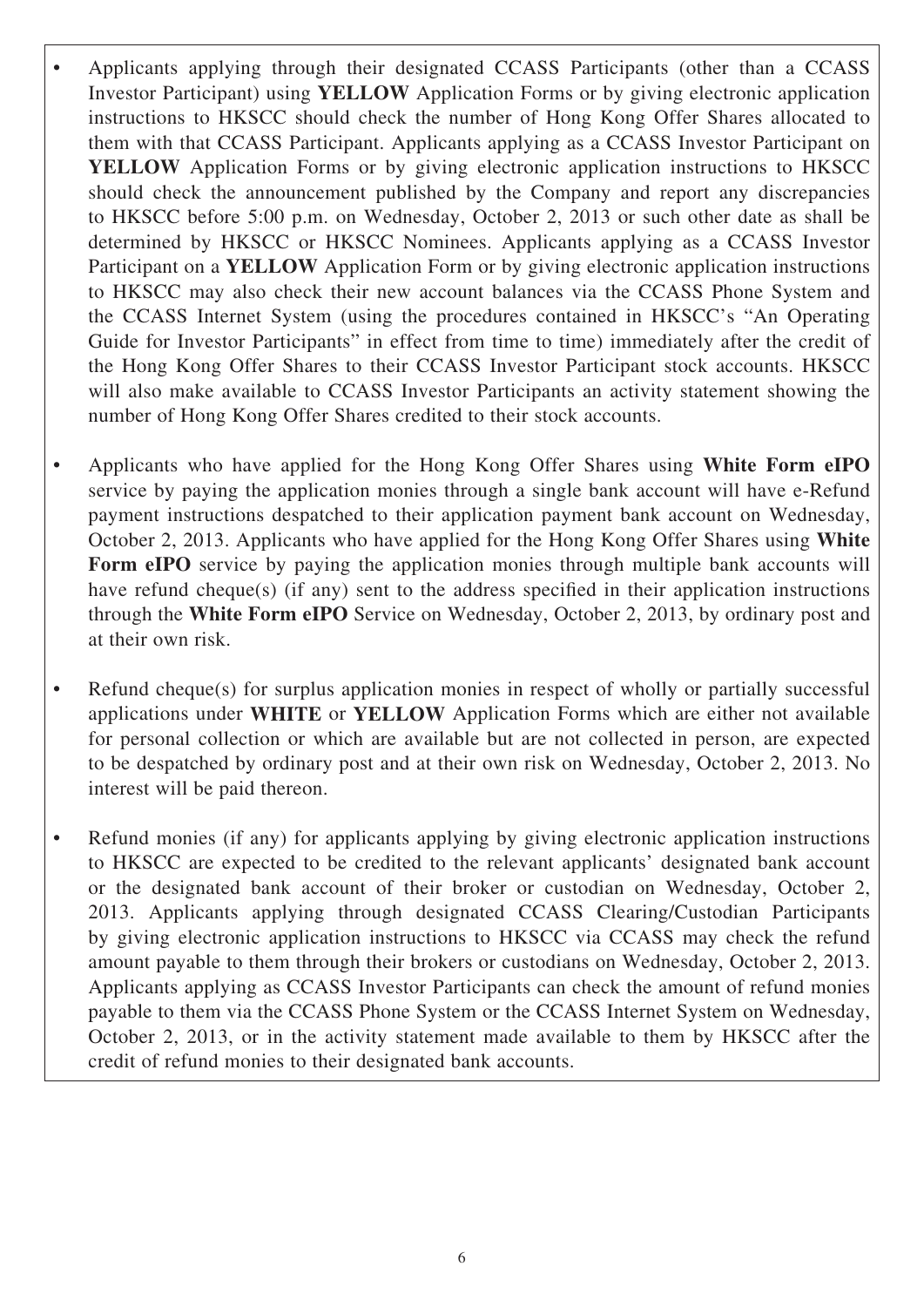- Share certificates will only become valid certificates of title at 8:00 a.m. on Thursday, October 3, 2013 provided that the Global Offering has become unconditional in all respects and the right of termination as described in the section headed "Underwriting -Underwriting Arrangements and Expenses — Hong Kong Public Offering — Grounds for Termination" in the Prospectus has not been exercised.
- The Company will not issue any temporary documents of title in respect of the Offer Shares. No receipts will be issued for application monies received.
- Dealings in the Shares on the Main Board of the Stock Exchange are expected to commence at 9:00 a.m. on Thursday, October 3, 2013. The Shares will be traded in Board Lots of 100 Shares each. The stock code of the Shares is 00484.

# **OFFER PRICE**

The Offer Price has been determined at HK\$51.00 per Offer Share (exclusive of brokerage of 1%, SFC transaction levy of 0.003% and Stock Exchange trading fee of 0.005%).

# **NET PROCEEDS FROM THE GLOBAL OFFERING**

Based on the Offer Price of HK\$51.00 per Offer Share and 31,370,000 Shares comprising 20,390,500 new Shares and 10,979,500 Sale Shares offered by the Company and the Selling Shareholders, respectively (assuming no exercise of the Over-allotment Option), the amount of net proceeds from the Global Offering to be received by the Company, after deduction of the gross commissions, incentive fee and estimated expenses payable by the Company in connection with the Global Offering (assuming no exercise of the Over-allotment Option), is estimated to be approximately HK\$938.6 million. The Company intends to apply such net proceeds for the following purposes:

- approximately HK\$187.7 million (approximately 20% of our total estimated net proceeds) to further expand our webgame and mobile game businesses, including but not limited to, building related network infrastructure, hiring more personnel and investment in research and development of game analytics;
- approximately HK\$563.1 million (approximately 60% of our total estimated net proceeds) to (i) acquire webgame and mobile game licenses and IP rights or other related assets in the PRC or invest in or acquire PRC webgame and mobile game developers through our overseas subsidiaries or Feidong, (ii) indirectly invest in or acquire PRC webgame and mobile game publishers through contractual arrangements, or (iii) acquire equity interests or assets of overseas webgame and mobile game companies through our overseas subsidiaries;
- approximately HK\$93.9 million (approximately 10% of our total estimated net proceeds) to fund the expansion of our international operations, including the development of overseas subsidiaries and the establishment of overseas offices; and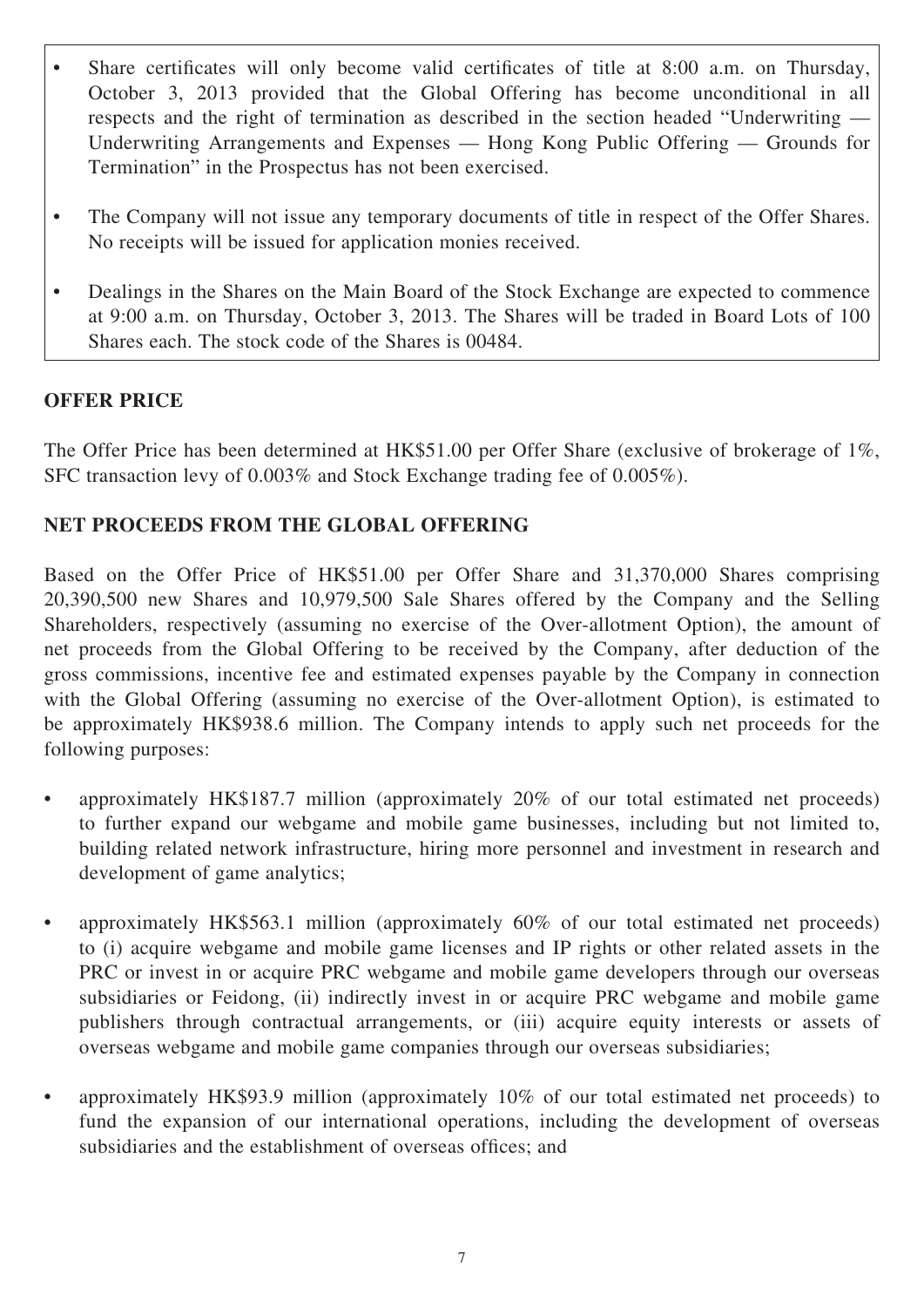• the balance of the net proceeds, which is approximately HK\$93.9 million (approximately 10%) of our total estimated net proceeds) will be used for working capital and other general corporate purposes.

Please refer to the section headed "Future Plans and Use of Proceeds" in the Prospectus for further details of the Company's intended use of the net proceeds from the Global Offering.

The amount of net proceeds from the Global Offering to be received by the Selling Shareholders, after deduction of the gross commissions and incentive fees payable by the Selling Shareholders in connection with the Global Offering, is estimated to be approximately HK\$534.7 million (assuming no exercise of the Over-allotment Option).

The amount of net proceeds from the Global Offering to be received by the Over-allotment Option Grantors, after deduction of the gross commissions and incentive fees payable by the Overallotment Option Grantors is estimated to be approximately HK\$229.2 million (assuming the Over-Allotment Option is exercised in full). As the Over-Allotment Option is granted by the Over-Allotment Option Grantors, and not our Company, our Company will not receive any proceeds from any exercise of the Over-Allotment Option.

# **APPLICATIONS AND INDICATIONS OF INTEREST RECEIVED**

The Directors announce that the Hong Kong Offer Shares initially offered under the Hong Kong Public Offering have been very significantly over-subscribed. At the close of the application lists at 12:00 noon on Wednesday, September 25, 2013, a total of 27,465 valid applications (including applications on **WHITE** and **YELLOW** Application Forms and by through giving electronic application instructions to HKSCC via CCASS and through the **White Form eIPO** service) and for a total of 983,161,300 Hong Kong Offer Shares were received pursuant to the Hong Kong Public Offering, equivalent to approximately 313.41 times of the total number of 3,137,000 Hong Kong Offer Shares initially available for subscription under the Hong Kong Public Offering. Among the valid applications:

- 25,992 valid applications in respect of a total of 179,662,300 Hong Kong Offer Shares were for the Hong Kong Public Offering with an aggregate subscription amount based on the maximum Offer Price of HK\$55.00 per Offer Share (excluding brokerage of 1%, SFC transaction levy of 0.003% and Stock Exchange trading fee of 0.005%) of HK\$5 million or less, representing approximately 114.54 times of the 1,568,500 Hong Kong Offer Shares initially comprised in Pool A; and
- 1,473 valid applications in respect of a total of 803,499,000 Hong Kong Offer Shares were for the Hong Kong Public Offering with an aggregate subscription amount based on the maximum Offer Price of HK\$55.00 per Offer Share (excluding brokerage of 1%, SFC transaction levy of 0.003% and Stock Exchange trading fee of 0.005%) of more than HK\$5 million, representing approximately 512.27 times of the 1,568,500 Hong Kong Offer Shares initially comprised in Pool B.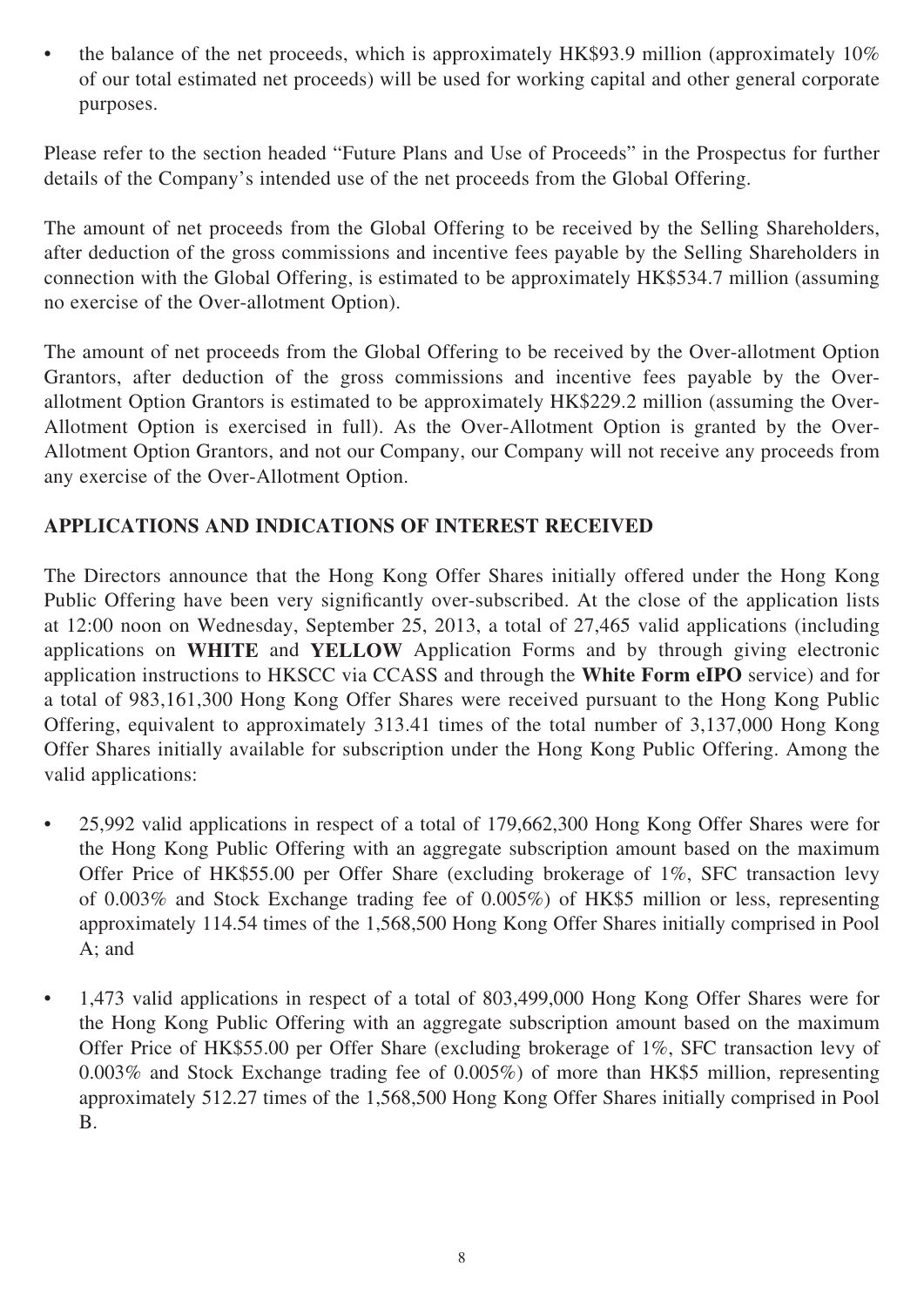Under the Hong Kong Public Offering, 28 multiple applications or suspected multiple applications have been identified and rejected. 25 applications have been rejected due to bounced cheques. 19 applications have been rejected due to invalid applications which is not completed in accordance with the instructions set out in the Application Forms. No application for more than 1,568,500 Hong Kong Offer Shares, being 100% of the number of Offer Shares initially available in either pool A or pool B for subscription under the Hong Kong Public Offering, has been identified.

The reallocation procedure as described in the section headed "Structure of the Global Offering — The Hong Kong Public Offering — Reallocation" in the Prospectus has been applied to reallocate Offer Shares initially offered under the International Placing to satisfy excess demand under the Hong Kong Public Offering. A total number of 12,548,000 International Placing Shares have been reallocated from the International Placing to the Hong Kong Public Offering. As a result of such reallocation, the final number of Offer Shares allocated to the Hong Kong Public Offering is 15,685,000 Offer Shares, representing 50% of the total number of Offer Shares initially available under the Global Offering (before exercise of the Over-Allotment Option).

The Offer Shares offered in the Hong Kong Public Offering were conditionally allocated on the basis set out in the paragraph headed "Basis of Allocation under the Hong Kong Public Offering" below.

# **INTERNATIONAL PLACING AND OVER-ALLOTMENT OPTION**

The Offer Shares initially offered under the International Placing have been very significantly oversubscribed. The final number of Offer Shares under the International Placing is 15,685,000 Shares, representing 50% of the total number of Offer Shares initially available under the Global Offering (assuming no exercise of the Over-allotment Option).

The Over-allotment Option Grantors have granted the Over-allotment Option to the Joint Global Coordinators (for themselves and on behalf of the International Underwriters), exercisable by the Stabilizing Manager. Pursuant to the Over-allotment Option, the Joint Global Coordinators have the right, exercisable in whole or in part at any time from the Listing Date up to and including Friday, October 25, 2013, being the 30th day after the last day for the lodging of Application Forms under the Hong Kong Public Offering, to require the Over-allotment Option Grantors to sell up to 4,705,500 Shares, representing approximately 15% of the number of Offer Shares initially available under the Global Offering, at the Offer Price to, among other things, cover over-allocation in the International Placing, if any. There has been an over-allocation of 4,705,500 Shares in the International Placing and such over-allocation is covered through the Stock Borrowing Agreement between the Over-allotment Option Grantors and the Stock Borrower. Such borrowed Shares will be covered by exercising the Over-allotment Option, or by making purchases in the secondary market, or by a combination of purchases in the secondary market and a partial exercise of the Over-allotment Option. In the event the Over-allotment Option is exercised, an announcement will be made on the Stock Exchange's website at **www.hkexnews.hk** and the Company's website at **www.forgame.com**. As of the date of this announcement, the Over-allotment Option has not been exercised.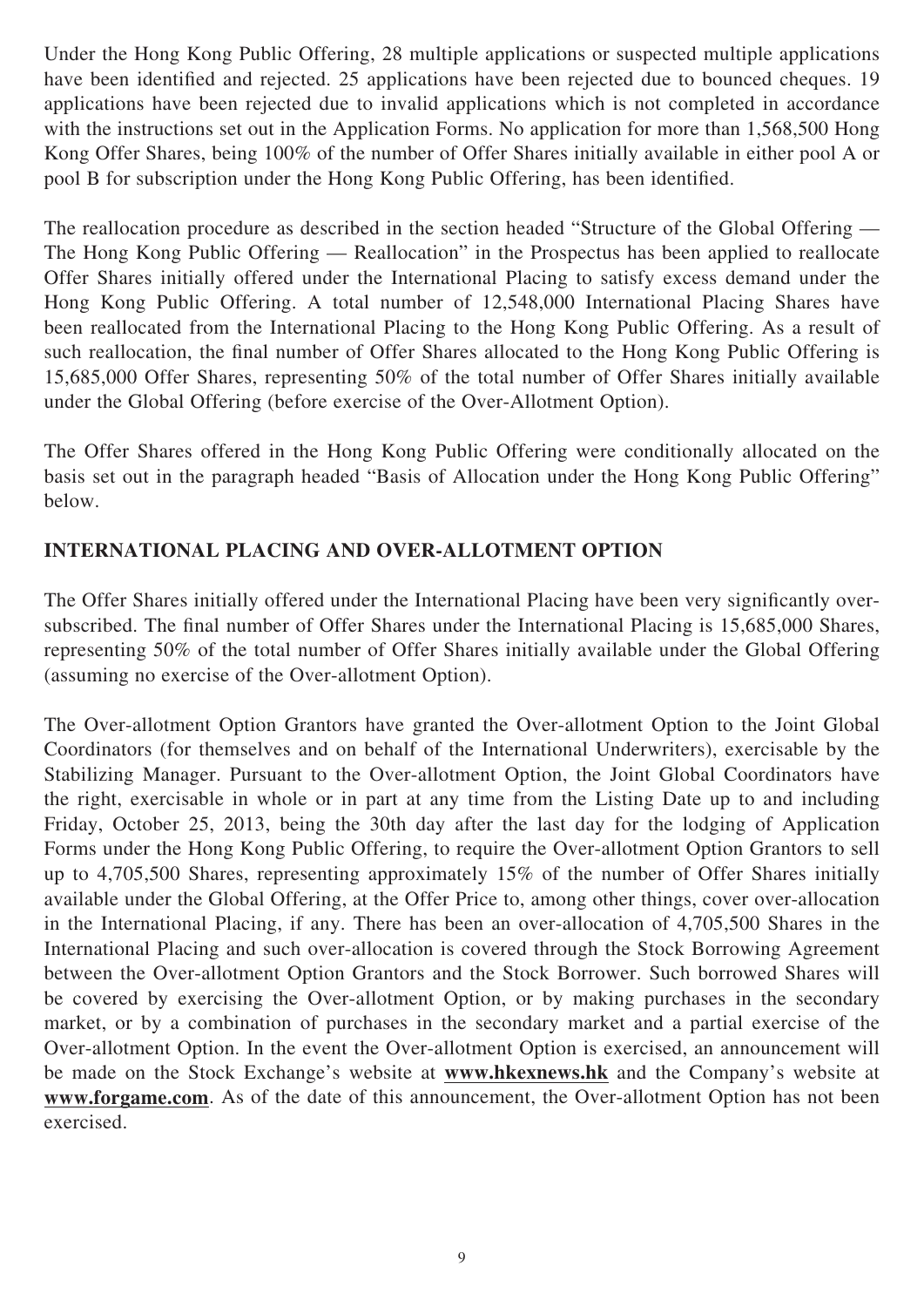The Directors confirm that no Offer Shares have been allocated to applicants who are: (a) directors or existing beneficial owner of Shares and/or any of the Company's subsidiaries; or (b) connected persons of the Company; or (c) associates of (a) and/or (b) within the meaning of the Listing Rules whether in their own names or through nominees. The International Placing is in compliance with the placing guidelines for equity securities as set out in Appendix 6 to the Listing Rules. None of the Joint Bookrunners and the Underwriters has taken up any Offer Shares for its own benefit under the Global Offering. The Directors confirm that none of the placees under the International Placing will be placed with more than 10% of the enlarged issued share capital of the Company immediately after the Global Offering. As such, the Directors confirm that none of the placees will become a substantial shareholder of the Company after the International Placing within the meaning of the Listing Rules, and the Company's public float percentage will satisfy the minimum percentage prescribed by Rule 8.08 of the Listing Rules immediately after completion of the Global Offering.

## **BASIS OF ALLOCATION UNDER THE HONG KONG PUBLIC OFFERING**

Subject to the satisfaction of the conditions set out in the paragraph headed "Structure of the Global Offering — Conditions of the Hong Kong Public Offering" in the Prospectus, valid applications made by the public on **WHITE** and **YELLOW** Application Forms and by giving electronic application instructions to HKSCC via CCASS and under the **White Form eIPO** service will be conditionally allocated on the basis set out below:

| Number of<br><b>Hong Kong</b><br><b>Offer Shares</b><br>applied for<br>Pool A | Number of<br>valid | applications Basis of allocation/ballot                              | Approximate<br>percentage<br>allocated of<br>the total<br>number of<br><b>Hong Kong</b><br><b>Offer Shares</b><br>applied for |
|-------------------------------------------------------------------------------|--------------------|----------------------------------------------------------------------|-------------------------------------------------------------------------------------------------------------------------------|
| 100                                                                           | 4,830              | 100 Shares                                                           | 100.00%                                                                                                                       |
| 200                                                                           | 1,591              | 100 Shares plus 159 out of 1,591 to receive<br>additional 100 Shares | 55.00%                                                                                                                        |
| 300                                                                           | 938                | 100 Shares plus 188 out of 938 to receive<br>additional 100 Shares   | 40.01%                                                                                                                        |
| 400                                                                           | 792                | 100 Shares plus 238 out of 792 to receive<br>additional 100 Shares   | 32.51%                                                                                                                        |
| 500                                                                           | 1,026              | 100 Shares plus 385 out of 1,026 to receive<br>additional 100 Shares | 27.50%                                                                                                                        |
| 600                                                                           | 722                | 100 Shares plus 318 out of 722 to receive<br>additional 100 Shares   | 24.01%                                                                                                                        |
| 700                                                                           | 359                | 100 Shares plus 219 out of 359 to receive<br>additional 100 Shares   | 23.00%                                                                                                                        |
| 800                                                                           | 452                | 100 Shares plus 344 out of 452 to receive<br>additional 100 Shares   | 22.01%                                                                                                                        |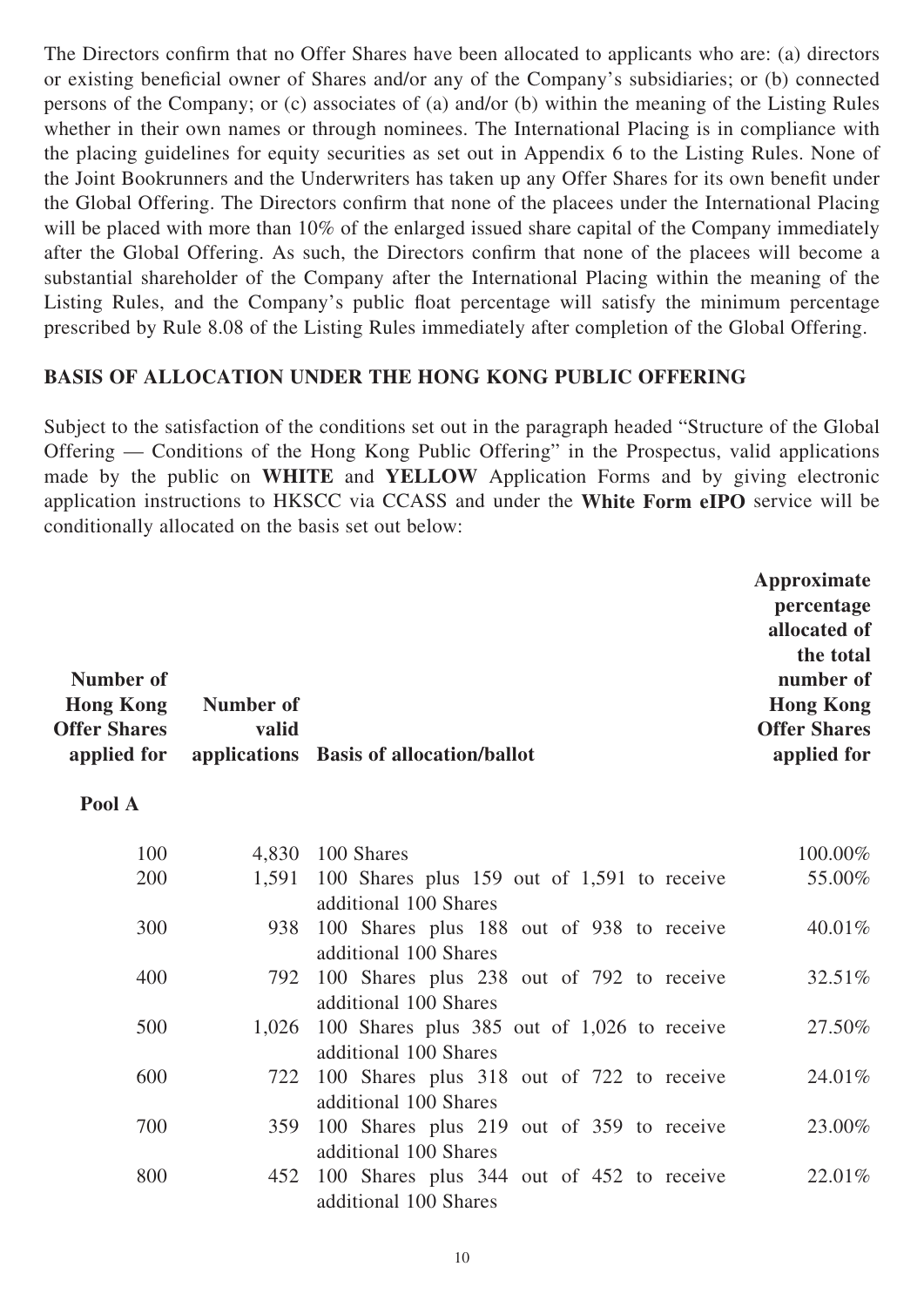| Number of<br><b>Hong Kong</b><br><b>Offer Shares</b><br>applied for | Number of<br>valid | applications Basis of allocation/ballot                              | <b>Approximate</b><br>percentage<br>allocated of<br>the total<br>number of<br><b>Hong Kong</b><br><b>Offer Shares</b><br>applied for |
|---------------------------------------------------------------------|--------------------|----------------------------------------------------------------------|--------------------------------------------------------------------------------------------------------------------------------------|
| Pool A                                                              |                    |                                                                      |                                                                                                                                      |
| 900                                                                 | 297                | 100 Shares plus 264 out of 297 to receive<br>additional 100 Shares   | 20.99%                                                                                                                               |
| 1,000                                                               | 2,195              | 200 Shares                                                           | 20.00%                                                                                                                               |
| 1,500                                                               | 931                | 200 Shares plus 36 out of 931 to receive<br>additional 100 Shares    | 13.59%                                                                                                                               |
| 2,000                                                               | 1,704              | 200 Shares plus 239 out of 1,704 to receive<br>additional 100 Shares | 10.70%                                                                                                                               |
| 2,500                                                               | 624                | 200 Shares plus 123 out of 624 to receive<br>additional 100 Shares   | 8.79%                                                                                                                                |
| 3,000                                                               | 713                | 200 Shares plus 285 out of 713 to receive<br>additional 100 Shares   | 8.00%                                                                                                                                |
| 3,500                                                               | 662                | 200 Shares plus 483 out of 662 to receive<br>additional 100 Shares   | 7.80%                                                                                                                                |
| 4,000                                                               | 579                | 300 Shares                                                           | 7.50%                                                                                                                                |
| 4,500                                                               | 236                | 300 Shares plus 14 out of 236 to receive<br>additional 100 Shares    | 6.80%                                                                                                                                |
| 5,000                                                               | 812                | 300 Shares plus 122 out of 812 to receive<br>additional 100 Shares   | 6.30%                                                                                                                                |
| 6,000                                                               | 474                | 300 Shares plus 222 out of 474 to receive<br>additional 100 Shares   | 5.78%                                                                                                                                |
| 7,000                                                               | 513                | 400 Shares                                                           | 5.71%                                                                                                                                |
| 8,000                                                               | 355                | 400 Shares plus 43 out of 355 to receive<br>additional 100 Shares    | 5.15%                                                                                                                                |
| 9,000                                                               | 292                | 400 Shares plus 159 out of 292 to receive<br>additional 100 Shares   | 5.05%                                                                                                                                |
| 10,000                                                              | 1,851              | 500 Shares                                                           | 5.00%                                                                                                                                |
| 20,000                                                              | 1,100              | 700 Shares                                                           | 3.50%                                                                                                                                |
| 30,000                                                              | 476                | 900 Shares                                                           | $3.00\%$                                                                                                                             |
| 40,000                                                              | 349                | 1,000 Shares                                                         | 2.50%                                                                                                                                |
| 50,000                                                              | 384                | $1,100$ Shares                                                       | 2.20%                                                                                                                                |
| 60,000                                                              | 157                | $1,200$ Shares                                                       | 2.00%                                                                                                                                |
| 70,000                                                              | 191                | $1,300$ Shares                                                       | 1.86%                                                                                                                                |
| 80,000                                                              | 149                | $1,400$ Shares                                                       | 1.75%                                                                                                                                |
| 90,000                                                              | 238                | 1,500 Shares                                                         | $1.67\%$                                                                                                                             |

25,992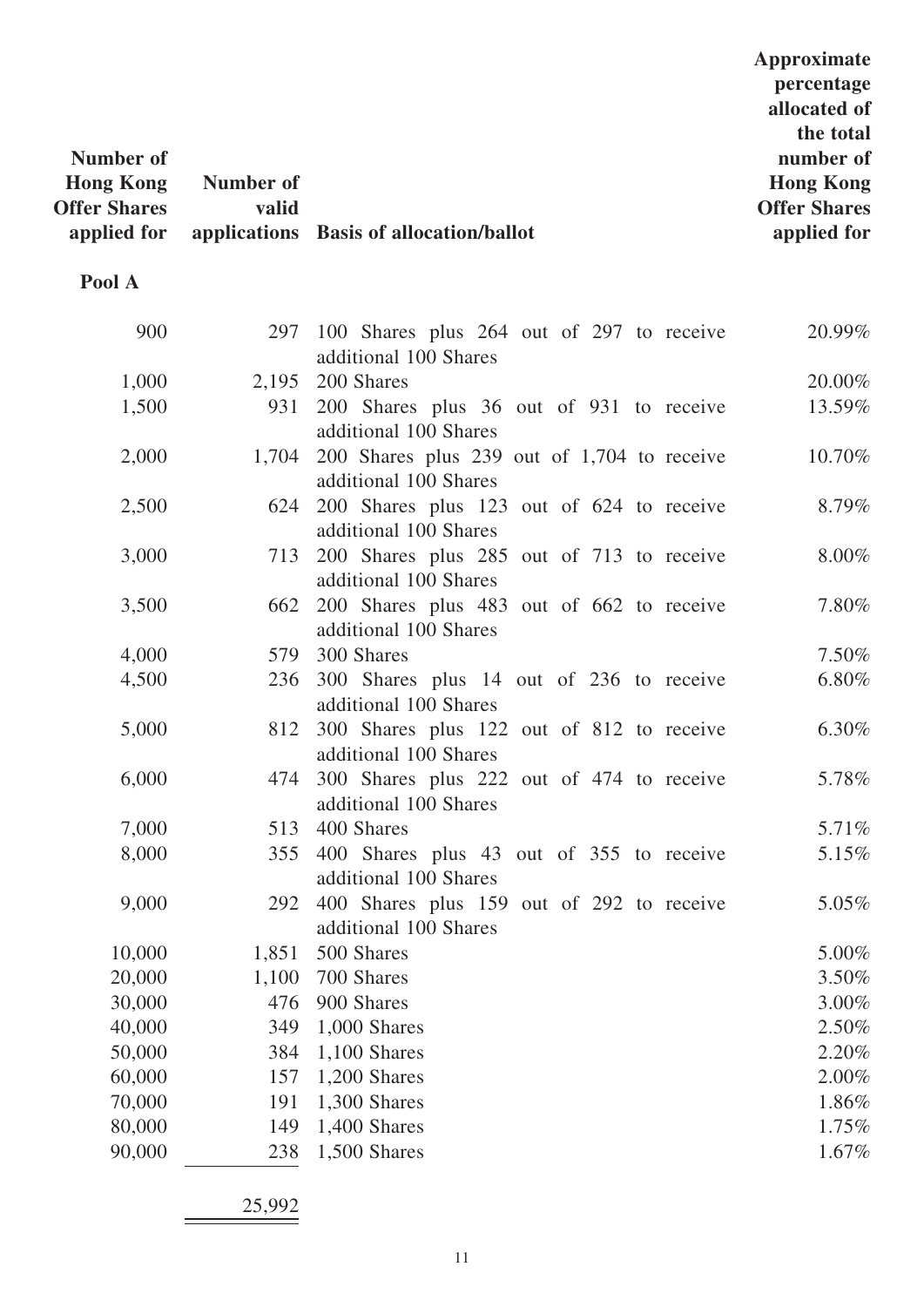| Number of<br><b>Hong Kong</b><br><b>Offer Shares</b><br>applied for<br>Pool B | <b>Number of</b><br>valid<br>applications | <b>Basis of allocation/ballot</b>           | Approximate<br>percentage<br>allocated of<br>the total<br>number of<br><b>Hong Kong</b><br><b>Offer Shares</b><br>applied for |
|-------------------------------------------------------------------------------|-------------------------------------------|---------------------------------------------|-------------------------------------------------------------------------------------------------------------------------------|
| 100,000                                                                       | 419                                       | 1,600 Shares                                | 1.60%                                                                                                                         |
| 200,000                                                                       | 290                                       | 2,300 Shares                                | 1.15%                                                                                                                         |
| 300,000                                                                       | 124                                       | 3,200 Shares                                | 1.07%                                                                                                                         |
| 400,000                                                                       | 98                                        | 4,200 Shares                                | 1.05%                                                                                                                         |
| 500,000                                                                       | 64                                        | 5,200 Shares                                | 1.04%                                                                                                                         |
| 600,000                                                                       | 39                                        | 6,200 Shares                                | 1.03%                                                                                                                         |
| 700,000                                                                       | 40                                        | 7,100 Shares                                | 1.01%                                                                                                                         |
| 800,000                                                                       | 41                                        | 8,000 Shares                                | 1.00%                                                                                                                         |
| 900,000                                                                       | 17                                        | 8,900 Shares                                | $0.99\%$                                                                                                                      |
| 1,000,000                                                                     | 48                                        | 9,400 Shares                                | 0.94%                                                                                                                         |
| 1,100,000                                                                     | 6                                         | 10,200 Shares                               | 0.93%                                                                                                                         |
| 1,200,000                                                                     | 13                                        | 11,000 Shares                               | 0.92%                                                                                                                         |
| 1,300,000                                                                     | 9                                         | 11,700 Shares                               | 0.90%                                                                                                                         |
| 1,400,000                                                                     | 11                                        | 12,500 Shares                               | 0.89%                                                                                                                         |
| 1,568,500                                                                     | 254                                       | 13,600 Shares plus 62 out of 254 to receive | 0.87%                                                                                                                         |

1,473

The final number of Offer Shares under the Hong Kong Public Offering is 15,685,000 Offer Shares, representing 50% of the total number of the Offer Shares initially available under the Global Offering (before the exercise of the Over-allotment Option).

additional 100 Shares

The final number of Offer Shares under the International Placing is 15,685,000 Offer Shares (subject to the Over-allotment Option), representing 50% of the total number of the Offer Shares initially available under the Global Offering (before the exercise of the Over-allotment Option).

### **RESULTS OF ALLOCATIONS**

The results of allocations of the Hong Kong Offer Shares under the Hong Kong Public Offering, including applications made under **WHITE** and **YELLOW** Application Forms and by giving electronic application instructions to HKSCC or through the **White Form eIPO** service which will include the Hong Kong identity card numbers, passport numbers or Hong Kong business registration numbers of successful applicants and the number of the Hong Kong Offer Shares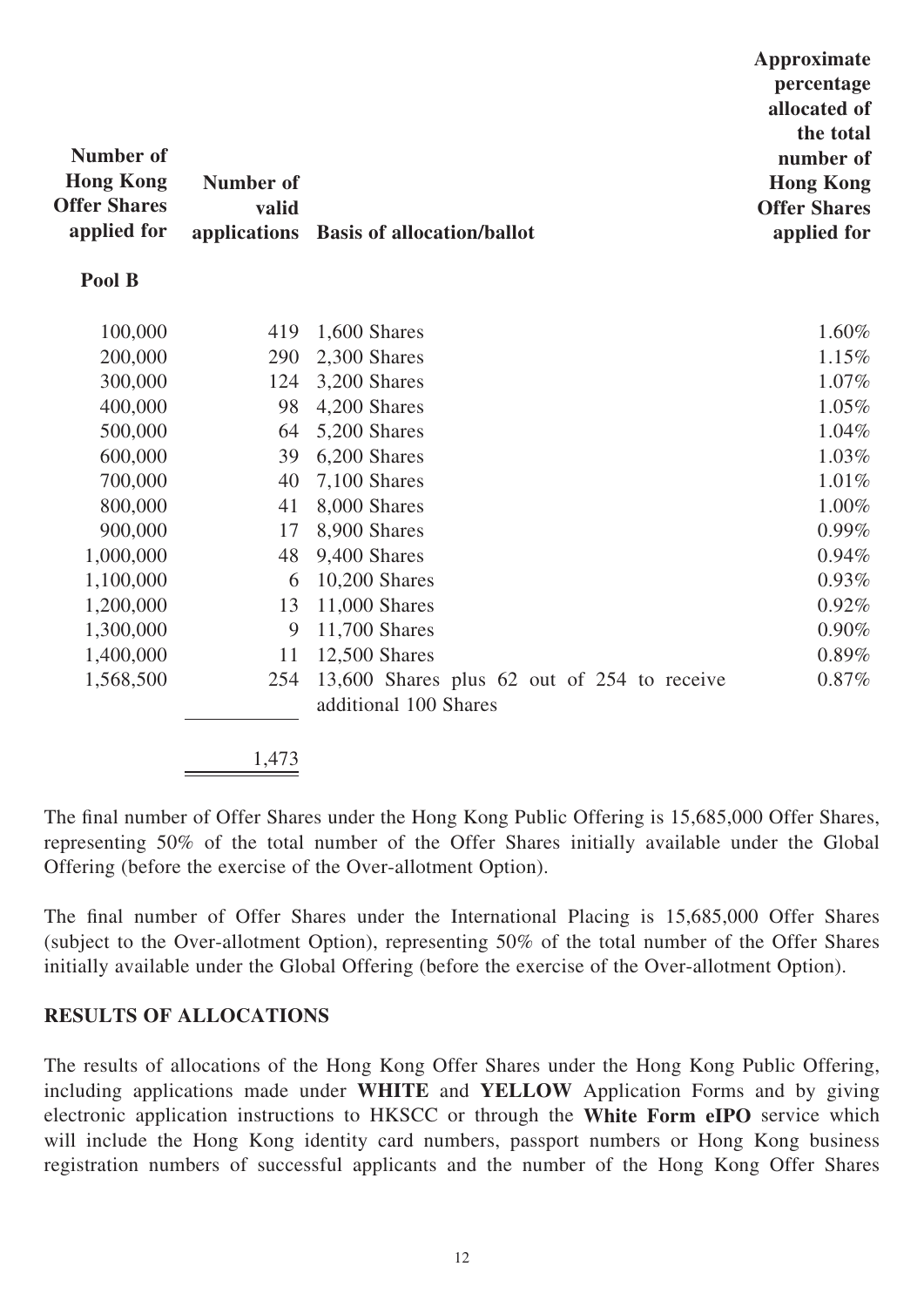successfully applied for will be made available at the times and dates and in the manner specified below:

- results of allocations will be available on the Stock Exchange's website at **www.hkexnews.hk** and on the Company's website at **www.forgame.com** no later than 9:00 a.m. on Wednesday, October 2, 2013;
- results of allocations will also be available on the Company's designated results of allocations website at **www.iporesults.com.hk** with a "search by ID" function on a 24-hour basis from 8:00 a.m. on Wednesday, October 2, 2013 to 12:00 midnight on Tuesday, October 8, 2013. The user will be required to key in the Hong Kong identity card/passport/Hong Kong business registration number provided in his/her/its application to search for his/her/its own allocation result;
- results of allocations will be available from the Company's Hong Kong Public Offering allocation results telephone enquiry hotline. Applicants may find out whether or not their applications have been successful and the number of Hong Kong Offer Shares allocated to them, if any, by calling  $+852$  2862 8669 between 9:00 a.m. and 10:00 p.m. from Wednesday, October 2, 2013 to Saturday, October 5, 2013; and
- special allocation results booklets setting out the results of allocations will be available for inspection during the opening hours of individual branches from Wednesday, October 2, 2013 to Friday, October 4, 2013 at the following branches of **Standard Chartered Bank (Hong Kong) Limited**, the receiving bank, at the addresses set out below:

|         | <b>Branch name</b>                            | <b>Address</b>                                                                   |
|---------|-----------------------------------------------|----------------------------------------------------------------------------------|
|         | <b>Hong Kong Island</b> Des Voeux Road Branch | <b>Standard Chartered Bank Building</b><br>4–4A, Des Voeux Road Central, Central |
|         | 88 Des Voeux Road Branch                      | 88 Des Voeux Road Central, Central                                               |
|         | <b>Quarry Bay Branch</b>                      | G/F, Westlands Gardens<br>1027 King's Road, Quarry Bay                           |
| Kowloon | Kwun Tong Hoi Yuen Road                       | G/F, Fook Cheong Building<br>No. 63 Hoi Yuen Road, Kwun Tong<br>Kowloon          |
|         | Mongkok Branch                                | Shop B, G/F, $1/F & 2/F$<br>617–623 Nathan Road, Mongkok                         |
|         | Tsimshatsui Branch                            | G/F, 8A-10 Granville Road,<br>Tsimshatsui                                        |
|         | Mei Foo Manhattan Branch                      | Shop Nos. $07 \& 09$ , Ground Floor<br>Mei Foo Plaza, Mei Foo Sun Chuen          |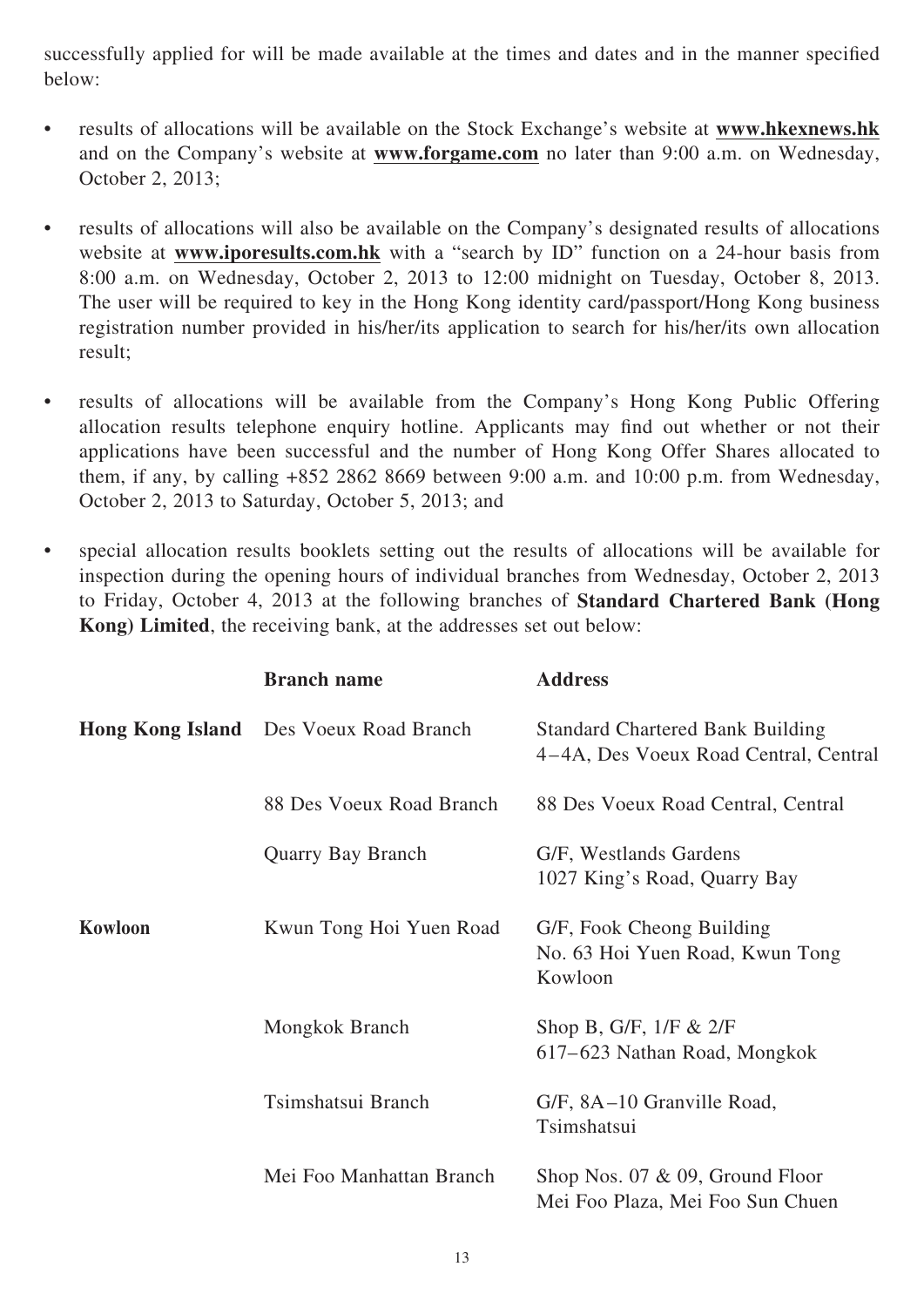| <b>New Territories</b> | Tsuen Wan Branch      | Shop C, G/F & 1/F, Jade Plaza<br>298 Sha Tsui Road, Tsuen Wan           |
|------------------------|-----------------------|-------------------------------------------------------------------------|
|                        | Metroplaza Branch     | Shop No. 175–176, Level 1, Metroplaza<br>223 Hing Fong Road, Kwai Chung |
|                        | New Town Plaza Branch | Shop 215, 222 & 223, Phase 1<br>New Town Plaza, Shatin                  |

Applicants applying through their designated CCASS Participants (other than CCASS Investor Participants) can arrange with their designated CCASS Participants to advise them of the number of Shares allocated under their applications. Successful CCASS Investor Participants can check the number of Offer Shares allocated to them via the CCASS Phone System and CCASS Internet System on Wednesday, October 2, 2013 or from the activity statement that will be made available by HKSCC to them showing the number of Hong Kong Offer Shares credited to their CCASS Investor Participant stock accounts.

The Offer Price, the level of indications of interest in the International Placing, the level of applications in the Hong Kong Public Offering and the basis of allocation of the Hong Kong Offer Shares will also be published on Wednesday, October 2, 2013 on the websites of the Stock Exchange at www.hkexnews.hk and our Company at www.forgame.com/ in the South China Morning Post (in English) and Hong Kong Economic Times (in Chinese).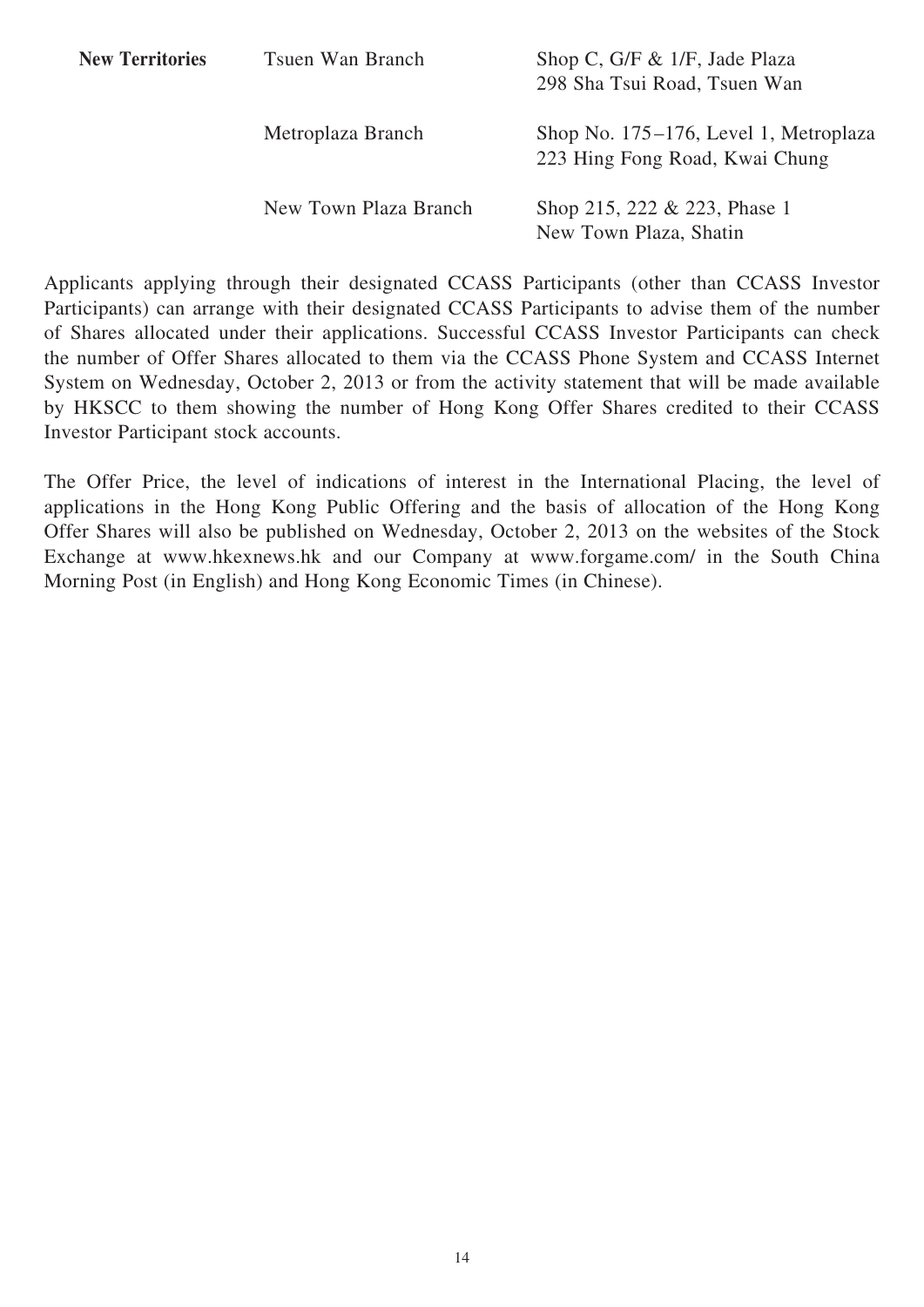|                      |                              | $\begin{tabular}{l c c c c} Identification & HKPO Identification & HKPO Identification & HKPO Identification & HKPO Identification & HKPODocument & Shares Document & Shares Document & SharesNumber(s) & Allocated Number(s) & Allocated Number(s) & AllocatedNumber(s) & LICated Number(s) & LICated Number(s) & LICated Number(s) & LICated Number(s) & LICated Number(s) & LICated Number(s) & LICated Number(s) & LICated Number(s) & LICated Number(s) & LICated Number(s) & LICated Number(s) & LICated Number(s) & LICated Number(s) & LICated Number(s) & LICated Number(s) & LICated Number(s) & LICated Number(s) & LICated Number(s) & LICated Number(s) &$ |                              |            |
|----------------------|------------------------------|-------------------------------------------------------------------------------------------------------------------------------------------------------------------------------------------------------------------------------------------------------------------------------------------------------------------------------------------------------------------------------------------------------------------------------------------------------------------------------------------------------------------------------------------------------------------------------------------------------------------------------------------------------------------------|------------------------------|------------|
|                      |                              |                                                                                                                                                                                                                                                                                                                                                                                                                                                                                                                                                                                                                                                                         |                              |            |
|                      |                              |                                                                                                                                                                                                                                                                                                                                                                                                                                                                                                                                                                                                                                                                         |                              |            |
|                      |                              |                                                                                                                                                                                                                                                                                                                                                                                                                                                                                                                                                                                                                                                                         |                              |            |
|                      |                              |                                                                                                                                                                                                                                                                                                                                                                                                                                                                                                                                                                                                                                                                         |                              |            |
|                      |                              |                                                                                                                                                                                                                                                                                                                                                                                                                                                                                                                                                                                                                                                                         |                              |            |
|                      |                              |                                                                                                                                                                                                                                                                                                                                                                                                                                                                                                                                                                                                                                                                         |                              |            |
|                      |                              |                                                                                                                                                                                                                                                                                                                                                                                                                                                                                                                                                                                                                                                                         |                              |            |
|                      |                              |                                                                                                                                                                                                                                                                                                                                                                                                                                                                                                                                                                                                                                                                         |                              |            |
|                      |                              |                                                                                                                                                                                                                                                                                                                                                                                                                                                                                                                                                                                                                                                                         |                              |            |
|                      |                              |                                                                                                                                                                                                                                                                                                                                                                                                                                                                                                                                                                                                                                                                         |                              |            |
|                      |                              |                                                                                                                                                                                                                                                                                                                                                                                                                                                                                                                                                                                                                                                                         |                              |            |
|                      |                              |                                                                                                                                                                                                                                                                                                                                                                                                                                                                                                                                                                                                                                                                         |                              |            |
|                      |                              |                                                                                                                                                                                                                                                                                                                                                                                                                                                                                                                                                                                                                                                                         |                              |            |
|                      |                              |                                                                                                                                                                                                                                                                                                                                                                                                                                                                                                                                                                                                                                                                         |                              |            |
|                      |                              |                                                                                                                                                                                                                                                                                                                                                                                                                                                                                                                                                                                                                                                                         |                              |            |
|                      |                              |                                                                                                                                                                                                                                                                                                                                                                                                                                                                                                                                                                                                                                                                         |                              |            |
|                      |                              |                                                                                                                                                                                                                                                                                                                                                                                                                                                                                                                                                                                                                                                                         |                              |            |
|                      |                              |                                                                                                                                                                                                                                                                                                                                                                                                                                                                                                                                                                                                                                                                         |                              |            |
|                      |                              |                                                                                                                                                                                                                                                                                                                                                                                                                                                                                                                                                                                                                                                                         |                              |            |
|                      |                              |                                                                                                                                                                                                                                                                                                                                                                                                                                                                                                                                                                                                                                                                         |                              |            |
|                      |                              |                                                                                                                                                                                                                                                                                                                                                                                                                                                                                                                                                                                                                                                                         |                              |            |
|                      |                              |                                                                                                                                                                                                                                                                                                                                                                                                                                                                                                                                                                                                                                                                         |                              |            |
|                      |                              |                                                                                                                                                                                                                                                                                                                                                                                                                                                                                                                                                                                                                                                                         |                              |            |
|                      |                              |                                                                                                                                                                                                                                                                                                                                                                                                                                                                                                                                                                                                                                                                         |                              |            |
|                      |                              |                                                                                                                                                                                                                                                                                                                                                                                                                                                                                                                                                                                                                                                                         |                              |            |
|                      |                              |                                                                                                                                                                                                                                                                                                                                                                                                                                                                                                                                                                                                                                                                         |                              |            |
|                      |                              |                                                                                                                                                                                                                                                                                                                                                                                                                                                                                                                                                                                                                                                                         |                              |            |
|                      |                              |                                                                                                                                                                                                                                                                                                                                                                                                                                                                                                                                                                                                                                                                         |                              |            |
|                      |                              |                                                                                                                                                                                                                                                                                                                                                                                                                                                                                                                                                                                                                                                                         |                              |            |
|                      |                              |                                                                                                                                                                                                                                                                                                                                                                                                                                                                                                                                                                                                                                                                         |                              |            |
|                      |                              |                                                                                                                                                                                                                                                                                                                                                                                                                                                                                                                                                                                                                                                                         |                              |            |
|                      |                              |                                                                                                                                                                                                                                                                                                                                                                                                                                                                                                                                                                                                                                                                         |                              |            |
|                      |                              |                                                                                                                                                                                                                                                                                                                                                                                                                                                                                                                                                                                                                                                                         |                              |            |
|                      |                              |                                                                                                                                                                                                                                                                                                                                                                                                                                                                                                                                                                                                                                                                         |                              |            |
|                      |                              |                                                                                                                                                                                                                                                                                                                                                                                                                                                                                                                                                                                                                                                                         |                              |            |
|                      |                              |                                                                                                                                                                                                                                                                                                                                                                                                                                                                                                                                                                                                                                                                         |                              |            |
|                      |                              |                                                                                                                                                                                                                                                                                                                                                                                                                                                                                                                                                                                                                                                                         |                              |            |
|                      |                              |                                                                                                                                                                                                                                                                                                                                                                                                                                                                                                                                                                                                                                                                         |                              |            |
|                      |                              |                                                                                                                                                                                                                                                                                                                                                                                                                                                                                                                                                                                                                                                                         |                              |            |
|                      |                              |                                                                                                                                                                                                                                                                                                                                                                                                                                                                                                                                                                                                                                                                         |                              |            |
|                      |                              |                                                                                                                                                                                                                                                                                                                                                                                                                                                                                                                                                                                                                                                                         |                              |            |
| 06005171             | 100 06005203                 | 100 06129169                                                                                                                                                                                                                                                                                                                                                                                                                                                                                                                                                                                                                                                            | 100 06130238                 | 100        |
| 06005171             | 100 06005203                 | 100 06129169                                                                                                                                                                                                                                                                                                                                                                                                                                                                                                                                                                                                                                                            | 100 06130238                 | 100        |
| 06005171             | 100 06005203                 | 100 06129169                                                                                                                                                                                                                                                                                                                                                                                                                                                                                                                                                                                                                                                            | 100 06130238                 | 100        |
| 06005171             | 100 06005203                 | 100 06129169                                                                                                                                                                                                                                                                                                                                                                                                                                                                                                                                                                                                                                                            | 100 06130238                 | 100        |
| 06005171<br>06005171 | 100 06005203<br>100 06005203 | 100 06129169<br>100 06129169                                                                                                                                                                                                                                                                                                                                                                                                                                                                                                                                                                                                                                            | 100 06130238<br>100 06130238 | 100<br>100 |
| 06005171             | 100 06005203                 | 100 06129169                                                                                                                                                                                                                                                                                                                                                                                                                                                                                                                                                                                                                                                            | 100 06130238                 | 100        |
| 06005171             | 100 06005203                 | 100 06129169                                                                                                                                                                                                                                                                                                                                                                                                                                                                                                                                                                                                                                                            | 100 06130238                 | 100        |
| 06005171             | 100 06005203                 | 100 06129169                                                                                                                                                                                                                                                                                                                                                                                                                                                                                                                                                                                                                                                            | 100 06130238                 | 100        |
| 06005171<br>06005171 | 100 06005203<br>100 06005203 | 100 06129169<br>100 06129169                                                                                                                                                                                                                                                                                                                                                                                                                                                                                                                                                                                                                                            | 100 06130238<br>100 06130238 | 100<br>100 |
| 06005171             | 100 06005203                 | 100 06129169                                                                                                                                                                                                                                                                                                                                                                                                                                                                                                                                                                                                                                                            | 100 06130238                 | 100        |
| 06005171             | 100 06031139                 | 100 06129169                                                                                                                                                                                                                                                                                                                                                                                                                                                                                                                                                                                                                                                            | 100 06130238                 | 100        |
| 06005171             | 100 06031139                 | 100 06129169                                                                                                                                                                                                                                                                                                                                                                                                                                                                                                                                                                                                                                                            | 100 06130238                 | 100        |
| 06005171             | 100 06031139                 | 100 06129169                                                                                                                                                                                                                                                                                                                                                                                                                                                                                                                                                                                                                                                            | 100 06130238                 | 100        |
| 06005171<br>06005171 | 100 06031139<br>100 06031139 | 100 06129169<br>100 06130198                                                                                                                                                                                                                                                                                                                                                                                                                                                                                                                                                                                                                                            | 100 06130238<br>100 06130238 | 100<br>100 |
| 06005171             | 100 06031139                 | 100 06130198                                                                                                                                                                                                                                                                                                                                                                                                                                                                                                                                                                                                                                                            | 100 06130238                 | 100        |
| 06005171             | 100 06031139                 | 100 06130198                                                                                                                                                                                                                                                                                                                                                                                                                                                                                                                                                                                                                                                            | 100 06130238                 | 100        |
| 06005171             | 100 06031139                 | 100 06130198                                                                                                                                                                                                                                                                                                                                                                                                                                                                                                                                                                                                                                                            | 100 06130238                 | 100        |
| 06005171<br>06005171 | 100 06031139<br>100 06031139 | 100 06130198<br>100 06130198                                                                                                                                                                                                                                                                                                                                                                                                                                                                                                                                                                                                                                            | 100 06130238<br>100 06130238 | 100<br>100 |
| 06005171             | 100 06031139                 | 100 06130198                                                                                                                                                                                                                                                                                                                                                                                                                                                                                                                                                                                                                                                            | 100 06130238                 | 100        |
| 06005171             | 100 06031139                 | 100 06130198                                                                                                                                                                                                                                                                                                                                                                                                                                                                                                                                                                                                                                                            | 100 06130238                 | 100        |
| 06005171             | 100 06031139                 | 100 06130198                                                                                                                                                                                                                                                                                                                                                                                                                                                                                                                                                                                                                                                            | 100 06130238                 | 100        |
| 06005171<br>06005171 | 100 06031139<br>100 06031139 | 100 06130198<br>100 06130198                                                                                                                                                                                                                                                                                                                                                                                                                                                                                                                                                                                                                                            | 100 06130238<br>100 06130238 | 100<br>100 |
| 06005171             | 100 06031139                 | 100 06130198                                                                                                                                                                                                                                                                                                                                                                                                                                                                                                                                                                                                                                                            | 100 06130238                 | 100        |
| 06005171             | 100 06031139                 | 100 06130198                                                                                                                                                                                                                                                                                                                                                                                                                                                                                                                                                                                                                                                            | 100 06130264                 | 100        |
| 06005171             | 100 06031139                 | 100 06130198                                                                                                                                                                                                                                                                                                                                                                                                                                                                                                                                                                                                                                                            | 100 06130264                 | 100        |
| 06005171<br>06005171 | 100 06031139<br>100 06031139 | 100 06130198<br>100 06130198                                                                                                                                                                                                                                                                                                                                                                                                                                                                                                                                                                                                                                            | 100 06130264<br>100 06130264 | 100<br>100 |
| 06005171             | 100 06031139                 | 100 06130198                                                                                                                                                                                                                                                                                                                                                                                                                                                                                                                                                                                                                                                            | 100 06130264                 | 100        |
| 06005171             | 100 06031139                 | 100 06130198                                                                                                                                                                                                                                                                                                                                                                                                                                                                                                                                                                                                                                                            | 100 06130264                 | 100        |
| 06005171             | 100 06031139                 | 100 06130198                                                                                                                                                                                                                                                                                                                                                                                                                                                                                                                                                                                                                                                            | 100 06130264                 | 100        |
| 06005171<br>06005171 | 100 06031139<br>100 06031139 | 100 06130198<br>100 06130198                                                                                                                                                                                                                                                                                                                                                                                                                                                                                                                                                                                                                                            | 100 06130264<br>100 06130264 | 100<br>100 |
| 06005171             | 100 06031139                 | 100 06130198                                                                                                                                                                                                                                                                                                                                                                                                                                                                                                                                                                                                                                                            | 100 06130264                 | 100        |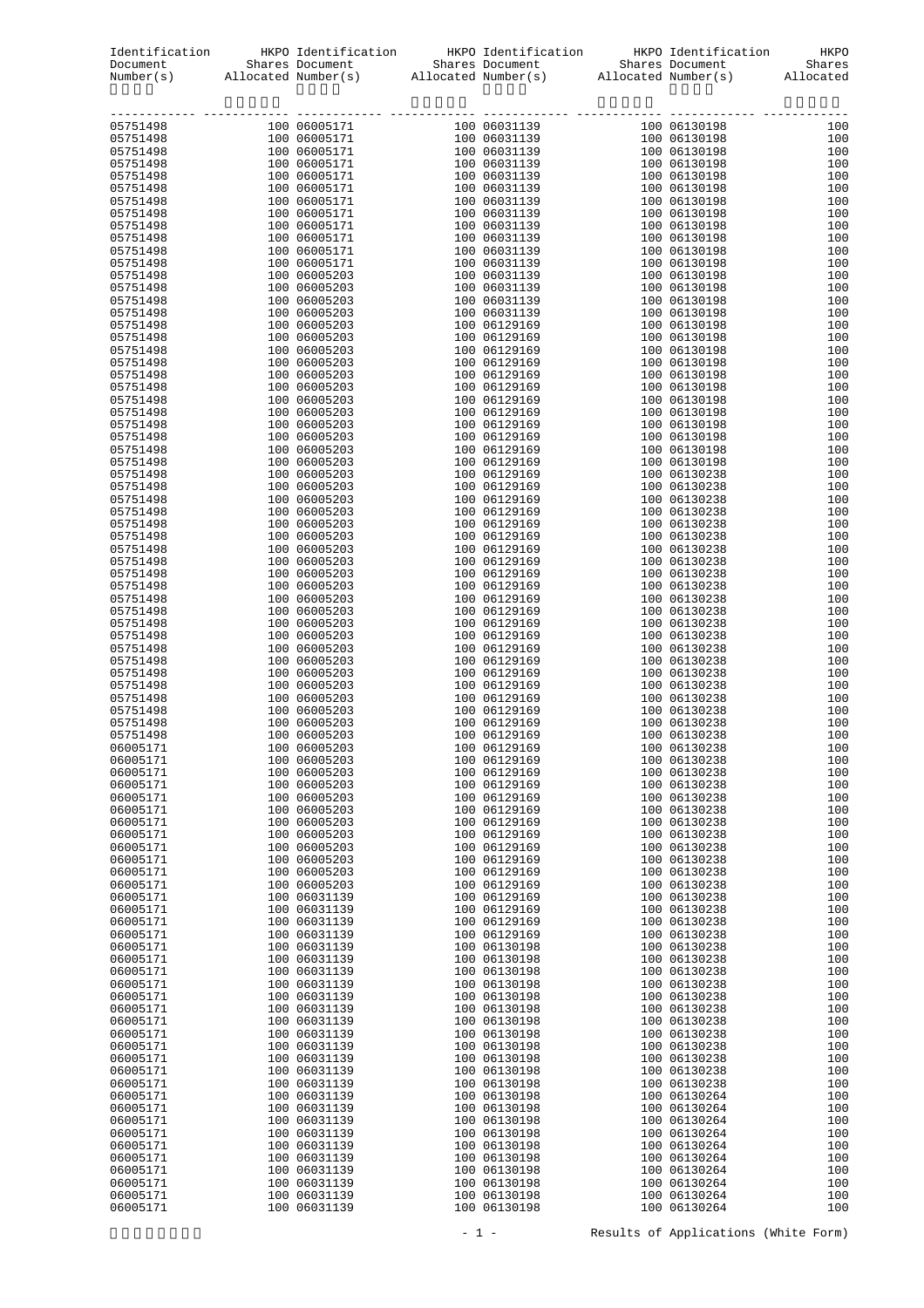| 06415949<br>100 06416000<br>100 38115073<br>100 38115073<br>100 38115073<br>06415949<br>100 06416000<br>100 38115073<br>06415949<br>100 06416000<br>100 38115073<br>100 471779<br>100 471779<br>06415949<br>100 06416000<br>100 38115073<br>100 06416000<br>100 38115073<br>100 471779<br>06415949<br>06415949<br>100 06416000<br>100 38115073<br>100 471779<br>100 06416000<br>100 471779<br>06415949<br>100 38115073<br>100 06416000<br>100 38115073<br>100 471779<br>06415949<br>06415949<br>100 06416000<br>100 38115073<br>100 471779<br>100 471779<br>06415949<br>100 06416000<br>100 38115073<br>100 06416000<br>100 38115073<br>100 471779<br>06415949<br>06415949<br>100 06416000<br>100 38115073<br>100 471779<br>100 471779<br>06415949<br>100 06416000<br>100 38115073<br>100 06416000<br>100 38115073<br>100 471779<br>06415949<br>06415949<br>100 06416000<br>100 38115073<br>100 471779<br>100 471779<br>06415949<br>100 06416000<br>100 38115073<br>100 06416000<br>100 38115073<br>100 471779<br>06415949<br>06415972<br>100 06416000<br>100 38115073<br>100 471779<br>100 471779<br>06415972<br>100 06416000<br>100 38115073<br>100 06416000<br>100 38115073<br>100 471779<br>06415972<br>06415972<br>100 06416000<br>100 38115073<br>100 51146530<br>06415972<br>100 06416000<br>100 38115073<br>100 53065970<br>100 06416000<br>100 38115073<br>06415972<br>100 61009956<br>06415972<br>100 06416000<br>100 38115073<br>100 61009956<br>06415972<br>100 06416000<br>100 38115073<br>100 61009956<br>100 06416000<br>100 38115073<br>100 61009956<br>06415972<br>06415972<br>100 06416000<br>100 38115073<br>100 61009956<br>06415972<br>100 06416000<br>100 38115073<br>100 61009956<br>100 06416000<br>100 38115073<br>100 61009956<br>06415972<br>06415972<br>100 06417807<br>100 38115073<br>100 61009956<br>06415972<br>100 06417807<br>100 38115073<br>100 61009956<br>100 06417807<br>100 38115073<br>100 61009956<br>06415972<br>100 06417807<br>100 38115073<br>100 61009956 |          |  |  | $\begin{tabular}{l c c c c c} Identification & HKPO Identification & HKPO Identification & HKPO Identification & HKPO Inverse Document & Shares Document & Shares Document & Shares Document & Shares Document & Shares Document & Shares Document & Shares Document & Shares Document & Shares Document & Shares Document & Shares Document & Shares Document & Shares Document & Shares Docident & Shares Document & Shares Docident & Shares Docident & Shares Document & Shares Document & Shares Document & Shares Document & Shares Document & Shares Document & Shares Docident & Shares Docident & Sha$ |            |
|----------------------------------------------------------------------------------------------------------------------------------------------------------------------------------------------------------------------------------------------------------------------------------------------------------------------------------------------------------------------------------------------------------------------------------------------------------------------------------------------------------------------------------------------------------------------------------------------------------------------------------------------------------------------------------------------------------------------------------------------------------------------------------------------------------------------------------------------------------------------------------------------------------------------------------------------------------------------------------------------------------------------------------------------------------------------------------------------------------------------------------------------------------------------------------------------------------------------------------------------------------------------------------------------------------------------------------------------------------------------------------------------------------------------------------------------------------------------------------------------------------------------------------------------------------------------------------------------------------------------------------------------------------------------------------------------------------------------------------------------------------------------------------------------------------------------------------------------------------------------------------------------------------------------------------------------------------------------------------------------------------|----------|--|--|-----------------------------------------------------------------------------------------------------------------------------------------------------------------------------------------------------------------------------------------------------------------------------------------------------------------------------------------------------------------------------------------------------------------------------------------------------------------------------------------------------------------------------------------------------------------------------------------------------------------|------------|
|                                                                                                                                                                                                                                                                                                                                                                                                                                                                                                                                                                                                                                                                                                                                                                                                                                                                                                                                                                                                                                                                                                                                                                                                                                                                                                                                                                                                                                                                                                                                                                                                                                                                                                                                                                                                                                                                                                                                                                                                          |          |  |  |                                                                                                                                                                                                                                                                                                                                                                                                                                                                                                                                                                                                                 |            |
|                                                                                                                                                                                                                                                                                                                                                                                                                                                                                                                                                                                                                                                                                                                                                                                                                                                                                                                                                                                                                                                                                                                                                                                                                                                                                                                                                                                                                                                                                                                                                                                                                                                                                                                                                                                                                                                                                                                                                                                                          |          |  |  |                                                                                                                                                                                                                                                                                                                                                                                                                                                                                                                                                                                                                 |            |
|                                                                                                                                                                                                                                                                                                                                                                                                                                                                                                                                                                                                                                                                                                                                                                                                                                                                                                                                                                                                                                                                                                                                                                                                                                                                                                                                                                                                                                                                                                                                                                                                                                                                                                                                                                                                                                                                                                                                                                                                          |          |  |  |                                                                                                                                                                                                                                                                                                                                                                                                                                                                                                                                                                                                                 |            |
|                                                                                                                                                                                                                                                                                                                                                                                                                                                                                                                                                                                                                                                                                                                                                                                                                                                                                                                                                                                                                                                                                                                                                                                                                                                                                                                                                                                                                                                                                                                                                                                                                                                                                                                                                                                                                                                                                                                                                                                                          |          |  |  |                                                                                                                                                                                                                                                                                                                                                                                                                                                                                                                                                                                                                 |            |
|                                                                                                                                                                                                                                                                                                                                                                                                                                                                                                                                                                                                                                                                                                                                                                                                                                                                                                                                                                                                                                                                                                                                                                                                                                                                                                                                                                                                                                                                                                                                                                                                                                                                                                                                                                                                                                                                                                                                                                                                          |          |  |  |                                                                                                                                                                                                                                                                                                                                                                                                                                                                                                                                                                                                                 |            |
|                                                                                                                                                                                                                                                                                                                                                                                                                                                                                                                                                                                                                                                                                                                                                                                                                                                                                                                                                                                                                                                                                                                                                                                                                                                                                                                                                                                                                                                                                                                                                                                                                                                                                                                                                                                                                                                                                                                                                                                                          |          |  |  |                                                                                                                                                                                                                                                                                                                                                                                                                                                                                                                                                                                                                 |            |
|                                                                                                                                                                                                                                                                                                                                                                                                                                                                                                                                                                                                                                                                                                                                                                                                                                                                                                                                                                                                                                                                                                                                                                                                                                                                                                                                                                                                                                                                                                                                                                                                                                                                                                                                                                                                                                                                                                                                                                                                          |          |  |  |                                                                                                                                                                                                                                                                                                                                                                                                                                                                                                                                                                                                                 |            |
|                                                                                                                                                                                                                                                                                                                                                                                                                                                                                                                                                                                                                                                                                                                                                                                                                                                                                                                                                                                                                                                                                                                                                                                                                                                                                                                                                                                                                                                                                                                                                                                                                                                                                                                                                                                                                                                                                                                                                                                                          |          |  |  |                                                                                                                                                                                                                                                                                                                                                                                                                                                                                                                                                                                                                 |            |
|                                                                                                                                                                                                                                                                                                                                                                                                                                                                                                                                                                                                                                                                                                                                                                                                                                                                                                                                                                                                                                                                                                                                                                                                                                                                                                                                                                                                                                                                                                                                                                                                                                                                                                                                                                                                                                                                                                                                                                                                          |          |  |  |                                                                                                                                                                                                                                                                                                                                                                                                                                                                                                                                                                                                                 |            |
|                                                                                                                                                                                                                                                                                                                                                                                                                                                                                                                                                                                                                                                                                                                                                                                                                                                                                                                                                                                                                                                                                                                                                                                                                                                                                                                                                                                                                                                                                                                                                                                                                                                                                                                                                                                                                                                                                                                                                                                                          |          |  |  |                                                                                                                                                                                                                                                                                                                                                                                                                                                                                                                                                                                                                 |            |
|                                                                                                                                                                                                                                                                                                                                                                                                                                                                                                                                                                                                                                                                                                                                                                                                                                                                                                                                                                                                                                                                                                                                                                                                                                                                                                                                                                                                                                                                                                                                                                                                                                                                                                                                                                                                                                                                                                                                                                                                          |          |  |  |                                                                                                                                                                                                                                                                                                                                                                                                                                                                                                                                                                                                                 |            |
|                                                                                                                                                                                                                                                                                                                                                                                                                                                                                                                                                                                                                                                                                                                                                                                                                                                                                                                                                                                                                                                                                                                                                                                                                                                                                                                                                                                                                                                                                                                                                                                                                                                                                                                                                                                                                                                                                                                                                                                                          |          |  |  |                                                                                                                                                                                                                                                                                                                                                                                                                                                                                                                                                                                                                 |            |
|                                                                                                                                                                                                                                                                                                                                                                                                                                                                                                                                                                                                                                                                                                                                                                                                                                                                                                                                                                                                                                                                                                                                                                                                                                                                                                                                                                                                                                                                                                                                                                                                                                                                                                                                                                                                                                                                                                                                                                                                          |          |  |  |                                                                                                                                                                                                                                                                                                                                                                                                                                                                                                                                                                                                                 |            |
|                                                                                                                                                                                                                                                                                                                                                                                                                                                                                                                                                                                                                                                                                                                                                                                                                                                                                                                                                                                                                                                                                                                                                                                                                                                                                                                                                                                                                                                                                                                                                                                                                                                                                                                                                                                                                                                                                                                                                                                                          |          |  |  |                                                                                                                                                                                                                                                                                                                                                                                                                                                                                                                                                                                                                 |            |
|                                                                                                                                                                                                                                                                                                                                                                                                                                                                                                                                                                                                                                                                                                                                                                                                                                                                                                                                                                                                                                                                                                                                                                                                                                                                                                                                                                                                                                                                                                                                                                                                                                                                                                                                                                                                                                                                                                                                                                                                          |          |  |  |                                                                                                                                                                                                                                                                                                                                                                                                                                                                                                                                                                                                                 |            |
|                                                                                                                                                                                                                                                                                                                                                                                                                                                                                                                                                                                                                                                                                                                                                                                                                                                                                                                                                                                                                                                                                                                                                                                                                                                                                                                                                                                                                                                                                                                                                                                                                                                                                                                                                                                                                                                                                                                                                                                                          |          |  |  |                                                                                                                                                                                                                                                                                                                                                                                                                                                                                                                                                                                                                 |            |
|                                                                                                                                                                                                                                                                                                                                                                                                                                                                                                                                                                                                                                                                                                                                                                                                                                                                                                                                                                                                                                                                                                                                                                                                                                                                                                                                                                                                                                                                                                                                                                                                                                                                                                                                                                                                                                                                                                                                                                                                          |          |  |  |                                                                                                                                                                                                                                                                                                                                                                                                                                                                                                                                                                                                                 |            |
|                                                                                                                                                                                                                                                                                                                                                                                                                                                                                                                                                                                                                                                                                                                                                                                                                                                                                                                                                                                                                                                                                                                                                                                                                                                                                                                                                                                                                                                                                                                                                                                                                                                                                                                                                                                                                                                                                                                                                                                                          |          |  |  |                                                                                                                                                                                                                                                                                                                                                                                                                                                                                                                                                                                                                 |            |
|                                                                                                                                                                                                                                                                                                                                                                                                                                                                                                                                                                                                                                                                                                                                                                                                                                                                                                                                                                                                                                                                                                                                                                                                                                                                                                                                                                                                                                                                                                                                                                                                                                                                                                                                                                                                                                                                                                                                                                                                          |          |  |  |                                                                                                                                                                                                                                                                                                                                                                                                                                                                                                                                                                                                                 |            |
|                                                                                                                                                                                                                                                                                                                                                                                                                                                                                                                                                                                                                                                                                                                                                                                                                                                                                                                                                                                                                                                                                                                                                                                                                                                                                                                                                                                                                                                                                                                                                                                                                                                                                                                                                                                                                                                                                                                                                                                                          |          |  |  |                                                                                                                                                                                                                                                                                                                                                                                                                                                                                                                                                                                                                 |            |
|                                                                                                                                                                                                                                                                                                                                                                                                                                                                                                                                                                                                                                                                                                                                                                                                                                                                                                                                                                                                                                                                                                                                                                                                                                                                                                                                                                                                                                                                                                                                                                                                                                                                                                                                                                                                                                                                                                                                                                                                          |          |  |  |                                                                                                                                                                                                                                                                                                                                                                                                                                                                                                                                                                                                                 |            |
|                                                                                                                                                                                                                                                                                                                                                                                                                                                                                                                                                                                                                                                                                                                                                                                                                                                                                                                                                                                                                                                                                                                                                                                                                                                                                                                                                                                                                                                                                                                                                                                                                                                                                                                                                                                                                                                                                                                                                                                                          |          |  |  |                                                                                                                                                                                                                                                                                                                                                                                                                                                                                                                                                                                                                 |            |
|                                                                                                                                                                                                                                                                                                                                                                                                                                                                                                                                                                                                                                                                                                                                                                                                                                                                                                                                                                                                                                                                                                                                                                                                                                                                                                                                                                                                                                                                                                                                                                                                                                                                                                                                                                                                                                                                                                                                                                                                          |          |  |  |                                                                                                                                                                                                                                                                                                                                                                                                                                                                                                                                                                                                                 |            |
|                                                                                                                                                                                                                                                                                                                                                                                                                                                                                                                                                                                                                                                                                                                                                                                                                                                                                                                                                                                                                                                                                                                                                                                                                                                                                                                                                                                                                                                                                                                                                                                                                                                                                                                                                                                                                                                                                                                                                                                                          |          |  |  |                                                                                                                                                                                                                                                                                                                                                                                                                                                                                                                                                                                                                 |            |
|                                                                                                                                                                                                                                                                                                                                                                                                                                                                                                                                                                                                                                                                                                                                                                                                                                                                                                                                                                                                                                                                                                                                                                                                                                                                                                                                                                                                                                                                                                                                                                                                                                                                                                                                                                                                                                                                                                                                                                                                          |          |  |  |                                                                                                                                                                                                                                                                                                                                                                                                                                                                                                                                                                                                                 |            |
|                                                                                                                                                                                                                                                                                                                                                                                                                                                                                                                                                                                                                                                                                                                                                                                                                                                                                                                                                                                                                                                                                                                                                                                                                                                                                                                                                                                                                                                                                                                                                                                                                                                                                                                                                                                                                                                                                                                                                                                                          |          |  |  |                                                                                                                                                                                                                                                                                                                                                                                                                                                                                                                                                                                                                 |            |
|                                                                                                                                                                                                                                                                                                                                                                                                                                                                                                                                                                                                                                                                                                                                                                                                                                                                                                                                                                                                                                                                                                                                                                                                                                                                                                                                                                                                                                                                                                                                                                                                                                                                                                                                                                                                                                                                                                                                                                                                          |          |  |  |                                                                                                                                                                                                                                                                                                                                                                                                                                                                                                                                                                                                                 |            |
|                                                                                                                                                                                                                                                                                                                                                                                                                                                                                                                                                                                                                                                                                                                                                                                                                                                                                                                                                                                                                                                                                                                                                                                                                                                                                                                                                                                                                                                                                                                                                                                                                                                                                                                                                                                                                                                                                                                                                                                                          |          |  |  |                                                                                                                                                                                                                                                                                                                                                                                                                                                                                                                                                                                                                 |            |
|                                                                                                                                                                                                                                                                                                                                                                                                                                                                                                                                                                                                                                                                                                                                                                                                                                                                                                                                                                                                                                                                                                                                                                                                                                                                                                                                                                                                                                                                                                                                                                                                                                                                                                                                                                                                                                                                                                                                                                                                          |          |  |  |                                                                                                                                                                                                                                                                                                                                                                                                                                                                                                                                                                                                                 |            |
|                                                                                                                                                                                                                                                                                                                                                                                                                                                                                                                                                                                                                                                                                                                                                                                                                                                                                                                                                                                                                                                                                                                                                                                                                                                                                                                                                                                                                                                                                                                                                                                                                                                                                                                                                                                                                                                                                                                                                                                                          |          |  |  |                                                                                                                                                                                                                                                                                                                                                                                                                                                                                                                                                                                                                 |            |
|                                                                                                                                                                                                                                                                                                                                                                                                                                                                                                                                                                                                                                                                                                                                                                                                                                                                                                                                                                                                                                                                                                                                                                                                                                                                                                                                                                                                                                                                                                                                                                                                                                                                                                                                                                                                                                                                                                                                                                                                          |          |  |  |                                                                                                                                                                                                                                                                                                                                                                                                                                                                                                                                                                                                                 |            |
|                                                                                                                                                                                                                                                                                                                                                                                                                                                                                                                                                                                                                                                                                                                                                                                                                                                                                                                                                                                                                                                                                                                                                                                                                                                                                                                                                                                                                                                                                                                                                                                                                                                                                                                                                                                                                                                                                                                                                                                                          |          |  |  |                                                                                                                                                                                                                                                                                                                                                                                                                                                                                                                                                                                                                 |            |
|                                                                                                                                                                                                                                                                                                                                                                                                                                                                                                                                                                                                                                                                                                                                                                                                                                                                                                                                                                                                                                                                                                                                                                                                                                                                                                                                                                                                                                                                                                                                                                                                                                                                                                                                                                                                                                                                                                                                                                                                          |          |  |  |                                                                                                                                                                                                                                                                                                                                                                                                                                                                                                                                                                                                                 |            |
|                                                                                                                                                                                                                                                                                                                                                                                                                                                                                                                                                                                                                                                                                                                                                                                                                                                                                                                                                                                                                                                                                                                                                                                                                                                                                                                                                                                                                                                                                                                                                                                                                                                                                                                                                                                                                                                                                                                                                                                                          |          |  |  |                                                                                                                                                                                                                                                                                                                                                                                                                                                                                                                                                                                                                 |            |
|                                                                                                                                                                                                                                                                                                                                                                                                                                                                                                                                                                                                                                                                                                                                                                                                                                                                                                                                                                                                                                                                                                                                                                                                                                                                                                                                                                                                                                                                                                                                                                                                                                                                                                                                                                                                                                                                                                                                                                                                          |          |  |  |                                                                                                                                                                                                                                                                                                                                                                                                                                                                                                                                                                                                                 |            |
|                                                                                                                                                                                                                                                                                                                                                                                                                                                                                                                                                                                                                                                                                                                                                                                                                                                                                                                                                                                                                                                                                                                                                                                                                                                                                                                                                                                                                                                                                                                                                                                                                                                                                                                                                                                                                                                                                                                                                                                                          |          |  |  |                                                                                                                                                                                                                                                                                                                                                                                                                                                                                                                                                                                                                 |            |
|                                                                                                                                                                                                                                                                                                                                                                                                                                                                                                                                                                                                                                                                                                                                                                                                                                                                                                                                                                                                                                                                                                                                                                                                                                                                                                                                                                                                                                                                                                                                                                                                                                                                                                                                                                                                                                                                                                                                                                                                          |          |  |  |                                                                                                                                                                                                                                                                                                                                                                                                                                                                                                                                                                                                                 |            |
|                                                                                                                                                                                                                                                                                                                                                                                                                                                                                                                                                                                                                                                                                                                                                                                                                                                                                                                                                                                                                                                                                                                                                                                                                                                                                                                                                                                                                                                                                                                                                                                                                                                                                                                                                                                                                                                                                                                                                                                                          |          |  |  |                                                                                                                                                                                                                                                                                                                                                                                                                                                                                                                                                                                                                 |            |
|                                                                                                                                                                                                                                                                                                                                                                                                                                                                                                                                                                                                                                                                                                                                                                                                                                                                                                                                                                                                                                                                                                                                                                                                                                                                                                                                                                                                                                                                                                                                                                                                                                                                                                                                                                                                                                                                                                                                                                                                          |          |  |  |                                                                                                                                                                                                                                                                                                                                                                                                                                                                                                                                                                                                                 |            |
|                                                                                                                                                                                                                                                                                                                                                                                                                                                                                                                                                                                                                                                                                                                                                                                                                                                                                                                                                                                                                                                                                                                                                                                                                                                                                                                                                                                                                                                                                                                                                                                                                                                                                                                                                                                                                                                                                                                                                                                                          |          |  |  |                                                                                                                                                                                                                                                                                                                                                                                                                                                                                                                                                                                                                 |            |
|                                                                                                                                                                                                                                                                                                                                                                                                                                                                                                                                                                                                                                                                                                                                                                                                                                                                                                                                                                                                                                                                                                                                                                                                                                                                                                                                                                                                                                                                                                                                                                                                                                                                                                                                                                                                                                                                                                                                                                                                          |          |  |  |                                                                                                                                                                                                                                                                                                                                                                                                                                                                                                                                                                                                                 |            |
|                                                                                                                                                                                                                                                                                                                                                                                                                                                                                                                                                                                                                                                                                                                                                                                                                                                                                                                                                                                                                                                                                                                                                                                                                                                                                                                                                                                                                                                                                                                                                                                                                                                                                                                                                                                                                                                                                                                                                                                                          |          |  |  |                                                                                                                                                                                                                                                                                                                                                                                                                                                                                                                                                                                                                 |            |
|                                                                                                                                                                                                                                                                                                                                                                                                                                                                                                                                                                                                                                                                                                                                                                                                                                                                                                                                                                                                                                                                                                                                                                                                                                                                                                                                                                                                                                                                                                                                                                                                                                                                                                                                                                                                                                                                                                                                                                                                          |          |  |  |                                                                                                                                                                                                                                                                                                                                                                                                                                                                                                                                                                                                                 | 100<br>100 |
|                                                                                                                                                                                                                                                                                                                                                                                                                                                                                                                                                                                                                                                                                                                                                                                                                                                                                                                                                                                                                                                                                                                                                                                                                                                                                                                                                                                                                                                                                                                                                                                                                                                                                                                                                                                                                                                                                                                                                                                                          |          |  |  |                                                                                                                                                                                                                                                                                                                                                                                                                                                                                                                                                                                                                 | 100        |
|                                                                                                                                                                                                                                                                                                                                                                                                                                                                                                                                                                                                                                                                                                                                                                                                                                                                                                                                                                                                                                                                                                                                                                                                                                                                                                                                                                                                                                                                                                                                                                                                                                                                                                                                                                                                                                                                                                                                                                                                          |          |  |  |                                                                                                                                                                                                                                                                                                                                                                                                                                                                                                                                                                                                                 | 100        |
|                                                                                                                                                                                                                                                                                                                                                                                                                                                                                                                                                                                                                                                                                                                                                                                                                                                                                                                                                                                                                                                                                                                                                                                                                                                                                                                                                                                                                                                                                                                                                                                                                                                                                                                                                                                                                                                                                                                                                                                                          |          |  |  |                                                                                                                                                                                                                                                                                                                                                                                                                                                                                                                                                                                                                 | 100        |
|                                                                                                                                                                                                                                                                                                                                                                                                                                                                                                                                                                                                                                                                                                                                                                                                                                                                                                                                                                                                                                                                                                                                                                                                                                                                                                                                                                                                                                                                                                                                                                                                                                                                                                                                                                                                                                                                                                                                                                                                          |          |  |  |                                                                                                                                                                                                                                                                                                                                                                                                                                                                                                                                                                                                                 | 100<br>100 |
|                                                                                                                                                                                                                                                                                                                                                                                                                                                                                                                                                                                                                                                                                                                                                                                                                                                                                                                                                                                                                                                                                                                                                                                                                                                                                                                                                                                                                                                                                                                                                                                                                                                                                                                                                                                                                                                                                                                                                                                                          |          |  |  |                                                                                                                                                                                                                                                                                                                                                                                                                                                                                                                                                                                                                 | 100        |
|                                                                                                                                                                                                                                                                                                                                                                                                                                                                                                                                                                                                                                                                                                                                                                                                                                                                                                                                                                                                                                                                                                                                                                                                                                                                                                                                                                                                                                                                                                                                                                                                                                                                                                                                                                                                                                                                                                                                                                                                          |          |  |  |                                                                                                                                                                                                                                                                                                                                                                                                                                                                                                                                                                                                                 | 100        |
|                                                                                                                                                                                                                                                                                                                                                                                                                                                                                                                                                                                                                                                                                                                                                                                                                                                                                                                                                                                                                                                                                                                                                                                                                                                                                                                                                                                                                                                                                                                                                                                                                                                                                                                                                                                                                                                                                                                                                                                                          |          |  |  |                                                                                                                                                                                                                                                                                                                                                                                                                                                                                                                                                                                                                 | 100        |
|                                                                                                                                                                                                                                                                                                                                                                                                                                                                                                                                                                                                                                                                                                                                                                                                                                                                                                                                                                                                                                                                                                                                                                                                                                                                                                                                                                                                                                                                                                                                                                                                                                                                                                                                                                                                                                                                                                                                                                                                          |          |  |  |                                                                                                                                                                                                                                                                                                                                                                                                                                                                                                                                                                                                                 | 100<br>100 |
|                                                                                                                                                                                                                                                                                                                                                                                                                                                                                                                                                                                                                                                                                                                                                                                                                                                                                                                                                                                                                                                                                                                                                                                                                                                                                                                                                                                                                                                                                                                                                                                                                                                                                                                                                                                                                                                                                                                                                                                                          |          |  |  |                                                                                                                                                                                                                                                                                                                                                                                                                                                                                                                                                                                                                 | 100        |
|                                                                                                                                                                                                                                                                                                                                                                                                                                                                                                                                                                                                                                                                                                                                                                                                                                                                                                                                                                                                                                                                                                                                                                                                                                                                                                                                                                                                                                                                                                                                                                                                                                                                                                                                                                                                                                                                                                                                                                                                          |          |  |  |                                                                                                                                                                                                                                                                                                                                                                                                                                                                                                                                                                                                                 | 100        |
|                                                                                                                                                                                                                                                                                                                                                                                                                                                                                                                                                                                                                                                                                                                                                                                                                                                                                                                                                                                                                                                                                                                                                                                                                                                                                                                                                                                                                                                                                                                                                                                                                                                                                                                                                                                                                                                                                                                                                                                                          |          |  |  |                                                                                                                                                                                                                                                                                                                                                                                                                                                                                                                                                                                                                 | 100        |
|                                                                                                                                                                                                                                                                                                                                                                                                                                                                                                                                                                                                                                                                                                                                                                                                                                                                                                                                                                                                                                                                                                                                                                                                                                                                                                                                                                                                                                                                                                                                                                                                                                                                                                                                                                                                                                                                                                                                                                                                          |          |  |  |                                                                                                                                                                                                                                                                                                                                                                                                                                                                                                                                                                                                                 | 100<br>100 |
|                                                                                                                                                                                                                                                                                                                                                                                                                                                                                                                                                                                                                                                                                                                                                                                                                                                                                                                                                                                                                                                                                                                                                                                                                                                                                                                                                                                                                                                                                                                                                                                                                                                                                                                                                                                                                                                                                                                                                                                                          |          |  |  |                                                                                                                                                                                                                                                                                                                                                                                                                                                                                                                                                                                                                 | 100        |
|                                                                                                                                                                                                                                                                                                                                                                                                                                                                                                                                                                                                                                                                                                                                                                                                                                                                                                                                                                                                                                                                                                                                                                                                                                                                                                                                                                                                                                                                                                                                                                                                                                                                                                                                                                                                                                                                                                                                                                                                          |          |  |  |                                                                                                                                                                                                                                                                                                                                                                                                                                                                                                                                                                                                                 | 100        |
|                                                                                                                                                                                                                                                                                                                                                                                                                                                                                                                                                                                                                                                                                                                                                                                                                                                                                                                                                                                                                                                                                                                                                                                                                                                                                                                                                                                                                                                                                                                                                                                                                                                                                                                                                                                                                                                                                                                                                                                                          |          |  |  |                                                                                                                                                                                                                                                                                                                                                                                                                                                                                                                                                                                                                 | 100        |
|                                                                                                                                                                                                                                                                                                                                                                                                                                                                                                                                                                                                                                                                                                                                                                                                                                                                                                                                                                                                                                                                                                                                                                                                                                                                                                                                                                                                                                                                                                                                                                                                                                                                                                                                                                                                                                                                                                                                                                                                          |          |  |  |                                                                                                                                                                                                                                                                                                                                                                                                                                                                                                                                                                                                                 | 100<br>200 |
|                                                                                                                                                                                                                                                                                                                                                                                                                                                                                                                                                                                                                                                                                                                                                                                                                                                                                                                                                                                                                                                                                                                                                                                                                                                                                                                                                                                                                                                                                                                                                                                                                                                                                                                                                                                                                                                                                                                                                                                                          |          |  |  |                                                                                                                                                                                                                                                                                                                                                                                                                                                                                                                                                                                                                 | 100        |
|                                                                                                                                                                                                                                                                                                                                                                                                                                                                                                                                                                                                                                                                                                                                                                                                                                                                                                                                                                                                                                                                                                                                                                                                                                                                                                                                                                                                                                                                                                                                                                                                                                                                                                                                                                                                                                                                                                                                                                                                          |          |  |  |                                                                                                                                                                                                                                                                                                                                                                                                                                                                                                                                                                                                                 | 100        |
|                                                                                                                                                                                                                                                                                                                                                                                                                                                                                                                                                                                                                                                                                                                                                                                                                                                                                                                                                                                                                                                                                                                                                                                                                                                                                                                                                                                                                                                                                                                                                                                                                                                                                                                                                                                                                                                                                                                                                                                                          |          |  |  |                                                                                                                                                                                                                                                                                                                                                                                                                                                                                                                                                                                                                 | 100        |
|                                                                                                                                                                                                                                                                                                                                                                                                                                                                                                                                                                                                                                                                                                                                                                                                                                                                                                                                                                                                                                                                                                                                                                                                                                                                                                                                                                                                                                                                                                                                                                                                                                                                                                                                                                                                                                                                                                                                                                                                          |          |  |  |                                                                                                                                                                                                                                                                                                                                                                                                                                                                                                                                                                                                                 | 100        |
|                                                                                                                                                                                                                                                                                                                                                                                                                                                                                                                                                                                                                                                                                                                                                                                                                                                                                                                                                                                                                                                                                                                                                                                                                                                                                                                                                                                                                                                                                                                                                                                                                                                                                                                                                                                                                                                                                                                                                                                                          |          |  |  |                                                                                                                                                                                                                                                                                                                                                                                                                                                                                                                                                                                                                 | 100<br>100 |
|                                                                                                                                                                                                                                                                                                                                                                                                                                                                                                                                                                                                                                                                                                                                                                                                                                                                                                                                                                                                                                                                                                                                                                                                                                                                                                                                                                                                                                                                                                                                                                                                                                                                                                                                                                                                                                                                                                                                                                                                          |          |  |  |                                                                                                                                                                                                                                                                                                                                                                                                                                                                                                                                                                                                                 | 100        |
|                                                                                                                                                                                                                                                                                                                                                                                                                                                                                                                                                                                                                                                                                                                                                                                                                                                                                                                                                                                                                                                                                                                                                                                                                                                                                                                                                                                                                                                                                                                                                                                                                                                                                                                                                                                                                                                                                                                                                                                                          |          |  |  |                                                                                                                                                                                                                                                                                                                                                                                                                                                                                                                                                                                                                 | 100        |
|                                                                                                                                                                                                                                                                                                                                                                                                                                                                                                                                                                                                                                                                                                                                                                                                                                                                                                                                                                                                                                                                                                                                                                                                                                                                                                                                                                                                                                                                                                                                                                                                                                                                                                                                                                                                                                                                                                                                                                                                          |          |  |  |                                                                                                                                                                                                                                                                                                                                                                                                                                                                                                                                                                                                                 | 100        |
|                                                                                                                                                                                                                                                                                                                                                                                                                                                                                                                                                                                                                                                                                                                                                                                                                                                                                                                                                                                                                                                                                                                                                                                                                                                                                                                                                                                                                                                                                                                                                                                                                                                                                                                                                                                                                                                                                                                                                                                                          | 06415972 |  |  |                                                                                                                                                                                                                                                                                                                                                                                                                                                                                                                                                                                                                 | 100<br>100 |
| 06415972<br>100 06417807<br>100 38115073<br>100 61009956                                                                                                                                                                                                                                                                                                                                                                                                                                                                                                                                                                                                                                                                                                                                                                                                                                                                                                                                                                                                                                                                                                                                                                                                                                                                                                                                                                                                                                                                                                                                                                                                                                                                                                                                                                                                                                                                                                                                                 |          |  |  |                                                                                                                                                                                                                                                                                                                                                                                                                                                                                                                                                                                                                 | 100        |
| 100 06417807<br>100 38115073<br>100 61009956<br>06415972                                                                                                                                                                                                                                                                                                                                                                                                                                                                                                                                                                                                                                                                                                                                                                                                                                                                                                                                                                                                                                                                                                                                                                                                                                                                                                                                                                                                                                                                                                                                                                                                                                                                                                                                                                                                                                                                                                                                                 |          |  |  |                                                                                                                                                                                                                                                                                                                                                                                                                                                                                                                                                                                                                 | 100        |
| 06415972<br>100 06417807<br>100 38115073<br>100 61009956                                                                                                                                                                                                                                                                                                                                                                                                                                                                                                                                                                                                                                                                                                                                                                                                                                                                                                                                                                                                                                                                                                                                                                                                                                                                                                                                                                                                                                                                                                                                                                                                                                                                                                                                                                                                                                                                                                                                                 |          |  |  |                                                                                                                                                                                                                                                                                                                                                                                                                                                                                                                                                                                                                 | 100        |
| 06415972<br>100 06417807<br>100 38115073<br>100 61009956<br>06415972<br>100 06417807<br>100 38115073<br>100 61009956                                                                                                                                                                                                                                                                                                                                                                                                                                                                                                                                                                                                                                                                                                                                                                                                                                                                                                                                                                                                                                                                                                                                                                                                                                                                                                                                                                                                                                                                                                                                                                                                                                                                                                                                                                                                                                                                                     |          |  |  |                                                                                                                                                                                                                                                                                                                                                                                                                                                                                                                                                                                                                 | 100<br>100 |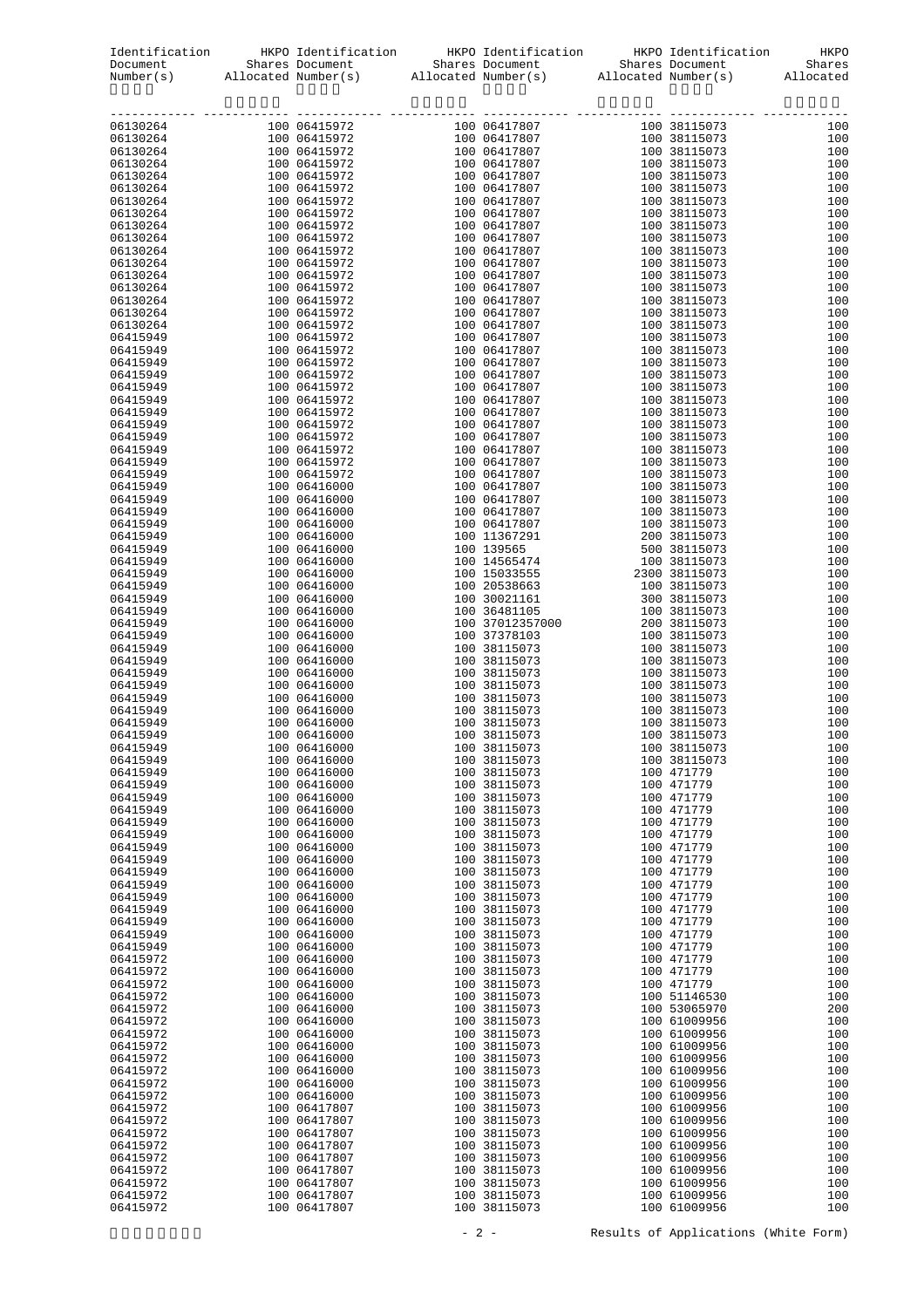| Identification<br>Document |                              | tion HKPO Identification HKPO Identification HKPO Identification HKPO Shares Document Shares Allocated Number(s) Allocated Number(s) Allocated Number(s) and Allocated Number(s) and Allocated Number(s) and Allocated Number( |                               |            |
|----------------------------|------------------------------|--------------------------------------------------------------------------------------------------------------------------------------------------------------------------------------------------------------------------------|-------------------------------|------------|
| Number(s)                  |                              |                                                                                                                                                                                                                                |                               |            |
|                            |                              |                                                                                                                                                                                                                                |                               |            |
| 61009956                   |                              |                                                                                                                                                                                                                                |                               | 100        |
| 61009956                   |                              |                                                                                                                                                                                                                                |                               | 100        |
| 61009956                   |                              |                                                                                                                                                                                                                                |                               | 100        |
| 61009956                   |                              |                                                                                                                                                                                                                                |                               | 100        |
| 61009956                   |                              |                                                                                                                                                                                                                                |                               | 100        |
| 61009956                   |                              |                                                                                                                                                                                                                                |                               | 100        |
| 61009956                   |                              |                                                                                                                                                                                                                                |                               | 100        |
| 61009956                   |                              |                                                                                                                                                                                                                                |                               | 100        |
| 61009956                   |                              |                                                                                                                                                                                                                                |                               | 100<br>100 |
| 61009956<br>61009956       |                              |                                                                                                                                                                                                                                |                               | 100        |
| 61009956                   |                              |                                                                                                                                                                                                                                |                               | 400        |
| 61009956                   |                              |                                                                                                                                                                                                                                |                               | 200        |
| 61009956                   |                              |                                                                                                                                                                                                                                |                               | 200        |
| 61009956                   |                              |                                                                                                                                                                                                                                |                               | 100        |
| 61009956                   |                              |                                                                                                                                                                                                                                |                               | 100        |
| 61009956                   |                              |                                                                                                                                                                                                                                |                               | 200        |
| 61009956                   |                              |                                                                                                                                                                                                                                |                               | 100        |
| 61009956                   |                              |                                                                                                                                                                                                                                |                               | 200        |
| 61009956                   |                              |                                                                                                                                                                                                                                |                               | 100        |
| 61009956                   |                              |                                                                                                                                                                                                                                |                               | 100        |
| 61009956                   |                              |                                                                                                                                                                                                                                |                               | 200        |
| 61009956                   |                              |                                                                                                                                                                                                                                |                               | 100        |
| 61009956                   |                              |                                                                                                                                                                                                                                |                               | 100        |
| 61009956                   |                              |                                                                                                                                                                                                                                |                               | 200        |
| 61009956<br>61009956       |                              |                                                                                                                                                                                                                                |                               | 200<br>100 |
| 61009956                   |                              |                                                                                                                                                                                                                                |                               | 200        |
| 61009956                   |                              |                                                                                                                                                                                                                                |                               | 200        |
| 61009956                   |                              |                                                                                                                                                                                                                                |                               | 100        |
| 61009956                   |                              |                                                                                                                                                                                                                                |                               | 100        |
| 61009956                   |                              |                                                                                                                                                                                                                                |                               | 100        |
| 61009956                   |                              |                                                                                                                                                                                                                                |                               | 200        |
| 61009956                   |                              |                                                                                                                                                                                                                                |                               | 100        |
| 61009956                   |                              |                                                                                                                                                                                                                                |                               | 100        |
| 61009956                   |                              |                                                                                                                                                                                                                                |                               | 200        |
| 61009956                   |                              |                                                                                                                                                                                                                                |                               | 100        |
| 61009956                   |                              |                                                                                                                                                                                                                                |                               | 100        |
| 61009956                   |                              |                                                                                                                                                                                                                                |                               | 200        |
| 61009956                   |                              |                                                                                                                                                                                                                                |                               | 400        |
| 61009956                   |                              |                                                                                                                                                                                                                                |                               | 300        |
| 61009956                   |                              |                                                                                                                                                                                                                                |                               | 500        |
| 61009956<br>61009956       |                              |                                                                                                                                                                                                                                |                               | 100<br>200 |
| 61009956                   |                              |                                                                                                                                                                                                                                |                               | 100        |
| 61009956                   |                              |                                                                                                                                                                                                                                |                               | 100        |
| 61009956                   |                              |                                                                                                                                                                                                                                |                               | 100        |
| 61009956                   |                              |                                                                                                                                                                                                                                |                               | 200        |
| 61009956                   |                              |                                                                                                                                                                                                                                |                               | 200        |
| 61009956                   |                              |                                                                                                                                                                                                                                |                               | 100        |
| 61009956                   |                              |                                                                                                                                                                                                                                |                               | 100        |
| 61009956                   |                              |                                                                                                                                                                                                                                |                               | 100        |
| 61009956                   | 100 A1088753                 | 100 A893000A                                                                                                                                                                                                                   | 200 C0185130                  | 200        |
| 61009956                   | 100 A1784318                 | 100 A8962963                                                                                                                                                                                                                   | 100 C1709052                  | 100        |
| 61009956                   | 100 A1897031                 | 200 A899198A                                                                                                                                                                                                                   | 100 C2117167                  | 100        |
| 61009956                   | 100 A2082341                 | 100 A902939A                                                                                                                                                                                                                   | 200 C2172141                  | 100        |
| 61009956                   | 100 A2160504                 | 200 A9035845                                                                                                                                                                                                                   | 100 C2279124                  | 100        |
| 61009956                   | 100 A2245607                 | 100 A9036051                                                                                                                                                                                                                   | 200 C2315740<br>100 C232460A  | 100        |
| 61009956                   | 100 A2471631                 | 100 A9039573<br>100 A9127871                                                                                                                                                                                                   | 200 C2479964                  | 200<br>200 |
| 61009956<br>61009956       | 100 A2539856<br>100 A2652393 | 100 A9135408                                                                                                                                                                                                                   | 100 C2555989                  | 100        |
| 61009956                   | 100 A2654213                 | 100 A9270275                                                                                                                                                                                                                   | 100 C2590970                  | 100        |
| 61009956                   | 100 A2820881                 | 700 A9443447                                                                                                                                                                                                                   | 400 C2646690                  | 100        |
| 61009956                   | 100 A2941255                 | 300 A9487533                                                                                                                                                                                                                   | 200 C2786735                  | 100        |
| 61009956                   | 100 A2942375                 | 100 A9515456                                                                                                                                                                                                                   | 200 C2812310                  | 100        |
| 61009956                   | 100 A2978469                 | 100 A9535538                                                                                                                                                                                                                   | 200 C2819617                  | 100        |
| 61009956                   | 100 A3005936                 | 100 A954071A                                                                                                                                                                                                                   | 100 C2837690                  | 300        |
| 61009956                   | 100 A3094467                 | 100 A9687214                                                                                                                                                                                                                   | 200 C2904576                  | 300        |
| 61009956                   | 100 A3117904                 | 100 A9708696                                                                                                                                                                                                                   | 100 C2926103                  | 200        |
| 61009956                   | 100 A3221426                 | 200 A9725426                                                                                                                                                                                                                   | 100 C2926162                  | 100        |
| 61009956                   | 100 A3228447                 | 100 A9729790                                                                                                                                                                                                                   | 100 C2926170                  | 100        |
| 61009956                   | 100 A3254979                 | 200 A9746598                                                                                                                                                                                                                   | 200 C294036A                  | 100        |
| 61009956                   | 100 A339875A                 | 200 A9773234                                                                                                                                                                                                                   | 400 C2952899                  | 100        |
| 61009956                   | 100 A3402811                 | 100 A9775334                                                                                                                                                                                                                   | 100 C298149A                  | 100        |
| 61009956                   | 100 A3560417                 | 400 A9775628                                                                                                                                                                                                                   | 1100 C2981503<br>100 C3010064 | 100        |
| 61009956<br>61009956       | 100 A3665669<br>100 A3968742 | 100 A979732A<br>100 A985014A                                                                                                                                                                                                   | 100 C3020345                  | 100<br>300 |
| 61009956                   | 100 A3968750                 | 100 A9868774                                                                                                                                                                                                                   | 100 C3066809                  | 100        |
| 61009956                   | 100 A4477599                 | 100 A9926960                                                                                                                                                                                                                   | 200 C321026                   | 100        |
| 61009956                   | 100 A453403                  | 300 A9936338                                                                                                                                                                                                                   | 100 C3236836                  | 200        |
| 61009956                   | 100 A5010066                 | 100 A9963971                                                                                                                                                                                                                   | 200 C3383073                  | 100        |
| 61009956                   | 100 A5015181                 | 400 A9994966                                                                                                                                                                                                                   | 100 C3415803                  | 100        |
| 61009956                   | 100 A5024490                 | 100 B0291884                                                                                                                                                                                                                   | 100 C341730A                  | 200        |
| 61009956                   | 100 A5269000                 | 100 B1101086                                                                                                                                                                                                                   | 100 C3419086                  | 200        |
| 61009956                   | 100 A5296113                 | 100 B1149151                                                                                                                                                                                                                   | 100 C3573468                  | 200        |
| 61009956                   | 100 A5327671                 | 2300 B1431299                                                                                                                                                                                                                  | 100 C3577765                  | 100        |
| 61009956                   | 100 A5386066                 | 100 B1996210                                                                                                                                                                                                                   | 200 C3579652                  | 100        |
| 61009956                   | 100 A5608573                 | 200 B2511091                                                                                                                                                                                                                   | 200 C3611637                  | 100        |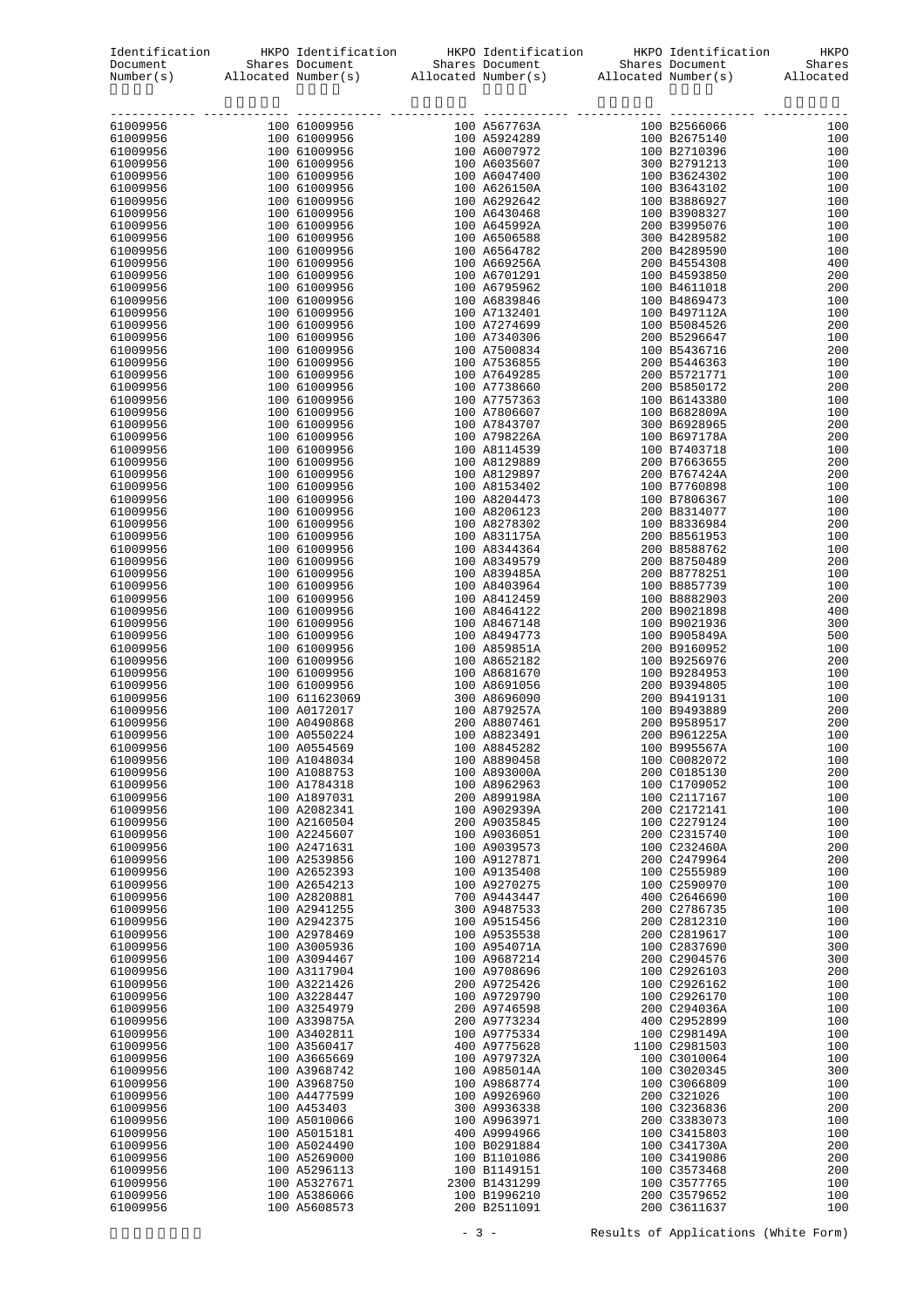| Identification<br>Document |                              | tion HKPO Identification HKPO Identification HKPO Identification HKPO Shares Document Shares Document Allocated Number(s) Allocated Number(s) and Allocated Number(s) and Allocated Number(s) and Allocated Number(s) and Allo                                                                                                                                                                                                  |                              |            |
|----------------------------|------------------------------|---------------------------------------------------------------------------------------------------------------------------------------------------------------------------------------------------------------------------------------------------------------------------------------------------------------------------------------------------------------------------------------------------------------------------------|------------------------------|------------|
| Number(s)                  |                              |                                                                                                                                                                                                                                                                                                                                                                                                                                 |                              |            |
|                            |                              | $\begin{small} \textbf{11} & \textbf{0} & \textbf{0} & \textbf{0} & \textbf{0} & \textbf{0} & \textbf{0} & \textbf{0} & \textbf{0} & \textbf{0} & \textbf{0} & \textbf{0} & \textbf{0} & \textbf{0} & \textbf{0} & \textbf{0} & \textbf{0} & \textbf{0} & \textbf{0} & \textbf{0} & \textbf{0} & \textbf{0} & \textbf{0} & \textbf{0} & \textbf{0} & \textbf{0} & \textbf{0} & \textbf{0} & \textbf{0} & \textbf{0} & \textbf{$ |                              |            |
| C3630208                   |                              |                                                                                                                                                                                                                                                                                                                                                                                                                                 |                              |            |
| C3653062                   |                              |                                                                                                                                                                                                                                                                                                                                                                                                                                 |                              |            |
| C3688117                   |                              |                                                                                                                                                                                                                                                                                                                                                                                                                                 |                              |            |
| C3742537                   |                              |                                                                                                                                                                                                                                                                                                                                                                                                                                 |                              |            |
| C3808104                   |                              |                                                                                                                                                                                                                                                                                                                                                                                                                                 |                              |            |
| C3862494<br>C3879974       |                              |                                                                                                                                                                                                                                                                                                                                                                                                                                 |                              |            |
| C395089A                   |                              |                                                                                                                                                                                                                                                                                                                                                                                                                                 |                              |            |
|                            |                              |                                                                                                                                                                                                                                                                                                                                                                                                                                 |                              |            |
| C3990077<br>C4056777       |                              |                                                                                                                                                                                                                                                                                                                                                                                                                                 |                              |            |
| C4116060                   |                              |                                                                                                                                                                                                                                                                                                                                                                                                                                 |                              |            |
|                            |                              |                                                                                                                                                                                                                                                                                                                                                                                                                                 |                              |            |
| C4140417<br>C4148825       |                              |                                                                                                                                                                                                                                                                                                                                                                                                                                 |                              |            |
| C4180605                   |                              |                                                                                                                                                                                                                                                                                                                                                                                                                                 |                              |            |
| C4213252                   |                              |                                                                                                                                                                                                                                                                                                                                                                                                                                 |                              |            |
| C4261206                   |                              |                                                                                                                                                                                                                                                                                                                                                                                                                                 |                              |            |
| C430388A                   |                              |                                                                                                                                                                                                                                                                                                                                                                                                                                 |                              |            |
| C4308962                   |                              |                                                                                                                                                                                                                                                                                                                                                                                                                                 |                              |            |
| C4317562                   |                              |                                                                                                                                                                                                                                                                                                                                                                                                                                 |                              |            |
| C4353259                   |                              |                                                                                                                                                                                                                                                                                                                                                                                                                                 |                              |            |
| C4356770                   |                              |                                                                                                                                                                                                                                                                                                                                                                                                                                 |                              |            |
| C4518665                   |                              |                                                                                                                                                                                                                                                                                                                                                                                                                                 |                              |            |
| C4519971                   |                              |                                                                                                                                                                                                                                                                                                                                                                                                                                 |                              |            |
| C4547029                   |                              |                                                                                                                                                                                                                                                                                                                                                                                                                                 |                              |            |
| C4555641                   |                              |                                                                                                                                                                                                                                                                                                                                                                                                                                 |                              |            |
| C4556095                   |                              |                                                                                                                                                                                                                                                                                                                                                                                                                                 |                              |            |
| C4625089                   |                              |                                                                                                                                                                                                                                                                                                                                                                                                                                 |                              |            |
| C4644512                   |                              |                                                                                                                                                                                                                                                                                                                                                                                                                                 |                              |            |
| C4652779                   |                              |                                                                                                                                                                                                                                                                                                                                                                                                                                 |                              |            |
| C4654216                   |                              |                                                                                                                                                                                                                                                                                                                                                                                                                                 |                              |            |
| C4674519                   |                              |                                                                                                                                                                                                                                                                                                                                                                                                                                 |                              |            |
| C4729100                   |                              |                                                                                                                                                                                                                                                                                                                                                                                                                                 |                              |            |
| C4841407                   |                              |                                                                                                                                                                                                                                                                                                                                                                                                                                 |                              |            |
| C4871942                   |                              |                                                                                                                                                                                                                                                                                                                                                                                                                                 |                              |            |
| C4887288                   |                              |                                                                                                                                                                                                                                                                                                                                                                                                                                 |                              |            |
| C4887423                   |                              |                                                                                                                                                                                                                                                                                                                                                                                                                                 |                              |            |
| C4962107                   |                              |                                                                                                                                                                                                                                                                                                                                                                                                                                 |                              |            |
| C4983236                   |                              |                                                                                                                                                                                                                                                                                                                                                                                                                                 |                              |            |
| C5083506                   |                              |                                                                                                                                                                                                                                                                                                                                                                                                                                 |                              |            |
| C5099488                   |                              |                                                                                                                                                                                                                                                                                                                                                                                                                                 |                              |            |
| C5110899                   |                              |                                                                                                                                                                                                                                                                                                                                                                                                                                 |                              |            |
| C5182229                   |                              |                                                                                                                                                                                                                                                                                                                                                                                                                                 |                              |            |
| C5218622                   |                              |                                                                                                                                                                                                                                                                                                                                                                                                                                 |                              |            |
| C5315504<br>C5350059       |                              |                                                                                                                                                                                                                                                                                                                                                                                                                                 |                              |            |
| C5420812                   |                              |                                                                                                                                                                                                                                                                                                                                                                                                                                 |                              |            |
| C5438045                   |                              |                                                                                                                                                                                                                                                                                                                                                                                                                                 |                              |            |
| C5450533                   |                              |                                                                                                                                                                                                                                                                                                                                                                                                                                 |                              |            |
| C5452129                   |                              |                                                                                                                                                                                                                                                                                                                                                                                                                                 |                              |            |
| C5463902                   |                              |                                                                                                                                                                                                                                                                                                                                                                                                                                 |                              |            |
| C5478446                   | 100 D1548914                 | 200 D4052340                                                                                                                                                                                                                                                                                                                                                                                                                    | 200 D6512160                 | 200        |
| C5490578                   | 100 D1576918                 | 100 D4064314                                                                                                                                                                                                                                                                                                                                                                                                                    | 200 D6554696                 | 100        |
| C5494042                   | 200 D1588118                 | 100 D4075081                                                                                                                                                                                                                                                                                                                                                                                                                    | 100 D6575960                 | 100        |
| C5510676                   | 100 D1641396                 | 100 D4094620                                                                                                                                                                                                                                                                                                                                                                                                                    | 100 D6584609                 | 100        |
| C5635037                   | 200 D1688961                 | 200 D4145896                                                                                                                                                                                                                                                                                                                                                                                                                    | 200 D6590676                 | 300        |
| C5677007                   | 100 D1763688                 | 200 D4197705                                                                                                                                                                                                                                                                                                                                                                                                                    | 100 D6607439                 | 100        |
| C5686499                   | 100 D1844688                 | 400 D4237510                                                                                                                                                                                                                                                                                                                                                                                                                    | 300 D6679383                 | 100        |
| C5686502                   | 100 D1851099                 | 100 D4252684                                                                                                                                                                                                                                                                                                                                                                                                                    | 100 D6681566                 | 200        |
| C5708344                   | 100 D189684A                 | 100 D4258372                                                                                                                                                                                                                                                                                                                                                                                                                    | 400 D669286A                 | 200        |
| C5808497                   | 100 D1906349                 | 100 D4259239                                                                                                                                                                                                                                                                                                                                                                                                                    | 100 D6757430                 | 100        |
| C5852135                   | 100 D1960475                 | 200 D4288751                                                                                                                                                                                                                                                                                                                                                                                                                    | 200 D6761233                 | 200        |
| C5868686                   | 100 D2000246                 | 700 D4373503                                                                                                                                                                                                                                                                                                                                                                                                                    | 100 D6762205                 | 200        |
| C5883685                   | 100 D204720A                 | 100 D4405405                                                                                                                                                                                                                                                                                                                                                                                                                    | 100 D7012188                 | 100        |
| C6045764                   | 100 D2053684                 | 100 D4411626                                                                                                                                                                                                                                                                                                                                                                                                                    | 100 D7060514                 | 200        |
| C6045985                   | 400 D2083249                 | 200 D442521A                                                                                                                                                                                                                                                                                                                                                                                                                    | 200 D7081368                 | 100        |
| C6052906                   | 100 D2088852                 | 400 D4446055                                                                                                                                                                                                                                                                                                                                                                                                                    | 200 D7510749                 | 100        |
| C6083976                   | 100 D2090393                 | 100 D4450907                                                                                                                                                                                                                                                                                                                                                                                                                    | 100 D7512857                 | 100        |
| C609014A                   | 100 D2120969                 | 200 D4472544                                                                                                                                                                                                                                                                                                                                                                                                                    | 200 D8021695                 | 100        |
| C610146A                   | 100 D2124441                 | 300 D4511019                                                                                                                                                                                                                                                                                                                                                                                                                    | 100 D8028371                 | 100        |
| C6127094                   | 100 D2135540                 | 100 D4519613                                                                                                                                                                                                                                                                                                                                                                                                                    | 400 D8030279                 | 100        |
| C6159727                   | 100 D2184606                 | 100 D4602723                                                                                                                                                                                                                                                                                                                                                                                                                    | 500 D8047279                 | 100        |
| C624807A                   | 100 D2196426                 | 100 D4607741                                                                                                                                                                                                                                                                                                                                                                                                                    | 100 D8122742                 | 200        |
| C6256382                   | 700 D2196434                 | 100 D4679521                                                                                                                                                                                                                                                                                                                                                                                                                    | 400 D8131598                 | 100<br>400 |
| C6268569<br>C6269573       | 100 D2224977<br>100 D224109A | 200 D4696329<br>100 D4769962                                                                                                                                                                                                                                                                                                                                                                                                    | 200 D8137200<br>100 D8254851 | 200        |
| C6314749                   | 200 D2251087                 | 100 D4783469                                                                                                                                                                                                                                                                                                                                                                                                                    | 100 D8263915                 | 200        |
| C6365688                   | 200 D2251168                 | 100 D4786271                                                                                                                                                                                                                                                                                                                                                                                                                    | 200 D8435090                 | 200        |
| C6382426                   | 100 D2281199                 | 200 D4807414                                                                                                                                                                                                                                                                                                                                                                                                                    | 100 D8486957                 | 300        |
| C6386367                   | 200 D2282594                 | 100 D4855443                                                                                                                                                                                                                                                                                                                                                                                                                    | 100 D8493082                 | 100        |
| C6397334                   | 200 D2287375                 | 200 D4864353                                                                                                                                                                                                                                                                                                                                                                                                                    | 200 D8500968                 | 500        |
| C6495050                   | 100 D2293863                 | 100 D4866321                                                                                                                                                                                                                                                                                                                                                                                                                    | 200 D8560804                 | 200        |
| C6555460                   | 200 D235868A                 | 100 D4892055                                                                                                                                                                                                                                                                                                                                                                                                                    | 200 E0016350                 | 100        |
| C6585394                   | 100 D236258A                 | 200 D4897391                                                                                                                                                                                                                                                                                                                                                                                                                    | 100 E0092332                 | 200        |
| D0047350                   | 100 D2367964                 | 200 D4898002                                                                                                                                                                                                                                                                                                                                                                                                                    | 100 E0238612                 | 100        |
| D005778A                   | 100 D2411289                 | 100 D5039178                                                                                                                                                                                                                                                                                                                                                                                                                    | 200 E0425633                 | 200        |
| D0125122                   | 100 D2419573                 | 100 D5044422                                                                                                                                                                                                                                                                                                                                                                                                                    | 100 E0476629                 | 100        |
| D0128423                   | 100 D2422205                 | 100 D5056056                                                                                                                                                                                                                                                                                                                                                                                                                    | 100 E049483A                 | 100        |
| D0138518                   | 100 D2425794                 | 100 D5106584                                                                                                                                                                                                                                                                                                                                                                                                                    | 300 E0500198                 | 100        |

#### - 4 - Results of Applications (White Form)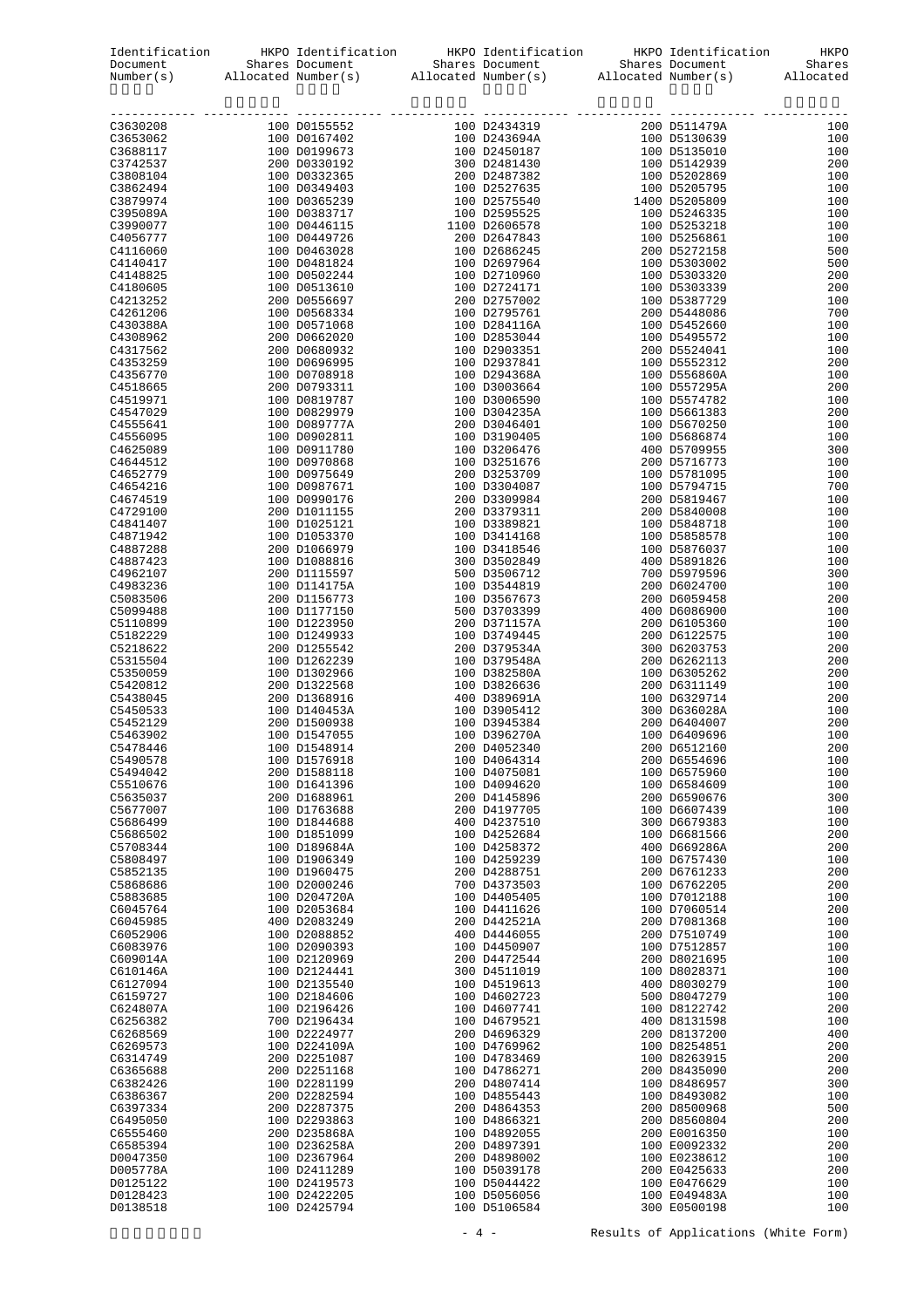|                      |                              | $\begin{tabular}{l c c c c} Identification & HKPO Identification & HKPO Identification & HKPO Identification & HKPO Identification & HKPODocument & Shares Document & Shares Document & SharesNumber(s) & Allocated Number(s) & Allocated Number(s) & Allocated \\ \end{tabular}$ |                              |            |
|----------------------|------------------------------|-----------------------------------------------------------------------------------------------------------------------------------------------------------------------------------------------------------------------------------------------------------------------------------|------------------------------|------------|
|                      |                              |                                                                                                                                                                                                                                                                                   |                              |            |
|                      |                              |                                                                                                                                                                                                                                                                                   |                              |            |
|                      |                              |                                                                                                                                                                                                                                                                                   |                              |            |
|                      |                              |                                                                                                                                                                                                                                                                                   |                              |            |
|                      |                              |                                                                                                                                                                                                                                                                                   |                              |            |
|                      |                              |                                                                                                                                                                                                                                                                                   |                              |            |
|                      |                              |                                                                                                                                                                                                                                                                                   |                              |            |
|                      |                              |                                                                                                                                                                                                                                                                                   |                              |            |
|                      |                              |                                                                                                                                                                                                                                                                                   |                              |            |
|                      |                              |                                                                                                                                                                                                                                                                                   |                              |            |
|                      |                              |                                                                                                                                                                                                                                                                                   |                              |            |
|                      |                              |                                                                                                                                                                                                                                                                                   |                              |            |
|                      |                              |                                                                                                                                                                                                                                                                                   |                              |            |
|                      |                              |                                                                                                                                                                                                                                                                                   |                              |            |
|                      |                              |                                                                                                                                                                                                                                                                                   |                              |            |
|                      |                              |                                                                                                                                                                                                                                                                                   |                              |            |
|                      |                              |                                                                                                                                                                                                                                                                                   |                              |            |
|                      |                              |                                                                                                                                                                                                                                                                                   |                              |            |
|                      |                              |                                                                                                                                                                                                                                                                                   |                              |            |
|                      |                              |                                                                                                                                                                                                                                                                                   |                              |            |
|                      |                              |                                                                                                                                                                                                                                                                                   |                              |            |
|                      |                              |                                                                                                                                                                                                                                                                                   |                              |            |
|                      |                              |                                                                                                                                                                                                                                                                                   |                              |            |
|                      |                              |                                                                                                                                                                                                                                                                                   |                              |            |
|                      |                              |                                                                                                                                                                                                                                                                                   |                              |            |
|                      |                              |                                                                                                                                                                                                                                                                                   |                              |            |
|                      |                              |                                                                                                                                                                                                                                                                                   |                              |            |
|                      |                              |                                                                                                                                                                                                                                                                                   |                              |            |
|                      |                              |                                                                                                                                                                                                                                                                                   |                              |            |
|                      |                              |                                                                                                                                                                                                                                                                                   |                              |            |
|                      |                              |                                                                                                                                                                                                                                                                                   |                              |            |
|                      |                              |                                                                                                                                                                                                                                                                                   |                              |            |
|                      |                              |                                                                                                                                                                                                                                                                                   |                              |            |
|                      |                              |                                                                                                                                                                                                                                                                                   |                              |            |
|                      |                              |                                                                                                                                                                                                                                                                                   |                              |            |
|                      |                              |                                                                                                                                                                                                                                                                                   |                              |            |
|                      |                              |                                                                                                                                                                                                                                                                                   |                              |            |
|                      |                              |                                                                                                                                                                                                                                                                                   |                              |            |
|                      |                              |                                                                                                                                                                                                                                                                                   |                              |            |
|                      |                              |                                                                                                                                                                                                                                                                                   |                              |            |
|                      |                              |                                                                                                                                                                                                                                                                                   |                              |            |
|                      |                              |                                                                                                                                                                                                                                                                                   |                              |            |
|                      |                              |                                                                                                                                                                                                                                                                                   |                              |            |
|                      |                              |                                                                                                                                                                                                                                                                                   |                              |            |
|                      |                              |                                                                                                                                                                                                                                                                                   |                              |            |
|                      |                              |                                                                                                                                                                                                                                                                                   |                              |            |
|                      |                              |                                                                                                                                                                                                                                                                                   |                              |            |
|                      |                              |                                                                                                                                                                                                                                                                                   |                              |            |
|                      |                              |                                                                                                                                                                                                                                                                                   |                              |            |
| E3357345             | 200 E7569444                 | 200 G0427089                                                                                                                                                                                                                                                                      | 100 G3748463                 | 100        |
| E3383567             | 200 E7576475                 | 100 G0549273                                                                                                                                                                                                                                                                      | 100 G3772372                 | 100        |
| E3431553             | 100 E759998A                 | 100 G0568952                                                                                                                                                                                                                                                                      | 100 G3783463                 | 100        |
| E3533224             | 100 E7683530                 | 100 G0598932                                                                                                                                                                                                                                                                      | 100 G3868574                 | 200        |
| E3575407             | 200 E7696233                 | 200 G0643733                                                                                                                                                                                                                                                                      | 100 G3874302                 | 200        |
| E3595483             | 100 E7706794                 | 100 G0667292                                                                                                                                                                                                                                                                      | 100 G3875023                 | 300        |
| E3662946             | 100 E7706808                 | 100 G0723648                                                                                                                                                                                                                                                                      | 200 G3915300                 | 100        |
| E366745A             | 100 E7751250                 | 100 G0744033                                                                                                                                                                                                                                                                      | 100 G4063464<br>100 G4087185 | 100        |
| E3765427<br>E3773780 | 100 E7753210<br>100 E7754144 | 100 G076915A<br>200 G0775974                                                                                                                                                                                                                                                      | 200 G4095587                 | 100<br>100 |
| E3842715             | 100 E7767017                 | 200 G083086A                                                                                                                                                                                                                                                                      | 100 G4115235                 | 100        |
| E3858212             | 500 E7796076                 | 200 G084772A                                                                                                                                                                                                                                                                      | 100 G4124153                 | 200        |
| E3880161             | 100 E786991A                 | 200 G0892091                                                                                                                                                                                                                                                                      | 100 G4140744                 | 200        |
| E3904192             | 100 E7882576                 | 100 G0960771                                                                                                                                                                                                                                                                      | 100 G4152971                 | 100        |
| E3942957             | 100 E8035478                 | 100 G0975868                                                                                                                                                                                                                                                                      | 500 G4260634                 | 200        |
| E3948246             | 400 E8131353                 | 100 G10692834                                                                                                                                                                                                                                                                     | 100 G4283049                 | 200        |
| E3954602             | 100 E8179453                 | 100 G1085513                                                                                                                                                                                                                                                                      | 100 G4398938                 | 100        |
| E4014999             | 100 E8200983                 | 300 G1167765                                                                                                                                                                                                                                                                      | 700 G4469495                 | 200        |
| E4033365             | 100 E8277013                 | 200 G1177493                                                                                                                                                                                                                                                                      | 100 G4473468                 | 300        |
| E404331A             | 100 E8294066                 | 100 G1265880                                                                                                                                                                                                                                                                      | 100 G4475169                 | 100        |
| E4066093             | 100 E8312080                 | 200 G133033A                                                                                                                                                                                                                                                                      | 100 G4509543                 | 100        |
| E4069114             | 100 E8333290                 | 200 G1372180                                                                                                                                                                                                                                                                      | 300 G4548026                 | 200        |
| E411053A             | 100 E833453A                 | 100 G1406565                                                                                                                                                                                                                                                                      | 100 G4573519                 | 100        |
| E4118379             | 100 E8357718                 | 100 G1420290                                                                                                                                                                                                                                                                      | 100 G4573675                 | 200        |
| E4209080<br>E4282462 | 200 E8370331<br>100 E8379290 | 200 G1484019<br>100 G1560963                                                                                                                                                                                                                                                      | 100 G4575201<br>100 G4609858 | 200<br>300 |
| E4289947             | 300 E8398570                 | 100 G1604200                                                                                                                                                                                                                                                                      | 100 G4617338                 | 100        |
| E4388791             | 100 E8470204                 | 100 G1645748                                                                                                                                                                                                                                                                      | 100 G4669907                 | 100        |
| E4562872             | 200 E8513426                 | 100 G1683119                                                                                                                                                                                                                                                                      | 200 G4698095                 | 100        |
| E4633664             | 200 E8513434                 | 200 G1723307                                                                                                                                                                                                                                                                      | 200 G4731335                 | 100        |
| E4645115             | 100 E8513744                 | 100 G1741607                                                                                                                                                                                                                                                                      | 200 G473153A                 | 100        |
| E4651344             | 100 E8524754                 | 100 G1762620                                                                                                                                                                                                                                                                      | 100 G4752219                 | 100        |
| E4713315             | 100 E8558330                 | 100 G1768211                                                                                                                                                                                                                                                                      | 100 G5000814                 | 100        |
| E4770920             | E8558934                     | 500 G1774467                                                                                                                                                                                                                                                                      | 100 G5032295                 | 200        |
| C4998063             | 100 E8581367                 | 100 G1776974                                                                                                                                                                                                                                                                      | 100 G503672A                 | 100        |
| E4906490             | 200 E8623779                 | 100 G1785213                                                                                                                                                                                                                                                                      | 100 G5064669                 | 100        |
| E4926262             | 100 E8638954                 | 200 G1796371                                                                                                                                                                                                                                                                      | 200 G5066238                 | 500        |
| E5028918             | 100 E8644202                 | 100 G1802576                                                                                                                                                                                                                                                                      | 200 G5070103                 | 100        |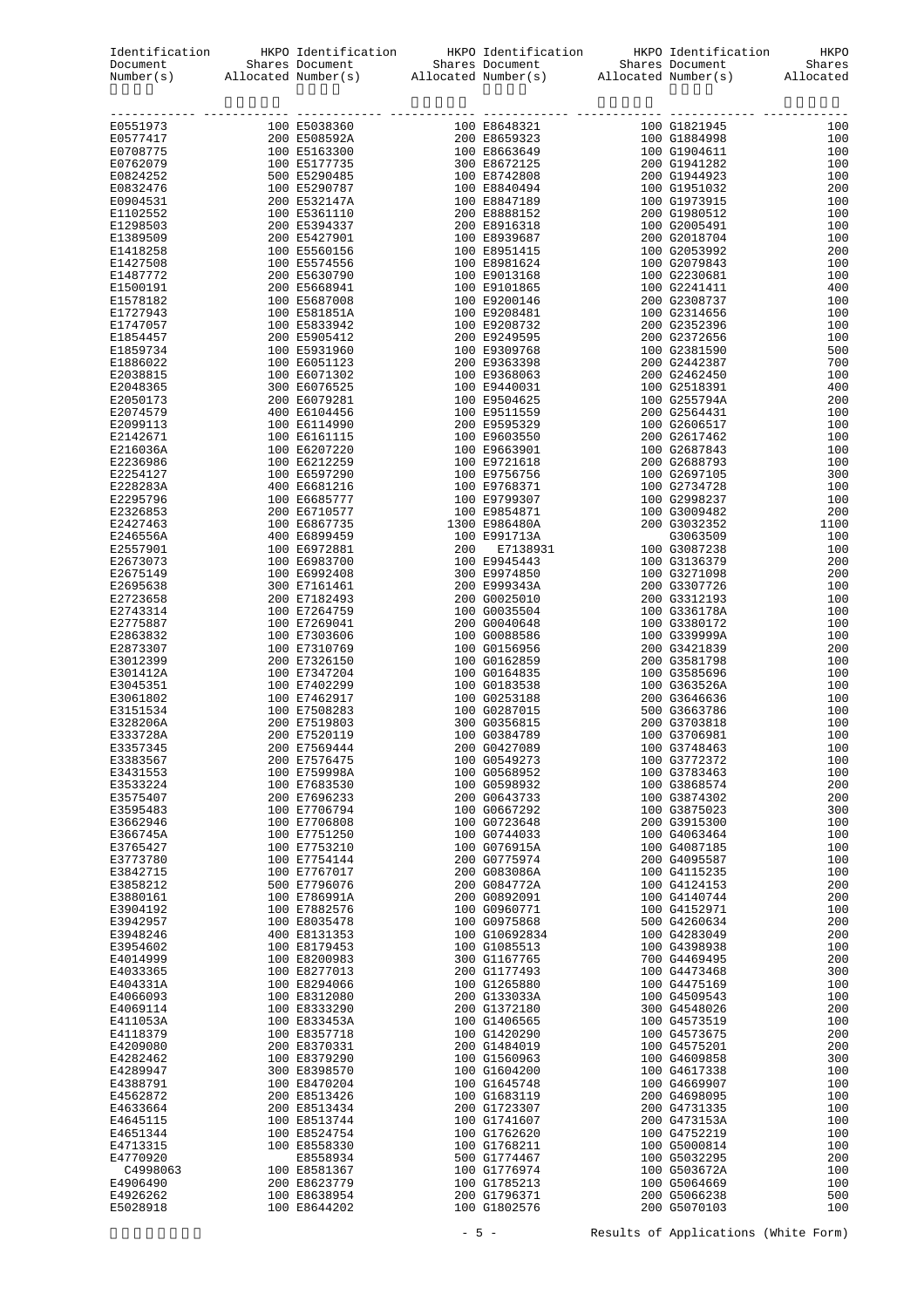|                      | $\begin{tabular}{l c c c c} Identification & HKPO Identification & HKPO Identification & HKPO Identification & HKPO Identification & HKPODocument & Shares Document & Shares Document & SharesNumber(s) & Allocated Number(s) & Allocated Number(s) & Allocated \\ \end{tabular}$ |                              |                              |            |
|----------------------|-----------------------------------------------------------------------------------------------------------------------------------------------------------------------------------------------------------------------------------------------------------------------------------|------------------------------|------------------------------|------------|
|                      |                                                                                                                                                                                                                                                                                   |                              |                              |            |
|                      |                                                                                                                                                                                                                                                                                   |                              |                              |            |
|                      |                                                                                                                                                                                                                                                                                   |                              |                              |            |
|                      |                                                                                                                                                                                                                                                                                   |                              |                              |            |
|                      |                                                                                                                                                                                                                                                                                   |                              |                              |            |
|                      |                                                                                                                                                                                                                                                                                   |                              |                              |            |
|                      |                                                                                                                                                                                                                                                                                   |                              |                              |            |
|                      |                                                                                                                                                                                                                                                                                   |                              |                              |            |
|                      |                                                                                                                                                                                                                                                                                   |                              |                              |            |
|                      |                                                                                                                                                                                                                                                                                   |                              |                              |            |
|                      |                                                                                                                                                                                                                                                                                   |                              |                              |            |
|                      |                                                                                                                                                                                                                                                                                   |                              |                              |            |
|                      |                                                                                                                                                                                                                                                                                   |                              |                              |            |
|                      |                                                                                                                                                                                                                                                                                   |                              |                              |            |
|                      |                                                                                                                                                                                                                                                                                   |                              |                              |            |
|                      |                                                                                                                                                                                                                                                                                   |                              |                              |            |
|                      |                                                                                                                                                                                                                                                                                   |                              |                              |            |
|                      |                                                                                                                                                                                                                                                                                   |                              |                              |            |
|                      |                                                                                                                                                                                                                                                                                   |                              |                              |            |
|                      |                                                                                                                                                                                                                                                                                   |                              |                              |            |
|                      |                                                                                                                                                                                                                                                                                   |                              |                              |            |
|                      |                                                                                                                                                                                                                                                                                   |                              |                              |            |
|                      |                                                                                                                                                                                                                                                                                   |                              |                              |            |
|                      |                                                                                                                                                                                                                                                                                   |                              |                              |            |
|                      |                                                                                                                                                                                                                                                                                   |                              |                              |            |
|                      |                                                                                                                                                                                                                                                                                   |                              |                              |            |
|                      |                                                                                                                                                                                                                                                                                   |                              |                              |            |
|                      |                                                                                                                                                                                                                                                                                   |                              |                              |            |
|                      |                                                                                                                                                                                                                                                                                   |                              |                              |            |
|                      |                                                                                                                                                                                                                                                                                   |                              |                              |            |
|                      |                                                                                                                                                                                                                                                                                   |                              |                              |            |
|                      |                                                                                                                                                                                                                                                                                   |                              |                              |            |
|                      |                                                                                                                                                                                                                                                                                   |                              |                              |            |
|                      |                                                                                                                                                                                                                                                                                   |                              |                              |            |
|                      |                                                                                                                                                                                                                                                                                   |                              |                              |            |
|                      |                                                                                                                                                                                                                                                                                   |                              |                              |            |
|                      |                                                                                                                                                                                                                                                                                   |                              |                              |            |
|                      |                                                                                                                                                                                                                                                                                   |                              |                              |            |
|                      |                                                                                                                                                                                                                                                                                   |                              |                              |            |
|                      |                                                                                                                                                                                                                                                                                   |                              |                              |            |
|                      |                                                                                                                                                                                                                                                                                   |                              |                              |            |
|                      |                                                                                                                                                                                                                                                                                   |                              |                              |            |
|                      |                                                                                                                                                                                                                                                                                   |                              |                              |            |
|                      |                                                                                                                                                                                                                                                                                   |                              |                              |            |
|                      |                                                                                                                                                                                                                                                                                   |                              |                              |            |
|                      |                                                                                                                                                                                                                                                                                   |                              |                              |            |
|                      |                                                                                                                                                                                                                                                                                   |                              |                              |            |
| G6319024             | 100 K0033855                                                                                                                                                                                                                                                                      | 100 K2946041                 | 100 K5624703                 | 100        |
| G6342530             | 200 K0065358                                                                                                                                                                                                                                                                      | 200 K2966034                 | 100 K5628083                 | 100        |
| G6342751             | 100 K0092533                                                                                                                                                                                                                                                                      | 300 K2971844                 | 100 K5643856                 | 100        |
| G6356566<br>G6478874 | 100 K0166634<br>300 K019753A                                                                                                                                                                                                                                                      | 100 K2981904<br>200 K3002497 | 100 K5720117<br>200 K5767245 | 100<br>100 |
| G6514943             | 200 K02425896                                                                                                                                                                                                                                                                     | 300 K3040178                 | 400 K5828392                 | 100        |
| G6524752             | 100 K02461701                                                                                                                                                                                                                                                                     | 100 K3040623                 | 100 K5831784                 | 100        |
| G6535924             | 100 K0305774                                                                                                                                                                                                                                                                      | 100 K3070174                 | 100 K5861985                 | 100        |
| G6555127             | 100 K03214143                                                                                                                                                                                                                                                                     | 200 K3122212                 | 100 K6010342                 | 100        |
| G6559246             | 100 K0328677                                                                                                                                                                                                                                                                      | 100 K3138275                 | 200 K6132863                 | 100        |
| G6560139             | 100 K0337706                                                                                                                                                                                                                                                                      | 100 K3183432                 | 100 K6133576                 | 100        |
| G663583A             | 100 K0340375                                                                                                                                                                                                                                                                      | 200 K3183653                 | 100 K6149693                 | 100        |
| G6647129             | 200 K0388904                                                                                                                                                                                                                                                                      | 100 K3192679                 | 100 K6160263                 | 100        |
| G6669599             | 100 K0429546<br>100 K0429635                                                                                                                                                                                                                                                      | 100 K3205495                 | 100 K6186017                 | 100        |
| G6686914<br>G6696251 | 200 K043146A                                                                                                                                                                                                                                                                      | 100 K3245233<br>200 K3274837 | 100 K6233880<br>100 K6273092 | 100<br>200 |
| G6702405             | 100 K0466328                                                                                                                                                                                                                                                                      | 100 K3299945                 | 500 K6287816                 | 200        |
| G6725162             | 100 K0503029                                                                                                                                                                                                                                                                      | 100 K3305848                 | 200 K6291600                 | 100        |
| G6742598             | 200 K0540250                                                                                                                                                                                                                                                                      | 100 K3310310                 | 100 K6336221                 | 100        |
| G6777405             | 200 K0545317                                                                                                                                                                                                                                                                      | 200 K3331598                 | 200 K6365035                 | 200        |
| G6802094             | 100 K0548200                                                                                                                                                                                                                                                                      | 300 K3360881                 | 100 K6399320                 | 100        |
| G6802914             | 200 K0608874                                                                                                                                                                                                                                                                      | 100 K3410315                 | 100 K6540589                 | 100        |
| G6811786             | 300 K0628905                                                                                                                                                                                                                                                                      | 200 K3410412                 | 100 K655718A                 | 100        |
| G6879410             | 200 K063669A                                                                                                                                                                                                                                                                      | 500 K3415708                 | 100 K662216A                 | 100        |
| G6909913             | 100 K0683701                                                                                                                                                                                                                                                                      | 100 K3466159                 | 300 K6634338                 | 100        |
| G6942473             | 100 K0718092                                                                                                                                                                                                                                                                      | 100 K3479293                 | 100 K6729819                 | 100        |
| G6964361<br>G7054431 | 100 K0722812<br>100 K0733008                                                                                                                                                                                                                                                      | 100 K3507076<br>100 K3540596 | 100 K6735045<br>100 K6738885 | 100<br>100 |
| G7091817             | 100 K073473A                                                                                                                                                                                                                                                                      | 100 K3541010                 | 200 K675659A                 | 100        |
| G712104A             | 1300 K0740683                                                                                                                                                                                                                                                                     | 100 K3551709                 | 300 K6759432                 | 100        |
| G7136136             | 100 K0791598                                                                                                                                                                                                                                                                      | 100 K3573249                 | 100 K6763502                 | 100        |
| G7153995             | 100 K0803197                                                                                                                                                                                                                                                                      | 700 K3619451                 | 100 K681185A                 | 100        |
| G7177525             | 100 K0818259                                                                                                                                                                                                                                                                      | 100 K3651835                 | 100 K6943691                 | 200        |
| G8006252             | 100 K0870781                                                                                                                                                                                                                                                                      | 100 K3673049                 | 100 K6949053                 | 100        |
| G8017998             | 100 K099023A                                                                                                                                                                                                                                                                      | 100 K3679721                 | 100 K698794A                 | 100        |
| G8029112             | 100 K0999571                                                                                                                                                                                                                                                                      | 200 K3687996                 | 100 K7012675                 | 100        |
| G8073030             | 100 K1040227                                                                                                                                                                                                                                                                      | 100 K3699358                 | 100 K7031440                 | 400        |
| G8114276             | 100 K1047450                                                                                                                                                                                                                                                                      | 100 K3752356                 | 100 K7031483                 | 200        |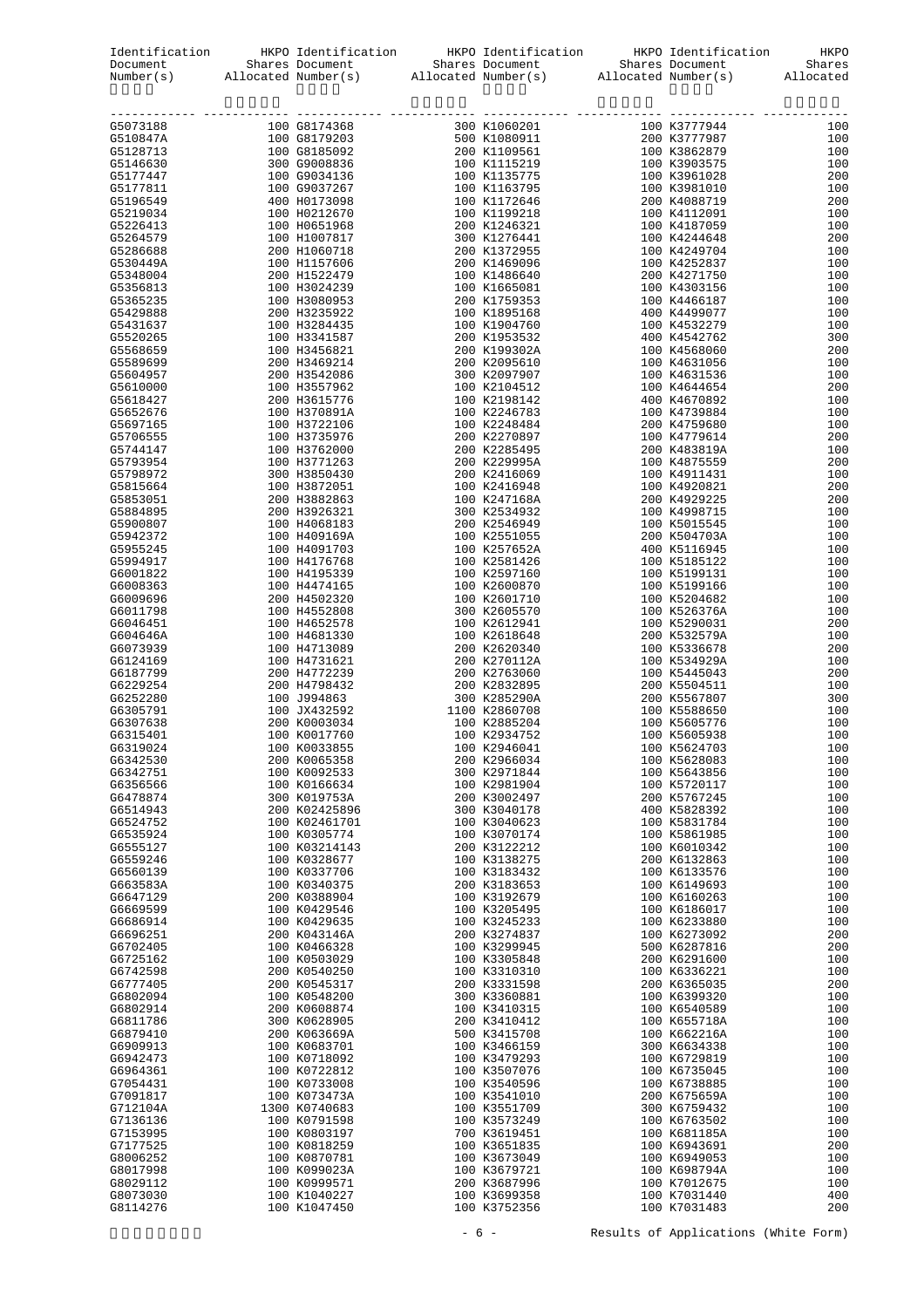| Identification<br>Document<br>Number(s) |                              | ation HKPO Identification HKPO Identification HKPO Identification HKPO Shares Document Shares Document Shares Allocated Number(s) Allocated Number(s) and Allocated Number(s) and Allocated Number(s) and Allocated Number(s)                               |                              |                                    |
|-----------------------------------------|------------------------------|-------------------------------------------------------------------------------------------------------------------------------------------------------------------------------------------------------------------------------------------------------------|------------------------------|------------------------------------|
| K7122519                                |                              | 3200 14:37445<br>2200 14:37445<br>2200 14:37445<br>2200 14:37445<br>2200 14:37445<br>2200 14:37445<br>2200 14:37445<br>2200 14:37445<br>2200 14:37445<br>2200 14:3745<br>2200 14:3745<br>2200 14:3745<br>2200 14:3745<br>2200 14:3745<br>2200 14:3745<br>22 |                              |                                    |
| K718137A                                |                              |                                                                                                                                                                                                                                                             |                              |                                    |
| K7211554<br>K7220197                    |                              |                                                                                                                                                                                                                                                             |                              |                                    |
|                                         |                              |                                                                                                                                                                                                                                                             |                              |                                    |
| K7222386                                |                              |                                                                                                                                                                                                                                                             |                              |                                    |
| K7516215                                |                              |                                                                                                                                                                                                                                                             |                              |                                    |
| K7575211                                |                              |                                                                                                                                                                                                                                                             |                              |                                    |
| K760341A                                |                              |                                                                                                                                                                                                                                                             |                              |                                    |
| K7719353                                |                              |                                                                                                                                                                                                                                                             |                              |                                    |
| K7724489<br>K7726104                    |                              |                                                                                                                                                                                                                                                             |                              |                                    |
| K7774109                                |                              |                                                                                                                                                                                                                                                             |                              |                                    |
| K7937385                                |                              |                                                                                                                                                                                                                                                             |                              |                                    |
| K7952856                                |                              |                                                                                                                                                                                                                                                             |                              |                                    |
| K8064652                                |                              |                                                                                                                                                                                                                                                             |                              |                                    |
| K8079803                                |                              |                                                                                                                                                                                                                                                             |                              |                                    |
| K8082685                                |                              |                                                                                                                                                                                                                                                             |                              |                                    |
| K8100489                                |                              |                                                                                                                                                                                                                                                             |                              |                                    |
| K8112320                                |                              |                                                                                                                                                                                                                                                             |                              |                                    |
| K8129665                                |                              |                                                                                                                                                                                                                                                             |                              |                                    |
| K8206961<br>K8239924                    |                              |                                                                                                                                                                                                                                                             |                              |                                    |
| K8349797                                |                              |                                                                                                                                                                                                                                                             |                              |                                    |
| K8386463                                |                              |                                                                                                                                                                                                                                                             |                              |                                    |
| K8495955                                |                              |                                                                                                                                                                                                                                                             |                              |                                    |
| K8582920                                |                              |                                                                                                                                                                                                                                                             |                              |                                    |
| K8607532                                |                              |                                                                                                                                                                                                                                                             |                              |                                    |
| K8619581                                |                              |                                                                                                                                                                                                                                                             |                              |                                    |
| K8729743                                |                              |                                                                                                                                                                                                                                                             |                              |                                    |
| K8730695                                |                              |                                                                                                                                                                                                                                                             |                              |                                    |
| K874145A<br>K8746230                    |                              |                                                                                                                                                                                                                                                             |                              |                                    |
| K8765162                                |                              |                                                                                                                                                                                                                                                             |                              |                                    |
| K8770654                                |                              |                                                                                                                                                                                                                                                             |                              |                                    |
| K8774498                                |                              |                                                                                                                                                                                                                                                             |                              |                                    |
| K8824169                                |                              |                                                                                                                                                                                                                                                             |                              |                                    |
| K8977135                                |                              |                                                                                                                                                                                                                                                             |                              |                                    |
| K8992975                                |                              |                                                                                                                                                                                                                                                             |                              |                                    |
| K9059946                                |                              |                                                                                                                                                                                                                                                             |                              |                                    |
| K9067310<br>K9090118                    |                              |                                                                                                                                                                                                                                                             |                              |                                    |
| K911940A                                |                              |                                                                                                                                                                                                                                                             |                              |                                    |
| K9192182                                |                              |                                                                                                                                                                                                                                                             |                              | $\frac{1}{20}$<br>$\frac{100}{30}$ |
| K9207953                                |                              |                                                                                                                                                                                                                                                             |                              |                                    |
| K9325999                                |                              |                                                                                                                                                                                                                                                             |                              |                                    |
| K9350918                                |                              |                                                                                                                                                                                                                                                             |                              |                                    |
| K9425241                                |                              |                                                                                                                                                                                                                                                             |                              |                                    |
| K9548564<br>K9589589                    |                              |                                                                                                                                                                                                                                                             |                              |                                    |
| K9624139                                |                              |                                                                                                                                                                                                                                                             |                              |                                    |
| K9678557                                | 100 P9683724                 | 100 Y0324327                                                                                                                                                                                                                                                | 100 Z1713842                 |                                    |
| K9743766                                | 200 R016469A                 | 100 Y0360625                                                                                                                                                                                                                                                | 100 Z1799453                 | 100                                |
| K9765492                                | 200 R0232806                 | 500 Y0492408                                                                                                                                                                                                                                                | 100 Z1799666                 | 200                                |
| K9775528                                | 200 R0404844                 | 200 Y0595053                                                                                                                                                                                                                                                | 100 Z1891732                 | 100                                |
| K9797009                                | 100 R1334254                 | 100 Y062097A                                                                                                                                                                                                                                                | 100 Z1908880                 | 100                                |
| K9822224                                | 300 R1353836                 | 100 Y0643864                                                                                                                                                                                                                                                | 100 Z1959752                 | 100                                |
| K9860142                                | 100 R1372660                 | 100 Y0901367                                                                                                                                                                                                                                                | 100 Z2011817                 | 100                                |
| L0012060                                | 400 R1635246<br>200 R1755969 | 100 Y0901502                                                                                                                                                                                                                                                | 200 Z2022983                 | 100<br>100                         |
| M0935250<br>M1793271                    | 100 R1938907                 | 200 Y0905192<br>100 Y1042023                                                                                                                                                                                                                                | 100 Z2039533<br>200 Z2096200 | 100                                |
| M206477A                                | 100 R303259A                 | 100 Y1245889                                                                                                                                                                                                                                                | 100 Z2136245                 | 200                                |
| P0010255                                | 100 R3123404                 | 100 Y1283837                                                                                                                                                                                                                                                | 100 Z2166683                 | 100                                |
| P0074660                                | 100 R3226149                 | 200 Y1356354                                                                                                                                                                                                                                                | 300 Z2185181                 | 100                                |
| P0099426                                | 100 R3392871                 | 100 Y1394612                                                                                                                                                                                                                                                | 100 Z2186404                 | 200                                |
| P0106058                                | 100 R3398136                 | 100 Y1611370                                                                                                                                                                                                                                                | 100 Z2220750                 | 100                                |
| P0209574                                | 200 R3446343                 | 100 Y1647677                                                                                                                                                                                                                                                | 100 Z2272548                 | 100                                |
| P0298356                                | 200 R3868205                 | 200 Y165603A                                                                                                                                                                                                                                                | 100 Z2297869                 | 100                                |
| P0316265                                | 100 R5383136                 | 100 Y1751989                                                                                                                                                                                                                                                | 200 Z2315069                 | 100                                |
| P0320955<br>P0414917                    | 100 R650199A<br>100 R6580733 | 300 Y1776310<br>100 Y1793576                                                                                                                                                                                                                                | 100 Z2347327<br>200 Z238835A | 200<br>100                         |
| P0420925                                | 100 R6643638                 | 200 Y1817661                                                                                                                                                                                                                                                | 100 Z2389682                 | 100                                |
| P0428748                                | 100 R6663183                 | 100 Y1874754                                                                                                                                                                                                                                                | 100 Z2450527                 | 200                                |
| P0439332                                | 100 R7151593                 | 100 Y190288A                                                                                                                                                                                                                                                | 100 Z2493080                 | 100                                |
| P0464132                                | 100 R7705602                 | 100 Y209342A                                                                                                                                                                                                                                                | 100 Z2499585                 | 100                                |
| P051850A                                | 100 R8128447                 | 200 Y2232306                                                                                                                                                                                                                                                | 100 Z2569133                 | 100                                |
| P0559982                                | 200 R8167604                 | 200 Y2376014                                                                                                                                                                                                                                                | 100 Z2574242                 | 100                                |
| P0611461<br>P0865277                    | 200 R8347688<br>100 R8916356 | 100 Y2416164<br>200 Y2456395                                                                                                                                                                                                                                | 200 Z2582245<br>100 Z2640539 | 100<br>100                         |
| P1020653                                | 100 R9731252                 | 100 Y2501013                                                                                                                                                                                                                                                | 100 Z2644348                 | 100                                |
| P111030A                                | 100 V0005932                 | 100 Y2502079                                                                                                                                                                                                                                                | 100 Z2701384                 | 900                                |
| P1110369                                | 100 V0018597                 | 100 Y2511140                                                                                                                                                                                                                                                | 100 Z2747597                 | 200                                |
| P1144808                                | 100 V0019372                 | 200 Y253938A                                                                                                                                                                                                                                                | 100 Z2750989                 | 100                                |
| P1407442                                | 100 V0045608                 | 200 Y2669887                                                                                                                                                                                                                                                | 100 Z2809436                 | 100                                |
| P1534525                                | 300 V0051543                 | 100 Y272103A                                                                                                                                                                                                                                                | 100 Z2840287                 | 100                                |
| P159059A                                | 100 V0082171                 | 100 Y3343357                                                                                                                                                                                                                                                | 100 Z2875447                 | 200                                |
| P1771594                                | 100 V0093157                 | 200 Y3778817                                                                                                                                                                                                                                                | 100 Z2920299                 | 200                                |
| P1829614                                | 500 V0096393<br>100 V0118257 | 200 Y3835934<br>100 Y4097465                                                                                                                                                                                                                                | 100 Z2930804<br>100 Z2950252 | 100<br>200                         |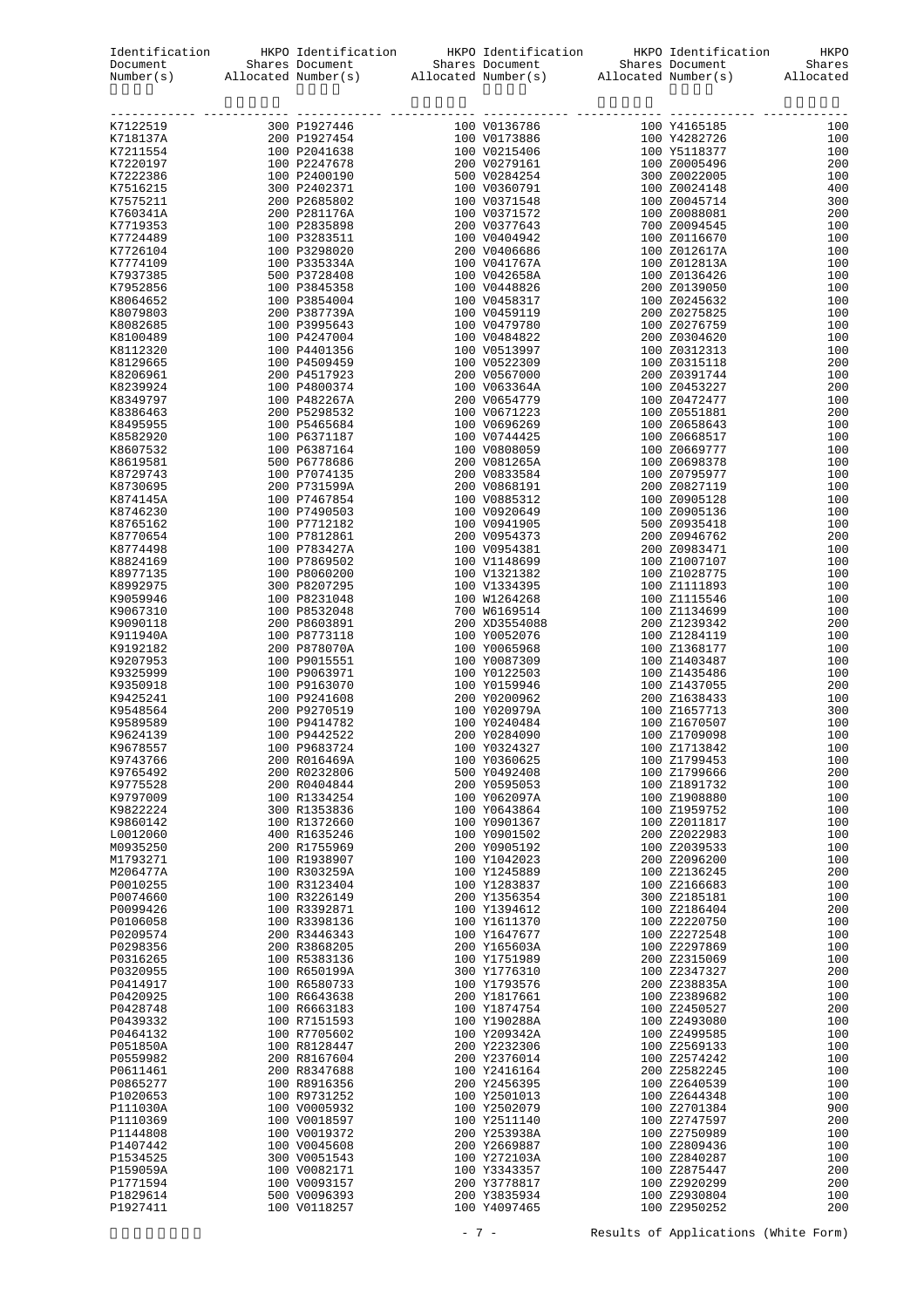| Identification<br>Document<br>Number(s) |            | HKPO Identification<br>Shares Document |            | HKPO Identification<br>Shares Document<br>Allocated Number(s) Allocated Number(s) Allocated Number(s) | HKPO Identification<br>Shares Document | HKPO<br>Shares<br>Allocated |
|-----------------------------------------|------------|----------------------------------------|------------|-------------------------------------------------------------------------------------------------------|----------------------------------------|-----------------------------|
|                                         |            |                                        |            |                                                                                                       |                                        |                             |
| Z3028691                                |            | 100 Z7760478                           | 100        |                                                                                                       |                                        |                             |
| Z3034020                                |            | 100 Z777374A                           | 100        |                                                                                                       |                                        |                             |
| Z3304532                                |            | 100 Z7815469                           | 100<br>200 |                                                                                                       |                                        |                             |
| Z3431097<br>Z3474713                    |            | 100 Z7823356<br>100 Z793168A           | 100        |                                                                                                       |                                        |                             |
| Z347733A                                |            | 100 Z8006165                           | 300        |                                                                                                       |                                        |                             |
| Z3485022                                |            | 100 Z8018740                           | 500        |                                                                                                       |                                        |                             |
| Z3518583                                |            | 100 Z8040932                           | 100        |                                                                                                       |                                        |                             |
| Z3572200                                |            | 100 Z8049689                           | 100        |                                                                                                       |                                        |                             |
| Z3575110                                |            | 100 Z8073717                           | 100        |                                                                                                       |                                        |                             |
| Z3659969                                |            | 100 Z8175803<br>200 Z8225711           | 100<br>200 |                                                                                                       |                                        |                             |
| Z3692915<br>Z3697089                    |            | 200 Z8237299                           | 100        |                                                                                                       |                                        |                             |
| Z3701450                                |            | 200 Z8262293                           | 100        |                                                                                                       |                                        |                             |
| Z3757235                                |            | 100 Z8274674                           | 100        |                                                                                                       |                                        |                             |
| Z3762913                                |            | 200 Z8302996                           | 100        |                                                                                                       |                                        |                             |
| Z3864775                                |            | 100 Z8373486                           | 100        |                                                                                                       |                                        |                             |
| Z3949096<br>Z3972810                    |            | 100 Z8373966<br>100 Z8390127           | 100<br>100 |                                                                                                       |                                        |                             |
| Z3975690                                |            | 100 Z8400025                           | 100        |                                                                                                       |                                        |                             |
| Z4066848                                |            | 100 Z8431273                           | 200        |                                                                                                       |                                        |                             |
| Z4074689                                |            | 200 Z8434760                           | 100        |                                                                                                       |                                        |                             |
| Z4080263                                |            | 100 Z8490709                           | 100        |                                                                                                       |                                        |                             |
| Z4196679                                |            | 100 Z8515450                           | 100<br>100 |                                                                                                       |                                        |                             |
| Z4215207<br>Z4409079                    |            | 100 Z862229A<br>100 Z8881899           | 200        |                                                                                                       |                                        |                             |
| Z4444265                                |            | 100 Z8886084                           | 100        |                                                                                                       |                                        |                             |
| Z4464649                                |            | 100 Z8930482                           | 100        |                                                                                                       |                                        |                             |
| Z453938A                                |            | 100 Z9020463                           | 200        |                                                                                                       |                                        |                             |
| Z4557922                                |            | 100 Z9032194                           | 100        |                                                                                                       |                                        |                             |
| Z4612605                                |            | 100 Z9043749                           | 100<br>100 |                                                                                                       |                                        |                             |
| Z4632916<br>Z4634102                    |            | 200 Z9088823<br>100 Z912546A           | 100        |                                                                                                       |                                        |                             |
| Z4670508                                |            | 100 Z9136550                           | 100        |                                                                                                       |                                        |                             |
| Z4732562                                |            | 100 Z9148257                           | 300        |                                                                                                       |                                        |                             |
| Z4739680                                |            | 100 Z9238949                           | 100        |                                                                                                       |                                        |                             |
| Z5007705                                |            | 100 Z9243578                           | 100        |                                                                                                       |                                        |                             |
| Z5223610                                |            | 100 Z925104A                           | 200        |                                                                                                       |                                        |                             |
| Z5271852<br>Z5379459                    |            | 100 29263358<br>200 Z9417339           | 200<br>200 |                                                                                                       |                                        |                             |
| Z5388474                                |            | 100 Z9505491                           | 200        |                                                                                                       |                                        |                             |
| Z5415943                                |            | 100 Z976277A                           | 200        |                                                                                                       |                                        |                             |
| Z5443467                                |            | 100 Z9797018                           | 100        |                                                                                                       |                                        |                             |
| Z5482500                                |            | 100 Z9889885                           | 100        |                                                                                                       |                                        |                             |
| Z5518556<br>Z558172A                    | 100<br>200 |                                        |            |                                                                                                       |                                        |                             |
| Z6060421                                | 200        |                                        |            |                                                                                                       |                                        |                             |
| Z6064052                                | 100        |                                        |            |                                                                                                       |                                        |                             |
| Z609315A                                | 200        |                                        |            |                                                                                                       |                                        |                             |
| Z6127909                                | 200        |                                        |            |                                                                                                       |                                        |                             |
| Z6170227<br>Z6184856                    | 100<br>200 |                                        |            |                                                                                                       |                                        |                             |
| Z6277374                                | 100        |                                        |            |                                                                                                       |                                        |                             |
| Z6283706                                | 100        |                                        |            |                                                                                                       |                                        |                             |
| Z6334319                                | 100        |                                        |            |                                                                                                       |                                        |                             |
| Z6393781                                | 200        |                                        |            |                                                                                                       |                                        |                             |
| Z6403604<br>Z6405305                    | 100<br>100 |                                        |            |                                                                                                       |                                        |                             |
| Z6426574                                | 100        |                                        |            |                                                                                                       |                                        |                             |
| Z6465146                                | 200        |                                        |            |                                                                                                       |                                        |                             |
| Z6495533                                | 100        |                                        |            |                                                                                                       |                                        |                             |
| Z6523618                                | 100        |                                        |            |                                                                                                       |                                        |                             |
| Z6596453                                | 100<br>100 |                                        |            |                                                                                                       |                                        |                             |
| Z6676198<br>Z6866876                    | 100        |                                        |            |                                                                                                       |                                        |                             |
| Z6877673                                | 100        |                                        |            |                                                                                                       |                                        |                             |
| Z688145A                                | 100        |                                        |            |                                                                                                       |                                        |                             |
| Z7037326                                | 100        |                                        |            |                                                                                                       |                                        |                             |
| Z7051825                                | 100        |                                        |            |                                                                                                       |                                        |                             |
| Z7054182                                | 100        |                                        |            |                                                                                                       |                                        |                             |
| Z7065877<br>Z7098201                    | 100<br>100 |                                        |            |                                                                                                       |                                        |                             |
| Z7100710                                | 200        |                                        |            |                                                                                                       |                                        |                             |
| Z7112859                                | 200        |                                        |            |                                                                                                       |                                        |                             |
| Z7138149                                | 100        |                                        |            |                                                                                                       |                                        |                             |
| Z7187794                                | 100        |                                        |            |                                                                                                       |                                        |                             |
| Z7239379                                | 100        |                                        |            |                                                                                                       |                                        |                             |
| Z7264233<br>Z7306394                    | 100<br>200 |                                        |            |                                                                                                       |                                        |                             |
| Z735495A                                | 100        |                                        |            |                                                                                                       |                                        |                             |
| Z7466162                                | 100        |                                        |            |                                                                                                       |                                        |                             |
| Z7525967                                | 100        |                                        |            |                                                                                                       |                                        |                             |
| Z7570695                                | 100        |                                        |            |                                                                                                       |                                        |                             |
| Z7608293                                | 200        |                                        |            |                                                                                                       |                                        |                             |
| Z7617306<br>Z7662557                    | 100<br>100 |                                        |            |                                                                                                       |                                        |                             |
| Z7726466                                | 100        |                                        |            |                                                                                                       |                                        |                             |
| Z7735422                                | 100        |                                        |            |                                                                                                       |                                        |                             |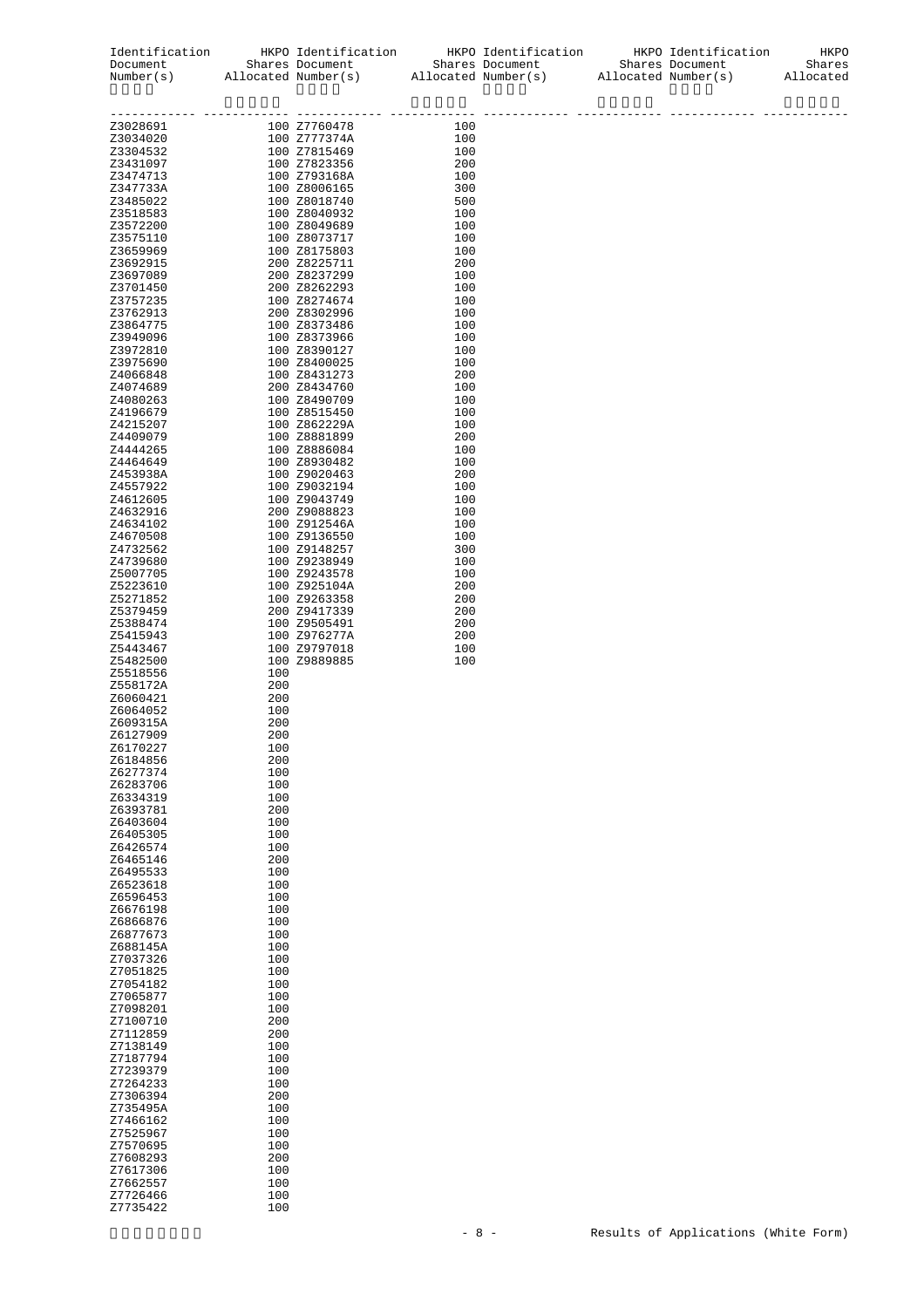| Identification<br>Document<br>Number(s) |                              |                              | ation HKPO Identification HKPO Identification HKPO Identification HKPO Shares Document Shares Document Shares Allocated Number(s) Allocated Number(s) and Allocated Number(s) and Allocated Number(s) and Allocated Number(s) |            |
|-----------------------------------------|------------------------------|------------------------------|-------------------------------------------------------------------------------------------------------------------------------------------------------------------------------------------------------------------------------|------------|
|                                         |                              |                              |                                                                                                                                                                                                                               |            |
|                                         |                              |                              |                                                                                                                                                                                                                               |            |
|                                         |                              |                              |                                                                                                                                                                                                                               |            |
|                                         |                              |                              |                                                                                                                                                                                                                               |            |
|                                         |                              |                              |                                                                                                                                                                                                                               |            |
|                                         |                              |                              |                                                                                                                                                                                                                               |            |
|                                         |                              |                              |                                                                                                                                                                                                                               |            |
|                                         |                              |                              |                                                                                                                                                                                                                               |            |
|                                         |                              |                              |                                                                                                                                                                                                                               |            |
|                                         |                              |                              |                                                                                                                                                                                                                               |            |
|                                         |                              |                              |                                                                                                                                                                                                                               |            |
|                                         |                              |                              |                                                                                                                                                                                                                               |            |
|                                         |                              |                              |                                                                                                                                                                                                                               |            |
|                                         |                              |                              |                                                                                                                                                                                                                               |            |
|                                         |                              |                              |                                                                                                                                                                                                                               |            |
|                                         |                              |                              |                                                                                                                                                                                                                               |            |
|                                         |                              |                              |                                                                                                                                                                                                                               |            |
|                                         |                              |                              |                                                                                                                                                                                                                               |            |
|                                         |                              |                              |                                                                                                                                                                                                                               |            |
|                                         |                              |                              |                                                                                                                                                                                                                               |            |
|                                         |                              |                              |                                                                                                                                                                                                                               |            |
|                                         |                              |                              |                                                                                                                                                                                                                               |            |
|                                         |                              |                              |                                                                                                                                                                                                                               |            |
|                                         |                              |                              |                                                                                                                                                                                                                               |            |
|                                         |                              |                              |                                                                                                                                                                                                                               |            |
|                                         |                              |                              |                                                                                                                                                                                                                               |            |
|                                         |                              |                              |                                                                                                                                                                                                                               |            |
|                                         |                              |                              |                                                                                                                                                                                                                               |            |
|                                         |                              |                              |                                                                                                                                                                                                                               |            |
|                                         |                              |                              |                                                                                                                                                                                                                               |            |
|                                         |                              |                              |                                                                                                                                                                                                                               |            |
|                                         |                              |                              |                                                                                                                                                                                                                               |            |
|                                         |                              |                              |                                                                                                                                                                                                                               |            |
|                                         |                              |                              |                                                                                                                                                                                                                               |            |
|                                         |                              |                              |                                                                                                                                                                                                                               |            |
|                                         |                              |                              |                                                                                                                                                                                                                               |            |
|                                         |                              |                              |                                                                                                                                                                                                                               |            |
|                                         |                              |                              |                                                                                                                                                                                                                               |            |
|                                         |                              |                              |                                                                                                                                                                                                                               |            |
|                                         |                              |                              |                                                                                                                                                                                                                               |            |
|                                         |                              |                              |                                                                                                                                                                                                                               |            |
|                                         |                              |                              |                                                                                                                                                                                                                               |            |
|                                         |                              |                              |                                                                                                                                                                                                                               |            |
| A0564349<br>A0727965                    | 100 A9621310<br>300 A9624735 | 100 C5977809<br>200 C6000523 | 100 D344119A<br>100 D3444598                                                                                                                                                                                                  | 100<br>100 |
| A0794859                                | 100 A9630670                 | 100 C6039772                 | 500 D3445101                                                                                                                                                                                                                  | 100        |
| A1033053                                | 100 A9695497                 | 200 C605612A                 | 200 D3468004                                                                                                                                                                                                                  | 100        |
| A124822A                                | 200 A9749341                 | 200 C6301167                 | 500 D3490131                                                                                                                                                                                                                  | 100        |
| A1873361                                | 100 A9818076                 | 200 C6310808                 | 200 D3502067                                                                                                                                                                                                                  | 100        |
| A2201863                                | 100 A9937571<br>100 A994392A | 100 C6407968                 | 200 D3558968<br>100 D3569676                                                                                                                                                                                                  | 200<br>100 |
| A2274011<br>A2281417                    | 300 A9971591                 | 100 D0101517<br>300 D0162427 | 100 D3570593                                                                                                                                                                                                                  | 100        |
| A242904A                                | 100 B0351992                 | 200 D0336417                 | 200 D3574580                                                                                                                                                                                                                  | 100        |
| A250310A                                | 200 B0847785                 | 200 D0416143                 | 200 D3662048                                                                                                                                                                                                                  | 100        |
| A2676810                                | 100 B110736A                 | 100 D0502201                 | 100 D3676014                                                                                                                                                                                                                  | 100        |
| A2807753                                | 100 B1295328                 | 100 D0648605                 | 100 D3727530                                                                                                                                                                                                                  | 100        |
| A2812730<br>A2889474                    | 100 B1929831<br>100 B192984A | D066449A<br>100 D0724069     | 200 D3752403<br>400 D3774881                                                                                                                                                                                                  | 100<br>100 |
| A2950114                                | 200 B2466509                 | 100 D0850501                 | 200 D377489A                                                                                                                                                                                                                  | 200        |
| A2973564                                | 100 B2535489                 | 100 D0855120                 | 100 D3847358                                                                                                                                                                                                                  | 100        |
| A2995193                                | 200 B3165324                 | 100 D0878236                 | 100 D3921477                                                                                                                                                                                                                  | 100        |
| A3005340                                | 200 B3375329                 | 200 D0908623                 | 100 D3950159                                                                                                                                                                                                                  | 300        |
| A3389459                                | 100 B3988193                 | 100 D0935752                 | 100 D3967140                                                                                                                                                                                                                  | 100        |
| A343327A<br>A3435957                    | 200 B4153559<br>200 B4519030 | 400 D0944891<br>100 D095756A | 300 D4020325<br>200 D4021143                                                                                                                                                                                                  | 100<br>100 |
| A3435965                                | 300 B4626287                 | 100 D1008065                 | 100 D4029373                                                                                                                                                                                                                  | 100        |
| A3618725                                | 100 B4757756                 | 100 D1034287                 | 200 D4067542                                                                                                                                                                                                                  | 300        |
| A3814672                                | 100 B4946702                 | 400 D1057422                 | 200 D4083521                                                                                                                                                                                                                  | 100        |
| A3820605                                | 100 B6132567                 | 200 D1057503                 | 200 D4116675                                                                                                                                                                                                                  | 100        |
| A4103974                                | 200 B6298449                 | 100 D1082796                 | 1100 D4338732                                                                                                                                                                                                                 | 300        |
| A4210339<br>A4451924                    | 100 B6453258<br>100 B6779935 | 100 D1198573<br>200 D1238540 | 100 D4377231<br>100 D4386923                                                                                                                                                                                                  | 300<br>200 |
| A4638053                                | 200 B7163342                 | 200 D1238672                 | 500 D4401620                                                                                                                                                                                                                  | 200        |
| A4818973                                | 100 B7272192                 | 100 D1292154                 | 200 D4512856                                                                                                                                                                                                                  | 200        |
| A4840065                                | 200 B767651A                 | 100 D1354087                 | 100 D453423A                                                                                                                                                                                                                  | 100        |
| A4960257                                | 100 B793652A                 | 200 D1382927                 | 500 D4602804                                                                                                                                                                                                                  | 200        |
| A4986620                                | 200 B816833A                 | 900 D1389263                 | 100 D4608128                                                                                                                                                                                                                  | 100        |
| A5023826                                | 200 B8212282                 | 100 D1402235                 | 200 D4611242                                                                                                                                                                                                                  | 100<br>100 |
| A5262847<br>A5716120                    | 200 B8240359<br>200 B8299833 | 200 D1434323<br>200 D1512561 | 100 D461473A<br>100 D4646739                                                                                                                                                                                                  | 100        |
| A5725162                                | 300 B8361962                 | 200 D1528980                 | 100 D466558A                                                                                                                                                                                                                  | 100        |

- 1 - Results of Applications (Yellow Form)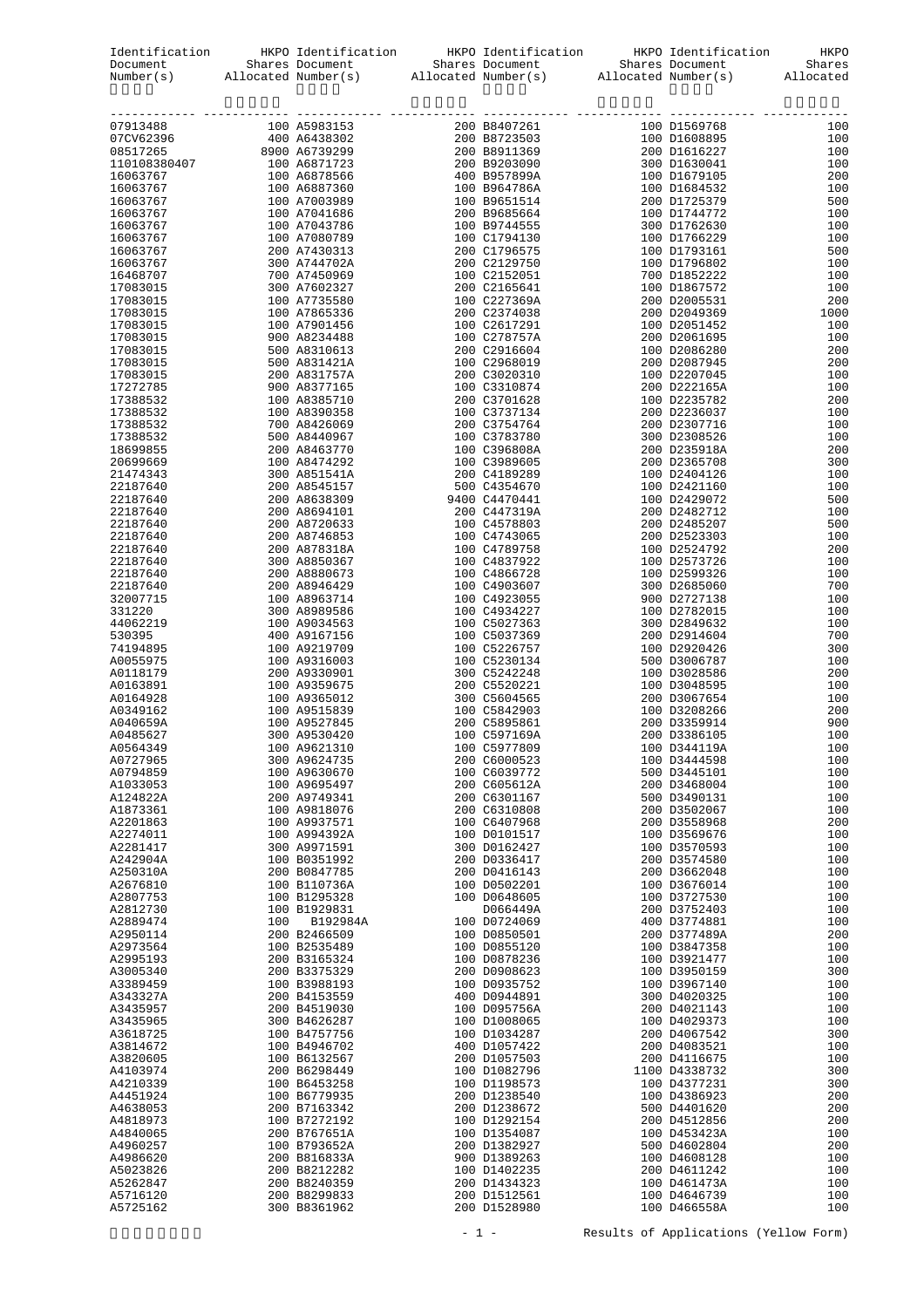|                                                                                                                                                                                                                                                                      |                              | Identification HKPO Identification HKPO Identification HKPO Identification                                                                                                                                                     |                              | HKPO       |
|----------------------------------------------------------------------------------------------------------------------------------------------------------------------------------------------------------------------------------------------------------------------|------------------------------|--------------------------------------------------------------------------------------------------------------------------------------------------------------------------------------------------------------------------------|------------------------------|------------|
|                                                                                                                                                                                                                                                                      |                              | Document Shares Document Shares Document Shares Document Shares Allocated Number (s) and Allocated Number (s) and Allocated Number (s) and Allocated Number (s) and Allocated Number (s) and Allocated Number (s) and Allocate |                              |            |
| $\begin{smallmatrix} 1.02749444 & 1.131 & 1.12744688 & 2000 & 1.783488 & 2000 & 1.783488 & 2000 & 1.783488 & 2000 & 1.783488 & 2000 & 1.783488 & 2000 & 1.783488 & 2000 & 1.783488 & 2000 & 1.783488 & 2000 & 1.783488 & 2.000 & 1.783488 & 2.000 & 1.783488 & 2.00$ |                              |                                                                                                                                                                                                                                |                              |            |
|                                                                                                                                                                                                                                                                      |                              |                                                                                                                                                                                                                                |                              |            |
|                                                                                                                                                                                                                                                                      |                              |                                                                                                                                                                                                                                |                              |            |
|                                                                                                                                                                                                                                                                      |                              |                                                                                                                                                                                                                                |                              |            |
|                                                                                                                                                                                                                                                                      |                              |                                                                                                                                                                                                                                |                              |            |
|                                                                                                                                                                                                                                                                      |                              |                                                                                                                                                                                                                                |                              |            |
|                                                                                                                                                                                                                                                                      |                              |                                                                                                                                                                                                                                |                              |            |
|                                                                                                                                                                                                                                                                      |                              |                                                                                                                                                                                                                                |                              |            |
|                                                                                                                                                                                                                                                                      |                              |                                                                                                                                                                                                                                |                              |            |
|                                                                                                                                                                                                                                                                      |                              |                                                                                                                                                                                                                                |                              |            |
|                                                                                                                                                                                                                                                                      |                              |                                                                                                                                                                                                                                |                              |            |
|                                                                                                                                                                                                                                                                      |                              |                                                                                                                                                                                                                                |                              |            |
|                                                                                                                                                                                                                                                                      |                              |                                                                                                                                                                                                                                |                              |            |
|                                                                                                                                                                                                                                                                      |                              |                                                                                                                                                                                                                                |                              |            |
|                                                                                                                                                                                                                                                                      |                              |                                                                                                                                                                                                                                |                              |            |
|                                                                                                                                                                                                                                                                      |                              |                                                                                                                                                                                                                                |                              |            |
|                                                                                                                                                                                                                                                                      |                              |                                                                                                                                                                                                                                |                              |            |
|                                                                                                                                                                                                                                                                      |                              |                                                                                                                                                                                                                                |                              |            |
|                                                                                                                                                                                                                                                                      |                              |                                                                                                                                                                                                                                |                              |            |
|                                                                                                                                                                                                                                                                      |                              |                                                                                                                                                                                                                                |                              |            |
|                                                                                                                                                                                                                                                                      |                              |                                                                                                                                                                                                                                |                              |            |
|                                                                                                                                                                                                                                                                      |                              |                                                                                                                                                                                                                                |                              |            |
|                                                                                                                                                                                                                                                                      |                              |                                                                                                                                                                                                                                |                              |            |
|                                                                                                                                                                                                                                                                      |                              |                                                                                                                                                                                                                                |                              |            |
|                                                                                                                                                                                                                                                                      |                              |                                                                                                                                                                                                                                |                              |            |
|                                                                                                                                                                                                                                                                      |                              |                                                                                                                                                                                                                                |                              |            |
|                                                                                                                                                                                                                                                                      |                              |                                                                                                                                                                                                                                |                              |            |
|                                                                                                                                                                                                                                                                      |                              |                                                                                                                                                                                                                                |                              |            |
|                                                                                                                                                                                                                                                                      |                              |                                                                                                                                                                                                                                |                              |            |
|                                                                                                                                                                                                                                                                      |                              |                                                                                                                                                                                                                                |                              |            |
|                                                                                                                                                                                                                                                                      |                              |                                                                                                                                                                                                                                |                              |            |
|                                                                                                                                                                                                                                                                      |                              |                                                                                                                                                                                                                                |                              |            |
|                                                                                                                                                                                                                                                                      |                              |                                                                                                                                                                                                                                |                              |            |
|                                                                                                                                                                                                                                                                      |                              |                                                                                                                                                                                                                                |                              |            |
|                                                                                                                                                                                                                                                                      |                              |                                                                                                                                                                                                                                |                              |            |
|                                                                                                                                                                                                                                                                      |                              |                                                                                                                                                                                                                                |                              |            |
|                                                                                                                                                                                                                                                                      |                              |                                                                                                                                                                                                                                |                              |            |
|                                                                                                                                                                                                                                                                      |                              |                                                                                                                                                                                                                                |                              |            |
|                                                                                                                                                                                                                                                                      |                              |                                                                                                                                                                                                                                |                              |            |
|                                                                                                                                                                                                                                                                      |                              |                                                                                                                                                                                                                                |                              |            |
|                                                                                                                                                                                                                                                                      |                              |                                                                                                                                                                                                                                |                              |            |
|                                                                                                                                                                                                                                                                      |                              |                                                                                                                                                                                                                                |                              |            |
|                                                                                                                                                                                                                                                                      |                              |                                                                                                                                                                                                                                |                              |            |
| D8298034                                                                                                                                                                                                                                                             | 200 E8653546                 | 100 G5465000                                                                                                                                                                                                                   | 200 K3287602                 | 100        |
| D8536105                                                                                                                                                                                                                                                             | 100 E8661875                 | 200 G5508214                                                                                                                                                                                                                   | 200 K3483606                 | 300        |
| D8572225                                                                                                                                                                                                                                                             | 1100 E8691197                | 200 G5571226                                                                                                                                                                                                                   | 200 K3819639                 | 200        |
| E0023187                                                                                                                                                                                                                                                             | 200 E8708081                 | 100 G5594501                                                                                                                                                                                                                   | 100 K4211804                 | 100        |
| E0713051                                                                                                                                                                                                                                                             | 100 E8718095                 | 300 G5613085                                                                                                                                                                                                                   | 100 K4258886                 | 100        |
| E0905937<br>E1021854                                                                                                                                                                                                                                                 | 200 E8883908<br>100 E9023481 | 700 G5735415<br>100 G5908433                                                                                                                                                                                                   | 100 K4275101<br>200 K4497341 | 200<br>200 |
| E109908A                                                                                                                                                                                                                                                             | 100 E9081724                 | 200 G6044955                                                                                                                                                                                                                   | 200 K4548434                 | 100        |
| E1257319                                                                                                                                                                                                                                                             | 100 E9223588                 | 100 G619356A                                                                                                                                                                                                                   | 300 K4551362                 | 100        |
| E1373491                                                                                                                                                                                                                                                             | 200 E9407123                 | 200 G6226514                                                                                                                                                                                                                   | 100 K4816781                 | 200        |
| E1553597                                                                                                                                                                                                                                                             | 200 E9443944                 | 100 G6227987                                                                                                                                                                                                                   | 500 K4890191                 | 200        |
| E1658542                                                                                                                                                                                                                                                             | 100 E9463171                 | 300 G6250296                                                                                                                                                                                                                   | 100 K4917863                 | 200        |
| E198962A<br>E2016676                                                                                                                                                                                                                                                 | 200 E9607955<br>200 E9614307 | 100 G6330311<br>200 G637307A                                                                                                                                                                                                   | 100 K4977475<br>100 K5096391 | 200<br>200 |
| E2079309                                                                                                                                                                                                                                                             | 100 E9874082                 | 200 G6448509                                                                                                                                                                                                                   | 100 K5165512                 | 100        |
| E213802A                                                                                                                                                                                                                                                             | 200 E9944633                 | 100 G6562298                                                                                                                                                                                                                   | 200 K5203619                 | 200        |
| E2414582                                                                                                                                                                                                                                                             | 100 E995535A                 | 100 G6636550                                                                                                                                                                                                                   | 200 K5620317                 | 100        |
| E245598A                                                                                                                                                                                                                                                             | 100 G0089612                 | 200 G6667316                                                                                                                                                                                                                   | 100 K5628261                 | 300        |
| E2464733                                                                                                                                                                                                                                                             | 100 G0115591                 | 200 G668380A                                                                                                                                                                                                                   | 200 K5812100                 | 300        |
| E2641120<br>E2679225                                                                                                                                                                                                                                                 | 500 G0371547<br>300 G0428042 | 100 G668833A<br>300 G672686A                                                                                                                                                                                                   | 400 K5828341<br>200 K582835A | 100<br>100 |
| E2731618                                                                                                                                                                                                                                                             | 200 G073870A                 | 100 G6768805                                                                                                                                                                                                                   | 100 K5891396                 | 100        |
| E273613A                                                                                                                                                                                                                                                             | 100 G077773A                 | 200 G6786579                                                                                                                                                                                                                   | 300 K5935393                 | 100        |
| E3399684                                                                                                                                                                                                                                                             | 100 G0793549                 | 100 G6885488                                                                                                                                                                                                                   | 100 K5940176                 | 400        |
| E3431413                                                                                                                                                                                                                                                             | 100 G100470A                 | 200 G6990923                                                                                                                                                                                                                   | 100 K5971837                 | 100        |
| E3476883                                                                                                                                                                                                                                                             | 100 G1057862                 | 200 G7006232                                                                                                                                                                                                                   | 100 K6129579                 | 100        |
| E3532392                                                                                                                                                                                                                                                             | 100 G106964A                 | 100 G7032519                                                                                                                                                                                                                   | 200 K6199682                 | 100        |
| E3562135<br>E3630785                                                                                                                                                                                                                                                 | 200 G1082018<br>200 G1137971 | 200 G7072723<br>100 G7082508                                                                                                                                                                                                   | 100 K6304176<br>100 K6337260 | 100<br>200 |
| E3663160                                                                                                                                                                                                                                                             | 300 G1161368                 | 100 G8021502                                                                                                                                                                                                                   | 200 K6586872                 | 100        |
| E3669568                                                                                                                                                                                                                                                             | 200 G1264639                 | 200 G8060656                                                                                                                                                                                                                   | 100 K6625223                 | 200        |
| E3733010                                                                                                                                                                                                                                                             | 200 G1316965                 | 200 G8067359                                                                                                                                                                                                                   | 100 K6813321                 | 200        |
| E3769317                                                                                                                                                                                                                                                             | 100 G1320636                 | 100 G8069076                                                                                                                                                                                                                   | 300 K6855830                 | 100        |
| E3770196                                                                                                                                                                                                                                                             | 200 G1446990                 | 100 G812252A                                                                                                                                                                                                                   | 100 K691845A                 | 100        |
| E3859332                                                                                                                                                                                                                                                             | 300 G1465626                 | 100 G8172659                                                                                                                                                                                                                   | 200 K6923240                 | 100        |
| E3994914<br>E4004454                                                                                                                                                                                                                                                 | 100 G147952A<br>500 G152391A | 100 G818780A<br>100 H0021743                                                                                                                                                                                                   | 100 K693398A<br>100 K6970621 | 100<br>100 |
| E4099498                                                                                                                                                                                                                                                             | 300 G1552960                 | 200 H0021751                                                                                                                                                                                                                   | 100 K7281501                 | 100        |
|                                                                                                                                                                                                                                                                      |                              |                                                                                                                                                                                                                                |                              |            |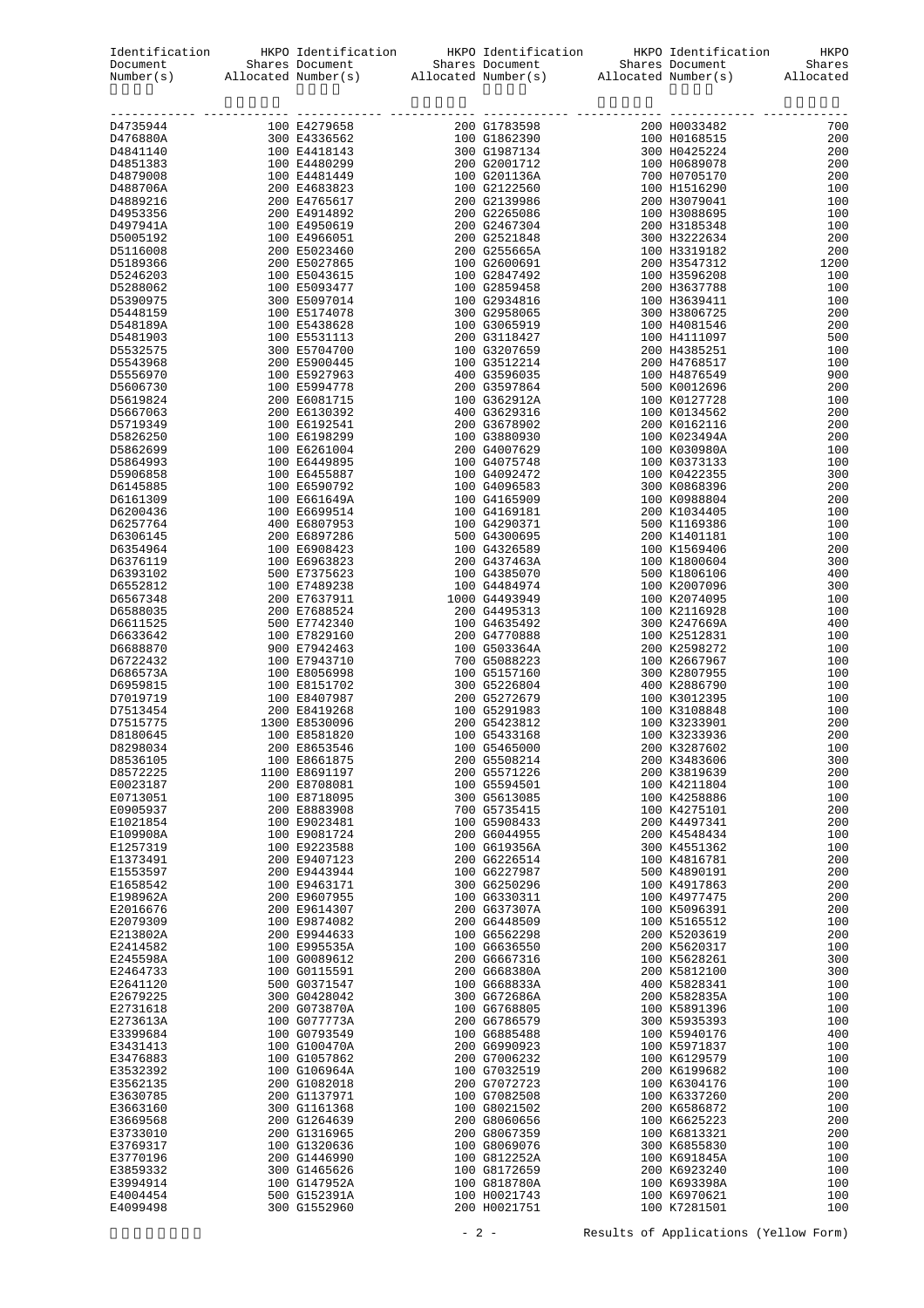| Identification<br>Document |            | HKPO Identification<br>Shares Document |            | HKPO Identification<br>Shares Document |                          | HKPO Identification<br>Shares Document<br>Number(s) Allocated Number(s) Allocated Number(s) Allocated Number(s) Allocated | HKPO<br>Shares |
|----------------------------|------------|----------------------------------------|------------|----------------------------------------|--------------------------|---------------------------------------------------------------------------------------------------------------------------|----------------|
|                            |            |                                        |            |                                        | ------ ------------- --- |                                                                                                                           |                |
| K7455232                   |            |                                        | 200        |                                        |                          |                                                                                                                           |                |
| K7530064                   |            |                                        | 100        |                                        |                          |                                                                                                                           |                |
| K7559534<br>K7649576       |            |                                        | 100<br>100 |                                        |                          |                                                                                                                           |                |
| K7692072                   |            |                                        | 100        |                                        |                          |                                                                                                                           |                |
| K7799624                   |            |                                        | 200        |                                        |                          |                                                                                                                           |                |
| K7818416                   |            |                                        | 200        |                                        |                          |                                                                                                                           |                |
| K7863284                   |            |                                        | 100        |                                        |                          |                                                                                                                           |                |
| K7882823<br>K7941781       |            |                                        | 100<br>100 |                                        |                          |                                                                                                                           |                |
| K7951752                   |            |                                        | 100        |                                        |                          |                                                                                                                           |                |
| K8381224                   |            |                                        | 100        |                                        |                          |                                                                                                                           |                |
| K8834687                   |            |                                        | 100        |                                        |                          |                                                                                                                           |                |
| K8945489                   |            |                                        | 200        |                                        |                          |                                                                                                                           |                |
| K9074384<br>K9085947       |            |                                        | 200<br>200 |                                        |                          |                                                                                                                           |                |
| K9123148                   |            |                                        | 100        |                                        |                          |                                                                                                                           |                |
| K9156054                   |            |                                        | 200        |                                        |                          |                                                                                                                           |                |
| K9156143                   |            |                                        | 100        |                                        |                          |                                                                                                                           |                |
| K9231064                   |            |                                        | 100        |                                        |                          |                                                                                                                           |                |
| K9377808<br>K9556214       |            |                                        | 100<br>100 |                                        |                          |                                                                                                                           |                |
| K9597166                   |            |                                        | 100        |                                        |                          |                                                                                                                           |                |
| K9797254                   |            |                                        | 100        |                                        |                          |                                                                                                                           |                |
| M058394A                   |            |                                        | 100        |                                        |                          |                                                                                                                           |                |
| M0870507                   |            |                                        | 200        |                                        |                          |                                                                                                                           |                |
| P0009478<br>P0033212       |            |                                        | 100<br>100 |                                        |                          |                                                                                                                           |                |
| P0070428                   |            |                                        | 100        |                                        |                          |                                                                                                                           |                |
| P0435337                   |            |                                        | 200        |                                        |                          |                                                                                                                           |                |
| P0486950                   |            |                                        | 500        |                                        |                          |                                                                                                                           |                |
| P0586939                   |            |                                        | 100        |                                        |                          |                                                                                                                           |                |
| P076778A<br>P2200426       |            |                                        | 400<br>100 |                                        |                          |                                                                                                                           |                |
| P2269779                   |            |                                        | 100        |                                        |                          |                                                                                                                           |                |
| P2286339                   |            |                                        | 100        |                                        |                          |                                                                                                                           |                |
| P341943A                   |            |                                        | 100        |                                        |                          |                                                                                                                           |                |
| P3692519                   |            |                                        | 200        |                                        |                          |                                                                                                                           |                |
| P4460867                   |            | 100 Z4839901                           | 200<br>100 |                                        |                          |                                                                                                                           |                |
| P4483123<br>P4815746       |            | 200 Z4848870<br>200 Z5036829           | 100        |                                        |                          |                                                                                                                           |                |
| P4820235                   |            | 100 Z5344493                           | 200        |                                        |                          |                                                                                                                           |                |
| P635505A                   |            | 200 Z5505691                           | 200        |                                        |                          |                                                                                                                           |                |
| P6524633                   |            | 300 Z6061916                           | 100        |                                        |                          |                                                                                                                           |                |
| P6537263                   |            | 300 Z6294260                           | 100        |                                        |                          |                                                                                                                           |                |
| P7092400<br>P7207402       |            | 200 Z6294988<br>100 Z6336192           | 200<br>100 |                                        |                          |                                                                                                                           |                |
| P7436398                   |            | 100 Z6443568                           | 200        |                                        |                          |                                                                                                                           |                |
| P9143622                   |            | 100 Z653797A                           | 100        |                                        |                          |                                                                                                                           |                |
| P9362545                   |            | 200 Z6587659                           | 200        |                                        |                          |                                                                                                                           |                |
| P9531819                   |            | 100 Z6662499                           | 100        |                                        |                          |                                                                                                                           |                |
| R0393230<br>R0945365       |            | 100 Z676819A<br>100 Z6900543           | 100<br>200 |                                        |                          |                                                                                                                           |                |
| R1092021                   |            | 200 Z7362316                           | 100        |                                        |                          |                                                                                                                           |                |
| R161642A                   |            | 200 Z7363037                           | 200        |                                        |                          |                                                                                                                           |                |
| R1810021                   |            | 100 Z739790A                           | 200        |                                        |                          |                                                                                                                           |                |
| R2262494                   |            | 100 Z7404043                           | 100        |                                        |                          |                                                                                                                           |                |
| R2403462<br>R2777761       |            | 100 Z7540680<br>100 Z7588365           | 100<br>200 |                                        |                          |                                                                                                                           |                |
| R3200549                   |            | 200 Z8694924                           | 100        |                                        |                          |                                                                                                                           |                |
| R4045059                   |            | 200 Z9021214                           | 100        |                                        |                          |                                                                                                                           |                |
| R577707A                   |            | 100 Z9048880                           | 100        |                                        |                          |                                                                                                                           |                |
| R6003167                   |            | 100 Z9139835                           | 100        |                                        |                          |                                                                                                                           |                |
| R6379485<br>R9209114       |            | 100 Z9147285<br>100 Z9304070           | 100<br>100 |                                        |                          |                                                                                                                           |                |
| V0070114                   |            | 100 Z9397362                           | 200        |                                        |                          |                                                                                                                           |                |
| V0072397                   | 100        |                                        |            |                                        |                          |                                                                                                                           |                |
| V0479543                   | 100        |                                        |            |                                        |                          |                                                                                                                           |                |
| V0509388                   | 100        |                                        |            |                                        |                          |                                                                                                                           |                |
| V0524557<br>V0547921       | 300<br>100 |                                        |            |                                        |                          |                                                                                                                           |                |
| V0676748                   | 100        |                                        |            |                                        |                          |                                                                                                                           |                |
| V095117A                   | 200        |                                        |            |                                        |                          |                                                                                                                           |                |
| V1212923                   | 200        |                                        |            |                                        |                          |                                                                                                                           |                |
| W01328570                  | 200        |                                        |            |                                        |                          |                                                                                                                           |                |
| W16510579                  | 100<br>100 |                                        |            |                                        |                          |                                                                                                                           |                |
| W24710404<br>Y0050111      | 100        |                                        |            |                                        |                          |                                                                                                                           |                |
| Y0056098                   | 100        |                                        |            |                                        |                          |                                                                                                                           |                |
| Y0071100                   | 100        |                                        |            |                                        |                          |                                                                                                                           |                |
| Y0104505                   | 100        |                                        |            |                                        |                          |                                                                                                                           |                |
| Y0110572                   | 100        |                                        |            |                                        |                          |                                                                                                                           |                |
| Y0131758<br>Y0313309       | 200<br>100 |                                        |            |                                        |                          |                                                                                                                           |                |
| Y0533759                   | 100        |                                        |            |                                        |                          |                                                                                                                           |                |
| Y0920817                   | 100        |                                        |            |                                        |                          |                                                                                                                           |                |
| Y0974100                   | 100        |                                        |            |                                        |                          |                                                                                                                           |                |
| Y0976510                   | 200        |                                        |            |                                        |                          |                                                                                                                           |                |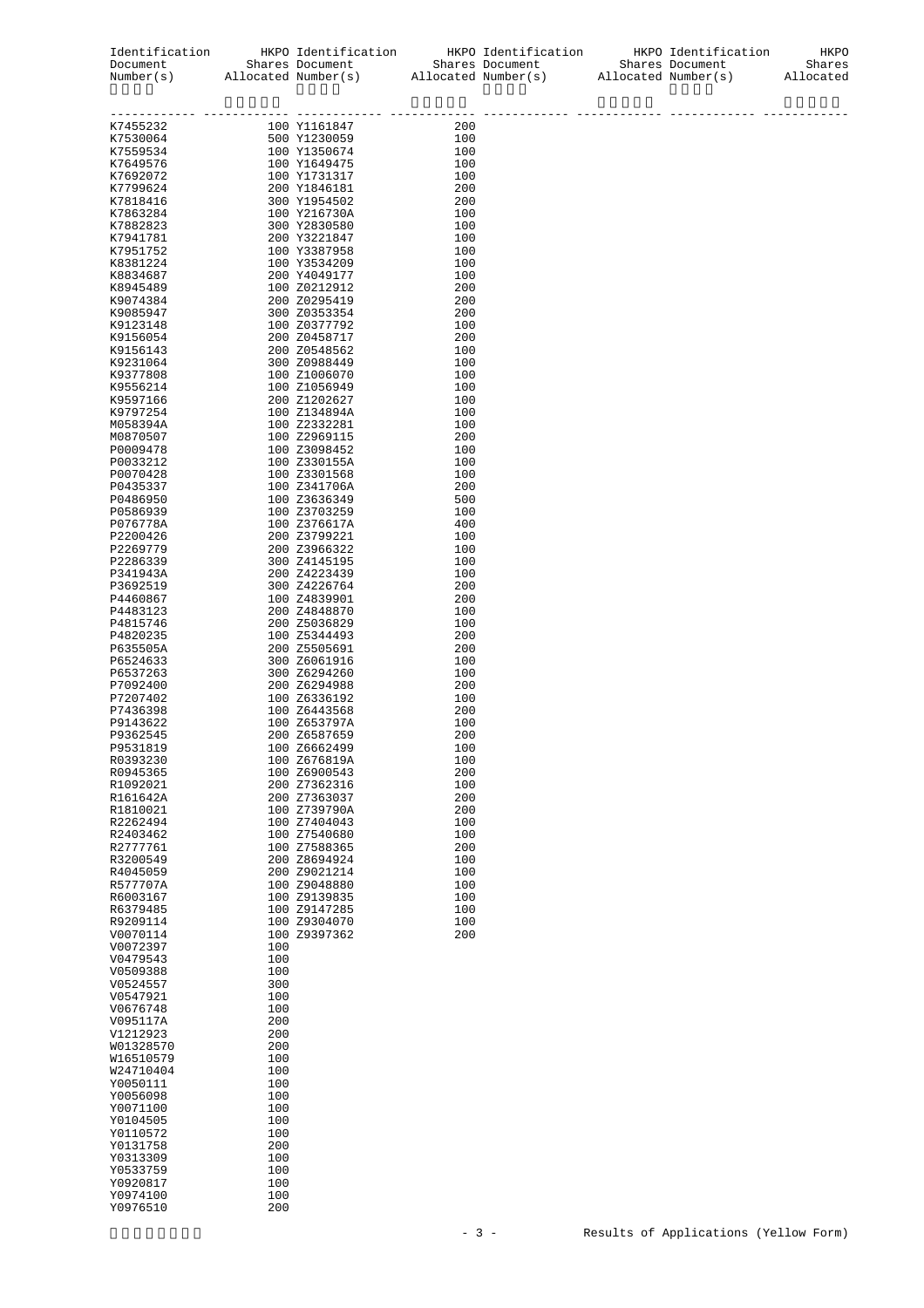|                        |                                |                                | Identification HKPO Identification HKPO Identification HKPO Identification HKPO Document Shares Document Shares Document Shares Document Shares Number(s) allocated Number(s) allocated Number(s) and Refugees Allocated Numbe |             |
|------------------------|--------------------------------|--------------------------------|--------------------------------------------------------------------------------------------------------------------------------------------------------------------------------------------------------------------------------|-------------|
|                        |                                |                                |                                                                                                                                                                                                                                |             |
|                        |                                |                                |                                                                                                                                                                                                                                |             |
|                        |                                |                                |                                                                                                                                                                                                                                |             |
|                        |                                |                                |                                                                                                                                                                                                                                |             |
|                        |                                |                                |                                                                                                                                                                                                                                |             |
|                        |                                |                                |                                                                                                                                                                                                                                |             |
|                        |                                |                                |                                                                                                                                                                                                                                |             |
|                        |                                |                                |                                                                                                                                                                                                                                |             |
|                        |                                |                                |                                                                                                                                                                                                                                |             |
|                        |                                |                                |                                                                                                                                                                                                                                |             |
|                        |                                |                                |                                                                                                                                                                                                                                |             |
|                        |                                |                                |                                                                                                                                                                                                                                |             |
|                        |                                |                                |                                                                                                                                                                                                                                |             |
|                        |                                |                                |                                                                                                                                                                                                                                |             |
|                        |                                |                                |                                                                                                                                                                                                                                |             |
|                        |                                |                                |                                                                                                                                                                                                                                |             |
|                        |                                |                                |                                                                                                                                                                                                                                |             |
|                        |                                |                                |                                                                                                                                                                                                                                |             |
|                        |                                |                                |                                                                                                                                                                                                                                |             |
|                        |                                |                                |                                                                                                                                                                                                                                |             |
|                        |                                |                                |                                                                                                                                                                                                                                |             |
|                        |                                |                                |                                                                                                                                                                                                                                |             |
|                        |                                |                                |                                                                                                                                                                                                                                |             |
|                        |                                |                                |                                                                                                                                                                                                                                |             |
|                        |                                |                                |                                                                                                                                                                                                                                |             |
|                        |                                |                                |                                                                                                                                                                                                                                |             |
|                        |                                |                                |                                                                                                                                                                                                                                |             |
|                        |                                |                                |                                                                                                                                                                                                                                |             |
|                        |                                |                                |                                                                                                                                                                                                                                |             |
|                        |                                |                                |                                                                                                                                                                                                                                |             |
|                        |                                |                                |                                                                                                                                                                                                                                |             |
|                        |                                |                                |                                                                                                                                                                                                                                |             |
|                        |                                |                                |                                                                                                                                                                                                                                |             |
|                        |                                |                                |                                                                                                                                                                                                                                |             |
|                        |                                |                                |                                                                                                                                                                                                                                |             |
|                        |                                |                                |                                                                                                                                                                                                                                |             |
|                        |                                |                                |                                                                                                                                                                                                                                |             |
|                        |                                |                                |                                                                                                                                                                                                                                |             |
|                        |                                |                                |                                                                                                                                                                                                                                |             |
|                        |                                |                                |                                                                                                                                                                                                                                |             |
|                        |                                |                                |                                                                                                                                                                                                                                |             |
|                        |                                |                                |                                                                                                                                                                                                                                |             |
|                        |                                |                                |                                                                                                                                                                                                                                |             |
| 003211722              | 100 008140029                  | 100 013908100                  | 400 0454216                                                                                                                                                                                                                    | 100         |
| 003244522<br>003262260 | 200 008141721<br>200 008145427 | 300 013921600<br>200 013955400 | 500 0473420<br>300 0482521                                                                                                                                                                                                     | 200<br>100  |
| 003290185              | 100 008163312                  | 200 013955600                  | 200 0483517                                                                                                                                                                                                                    | 200         |
| 003337400              | 500 008196823                  | 200 0141383                    | 100 0524528                                                                                                                                                                                                                    | 1000        |
| 003540900              | 300 008201928                  | 200 014707200                  | 500 0561154                                                                                                                                                                                                                    | 100         |
| 003547600              | 300 008217500                  | 100 014827600                  | 700 0565464                                                                                                                                                                                                                    | 100         |
| 0036595                | 500 008238318<br>300 008245024 | 100 014831200<br>200 014842800 | 700 0580290<br>500 0582641                                                                                                                                                                                                     | 200         |
| 003711400<br>003731700 | 500 008252000                  | 200 015031700                  | 200 0610225                                                                                                                                                                                                                    | 100<br>400  |
| 004068347              | 200 008265751                  | 100 015117500                  | 100 0610238                                                                                                                                                                                                                    | 500         |
| 004082022              | 100 008318800                  | 500 015129600                  | 400 06259708                                                                                                                                                                                                                   | 200         |
| 004120633              | 200 008328800                  | 500 0154260                    | 200 0651284                                                                                                                                                                                                                    | 100         |
| 004121738              | 200 008328900                  | 500 0172967                    | 200 0668183                                                                                                                                                                                                                    | 200         |
| 004160422<br>004180520 | 200 008398600<br>200 008561200 | 100 020035400<br>100 020038700 | 200 0669302<br>200 067126197                                                                                                                                                                                                   | 300<br>300  |
| 004212046              | 200 008902800                  | 500 020086900                  | 300 0674711                                                                                                                                                                                                                    | 100         |
| 0046608                | 300 008924300                  | 1600 020091800                 | 200 0709819                                                                                                                                                                                                                    | 100         |
| 0047953                | 300 008924311                  | 1600 020126300                 | 500 0719210                                                                                                                                                                                                                    | 500         |
| 005021738              | 200 0090803                    | 200 0217165                    | 400 0720403                                                                                                                                                                                                                    | 200         |
| 005041465              | 200 009091031                  | 200 0217178                    | 500 0727189                                                                                                                                                                                                                    | 100         |
| 005104825<br>00513361X | 200 009125736<br>200 009135465 | 100 0224886<br>200 0229250     | 700 0739708<br>200 0750554                                                                                                                                                                                                     | 100<br>500  |
| 005154429              | 200 009162389                  | 200 0231277                    | 200 0752691                                                                                                                                                                                                                    | 100         |
| 005200272              | 100 009192318                  | 200 023391000                  | 900 0755229                                                                                                                                                                                                                    | 200         |
| 0052223                | 100 009260018                  | 200 0234151                    | 200 0769228                                                                                                                                                                                                                    | 100         |
| 005252530              | 100 009284320                  | 100 0234672                    | 100 0771371                                                                                                                                                                                                                    | 500         |
| 005282014              | 200 009292617                  | 200 0239486                    | 300 0778015                                                                                                                                                                                                                    | 200         |
| 005286847<br>005299041 | 200 009311600<br>300 0095374   | 500 0245302<br>200 0258137     | 200 0783673<br>400 0788092                                                                                                                                                                                                     | 300<br>1600 |
| 005302213              | 200 010023032                  | 200 0259330                    | 100 0798943                                                                                                                                                                                                                    | 200         |
| 005633300              | 500 010035142                  | 200 0260277                    | 200 08054073                                                                                                                                                                                                                   | 1600        |
| 005637000              | 300 010051535                  | 200 0268703                    | 100 0809586                                                                                                                                                                                                                    | 400         |
| 005640100              | 200 010081801                  | 200 0283186                    | 100 0811956                                                                                                                                                                                                                    | 100         |
| 005653800              | 300 010110620                  | 100 0285362                    | 200 0816469                                                                                                                                                                                                                    | 100         |
| 005654700<br>005906400 | 500 010144883<br>200 010145217 | 100 0288945<br>100 0290247     | 100 0835699<br>100 0893563                                                                                                                                                                                                     | 100<br>100  |
| 006046000              | 500 010162060                  | 200 0294845                    | 200 0915386                                                                                                                                                                                                                    | 300         |

#### - 1 - Results of Applications (EIPO)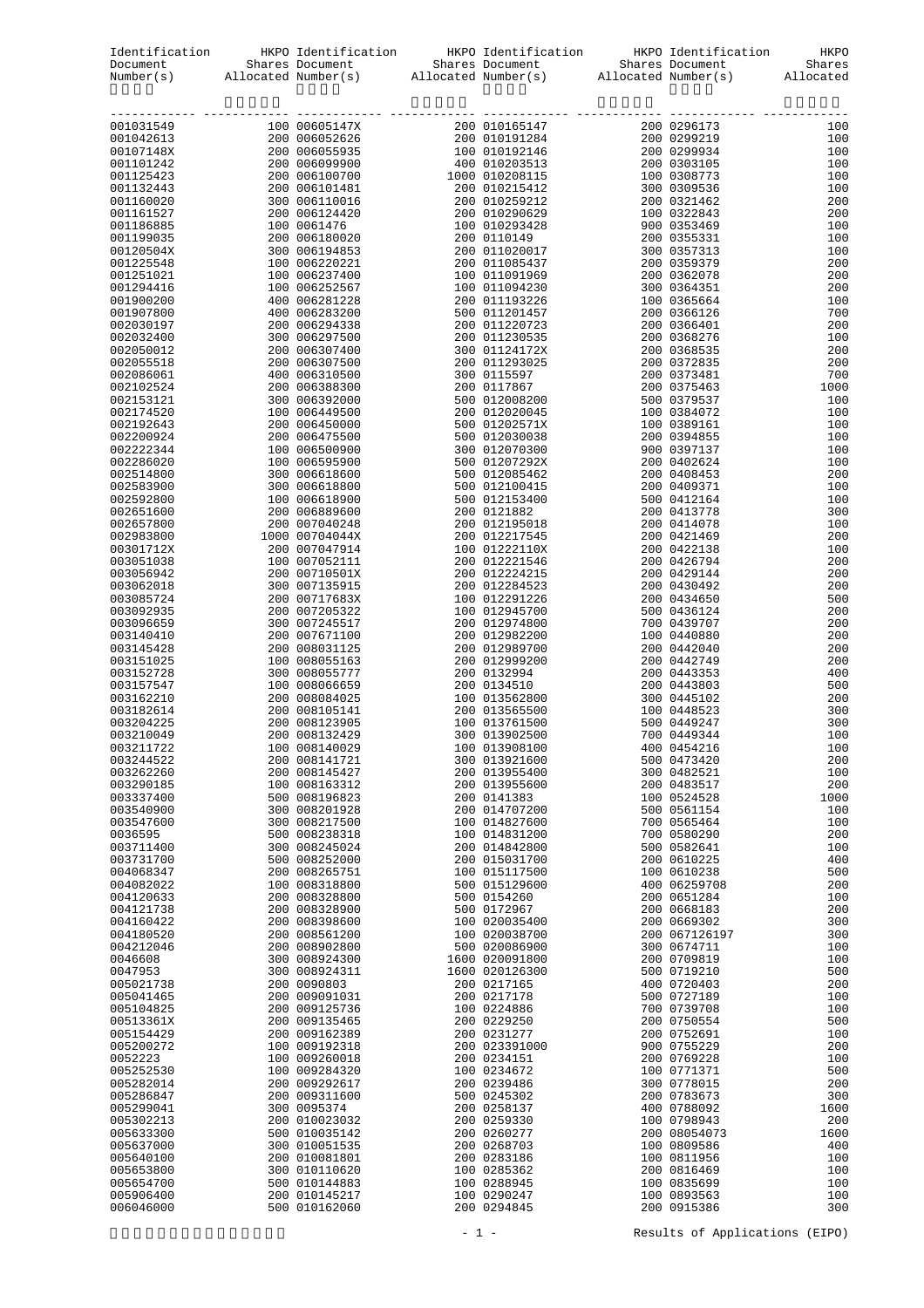| Identification<br>Document<br>Number(s) |                                | ition HKPO Identification HKPO Identification HKPO Identification HKPO Shares Document Shares Document Shares Allocated Number(s) Allocated Number(s) and Allocated Number(s) and Allocated Number(s) and Allocated Number(s) |                                |            |
|-----------------------------------------|--------------------------------|-------------------------------------------------------------------------------------------------------------------------------------------------------------------------------------------------------------------------------|--------------------------------|------------|
|                                         |                                |                                                                                                                                                                                                                               |                                |            |
|                                         |                                |                                                                                                                                                                                                                               |                                |            |
|                                         |                                |                                                                                                                                                                                                                               |                                |            |
|                                         |                                |                                                                                                                                                                                                                               |                                |            |
|                                         |                                |                                                                                                                                                                                                                               |                                |            |
|                                         |                                |                                                                                                                                                                                                                               |                                |            |
|                                         |                                |                                                                                                                                                                                                                               |                                |            |
|                                         |                                |                                                                                                                                                                                                                               |                                |            |
|                                         |                                |                                                                                                                                                                                                                               |                                |            |
|                                         |                                |                                                                                                                                                                                                                               |                                |            |
|                                         |                                |                                                                                                                                                                                                                               |                                |            |
|                                         |                                |                                                                                                                                                                                                                               |                                |            |
|                                         |                                |                                                                                                                                                                                                                               |                                |            |
|                                         |                                |                                                                                                                                                                                                                               |                                |            |
|                                         |                                |                                                                                                                                                                                                                               |                                |            |
|                                         |                                |                                                                                                                                                                                                                               |                                |            |
|                                         |                                |                                                                                                                                                                                                                               |                                |            |
|                                         |                                |                                                                                                                                                                                                                               |                                |            |
|                                         |                                |                                                                                                                                                                                                                               |                                |            |
|                                         |                                |                                                                                                                                                                                                                               |                                |            |
|                                         |                                |                                                                                                                                                                                                                               |                                |            |
|                                         |                                |                                                                                                                                                                                                                               |                                |            |
|                                         |                                |                                                                                                                                                                                                                               |                                |            |
|                                         |                                |                                                                                                                                                                                                                               |                                |            |
|                                         |                                |                                                                                                                                                                                                                               |                                |            |
|                                         |                                |                                                                                                                                                                                                                               |                                |            |
|                                         |                                |                                                                                                                                                                                                                               |                                |            |
|                                         |                                |                                                                                                                                                                                                                               |                                |            |
|                                         |                                |                                                                                                                                                                                                                               |                                |            |
|                                         |                                |                                                                                                                                                                                                                               |                                |            |
|                                         |                                |                                                                                                                                                                                                                               |                                |            |
|                                         |                                |                                                                                                                                                                                                                               |                                |            |
|                                         |                                |                                                                                                                                                                                                                               |                                |            |
|                                         |                                |                                                                                                                                                                                                                               |                                |            |
|                                         |                                |                                                                                                                                                                                                                               |                                |            |
|                                         |                                |                                                                                                                                                                                                                               |                                |            |
|                                         |                                |                                                                                                                                                                                                                               |                                |            |
|                                         |                                |                                                                                                                                                                                                                               |                                |            |
|                                         |                                |                                                                                                                                                                                                                               |                                |            |
|                                         |                                |                                                                                                                                                                                                                               |                                |            |
|                                         |                                |                                                                                                                                                                                                                               |                                |            |
|                                         |                                |                                                                                                                                                                                                                               |                                |            |
| 103123040                               | 300 11024511X                  | 200 202071019<br>200 202090425                                                                                                                                                                                                | 200 207071827<br>200 207084375 | 100<br>200 |
| 103161223<br>103193828                  | 300 110262340<br>200 110273510 | 100 202102710                                                                                                                                                                                                                 | 100 207113024                  | 200        |
| 103205441                               | 200 110300042                  | 100 202121372                                                                                                                                                                                                                 | 200 207176426                  | 200        |
| 10322064X                               | 200 110709                     | 200 202137899                                                                                                                                                                                                                 | 100 207182143                  | 200        |
| 103243012                               | 200 110721101                  | 100 202142024                                                                                                                                                                                                                 | 300 207201864                  | 200        |
| 103290023<br>104031725                  | 200 111040914<br>200 111100187 | 200 20215852X<br>200 202160017                                                                                                                                                                                                | 100 207210012<br>200 207269216 | 200<br>200 |
| 104051219                               | 200 111100528                  | 100 20216253X                                                                                                                                                                                                                 | 200 20802152X                  | 200        |
| 104077229                               | 100 111122626                  | 200 20218033X                                                                                                                                                                                                                 | 200 208025478                  | 500        |
| 104140560                               | 200 111146417                  | 200 202181487                                                                                                                                                                                                                 | 200 208029835                  | 200        |
| 104143865                               | 200 111151797                  | 100 202200914                                                                                                                                                                                                                 | 200 208034325                  | 200        |
| 104170921<br>104262655                  | 100 111158312<br>200 111177915 | 200 202226425<br>200 202232911                                                                                                                                                                                                | 200 208034860<br>100 208052704 | 100<br>100 |
| 104272927                               | 100 111196827                  | 100 202238765                                                                                                                                                                                                                 | 200 208081010                  | 200        |
| 1043516                                 | 1100 111210317                 | 200 202283047                                                                                                                                                                                                                 | 200 208084798                  | 100        |
| 105012137                               | 200 111246140                  | 100 203040020                                                                                                                                                                                                                 | 100 208084806                  | 200        |
| 105042130                               | 100 111250041                  | 200 203063851                                                                                                                                                                                                                 | 200 208100335                  | 200        |
| 105070305                               | 200 111255718<br>200 111269287 | 200 203069158<br>200 203081234                                                                                                                                                                                                | 400 208103093<br>200 208104189 | 200<br>200 |
| 105143041<br>105164231                  | 100 111295715                  | 200 203086114                                                                                                                                                                                                                 | 200 208115840                  | 500        |
| 10517                                   | 1300 11202201X                 | 200 203124012                                                                                                                                                                                                                 | 100 208116004                  | 700        |
| 105205024                               | 200 112040026                  | 500 203151454                                                                                                                                                                                                                 | 100 208116962                  | 100        |
| 105255741                               | 200 112050900                  | 100 203174716                                                                                                                                                                                                                 | 200 208171927                  | 100        |
| 10529292X                               | 200 11206103X<br>200 112079600 | 200 204032646<br>300 204036852                                                                                                                                                                                                | 200 208182238<br>200 208190276 | 100<br>200 |
| 106015131<br>106081718                  | 300 112123000                  | 300 204059372                                                                                                                                                                                                                 | 300 208199075                  | 200        |
| 106095722                               | 200 112126952                  | 200 204060647                                                                                                                                                                                                                 | 100 209032630                  | 300        |
| 106180714                               | 200 112130030                  | 200 204061063                                                                                                                                                                                                                 | 400 209042711                  | 200        |
| 10628005X                               | 300 112145028                  | 200 204074018                                                                                                                                                                                                                 | 200 209051483                  | 200        |
| 107049160                               | 200 112185416                  | 200 204077812                                                                                                                                                                                                                 | 300 209053586                  | 100        |
| 107054522<br>107070912                  | 200 112204411<br>200 112211823 | 200 204078620<br>200 204082139                                                                                                                                                                                                | 200 209090026<br>200 209093616 | 200<br>200 |
| 107086430                               | 100 112330300                  | 300 204094324                                                                                                                                                                                                                 | 100 209104822                  | 200        |
| 107092027                               | 200 113293                     | 200 204100879                                                                                                                                                                                                                 | 100 209110984                  | 200        |
| 107092328                               | 200 113909                     | 200 204102826                                                                                                                                                                                                                 | 300 209111560                  | 200        |
| 107106812                               | 200 114758                     | 100 204112734                                                                                                                                                                                                                 | 1100 209131184                 | 100        |
| 10717145X                               | 100 115609                     | 100 204122934                                                                                                                                                                                                                 | 200 209163070                  | 200        |

#### - 2 - Results of Applications (EIPO)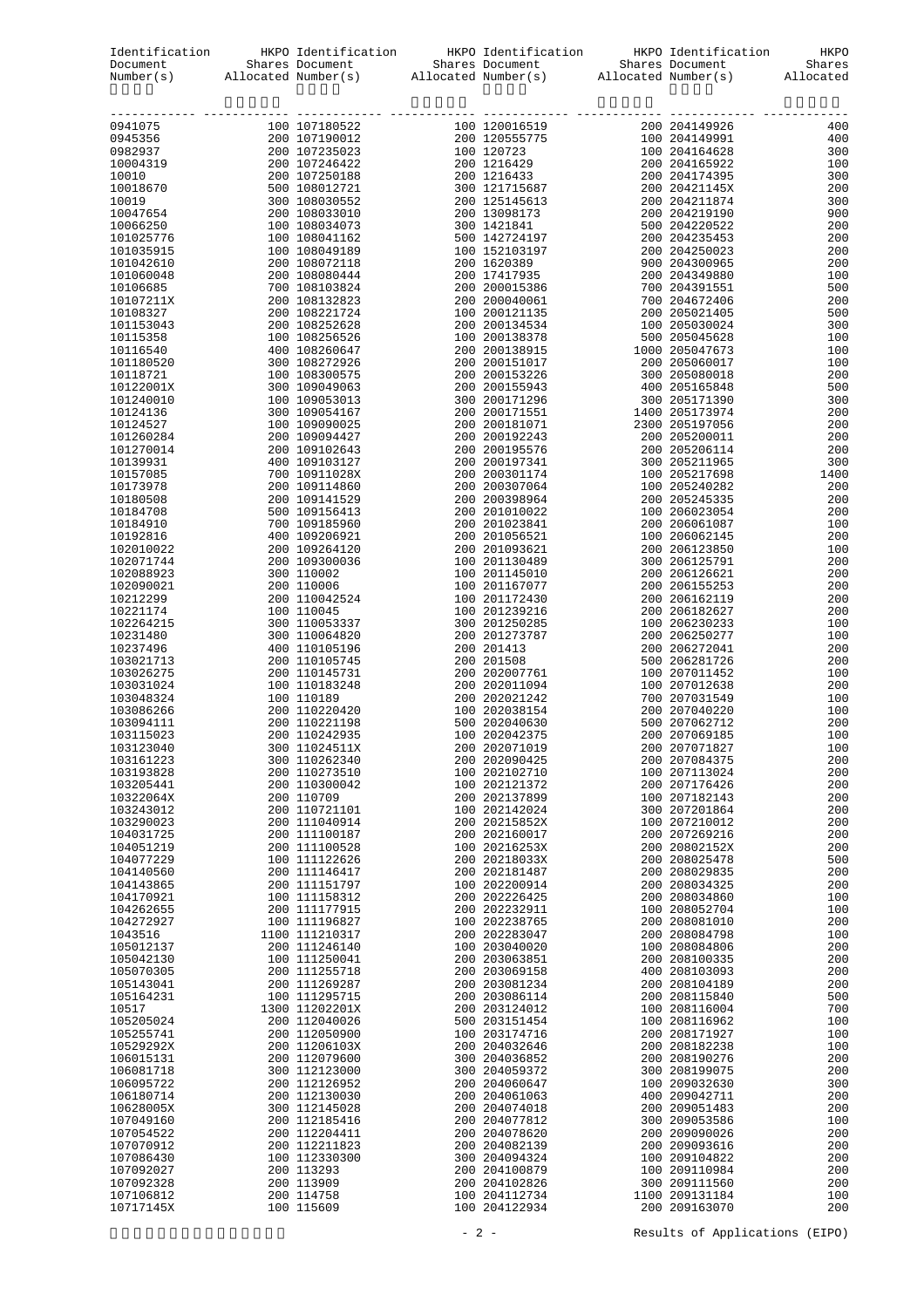|                        |                                | Identification HKPO Identification HKPO Identification HKPO Identification                                                                                                                                                     |                                 | HKPO       |
|------------------------|--------------------------------|--------------------------------------------------------------------------------------------------------------------------------------------------------------------------------------------------------------------------------|---------------------------------|------------|
|                        |                                | Document Shares Document Shares Document Shares Document Shares Number(s) Allocated Number(s) and Allocated Number(s) and Allocated Number(s) and Allocated Number(s) and Allocated Number(s) and Allocated Number(s) and Allo |                                 |            |
|                        |                                |                                                                                                                                                                                                                                |                                 |            |
|                        |                                |                                                                                                                                                                                                                                |                                 |            |
|                        |                                |                                                                                                                                                                                                                                |                                 |            |
|                        |                                |                                                                                                                                                                                                                                |                                 |            |
|                        |                                |                                                                                                                                                                                                                                |                                 |            |
|                        |                                |                                                                                                                                                                                                                                |                                 |            |
|                        |                                |                                                                                                                                                                                                                                |                                 |            |
|                        |                                |                                                                                                                                                                                                                                |                                 |            |
|                        |                                |                                                                                                                                                                                                                                |                                 |            |
|                        |                                |                                                                                                                                                                                                                                |                                 |            |
|                        |                                |                                                                                                                                                                                                                                |                                 |            |
|                        |                                |                                                                                                                                                                                                                                |                                 |            |
|                        |                                |                                                                                                                                                                                                                                |                                 |            |
|                        |                                |                                                                                                                                                                                                                                |                                 |            |
|                        |                                |                                                                                                                                                                                                                                |                                 |            |
|                        |                                |                                                                                                                                                                                                                                |                                 |            |
|                        |                                |                                                                                                                                                                                                                                |                                 |            |
|                        |                                |                                                                                                                                                                                                                                |                                 |            |
|                        |                                |                                                                                                                                                                                                                                |                                 |            |
|                        |                                |                                                                                                                                                                                                                                |                                 |            |
|                        |                                |                                                                                                                                                                                                                                |                                 |            |
|                        |                                |                                                                                                                                                                                                                                |                                 |            |
|                        |                                |                                                                                                                                                                                                                                |                                 |            |
|                        |                                |                                                                                                                                                                                                                                |                                 |            |
|                        |                                |                                                                                                                                                                                                                                |                                 |            |
|                        |                                |                                                                                                                                                                                                                                |                                 |            |
|                        |                                |                                                                                                                                                                                                                                |                                 |            |
|                        |                                |                                                                                                                                                                                                                                |                                 |            |
|                        |                                |                                                                                                                                                                                                                                |                                 |            |
|                        |                                |                                                                                                                                                                                                                                |                                 |            |
|                        |                                |                                                                                                                                                                                                                                |                                 |            |
|                        |                                |                                                                                                                                                                                                                                |                                 |            |
|                        |                                |                                                                                                                                                                                                                                |                                 |            |
|                        |                                |                                                                                                                                                                                                                                |                                 |            |
|                        |                                |                                                                                                                                                                                                                                |                                 |            |
|                        |                                |                                                                                                                                                                                                                                |                                 |            |
|                        |                                |                                                                                                                                                                                                                                |                                 |            |
|                        |                                |                                                                                                                                                                                                                                |                                 |            |
|                        |                                |                                                                                                                                                                                                                                |                                 |            |
|                        |                                |                                                                                                                                                                                                                                |                                 |            |
|                        |                                |                                                                                                                                                                                                                                |                                 |            |
|                        |                                |                                                                                                                                                                                                                                |                                 |            |
|                        |                                |                                                                                                                                                                                                                                |                                 |            |
| 211073761              | 200 222332033                  | 200 232493411                                                                                                                                                                                                                  | 200 244068995                   | 200        |
| 211100319              | 200 222353823                  | 300 232545657                                                                                                                                                                                                                  | 700 244116810                   | 300        |
| 211104727              | 200 222355091<br>200 222370025 | 200 232551622                                                                                                                                                                                                                  | 700 244128237                   | 100<br>100 |
| 211117021<br>211122932 | 200 222381949                  | 200 234083988<br>400 234234607                                                                                                                                                                                                 | 1000 244222097<br>400 244230488 | 700        |
| 211129187              | 100 222392458                  | 500 234253615                                                                                                                                                                                                                  | 200 245110754                   | 200        |
| 211163015              | 200 222394173                  | 500 235114113                                                                                                                                                                                                                  | 700 246083737                   | 300        |
| 211230247              | 200 222423105                  | 400 235164845                                                                                                                                                                                                                  | 100 246095111                   | 200        |
| 211252072              | 200 222425159                  | 400 235167202                                                                                                                                                                                                                  | 200 246101893                   | 900        |
| 211262653<br>211291543 | 100 222471781<br>100 222493850 | 100 235332426<br>100 235366580                                                                                                                                                                                                 | 500 246138986<br>500 246151906  | 400<br>100 |
| 212006704              | 200 222498875                  | 200 235398401                                                                                                                                                                                                                  | 400 246169916                   | 400        |
| 212010827              | 200 222503062                  | 200 235416211                                                                                                                                                                                                                  | 700 246220982                   | 500        |
| 212030016              | 200 222566697                  | 900 235417813                                                                                                                                                                                                                  | 200 249152703                   | 200        |
| 212032304              | 200 222647224                  | 100 235438728                                                                                                                                                                                                                  | 400 249194788                   | 200        |
| 21203831X<br>212044184 | 100 223058066<br>200 223083783 | 700 235474897<br>200 235553914                                                                                                                                                                                                 | 1100 249252123<br>400 249289919 | 200<br>100 |
| 212047005              | 700 223119868                  | 1600 235556636                                                                                                                                                                                                                 | 700 249360777                   | 900        |
| 21208041X              | 200 223187675                  | 900 235570009                                                                                                                                                                                                                  | 100 249394651                   | 200        |
| 212096670              | 100 223192659                  | 400 235591203                                                                                                                                                                                                                  | 100 249438060                   | 900        |
| 212098958              | 200 223197484                  | 200 236060836                                                                                                                                                                                                                  | 500 249438078                   | 900        |
| 212112018<br>21211708X | 200 223275330<br>100 223281981 | 200 236100665<br>100 236144101                                                                                                                                                                                                 | 300 249455643<br>200 249457334  | 700<br>200 |
| 212125755              | 100 223316902                  | 100 236152880                                                                                                                                                                                                                  | 400 249557380                   | 200        |
| 212134886              | 400 22338108                   | 400 236154423                                                                                                                                                                                                                  | 400 253182067                   | 200        |
| 212139935              | 400 223421355                  | 200 236183323                                                                                                                                                                                                                  | 200 253191282                   | 200        |
| 212140669              | 200 224121715                  | 400 236200754                                                                                                                                                                                                                  | 700 253206916                   | 300        |
| 212174331              | 200 224335836                  | 100 236203527                                                                                                                                                                                                                  | 400 253231955                   | 100        |
| 212178776<br>212182623 | 100 224361485<br>200 224363911 | 1600 236247995<br>1100 236248316                                                                                                                                                                                               | 400 253292569<br>1000 254117120 | 100<br>400 |
| 212185722              | 100 224450841                  | 200 236260998                                                                                                                                                                                                                  | 100 254145246                   | 900        |
| 212213698              | 200 225103738                  | 1500 236262218                                                                                                                                                                                                                 | 100 254192628                   | 700        |
| 212229163              | 200 225157445                  | 200 236276796                                                                                                                                                                                                                  | 200 254209844                   | 100        |
| 212261630              | 500 225165877                  | 200 236297164                                                                                                                                                                                                                  | 100 254212061                   | 500        |
| 212274120              | 100 225357995                  | 500 236299384                                                                                                                                                                                                                  | 100 254215338                   | 1100       |
| 21230784X<br>212313936 | 200 225359587<br>400 225432889 | 700 236299913<br>200 236311007                                                                                                                                                                                                 | 200 254217367<br>400 254263817  | 100<br>200 |
| 218103703              | 200 225439199                  | 100 236337820                                                                                                                                                                                                                  | 100 254268428                   | 700        |

- 3 - Results of Applications (EIPO)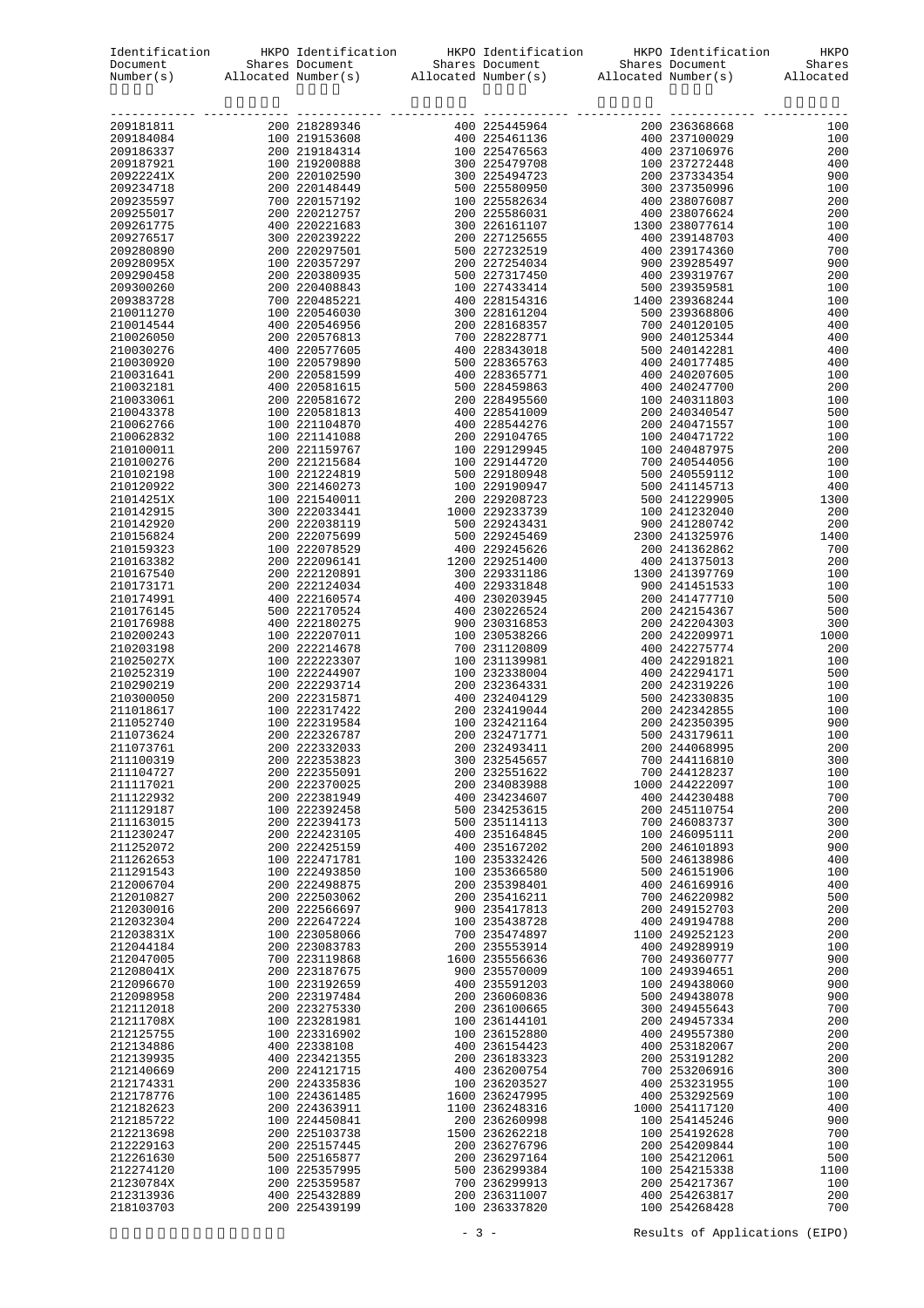|                        |                                | Identification HKPO Identification HKPO Identification HKPO Identification                                                                                                                                                                                                                                                                                                                                                                                                                       |                                | HKPO       |
|------------------------|--------------------------------|--------------------------------------------------------------------------------------------------------------------------------------------------------------------------------------------------------------------------------------------------------------------------------------------------------------------------------------------------------------------------------------------------------------------------------------------------------------------------------------------------|--------------------------------|------------|
|                        |                                | $\begin{minipage}[c]{0.9\textwidth} \begin{minipage}[c]{0.9\textwidth} \begin{minipage}[c]{0.9\textwidth} \begin{minipage}[c]{0.9\textwidth} \begin{minipage}[c]{0.9\textwidth} \begin{minipage}[c]{0.9\textwidth} \begin{minipage}[c]{0.9\textwidth} \begin{minipage}[c]{0.9\textwidth} \begin{minipage}[c]{0.9\textwidth} \begin{minipage}[c]{0.9\textwidth} \begin{minipage}[c]{0.9\textwidth} \begin{minipage}[c]{0.9\textwidth} \begin{minipage}[c]{0.9\textwidth} \begin{minipage}[c]{0.9$ |                                |            |
|                        |                                |                                                                                                                                                                                                                                                                                                                                                                                                                                                                                                  |                                |            |
|                        |                                |                                                                                                                                                                                                                                                                                                                                                                                                                                                                                                  |                                |            |
|                        |                                |                                                                                                                                                                                                                                                                                                                                                                                                                                                                                                  |                                |            |
|                        |                                |                                                                                                                                                                                                                                                                                                                                                                                                                                                                                                  |                                |            |
|                        |                                |                                                                                                                                                                                                                                                                                                                                                                                                                                                                                                  |                                |            |
|                        |                                |                                                                                                                                                                                                                                                                                                                                                                                                                                                                                                  |                                |            |
|                        |                                |                                                                                                                                                                                                                                                                                                                                                                                                                                                                                                  |                                |            |
|                        |                                |                                                                                                                                                                                                                                                                                                                                                                                                                                                                                                  |                                |            |
|                        |                                |                                                                                                                                                                                                                                                                                                                                                                                                                                                                                                  |                                |            |
|                        |                                |                                                                                                                                                                                                                                                                                                                                                                                                                                                                                                  |                                |            |
|                        |                                |                                                                                                                                                                                                                                                                                                                                                                                                                                                                                                  |                                |            |
|                        |                                |                                                                                                                                                                                                                                                                                                                                                                                                                                                                                                  |                                |            |
|                        |                                |                                                                                                                                                                                                                                                                                                                                                                                                                                                                                                  |                                |            |
|                        |                                |                                                                                                                                                                                                                                                                                                                                                                                                                                                                                                  |                                |            |
|                        |                                |                                                                                                                                                                                                                                                                                                                                                                                                                                                                                                  |                                |            |
|                        |                                |                                                                                                                                                                                                                                                                                                                                                                                                                                                                                                  |                                |            |
|                        |                                |                                                                                                                                                                                                                                                                                                                                                                                                                                                                                                  |                                |            |
|                        |                                |                                                                                                                                                                                                                                                                                                                                                                                                                                                                                                  |                                |            |
|                        |                                |                                                                                                                                                                                                                                                                                                                                                                                                                                                                                                  |                                |            |
|                        |                                |                                                                                                                                                                                                                                                                                                                                                                                                                                                                                                  |                                |            |
|                        |                                |                                                                                                                                                                                                                                                                                                                                                                                                                                                                                                  |                                |            |
|                        |                                |                                                                                                                                                                                                                                                                                                                                                                                                                                                                                                  |                                |            |
|                        |                                |                                                                                                                                                                                                                                                                                                                                                                                                                                                                                                  |                                |            |
|                        |                                |                                                                                                                                                                                                                                                                                                                                                                                                                                                                                                  |                                |            |
|                        |                                |                                                                                                                                                                                                                                                                                                                                                                                                                                                                                                  |                                |            |
|                        |                                |                                                                                                                                                                                                                                                                                                                                                                                                                                                                                                  |                                |            |
|                        |                                |                                                                                                                                                                                                                                                                                                                                                                                                                                                                                                  |                                |            |
|                        |                                |                                                                                                                                                                                                                                                                                                                                                                                                                                                                                                  |                                |            |
|                        |                                |                                                                                                                                                                                                                                                                                                                                                                                                                                                                                                  |                                |            |
|                        |                                |                                                                                                                                                                                                                                                                                                                                                                                                                                                                                                  |                                |            |
|                        |                                |                                                                                                                                                                                                                                                                                                                                                                                                                                                                                                  |                                |            |
|                        |                                |                                                                                                                                                                                                                                                                                                                                                                                                                                                                                                  |                                |            |
|                        |                                |                                                                                                                                                                                                                                                                                                                                                                                                                                                                                                  |                                |            |
|                        |                                |                                                                                                                                                                                                                                                                                                                                                                                                                                                                                                  |                                |            |
|                        |                                |                                                                                                                                                                                                                                                                                                                                                                                                                                                                                                  |                                |            |
|                        |                                |                                                                                                                                                                                                                                                                                                                                                                                                                                                                                                  |                                |            |
|                        |                                |                                                                                                                                                                                                                                                                                                                                                                                                                                                                                                  |                                |            |
|                        |                                |                                                                                                                                                                                                                                                                                                                                                                                                                                                                                                  |                                |            |
|                        |                                |                                                                                                                                                                                                                                                                                                                                                                                                                                                                                                  |                                |            |
|                        |                                |                                                                                                                                                                                                                                                                                                                                                                                                                                                                                                  |                                |            |
|                        |                                |                                                                                                                                                                                                                                                                                                                                                                                                                                                                                                  |                                |            |
|                        |                                |                                                                                                                                                                                                                                                                                                                                                                                                                                                                                                  |                                |            |
|                        |                                |                                                                                                                                                                                                                                                                                                                                                                                                                                                                                                  |                                |            |
|                        |                                |                                                                                                                                                                                                                                                                                                                                                                                                                                                                                                  |                                |            |
|                        |                                |                                                                                                                                                                                                                                                                                                                                                                                                                                                                                                  |                                |            |
|                        |                                |                                                                                                                                                                                                                                                                                                                                                                                                                                                                                                  |                                |            |
| 262065006              | 200 262065094                  | 300 262065182                                                                                                                                                                                                                                                                                                                                                                                                                                                                                    | 500 262065270                  | 500        |
| 262065007              | 300 262065095                  | 300 262065183<br>300 262065184                                                                                                                                                                                                                                                                                                                                                                                                                                                                   | 400 262065271                  | 500        |
| 262065008<br>262065009 | 200 262065096<br>200 262065097 | 300 262065185                                                                                                                                                                                                                                                                                                                                                                                                                                                                                    | 500 262065272<br>500 262065273 | 500<br>500 |
| 262065010              | 200 262065098                  | 300 262065186                                                                                                                                                                                                                                                                                                                                                                                                                                                                                    | 400 262065274                  | 500        |
| 262065011              | 200 262065099                  | 300 262065187                                                                                                                                                                                                                                                                                                                                                                                                                                                                                    | 500 262065275                  | 500        |
| 262065012              | 200 262065100                  | 300 262065188                                                                                                                                                                                                                                                                                                                                                                                                                                                                                    | 400 262065276                  | 500        |
| 262065013              | 200 262065101                  | 300 262065189                                                                                                                                                                                                                                                                                                                                                                                                                                                                                    | 500 262065277                  | 500        |
| 262065014              | 200 262065102                  | 300 262065190                                                                                                                                                                                                                                                                                                                                                                                                                                                                                    | 500 262065278                  | 500        |
| 262065015              | 200 262065103                  | 300 262065191                                                                                                                                                                                                                                                                                                                                                                                                                                                                                    | 500 262065279                  | 500        |
| 262065016              | 200 262065104                  | 400 262065192                                                                                                                                                                                                                                                                                                                                                                                                                                                                                    | 500 262065280                  | 500        |
| 262065017              | 300 262065105                  | 300 262065193                                                                                                                                                                                                                                                                                                                                                                                                                                                                                    | 500 262065281                  | 500        |
| 262065018              | 200 262065106                  | 300 262065194                                                                                                                                                                                                                                                                                                                                                                                                                                                                                    | 500 262065282                  | 500        |
| 262065019<br>262065020 | 200 262065107<br>300 262065108 | 300 262065195<br>300 262065196                                                                                                                                                                                                                                                                                                                                                                                                                                                                   | 500 262065283<br>500 262065284 | 500<br>500 |
| 262065021              | 300 262065109                  | 300 262065197                                                                                                                                                                                                                                                                                                                                                                                                                                                                                    | 500 262065285                  | 500        |
| 262065022              | 200 262065110                  | 300 262065198                                                                                                                                                                                                                                                                                                                                                                                                                                                                                    | 500 262065286                  | 500        |
| 262065023              | 300 262065111                  | 300 262065199                                                                                                                                                                                                                                                                                                                                                                                                                                                                                    | 500 262065287                  | 500        |
| 262065024              | 200 262065112                  | 300 262065200                                                                                                                                                                                                                                                                                                                                                                                                                                                                                    | 500 262065288                  | 500        |
| 262065025              | 300 262065113                  | 400 262065201                                                                                                                                                                                                                                                                                                                                                                                                                                                                                    | 500 262065289                  | 500        |
| 262065026              | 300 262065114                  | 300 262065202                                                                                                                                                                                                                                                                                                                                                                                                                                                                                    | 500 262065290                  | 500        |
| 262065027              | 200 262065115                  | 400 262065203                                                                                                                                                                                                                                                                                                                                                                                                                                                                                    | 500 262065291                  | 500        |
| 262065028              | 300 262065116                  | 300 262065204                                                                                                                                                                                                                                                                                                                                                                                                                                                                                    | 500 262065292                  | 500        |
| 262065029              | 200 262065117                  | 300 262065205                                                                                                                                                                                                                                                                                                                                                                                                                                                                                    | 500 262065293                  | 500        |
| 262065030              | 300 262065118                  | 300 262065206                                                                                                                                                                                                                                                                                                                                                                                                                                                                                    | 500 262065294                  | 500        |
| 262065031              | 200 262065119                  | 300 262065207                                                                                                                                                                                                                                                                                                                                                                                                                                                                                    | 500 262065295                  | 500        |
| 262065032              | 300 262065120                  | 300 262065208<br>300 262065209                                                                                                                                                                                                                                                                                                                                                                                                                                                                   | 500 262065296                  | 500<br>500 |
| 262065033<br>262065034 | 200 262065121<br>200 262065122 | 300 262065210                                                                                                                                                                                                                                                                                                                                                                                                                                                                                    | 500 262065297<br>500 262065298 | 500        |
| 262065035              | 200 262065123                  | 300 262065211                                                                                                                                                                                                                                                                                                                                                                                                                                                                                    | 500 262065299                  | 500        |
| 262065036              | 200 262065124                  | 300 262065212                                                                                                                                                                                                                                                                                                                                                                                                                                                                                    | 500 262065300                  | 500        |
| 262065037              | 200 262065125                  | 300 262065213                                                                                                                                                                                                                                                                                                                                                                                                                                                                                    | 500 262065301                  | 500        |
| 262065038              | 200 262065126                  | 300 262065214                                                                                                                                                                                                                                                                                                                                                                                                                                                                                    | 500 262065302                  | 500        |
| 262065039              | 200 262065127                  | 300 262065215                                                                                                                                                                                                                                                                                                                                                                                                                                                                                    | 500 262065303                  | 500        |
| 262065040              | 300 262065128                  | 400 262065216                                                                                                                                                                                                                                                                                                                                                                                                                                                                                    | 500 262065304                  | 500        |
| 262065041              | 300 262065129                  | 300 262065217                                                                                                                                                                                                                                                                                                                                                                                                                                                                                    | 500 262065305                  | 500        |
| 262065042              | 300 262065130                  | 300 262065218                                                                                                                                                                                                                                                                                                                                                                                                                                                                                    | 500 262065306                  | 500        |
| 262065043              | 200 262065131                  | 400 262065219                                                                                                                                                                                                                                                                                                                                                                                                                                                                                    | 500 262065307                  | 500        |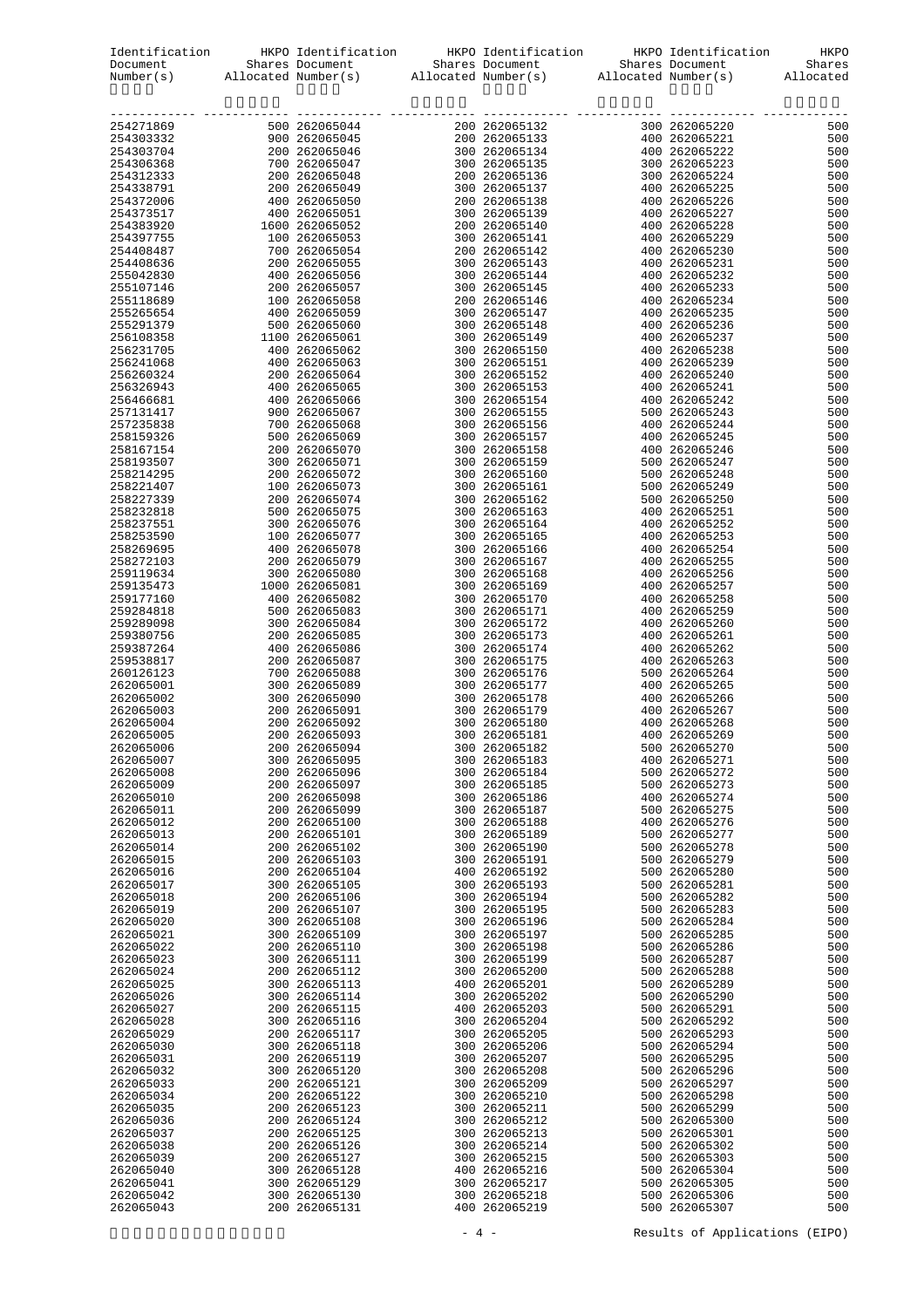|                        |                                | Identification HKPO Identification HKPO Identification HKPO Identification HKPO                                                                                                                                                                 |                                |             |
|------------------------|--------------------------------|-------------------------------------------------------------------------------------------------------------------------------------------------------------------------------------------------------------------------------------------------|--------------------------------|-------------|
|                        |                                | Document Shares Document Shares Document Shares Document Shares Allocated Number (s) Allocated Number (s) Allocated Number (s) Allocated Number (s) and allocated Number (s) and $\mathbb{R}$ and $\mathbb{R}$ and $\mathbb{R}$ and $\mathbb{R$ |                                |             |
|                        |                                |                                                                                                                                                                                                                                                 |                                |             |
|                        |                                |                                                                                                                                                                                                                                                 |                                |             |
|                        |                                |                                                                                                                                                                                                                                                 |                                |             |
|                        |                                |                                                                                                                                                                                                                                                 |                                |             |
|                        |                                |                                                                                                                                                                                                                                                 |                                |             |
|                        |                                |                                                                                                                                                                                                                                                 |                                |             |
|                        |                                |                                                                                                                                                                                                                                                 |                                |             |
|                        |                                |                                                                                                                                                                                                                                                 |                                |             |
|                        |                                |                                                                                                                                                                                                                                                 |                                |             |
|                        |                                |                                                                                                                                                                                                                                                 |                                |             |
|                        |                                |                                                                                                                                                                                                                                                 |                                |             |
|                        |                                |                                                                                                                                                                                                                                                 |                                |             |
|                        |                                |                                                                                                                                                                                                                                                 |                                |             |
|                        |                                |                                                                                                                                                                                                                                                 |                                |             |
|                        |                                |                                                                                                                                                                                                                                                 |                                |             |
|                        |                                |                                                                                                                                                                                                                                                 |                                |             |
|                        |                                |                                                                                                                                                                                                                                                 |                                |             |
|                        |                                |                                                                                                                                                                                                                                                 |                                |             |
|                        |                                |                                                                                                                                                                                                                                                 |                                |             |
|                        |                                |                                                                                                                                                                                                                                                 |                                |             |
|                        |                                |                                                                                                                                                                                                                                                 |                                |             |
|                        |                                |                                                                                                                                                                                                                                                 |                                |             |
|                        |                                |                                                                                                                                                                                                                                                 |                                |             |
|                        |                                |                                                                                                                                                                                                                                                 |                                |             |
|                        |                                |                                                                                                                                                                                                                                                 |                                |             |
|                        |                                |                                                                                                                                                                                                                                                 |                                |             |
|                        |                                |                                                                                                                                                                                                                                                 |                                |             |
|                        |                                |                                                                                                                                                                                                                                                 |                                |             |
|                        |                                |                                                                                                                                                                                                                                                 |                                |             |
|                        |                                |                                                                                                                                                                                                                                                 |                                |             |
|                        |                                |                                                                                                                                                                                                                                                 |                                |             |
|                        |                                |                                                                                                                                                                                                                                                 |                                |             |
|                        |                                |                                                                                                                                                                                                                                                 |                                |             |
|                        |                                |                                                                                                                                                                                                                                                 |                                |             |
|                        |                                |                                                                                                                                                                                                                                                 |                                |             |
|                        |                                |                                                                                                                                                                                                                                                 |                                |             |
|                        |                                |                                                                                                                                                                                                                                                 |                                |             |
|                        |                                |                                                                                                                                                                                                                                                 |                                |             |
|                        |                                |                                                                                                                                                                                                                                                 |                                |             |
|                        |                                |                                                                                                                                                                                                                                                 |                                |             |
|                        |                                |                                                                                                                                                                                                                                                 |                                |             |
|                        |                                |                                                                                                                                                                                                                                                 |                                |             |
| 262065358              | 700 262065446                  | 1100 273278069                                                                                                                                                                                                                                  | 400 290183557                  | 400         |
| 262065359              | 700 262065447                  | 1100 273329979                                                                                                                                                                                                                                  | 100 290185743                  | 500         |
| 262065360              | 700 262065448                  | 1100 273339572                                                                                                                                                                                                                                  | 100 290186725                  | 200         |
| 262065361              | 700 262065449                  | 1100 273368456                                                                                                                                                                                                                                  | 400 290188713                  | 200         |
| 262065362<br>262065363 | 700 262065450<br>700 262065451 | 1100 274085778<br>1100 274099233                                                                                                                                                                                                                | 400 290195817<br>100 290196013 | 200<br>400  |
| 262065364              | 700 262338001                  | 1300 274133131                                                                                                                                                                                                                                  | 100 290203637                  | 400         |
| 262065365              | 700 262338002                  | 1300 274161629                                                                                                                                                                                                                                  | 200 290212125                  | 200         |
| 262065366              | 700 262338003                  | 1500 274163526                                                                                                                                                                                                                                  | 500 290214089                  | 500         |
| 262065367              | 700 262386097                  | 100 274166834                                                                                                                                                                                                                                   | 700 290227735                  | 100         |
| 262065368<br>262065369 | 700 263216442<br>700 263251589 | 700 274172543<br>100 274196187                                                                                                                                                                                                                  | 700 290250679<br>400 290252295 | 200<br>500  |
| 262065370              | 700 263255945                  | 2300 274196591                                                                                                                                                                                                                                  | 500 290259209                  | 500         |
| 262065371              | 700 263280786                  | 500 274223239                                                                                                                                                                                                                                   | 1000 290261320                 | 100         |
| 262065372              | 700 264129370                  | 300 274287317                                                                                                                                                                                                                                   | 500 290262393                  | 200         |
| 262065373              | 700 264210428                  | 400 274307503                                                                                                                                                                                                                                   | 100 290268002                  | 200         |
| 262065374<br>262065375 | 700 264241449<br>700 264247677 | 300 274310879<br>100 275290138                                                                                                                                                                                                                  | 500 290290014<br>200 290296771 | 100<br>500  |
| 262065376              | 700 264252438                  | 500 275302057                                                                                                                                                                                                                                   | 200 290302447                  | 300         |
| 262065377              | 700 264312281                  | 200 275365001                                                                                                                                                                                                                                   | 700 290306687                  | 200         |
| 262065378              | 700 264334533                  | 100 275365002                                                                                                                                                                                                                                   | 500 290307727                  | 200         |
| 262065379              | 700 264369125                  | 3200 275365003                                                                                                                                                                                                                                  | 200 290321009                  | 500         |
| 262065380<br>262065381 | 700 264439126<br>700 264440538 | 200 275365004<br>400 275365005                                                                                                                                                                                                                  | 500 290322288<br>500 290337492 | 100<br>100  |
| 262065382              | 700 264486903                  | 100 275365006                                                                                                                                                                                                                                   | 1100 290338565                 | 100         |
| 262065383              | 700 264593021                  | 200 276197746                                                                                                                                                                                                                                   | 1000 290342591                 | 100         |
| 262065384              | 700 265078428                  | 400 276208840                                                                                                                                                                                                                                   | 400 290344993                  | 200         |
| 262065385              | 900 265089797                  | 500 276220142                                                                                                                                                                                                                                   | 400 290393776                  | 300         |
| 262065386<br>262065387 | 900 265129999<br>900 265169474 | 400 276228665<br>1200 276277910                                                                                                                                                                                                                 | 700 290478841<br>200 290556414 | 200<br>100  |
| 262065388              | 900 265193524                  | 500 276300100                                                                                                                                                                                                                                   | 400 292185071                  | 500         |
| 262065389              | 900 265311613                  | 400 276304839                                                                                                                                                                                                                                   | 900 292229564                  | 100         |
| 262065390              | 900 265311910                  | 500 276341906                                                                                                                                                                                                                                   | 400 292276029                  | 200         |
| 262065391              | 900 265313411                  | 700 276350014                                                                                                                                                                                                                                   | 500 292277761                  | 100         |
| 262065392              | 900 265364257<br>900 265458364 | 200 276545134                                                                                                                                                                                                                                   | 100 292283850<br>200 294189998 | 1600<br>100 |
| 262065393<br>262065394 | 900 265561936                  | 1300 276593787<br>400 276596665                                                                                                                                                                                                                 | 100 294240437                  | 100         |
| 262065395              | 900 265582569                  | 500 277061578                                                                                                                                                                                                                                   | 200 294262589                  | 200         |

#### - 5 - Results of Applications (EIPO)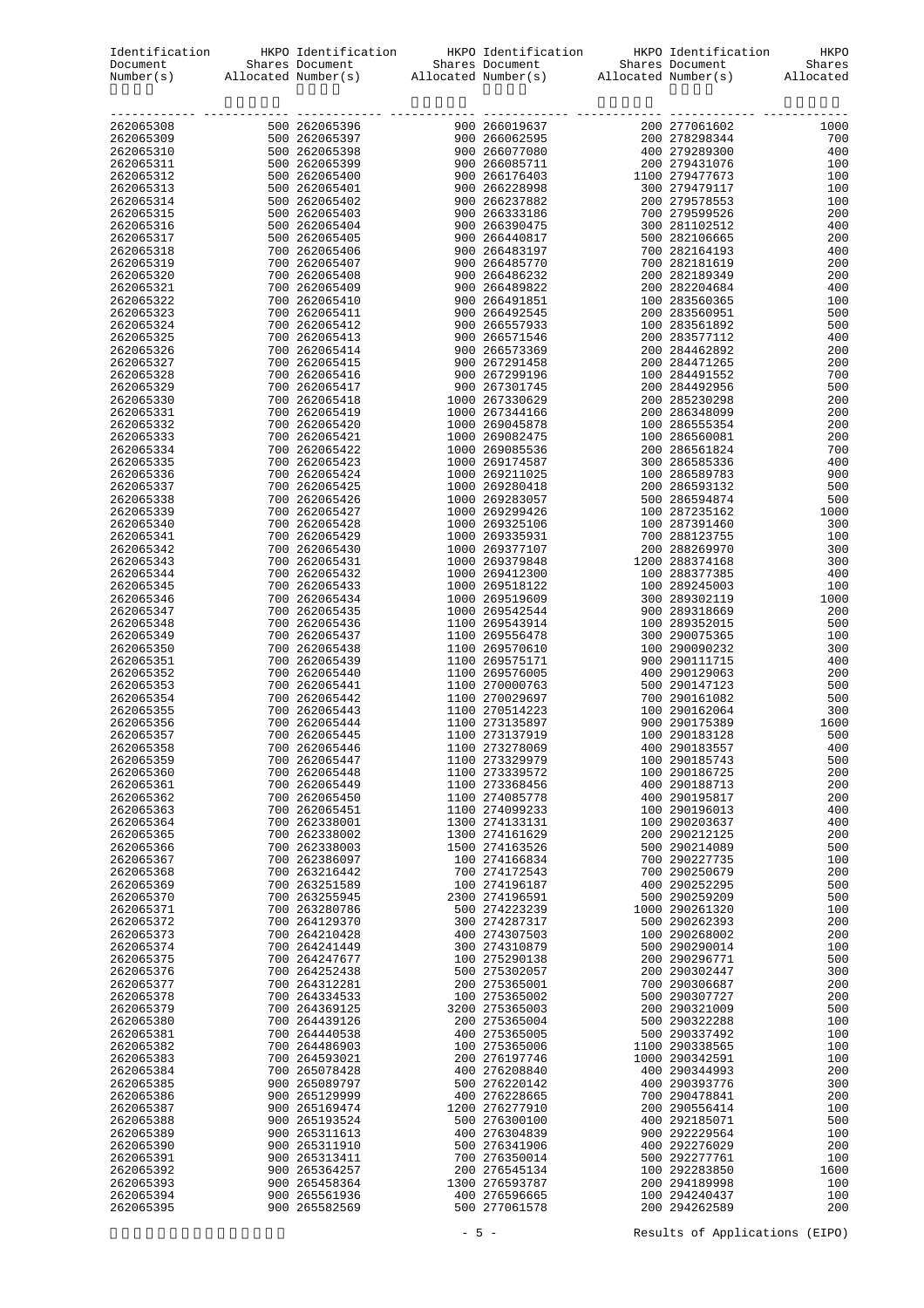|                        |                                | Identification HKPO Identification HKPO Identification HKPO Identification                                                                                                                                                                                                                                                                                                                                                                                                                       |                                 | HKPO       |
|------------------------|--------------------------------|--------------------------------------------------------------------------------------------------------------------------------------------------------------------------------------------------------------------------------------------------------------------------------------------------------------------------------------------------------------------------------------------------------------------------------------------------------------------------------------------------|---------------------------------|------------|
|                        |                                | $\begin{minipage}[c]{0.9\textwidth} \begin{minipage}[c]{0.9\textwidth} \begin{minipage}[c]{0.9\textwidth} \begin{minipage}[c]{0.9\textwidth} \begin{minipage}[c]{0.9\textwidth} \begin{minipage}[c]{0.9\textwidth} \begin{minipage}[c]{0.9\textwidth} \begin{minipage}[c]{0.9\textwidth} \begin{minipage}[c]{0.9\textwidth} \begin{minipage}[c]{0.9\textwidth} \begin{minipage}[c]{0.9\textwidth} \begin{minipage}[c]{0.9\textwidth} \begin{minipage}[c]{0.9\textwidth} \begin{minipage}[c]{0.9$ |                                 |            |
|                        |                                |                                                                                                                                                                                                                                                                                                                                                                                                                                                                                                  |                                 |            |
|                        |                                |                                                                                                                                                                                                                                                                                                                                                                                                                                                                                                  |                                 |            |
|                        |                                |                                                                                                                                                                                                                                                                                                                                                                                                                                                                                                  |                                 |            |
|                        |                                |                                                                                                                                                                                                                                                                                                                                                                                                                                                                                                  |                                 |            |
|                        |                                |                                                                                                                                                                                                                                                                                                                                                                                                                                                                                                  |                                 |            |
|                        |                                |                                                                                                                                                                                                                                                                                                                                                                                                                                                                                                  |                                 |            |
|                        |                                |                                                                                                                                                                                                                                                                                                                                                                                                                                                                                                  |                                 |            |
|                        |                                |                                                                                                                                                                                                                                                                                                                                                                                                                                                                                                  |                                 |            |
|                        |                                |                                                                                                                                                                                                                                                                                                                                                                                                                                                                                                  |                                 |            |
|                        |                                |                                                                                                                                                                                                                                                                                                                                                                                                                                                                                                  |                                 |            |
|                        |                                |                                                                                                                                                                                                                                                                                                                                                                                                                                                                                                  |                                 |            |
|                        |                                |                                                                                                                                                                                                                                                                                                                                                                                                                                                                                                  |                                 |            |
|                        |                                |                                                                                                                                                                                                                                                                                                                                                                                                                                                                                                  |                                 |            |
|                        |                                |                                                                                                                                                                                                                                                                                                                                                                                                                                                                                                  |                                 |            |
|                        |                                |                                                                                                                                                                                                                                                                                                                                                                                                                                                                                                  |                                 |            |
|                        |                                |                                                                                                                                                                                                                                                                                                                                                                                                                                                                                                  |                                 |            |
|                        |                                |                                                                                                                                                                                                                                                                                                                                                                                                                                                                                                  |                                 |            |
|                        |                                |                                                                                                                                                                                                                                                                                                                                                                                                                                                                                                  |                                 |            |
|                        |                                |                                                                                                                                                                                                                                                                                                                                                                                                                                                                                                  |                                 |            |
|                        |                                |                                                                                                                                                                                                                                                                                                                                                                                                                                                                                                  |                                 |            |
|                        |                                |                                                                                                                                                                                                                                                                                                                                                                                                                                                                                                  |                                 |            |
|                        |                                |                                                                                                                                                                                                                                                                                                                                                                                                                                                                                                  |                                 |            |
|                        |                                |                                                                                                                                                                                                                                                                                                                                                                                                                                                                                                  |                                 |            |
|                        |                                |                                                                                                                                                                                                                                                                                                                                                                                                                                                                                                  |                                 |            |
|                        |                                |                                                                                                                                                                                                                                                                                                                                                                                                                                                                                                  |                                 |            |
|                        |                                |                                                                                                                                                                                                                                                                                                                                                                                                                                                                                                  |                                 |            |
|                        |                                |                                                                                                                                                                                                                                                                                                                                                                                                                                                                                                  |                                 |            |
|                        |                                |                                                                                                                                                                                                                                                                                                                                                                                                                                                                                                  |                                 |            |
|                        |                                |                                                                                                                                                                                                                                                                                                                                                                                                                                                                                                  |                                 |            |
|                        |                                |                                                                                                                                                                                                                                                                                                                                                                                                                                                                                                  |                                 |            |
|                        |                                |                                                                                                                                                                                                                                                                                                                                                                                                                                                                                                  |                                 |            |
|                        |                                |                                                                                                                                                                                                                                                                                                                                                                                                                                                                                                  |                                 |            |
|                        |                                |                                                                                                                                                                                                                                                                                                                                                                                                                                                                                                  |                                 |            |
|                        |                                |                                                                                                                                                                                                                                                                                                                                                                                                                                                                                                  |                                 |            |
|                        |                                |                                                                                                                                                                                                                                                                                                                                                                                                                                                                                                  |                                 |            |
|                        |                                |                                                                                                                                                                                                                                                                                                                                                                                                                                                                                                  |                                 |            |
|                        |                                |                                                                                                                                                                                                                                                                                                                                                                                                                                                                                                  |                                 |            |
|                        |                                |                                                                                                                                                                                                                                                                                                                                                                                                                                                                                                  |                                 |            |
|                        |                                |                                                                                                                                                                                                                                                                                                                                                                                                                                                                                                  |                                 |            |
|                        |                                |                                                                                                                                                                                                                                                                                                                                                                                                                                                                                                  |                                 |            |
| 302051928<br>302074121 | 200 309101854<br>200 309103192 | 200 329253405<br>200 329294722                                                                                                                                                                                                                                                                                                                                                                                                                                                                   | 100 355089483<br>100 355105644  | 500<br>500 |
| 302100017              | 200 309140610                  | 200 329301055                                                                                                                                                                                                                                                                                                                                                                                                                                                                                    | 200 355113853                   | 500        |
| 302105426              | 200 30916001X                  | 200 329304125                                                                                                                                                                                                                                                                                                                                                                                                                                                                                    | 500 356163725                   | 700        |
| 30211056X              | 200 309170274                  | 100 329305981                                                                                                                                                                                                                                                                                                                                                                                                                                                                                    | 400 356192344                   | 400        |
| 302111023<br>302111743 | 100 309190013<br>200 309198310 | 100 329310429<br>200 329312326                                                                                                                                                                                                                                                                                                                                                                                                                                                                   | 400 356193201<br>500 356207068  | 500<br>400 |
| 302141535              | 300 309200050                  | 200 329316913                                                                                                                                                                                                                                                                                                                                                                                                                                                                                    | 400 356256172                   | 100        |
| 302170011              | 300 309200988                  | 200 329339386                                                                                                                                                                                                                                                                                                                                                                                                                                                                                    | 300 356300202                   | 100        |
| 302190555<br>302192820 | 200 309202650<br>200 309232644 | 100 329387435<br>200 329397145                                                                                                                                                                                                                                                                                                                                                                                                                                                                   | 500 356304832<br>100 356313312  | 100<br>100 |
| 302258346              | 200 309264863                  | 200 329562995                                                                                                                                                                                                                                                                                                                                                                                                                                                                                    | 100 356318873                   | 900        |
| 303122415              | 300 309300029                  | 200 329564785                                                                                                                                                                                                                                                                                                                                                                                                                                                                                    | 100 356346536                   | 900        |
| 303145217              | 100 310015141                  | 200 330154162                                                                                                                                                                                                                                                                                                                                                                                                                                                                                    | 500 356384693                   | 100        |
| 303182543<br>30319123X | 200 310016847<br>200 310020312 | 200 330211198<br>100 330247313                                                                                                                                                                                                                                                                                                                                                                                                                                                                   | 200 356389288<br>400 356409466  | 100<br>200 |
| 303210035              | 200 310042230                  | 100 330266164                                                                                                                                                                                                                                                                                                                                                                                                                                                                                    | 200 356430520                   | 100        |
| 303310016              | 200 310070966                  | 200 330268111                                                                                                                                                                                                                                                                                                                                                                                                                                                                                    | 200 356431429                   | 300        |
| 304010170              | 200 310090647                  | 200 330279548                                                                                                                                                                                                                                                                                                                                                                                                                                                                                    | 500 356436162                   | 400        |
| 304011724<br>304056023 | 200 31010219<br>200 31010369   | 100 330332768<br>200 330337627                                                                                                                                                                                                                                                                                                                                                                                                                                                                   | 200 356437970<br>100 356456491  | 100<br>400 |
| 304122924              | 200 310104197                  | 100 330385808                                                                                                                                                                                                                                                                                                                                                                                                                                                                                    | 100 356539015                   | 100        |
| 304140173              | 100 310106195                  | 200 330390899                                                                                                                                                                                                                                                                                                                                                                                                                                                                                    | 500 356822312                   | 100        |
| 304146147<br>304150288 | 200 310106198<br>200 310108196 | 300 330421603<br>400 330586124                                                                                                                                                                                                                                                                                                                                                                                                                                                                   | 100 356824086<br>300 357111715  | 700<br>100 |
| 304182650              | 200 310111196                  | 1500 330606201                                                                                                                                                                                                                                                                                                                                                                                                                                                                                   | 200 357136068                   | 400        |
| 304189220              | 100 310112197                  | 200 330724197                                                                                                                                                                                                                                                                                                                                                                                                                                                                                    | 300 357145127                   | 400        |
| 304213014              | 200 310130336                  | 200 331030015                                                                                                                                                                                                                                                                                                                                                                                                                                                                                    | 100 357164573                   | 400        |
| 304237768<br>304252416 | 100 310181220<br>100 31018213X | 100 339732<br>200 340202642                                                                                                                                                                                                                                                                                                                                                                                                                                                                      | 6200 357187970<br>100 357268036 | 200<br>500 |
| 30428196X              | 200 310202011                  | 300 340403195                                                                                                                                                                                                                                                                                                                                                                                                                                                                                    | 100 357312321                   | 1300       |
| 30428842X              | 200 310206005                  | 200 341203198                                                                                                                                                                                                                                                                                                                                                                                                                                                                                    | 100 357322049                   | 500        |
| 304305034<br>305032011 | 300 310230198<br>300 310262054 | 200 346204720<br>200 346209984                                                                                                                                                                                                                                                                                                                                                                                                                                                                   | 1500 357325653<br>200 357351865 | 200<br>900 |
| 305042116              | 200 310262965                  | 200 346276819                                                                                                                                                                                                                                                                                                                                                                                                                                                                                    | 100 357370600                   | 100        |
| 305053028              | 200 310282544                  | 200 346283849                                                                                                                                                                                                                                                                                                                                                                                                                                                                                    | 700 357441286                   | 500        |
| 305083822              | 200 310298933                  | 200 346313950                                                                                                                                                                                                                                                                                                                                                                                                                                                                                    | 700 357444702                   | 200        |
| 305101959              | 200 310302613                  | 200 346317753                                                                                                                                                                                                                                                                                                                                                                                                                                                                                    | 200 357469634                   | 500        |

- 6 - Results of Applications (EIPO)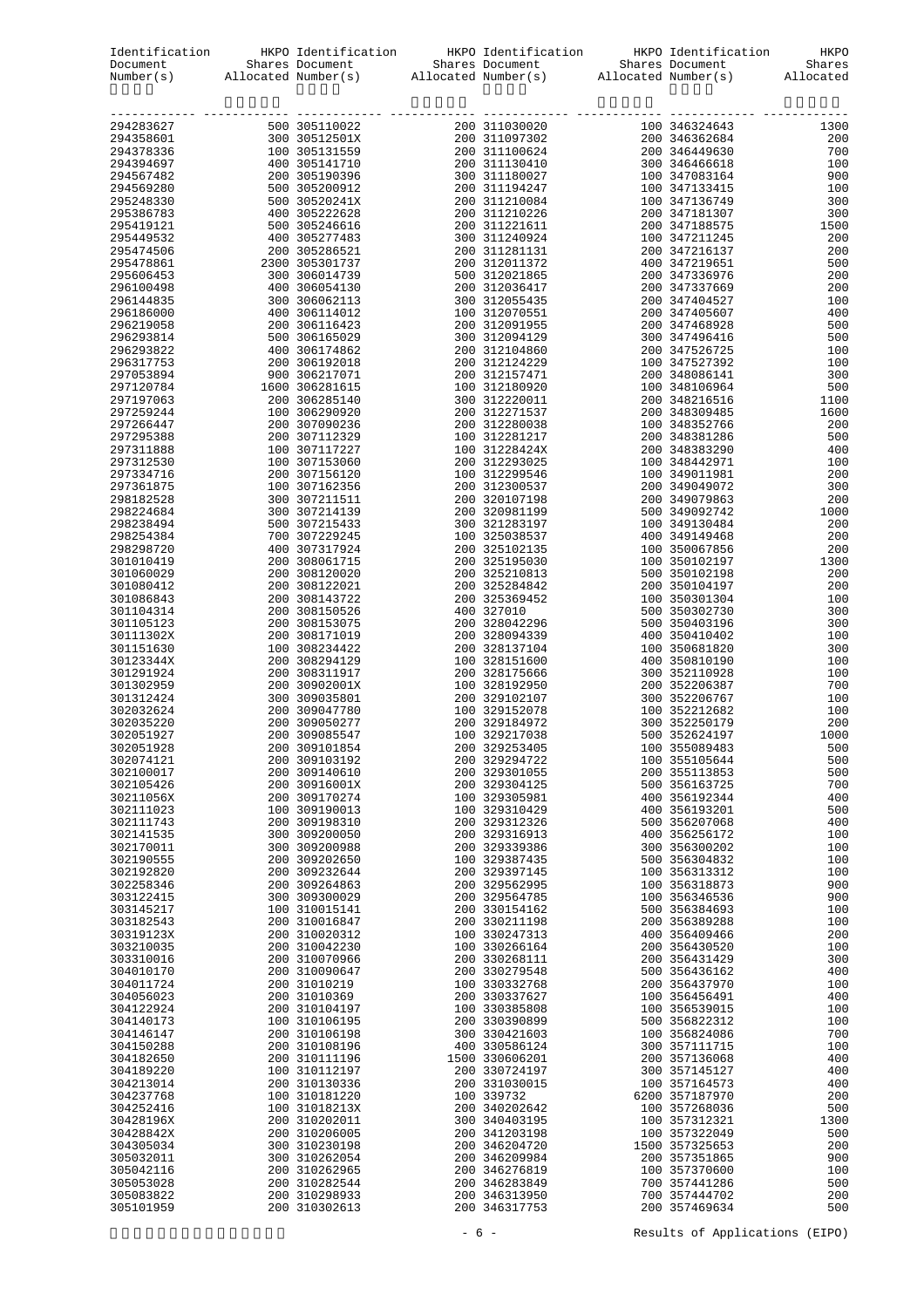|                        |                                | Identification HKPO Identification HKPO Identification HKPO Identification                                                                                                                                                     |                                 | HKPO       |
|------------------------|--------------------------------|--------------------------------------------------------------------------------------------------------------------------------------------------------------------------------------------------------------------------------|---------------------------------|------------|
|                        |                                | Document Shares Document Shares Document Shares Document Shares Number(s) Allocated Number(s) and Allocated Number(s) and Allocated Number(s) and Allocated Number(s) and Allocated Number(s) and Allocated Number(s) and Allo |                                 |            |
|                        |                                |                                                                                                                                                                                                                                |                                 |            |
|                        |                                |                                                                                                                                                                                                                                |                                 |            |
|                        |                                |                                                                                                                                                                                                                                |                                 |            |
|                        |                                |                                                                                                                                                                                                                                |                                 |            |
|                        |                                |                                                                                                                                                                                                                                |                                 |            |
|                        |                                |                                                                                                                                                                                                                                |                                 |            |
|                        |                                |                                                                                                                                                                                                                                |                                 |            |
|                        |                                |                                                                                                                                                                                                                                |                                 |            |
|                        |                                |                                                                                                                                                                                                                                |                                 |            |
|                        |                                |                                                                                                                                                                                                                                |                                 |            |
|                        |                                |                                                                                                                                                                                                                                |                                 |            |
|                        |                                |                                                                                                                                                                                                                                |                                 |            |
|                        |                                |                                                                                                                                                                                                                                |                                 |            |
|                        |                                |                                                                                                                                                                                                                                |                                 |            |
|                        |                                |                                                                                                                                                                                                                                |                                 |            |
|                        |                                |                                                                                                                                                                                                                                |                                 |            |
|                        |                                |                                                                                                                                                                                                                                |                                 |            |
|                        |                                |                                                                                                                                                                                                                                |                                 |            |
|                        |                                |                                                                                                                                                                                                                                |                                 |            |
|                        |                                |                                                                                                                                                                                                                                |                                 |            |
|                        |                                |                                                                                                                                                                                                                                |                                 |            |
|                        |                                |                                                                                                                                                                                                                                |                                 |            |
|                        |                                |                                                                                                                                                                                                                                |                                 |            |
|                        |                                |                                                                                                                                                                                                                                |                                 |            |
|                        |                                |                                                                                                                                                                                                                                |                                 |            |
|                        |                                |                                                                                                                                                                                                                                |                                 |            |
|                        |                                |                                                                                                                                                                                                                                |                                 |            |
|                        |                                |                                                                                                                                                                                                                                |                                 |            |
|                        |                                |                                                                                                                                                                                                                                |                                 |            |
|                        |                                |                                                                                                                                                                                                                                |                                 |            |
|                        |                                |                                                                                                                                                                                                                                |                                 |            |
|                        |                                |                                                                                                                                                                                                                                |                                 |            |
|                        |                                |                                                                                                                                                                                                                                |                                 |            |
|                        |                                |                                                                                                                                                                                                                                |                                 |            |
|                        |                                |                                                                                                                                                                                                                                |                                 |            |
|                        |                                |                                                                                                                                                                                                                                |                                 |            |
|                        |                                |                                                                                                                                                                                                                                |                                 |            |
|                        |                                |                                                                                                                                                                                                                                |                                 |            |
|                        |                                |                                                                                                                                                                                                                                |                                 |            |
|                        |                                |                                                                                                                                                                                                                                |                                 |            |
|                        |                                |                                                                                                                                                                                                                                |                                 |            |
|                        |                                |                                                                                                                                                                                                                                |                                 |            |
|                        |                                |                                                                                                                                                                                                                                |                                 |            |
| 360306202              | 200 368266946                  | 100 382036036                                                                                                                                                                                                                  | 200 388072522                   | 100        |
| 360403401              | 200 368274759                  | 400 382049823                                                                                                                                                                                                                  | 200 388074833                   | 200        |
| 361076763              | 400 368330999                  | 400 382052108                                                                                                                                                                                                                  | 1100 388080566                  | 200        |
| 361093693              | 100 369028519                  | 1500 383094042                                                                                                                                                                                                                 | 1100 388082216                  | 100        |
| 361106206              | 500 370077448                  | 100 383156809                                                                                                                                                                                                                  | 1100 388136814                  | 100        |
| 361106867              | 700 370102196                  | 700 383181484<br>100 383182888                                                                                                                                                                                                 | 500 388318057                   | 500        |
| 361108822<br>361114556 | 700 370115479<br>500 370151912 | 500 383191988                                                                                                                                                                                                                  | 1000 388323826<br>500 388370223 | 700<br>700 |
| 361115793              | 200 370213711                  | 200 383206471                                                                                                                                                                                                                  | 100 388422867                   | 100        |
| 361120389              | 400 370831197                  | 100 383235140                                                                                                                                                                                                                  | 500 388467001                   | 200        |
| 361144108              | 400 371015171                  | 200 383288016                                                                                                                                                                                                                  | 100 388467002                   | 200        |
| 361144116              | 200 371037433                  | 200 383340890                                                                                                                                                                                                                  | 400 388467003                   | 200        |
| 361148463<br>361149065 | 700 371047093<br>200 371077967 | 400 383477908<br>100 383481603                                                                                                                                                                                                 | 100 388467004<br>200 388467005  | 200<br>200 |
| 361154263              | 100 371098435                  | 400 383551744                                                                                                                                                                                                                  | 100 388467006                   | 200        |
| 361162316              | 300 371123746                  | 100 383577749                                                                                                                                                                                                                  | 500 388467007                   | 200        |
| 361170376              | 500 371123928                  | 1100 383577871                                                                                                                                                                                                                 | 400 388467008                   | 200        |
| 361189004              | 200 371136953                  | 300 383640505                                                                                                                                                                                                                  | 200 388467009                   | 200        |
| 361189749              | 100 371159880                  | 500 383641719                                                                                                                                                                                                                  | 500 388467010                   | 200        |
| 361200454              | 200 371162009<br>400 371171901 | 500 383701141<br>300 383704392                                                                                                                                                                                                 | 300 388467011<br>200 388467012  | 200<br>200 |
| 361213754<br>361216583 | 300 371235276                  | 100 383751328                                                                                                                                                                                                                  | 300 388467013                   | 200        |
| 361219793              | 200 371238270                  | 100 383826443                                                                                                                                                                                                                  | 200 388467014                   | 200        |
| 361260656              | 300 371481199                  | 100 383826948                                                                                                                                                                                                                  | 100 388467015                   | 200        |
| 361265135              | 100 372002881                  | 200 384013223                                                                                                                                                                                                                  | 100 388467016                   | 200        |
| 362088650              | 200 372045609                  | 200 384013629                                                                                                                                                                                                                  | 900 388467017                   | 200        |
| 362091985              | 400 372060590                  | 200 384017034                                                                                                                                                                                                                  | 200 388467018                   | 200        |
| 362106932<br>362109431 | 200 373029099<br>500 373030808 | 300 384022539<br>500 384049201                                                                                                                                                                                                 | 100 388467019<br>100 388467020  | 200<br>200 |
| 362116295              | 400 373040062                  | 700 384063756                                                                                                                                                                                                                  | 100 388467021                   | 200        |
| 362184681              | 200 373051283                  | 500 384085429                                                                                                                                                                                                                  | 100 388467022                   | 200        |
| 363054842              | 100 373078039                  | 100 384104212                                                                                                                                                                                                                  | 100 388467023                   | 200        |
| 363130907              | 100 373087758                  | 200 384104261                                                                                                                                                                                                                  | 100 388467024                   | 200        |
| 363132341              | 400 374028355                  | 100 384124335                                                                                                                                                                                                                  | 1000 388467025                  | 200        |
| 363132754              | 200 374101277                  | 100 384136289                                                                                                                                                                                                                  | 100 388467026                   | 200        |
| 363136953              | 200 374108546                  | 200 384142188                                                                                                                                                                                                                  | 200 388467027                   | 200<br>200 |
| 363141045<br>363145228 | 500 374128460<br>200 374184901 | 500 384142592<br>200 384151452                                                                                                                                                                                                 | 200 388467028<br>400 388467029  | 200        |
|                        |                                |                                                                                                                                                                                                                                |                                 |            |

#### - 7 - Results of Applications (EIPO)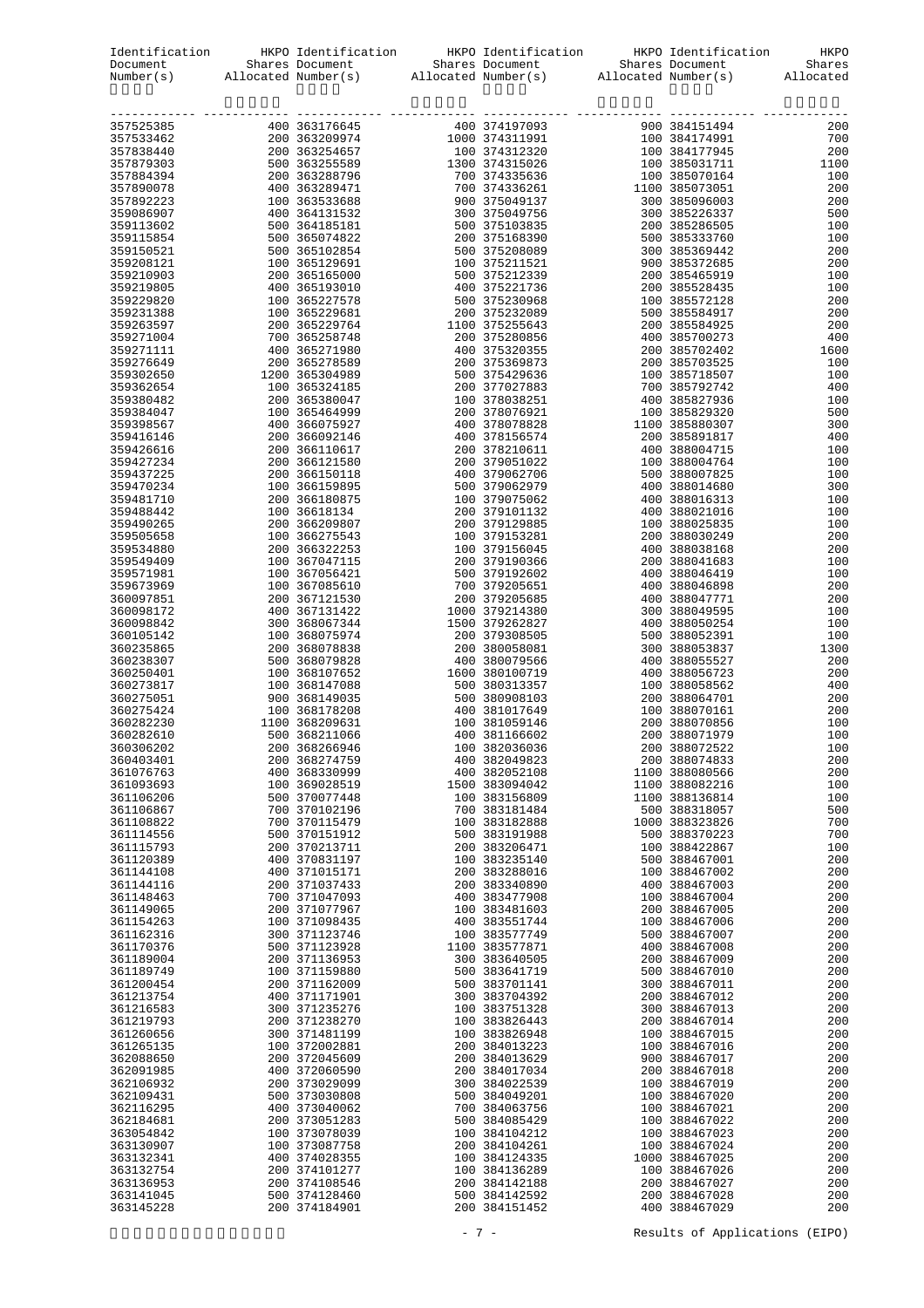| Identification<br>Document          | HKPO Identification            | HKPO Identification HKPO Identification<br>Shares Document Shares Document Shares Document<br>Number(s) Allocated Number(s) Allocated Number(s) Allocated Number(s) Allocated |                                | HKPO<br>Shares |
|-------------------------------------|--------------------------------|-------------------------------------------------------------------------------------------------------------------------------------------------------------------------------|--------------------------------|----------------|
|                                     |                                |                                                                                                                                                                               |                                |                |
| 388467030                           |                                |                                                                                                                                                                               |                                |                |
| 388467031<br>388467032<br>388467033 |                                |                                                                                                                                                                               |                                |                |
|                                     |                                |                                                                                                                                                                               |                                |                |
| 388467034                           |                                |                                                                                                                                                                               |                                |                |
| 388467035                           |                                |                                                                                                                                                                               |                                |                |
| 388467036                           |                                |                                                                                                                                                                               |                                |                |
| 388467037<br>388467038              |                                |                                                                                                                                                                               |                                |                |
| 388467039                           |                                |                                                                                                                                                                               |                                |                |
| 388467040                           |                                |                                                                                                                                                                               |                                |                |
| 388467041                           |                                |                                                                                                                                                                               |                                |                |
| 388467042                           |                                |                                                                                                                                                                               |                                |                |
| 388467043<br>388467044              |                                |                                                                                                                                                                               |                                |                |
| 388467045                           |                                |                                                                                                                                                                               |                                |                |
| 388467046                           |                                |                                                                                                                                                                               |                                |                |
| 388467047                           |                                |                                                                                                                                                                               |                                |                |
| 388467048                           |                                |                                                                                                                                                                               |                                |                |
| 388467049                           |                                |                                                                                                                                                                               |                                |                |
| 388467050<br>388467051              |                                |                                                                                                                                                                               |                                |                |
| 388467052                           |                                |                                                                                                                                                                               |                                |                |
| 388467053                           |                                |                                                                                                                                                                               |                                |                |
| 388467054                           |                                |                                                                                                                                                                               |                                |                |
| 388467055                           |                                |                                                                                                                                                                               |                                |                |
| 388467056<br>388467057              |                                |                                                                                                                                                                               |                                |                |
| 388467058                           |                                |                                                                                                                                                                               |                                |                |
| 388467059                           |                                |                                                                                                                                                                               |                                |                |
| 388467060                           |                                |                                                                                                                                                                               |                                |                |
| 388467061                           |                                |                                                                                                                                                                               |                                |                |
| 388467062                           |                                |                                                                                                                                                                               |                                |                |
| 388467063<br>388467064              |                                |                                                                                                                                                                               |                                |                |
| 388467065                           |                                |                                                                                                                                                                               |                                |                |
| 388467066                           |                                |                                                                                                                                                                               |                                |                |
| 388467067                           |                                |                                                                                                                                                                               |                                |                |
| 388467068                           |                                |                                                                                                                                                                               |                                |                |
| 388467069                           |                                |                                                                                                                                                                               |                                |                |
| 388467070<br>388467071              |                                |                                                                                                                                                                               |                                |                |
| 388467072                           |                                |                                                                                                                                                                               |                                |                |
| 388467073                           |                                |                                                                                                                                                                               |                                |                |
| 388467074                           |                                |                                                                                                                                                                               |                                |                |
| 388467075                           |                                |                                                                                                                                                                               |                                |                |
| 388467076<br>388467077              |                                |                                                                                                                                                                               |                                |                |
| 388467078                           |                                |                                                                                                                                                                               |                                |                |
| 388467079                           |                                |                                                                                                                                                                               |                                |                |
| 388467080                           | 200 388467168                  | 200 388467256                                                                                                                                                                 | 300 388467344                  | 400            |
| 388467081                           | 200 388467169                  | 200 388467257                                                                                                                                                                 | 400 388467345                  | 400            |
| 388467082<br>388467083              | 200 388467170<br>200 388467171 | 200 388467258<br>300 388467259                                                                                                                                                | 300 388467346<br>300 388467347 | 400<br>400     |
| 388467084                           | 200 388467172                  | 200 388467260                                                                                                                                                                 | 300 388467348                  | 400            |
| 388467085                           | 200 388467173                  | 200 388467261                                                                                                                                                                 | 300 388467349                  | 400            |
| 388467086                           | 200 388467174                  | 300 388467262                                                                                                                                                                 | 300 388467350                  | 400            |
| 388467087                           | 200 388467175                  | 200 388467263                                                                                                                                                                 | 300 388467351                  | 500            |
| 388467088<br>388467089              | 200 388467176<br>200 388467177 | 200 388467264<br>300 388467265                                                                                                                                                | 300 388467352<br>400 388467353 | 400<br>400     |
| 388467090                           | 200 388467178                  | 300 388467266                                                                                                                                                                 | 300 388467354                  | 400            |
| 388467091                           | 200 388467179                  | 300 388467267                                                                                                                                                                 | 400 388467355                  | 500            |
| 388467092                           | 200 388467180                  | 300 388467268                                                                                                                                                                 | 300 388467356                  | 400            |
| 388467093                           | 200 388467181                  | 300 388467269                                                                                                                                                                 | 300 388467357                  | 400            |
| 388467094                           | 200 388467182<br>200 388467183 | 300 388467270                                                                                                                                                                 | 400 388467358                  | 500            |
| 388467095<br>388467096              | 200 388467184                  | 300 388467271<br>200 388467272                                                                                                                                                | 400 388467359<br>300 388467360 | 500<br>500     |
| 388467097                           | 200 388467185                  | 200 388467273                                                                                                                                                                 | 300 388467361                  | 500            |
| 388467098                           | 300 388467186                  | 200 388467274                                                                                                                                                                 | 300 388467362                  | 500            |
| 388467099                           | 300 388467187                  | 300 388467275                                                                                                                                                                 | 300 388467363                  | 500            |
| 388467100                           | 200 388467188                  | 200 388467276                                                                                                                                                                 | 400 388467364                  | 400            |
| 388467101                           | 200 388467189                  | 200 388467277                                                                                                                                                                 | 300 388467365                  | 400            |
| 388467102<br>388467103              | 200 388467190<br>200 388467191 | 200 388467278<br>300 388467279                                                                                                                                                | 300 388467366<br>400 388467367 | 400<br>500     |
| 388467104                           | 200 388467192                  | 200 388467280                                                                                                                                                                 | 300 388467368                  | 400            |
| 388467105                           | 200 388467193                  | 200 388467281                                                                                                                                                                 | 300 388467369                  | 400            |
| 388467106                           | 200 388467194                  | 300 388467282                                                                                                                                                                 | 300 388467370                  | 500            |
| 388467107                           | 200 388467195                  | 300 388467283                                                                                                                                                                 | 300 388467371                  | 500            |
| 388467108                           | 300 388467196<br>200 388467197 | 300 388467284<br>300 388467285                                                                                                                                                | 300 388467372                  | 500<br>500     |
| 388467109<br>388467110              | 200 388467198                  | 300 388467286                                                                                                                                                                 | 300 388467373<br>300 388467374 | 500            |
| 388467111                           | 200 388467199                  | 300 388467287                                                                                                                                                                 | 300 388467375                  | 500            |
| 388467112                           | 200 388467200                  | 300 388467288                                                                                                                                                                 | 400 388467376                  | 500            |
| 388467113                           | 200 388467201                  | 300 388467289                                                                                                                                                                 | 300 388467377                  | 500            |
| 388467114                           | 200 388467202                  | 300 388467290<br>300 388467291                                                                                                                                                | 300 388467378<br>300 388467379 | 500<br>500     |
| 388467115<br>388467116              | 300 388467203<br>200 388467204 | 300 388467292                                                                                                                                                                 | 300 388467380                  | 500            |
| 388467117                           | 200 388467205                  | 300 388467293                                                                                                                                                                 | 400 388467381                  | 500            |
|                                     |                                |                                                                                                                                                                               |                                |                |

#### - 8 - Results of Applications (EIPO)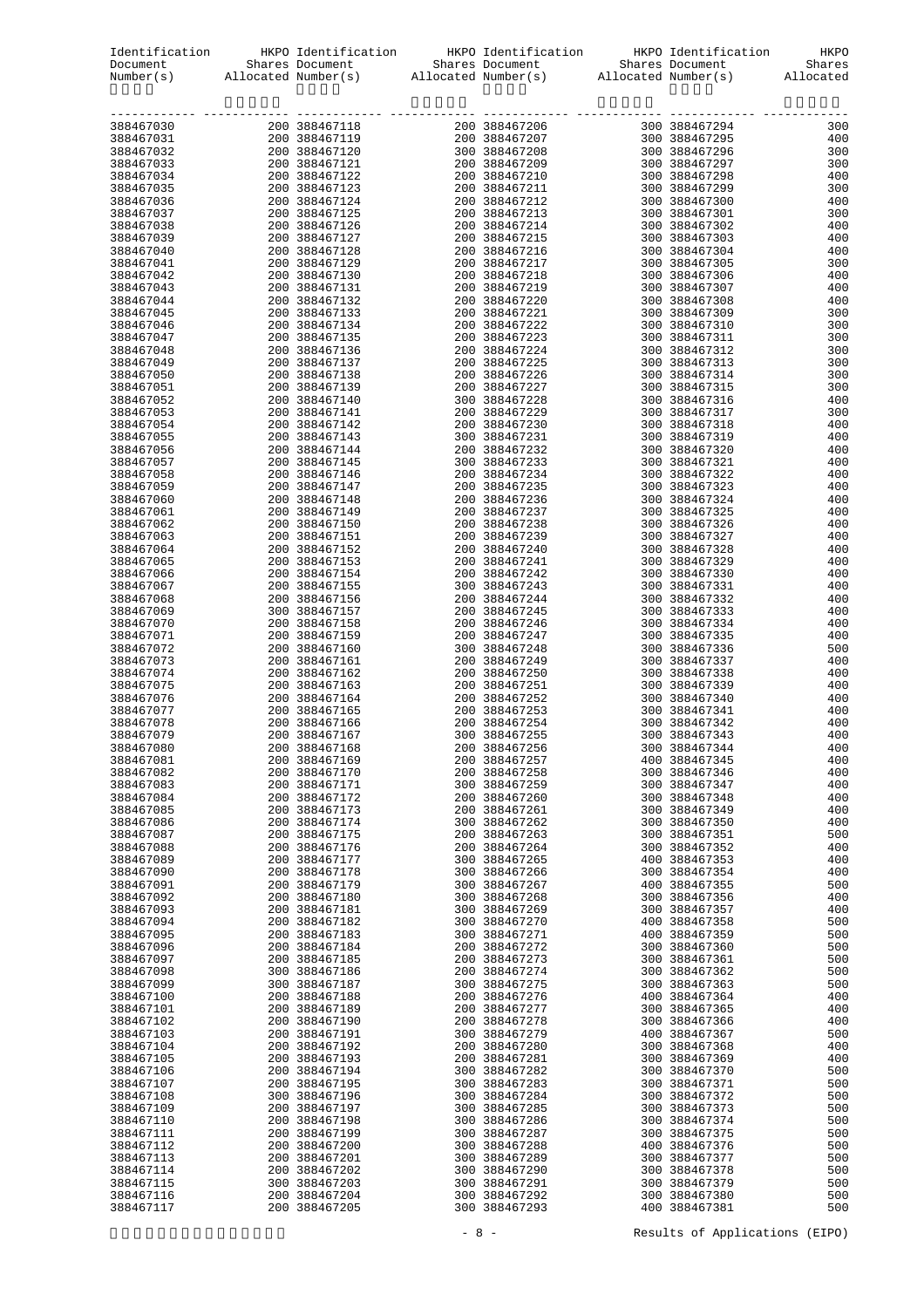| Identification         | HKPO Identification            | HKPO Identification HKPO Identification                                                                                                                                                                                                     |                                  | HKPO         |
|------------------------|--------------------------------|---------------------------------------------------------------------------------------------------------------------------------------------------------------------------------------------------------------------------------------------|----------------------------------|--------------|
| Document<br>Number(s)  |                                | Shares Document Shares Document Shares Document<br>Allocated Number(s) Allocated Number(s) Allocated Number(s) Allocated                                                                                                                    |                                  | Shares       |
|                        |                                |                                                                                                                                                                                                                                             |                                  |              |
|                        |                                | $\begin{smallmatrix} 1.01&0.188467700&0&0.1886677568&0&0.1884677646&0.0000000&0.1884677646&0.0000000&0.1884677646&0.000000&0.1884677646&0.000000&0.1884677646&0.000000&0.1884677646&0.00000&0.00000&0.00000&0.00000&0.00000&0.00000&0.0000$ |                                  |              |
| 388467382              |                                |                                                                                                                                                                                                                                             |                                  | 1100         |
| 388467383              |                                |                                                                                                                                                                                                                                             |                                  | 1100         |
| 388467384              |                                |                                                                                                                                                                                                                                             |                                  | 1100         |
| 388467385              |                                |                                                                                                                                                                                                                                             |                                  | 1100         |
| 388467386              |                                |                                                                                                                                                                                                                                             |                                  | 1100         |
| 388467387<br>388467388 |                                |                                                                                                                                                                                                                                             |                                  | 1100<br>1100 |
| 388467389              |                                |                                                                                                                                                                                                                                             |                                  | 1100         |
| 388467390              |                                |                                                                                                                                                                                                                                             |                                  | 1100         |
| 388467391              |                                |                                                                                                                                                                                                                                             |                                  | 1200         |
| 388467392              |                                |                                                                                                                                                                                                                                             |                                  | 1200         |
| 388467393              |                                |                                                                                                                                                                                                                                             |                                  | 1200         |
| 388467394<br>388467395 |                                |                                                                                                                                                                                                                                             |                                  | 1200<br>1200 |
| 388467396              |                                |                                                                                                                                                                                                                                             |                                  | 1300         |
| 388467397              |                                |                                                                                                                                                                                                                                             |                                  | 1300         |
| 388467398              |                                |                                                                                                                                                                                                                                             |                                  | 1300         |
| 388467399              |                                |                                                                                                                                                                                                                                             |                                  | 1300         |
| 388467400<br>388467401 |                                |                                                                                                                                                                                                                                             |                                  | 1300<br>1300 |
| 388467402              |                                |                                                                                                                                                                                                                                             |                                  | 1300         |
| 388467403              |                                |                                                                                                                                                                                                                                             |                                  | 1300         |
| 388467404              |                                |                                                                                                                                                                                                                                             |                                  | 1400         |
| 388467405              |                                |                                                                                                                                                                                                                                             |                                  | 1500         |
| 388467406              |                                |                                                                                                                                                                                                                                             |                                  | 1500         |
| 388467407<br>388467408 |                                |                                                                                                                                                                                                                                             |                                  | 1500<br>1500 |
| 388467409              |                                |                                                                                                                                                                                                                                             |                                  | 1500         |
| 388467410              |                                |                                                                                                                                                                                                                                             |                                  | 1500         |
| 388467411              |                                |                                                                                                                                                                                                                                             |                                  | 1500         |
| 388467412              |                                |                                                                                                                                                                                                                                             |                                  | 1500         |
| 388467413<br>388467414 |                                |                                                                                                                                                                                                                                             |                                  | 1500<br>1500 |
| 388467415              |                                |                                                                                                                                                                                                                                             |                                  | 1600         |
| 388467416              |                                |                                                                                                                                                                                                                                             |                                  | 1600         |
| 388467417              |                                |                                                                                                                                                                                                                                             |                                  | 1600         |
| 388467418              |                                |                                                                                                                                                                                                                                             |                                  | 1600         |
| 388467419              |                                |                                                                                                                                                                                                                                             |                                  | 1600         |
| 388467420<br>388467421 |                                |                                                                                                                                                                                                                                             |                                  | 1600<br>1600 |
| 388467422              |                                |                                                                                                                                                                                                                                             |                                  | 1600         |
| 388467423              |                                |                                                                                                                                                                                                                                             |                                  | 1600         |
| 388467424              |                                |                                                                                                                                                                                                                                             |                                  | 1600         |
| 388467425              |                                |                                                                                                                                                                                                                                             |                                  | 1600         |
| 388467426<br>388467427 |                                |                                                                                                                                                                                                                                             |                                  | 1600<br>1600 |
| 388467428              |                                |                                                                                                                                                                                                                                             |                                  | 1600         |
| 388467429              |                                |                                                                                                                                                                                                                                             |                                  | 1600         |
| 388467430              |                                |                                                                                                                                                                                                                                             |                                  | 1600         |
| 388467431              |                                |                                                                                                                                                                                                                                             |                                  | 1600         |
| 388467432              | 500 388467520<br>500 388467521 | 700 388467608<br>700 388467609                                                                                                                                                                                                              | 1000 388467696<br>1000 388467697 | 1600         |
| 388467433<br>388467434 | 500 388467522                  | 700 388467610                                                                                                                                                                                                                               | 1000 388467698                   | 1600<br>1600 |
| 388467435              | 500 388467523                  | 700 388467611                                                                                                                                                                                                                               | 1000 388467699                   | 1600         |
| 388467436              | 500 388467524                  | 700 388467612                                                                                                                                                                                                                               | 1000 388467700                   | 2300         |
| 388467437              | 500 388467525                  | 700 388467613                                                                                                                                                                                                                               | 1000 388467701                   | 2300         |
| 388467438<br>388467439 | 500 388467526<br>500 388467527 | 700 388467614<br>700 388467615                                                                                                                                                                                                              | 1000 388467702<br>1000 388467703 | 2300<br>2300 |
| 388467440              | 500 388467528                  | 700 388467616                                                                                                                                                                                                                               | 1000 388467704                   | 2300         |
| 388467441              | 500 388467529                  | 700 388467617                                                                                                                                                                                                                               | 1000 388467705                   | 2300         |
| 388467442              | 500 388467530                  | 700 388467618                                                                                                                                                                                                                               | 1000 388467706                   | 2300         |
| 388467443              | 500 388467531                  | 700 388467619                                                                                                                                                                                                                               | 1000 388467707                   | 2300         |
| 388467444              | 500 388467532                  | 700 388467620                                                                                                                                                                                                                               | 1000 388467708                   | 2300         |
| 388467445<br>388467446 | 500 388467533<br>500 388467534 | 700 388467621<br>700 388467622                                                                                                                                                                                                              | 1000 388467709<br>1000 388467710 | 2300<br>2300 |
| 388467447              | 500 388467535                  | 700 388467623                                                                                                                                                                                                                               | 1000 388467711                   | 2300         |
| 388467448              | 500 388467536                  | 700 388467624                                                                                                                                                                                                                               | 1000 388467712                   | 2300         |
| 388467449              | 500 388467537                  | 700 388467625                                                                                                                                                                                                                               | 1000 388467713                   | 2300         |
| 388467450              | 500 388467538                  | 700 388467626                                                                                                                                                                                                                               | 1000 388467714                   | 2300         |
| 388467451<br>388467452 | 500 388467539<br>500 388467540 | 700 388467627<br>700 388467628                                                                                                                                                                                                              | 1000 388467715<br>1000 388467716 | 2300<br>2300 |
| 388467453              | 500 388467541                  | 700 388467629                                                                                                                                                                                                                               | 1000 388467717                   | 2300         |
| 388467454              | 500 388467542                  | 700 388467630                                                                                                                                                                                                                               | 1000 388467718                   | 2300         |
| 388467455              | 500 388467543                  | 700 388467631                                                                                                                                                                                                                               | 1000 388467719                   | 2300         |
| 388467456              | 500 388467544                  | 700 388467632                                                                                                                                                                                                                               | 1100 388467720                   | 2300         |
| 388467457<br>388467458 | 500 388467545<br>500 388467546 | 700 388467633<br>700 388467634                                                                                                                                                                                                              | 1100 388467721<br>1100 388467722 | 2300<br>2300 |
| 388467459              | 500 388467547                  | 700 388467635                                                                                                                                                                                                                               | 1100 388467723                   | 2300         |
| 388467460              | 500 388467548                  | 700 388467636                                                                                                                                                                                                                               | 1100 388467724                   | 2300         |
| 388467461              | 500 388467549                  | 700 388467637                                                                                                                                                                                                                               | 1100 388467725                   | 2300         |
| 388467462              | 500 388467550                  | 700 388467638                                                                                                                                                                                                                               | 1100 388467726                   | 3200         |
| 388467463              | 500 388467551<br>500 388467552 | 700 388467639                                                                                                                                                                                                                               | 1100 388467727                   | 3200         |
| 388467464<br>388467465 | 500 388467553                  | 700 388467640<br>700 388467641                                                                                                                                                                                                              | 1100 388467728<br>1100 388467729 | 3200<br>4200 |
| 388467466              | 500 388467554                  | 700 388467642                                                                                                                                                                                                                               | 1100 388467730                   | 4200         |
| 388467467              | 500 388467555                  | 700 388467643                                                                                                                                                                                                                               | 1100 388467731                   | 4200         |
| 388467468              | 500 388467556                  | 700 388467644                                                                                                                                                                                                                               | 1100 388467732                   | 4200         |
| 388467469              | 500 388467557                  | 700 388467645                                                                                                                                                                                                                               | 1100 388467733                   | 4200         |

#### - 9 - Results of Applications (EIPO)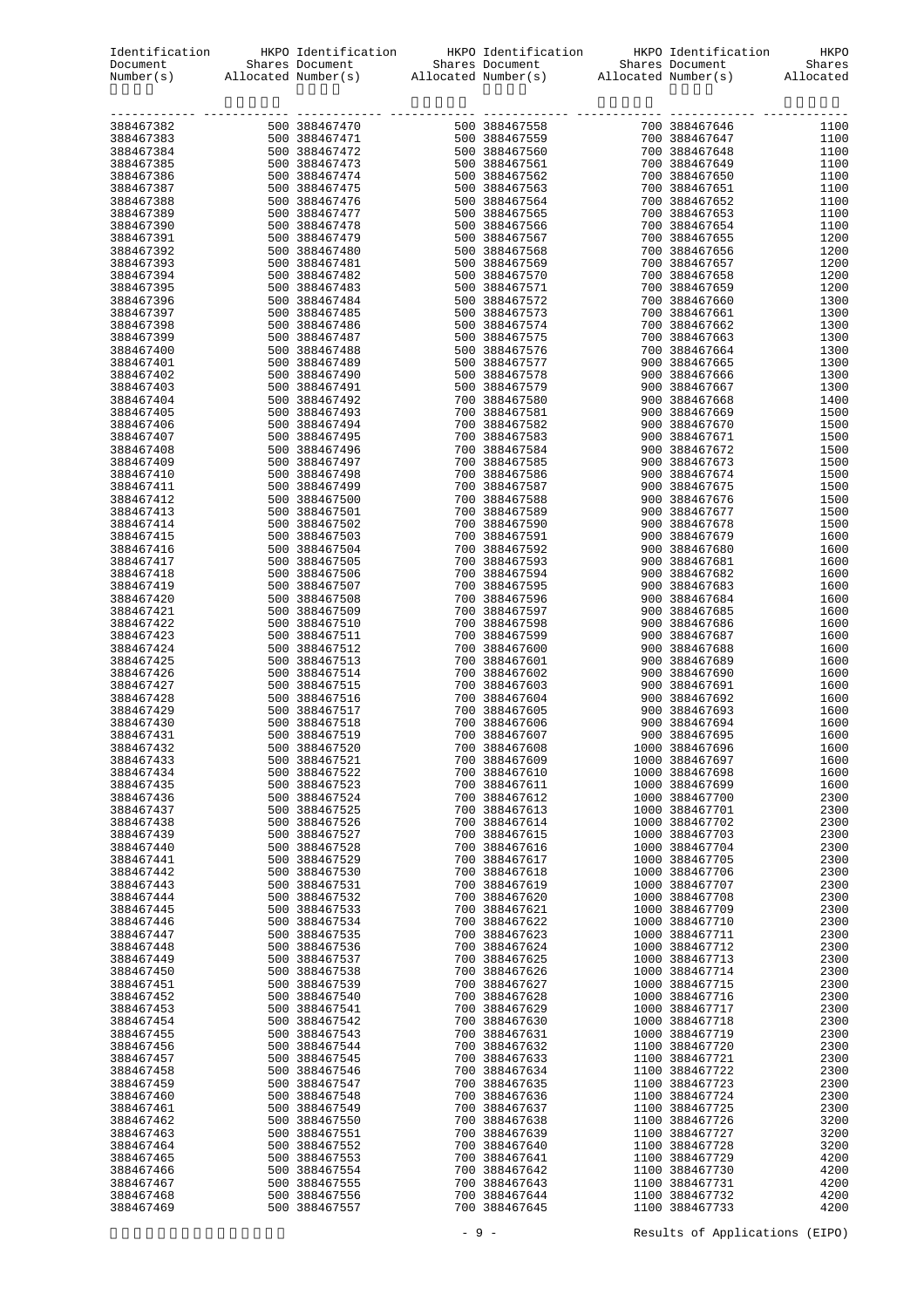|                        | Identification HKPO Identification HKPO Identification HKPO Identification |                                                                                                                                                                                                                                    |                                | HKPO       |
|------------------------|----------------------------------------------------------------------------|------------------------------------------------------------------------------------------------------------------------------------------------------------------------------------------------------------------------------------|--------------------------------|------------|
|                        |                                                                            | Number(s) Mares Document<br>Shares Document<br>Mumber(s) Allocated Number(s) Allocated Number(s) Allocated Number(s) Allocated Number(s) Allocated Number(s) and the Mumber(s) and the Mumber(s) and Mumber(s) and Mumber(s) and M |                                |            |
|                        |                                                                            |                                                                                                                                                                                                                                    |                                |            |
|                        |                                                                            |                                                                                                                                                                                                                                    |                                |            |
|                        |                                                                            |                                                                                                                                                                                                                                    |                                |            |
|                        |                                                                            |                                                                                                                                                                                                                                    |                                |            |
|                        |                                                                            |                                                                                                                                                                                                                                    |                                |            |
|                        |                                                                            |                                                                                                                                                                                                                                    |                                |            |
|                        |                                                                            |                                                                                                                                                                                                                                    |                                |            |
|                        |                                                                            |                                                                                                                                                                                                                                    |                                |            |
|                        |                                                                            |                                                                                                                                                                                                                                    |                                |            |
|                        |                                                                            |                                                                                                                                                                                                                                    |                                |            |
|                        |                                                                            |                                                                                                                                                                                                                                    |                                |            |
|                        |                                                                            |                                                                                                                                                                                                                                    |                                |            |
|                        |                                                                            |                                                                                                                                                                                                                                    |                                |            |
|                        |                                                                            |                                                                                                                                                                                                                                    |                                |            |
|                        |                                                                            |                                                                                                                                                                                                                                    |                                |            |
|                        |                                                                            |                                                                                                                                                                                                                                    |                                |            |
|                        |                                                                            |                                                                                                                                                                                                                                    |                                |            |
|                        |                                                                            |                                                                                                                                                                                                                                    |                                |            |
|                        |                                                                            |                                                                                                                                                                                                                                    |                                |            |
|                        |                                                                            |                                                                                                                                                                                                                                    |                                |            |
|                        |                                                                            |                                                                                                                                                                                                                                    |                                |            |
|                        |                                                                            |                                                                                                                                                                                                                                    |                                |            |
|                        |                                                                            |                                                                                                                                                                                                                                    |                                |            |
|                        |                                                                            |                                                                                                                                                                                                                                    |                                |            |
|                        |                                                                            |                                                                                                                                                                                                                                    |                                |            |
|                        |                                                                            |                                                                                                                                                                                                                                    |                                |            |
|                        |                                                                            |                                                                                                                                                                                                                                    |                                |            |
|                        |                                                                            |                                                                                                                                                                                                                                    |                                |            |
|                        |                                                                            |                                                                                                                                                                                                                                    |                                |            |
|                        |                                                                            |                                                                                                                                                                                                                                    |                                |            |
|                        |                                                                            |                                                                                                                                                                                                                                    |                                |            |
|                        |                                                                            |                                                                                                                                                                                                                                    |                                |            |
|                        |                                                                            |                                                                                                                                                                                                                                    |                                |            |
|                        |                                                                            |                                                                                                                                                                                                                                    |                                |            |
|                        |                                                                            |                                                                                                                                                                                                                                    |                                |            |
|                        |                                                                            |                                                                                                                                                                                                                                    |                                |            |
|                        |                                                                            |                                                                                                                                                                                                                                    |                                |            |
|                        |                                                                            |                                                                                                                                                                                                                                    |                                |            |
|                        |                                                                            |                                                                                                                                                                                                                                    |                                |            |
|                        |                                                                            |                                                                                                                                                                                                                                    |                                |            |
|                        |                                                                            |                                                                                                                                                                                                                                    |                                |            |
|                        |                                                                            |                                                                                                                                                                                                                                    |                                |            |
|                        |                                                                            |                                                                                                                                                                                                                                    |                                |            |
|                        |                                                                            |                                                                                                                                                                                                                                    |                                |            |
|                        |                                                                            |                                                                                                                                                                                                                                    |                                |            |
| 390086122              | 200 404050543                                                              | 100 410235012                                                                                                                                                                                                                      | 200 430102197                  | 500        |
| 390087849              | 500 404057096                                                              | 200 410250125                                                                                                                                                                                                                      | 200 430103195                  | 100        |
| 390102549              | 500 404070125                                                              | 100 410616710                                                                                                                                                                                                                      | 200 430104197                  | 200        |
| 390128668              | 900 404085041                                                              | 200 411020335                                                                                                                                                                                                                      | 200 430124197                  | 200        |
| 390162626              | 400 40410176X                                                              | 200 411031675                                                                                                                                                                                                                      | 200 430410894                  | 300        |
| 390171395              | 100 404222948                                                              | 100 411032744                                                                                                                                                                                                                      | 200 430421196                  | 200        |
| 390205078              | 400 404243182                                                              | 200 411050422                                                                                                                                                                                                                      | 200 430421196                  | 300        |
| 390240117              | 400 404280013                                                              | 100 411050527                                                                                                                                                                                                                      | 100 430421198                  | 300        |
| 390248714<br>390254134 | 200 404301589<br>200 405020067                                             | 200 411083474<br>200 411123198                                                                                                                                                                                                     | 200 430421198<br>100 430421571 | 300<br>200 |
| 390466381              | 400 405050412                                                              | 200 411142659                                                                                                                                                                                                                      | 300 430421580                  | 200        |
| 390466399              | 400 405062915                                                              | 200 411161039                                                                                                                                                                                                                      | 100 430421830                  | 200        |
| 390498061              | 200 405130928                                                              | 200 411162140                                                                                                                                                                                                                      | 200 432325197                  | 200        |
| 391065141              | 900 40517841X                                                              | 200 411186192                                                                                                                                                                                                                      | 100 433022197                  | 100        |
| 391075157              | 400 405203626                                                              | 100 411192417                                                                                                                                                                                                                      | 200 440102197                  | 200        |
| 391092996              | 700 405220636                                                              | 100 411202030                                                                                                                                                                                                                      | 100 44010319                   | 200        |
| 391093655              | 500 405251712                                                              | 100 411218096                                                                                                                                                                                                                      | 200 440105198                  | 200        |
| 391125192<br>391127495 | 1100 40529112X<br>200 406102425                                            | 200 411240426<br>200 41128005X                                                                                                                                                                                                     | 200 440105198<br>200 440106194 | 200<br>200 |
| 391137080              | 200 406137227                                                              | 200 411302612                                                                                                                                                                                                                      | 200 440106196                  | 200        |
| 391140167              | 100 406170022                                                              | 100 412014897                                                                                                                                                                                                                      | 200 440106197                  | 200        |
| 391185253              | 700 406181931                                                              | 200 412063712                                                                                                                                                                                                                      | 100 440107197                  | 200        |
| 391631827              | 100 406203021                                                              | 200 412064039                                                                                                                                                                                                                      | 100 440111194                  | 300        |
| 394002612              | 300 406240411                                                              | 200 412083525                                                                                                                                                                                                                      | 200 440111196                  | 100        |
| 394029037              | 400 406261527                                                              | 200 412097072                                                                                                                                                                                                                      | 200 440111197                  | 300        |
| 394052104              | 500 407013576                                                              | 100 412123831                                                                                                                                                                                                                      | 200 440111197                  | 300        |
| 394131676<br>394162465 | 200 407016046<br>300 407022642                                             | 200 412157882<br>300 412182422                                                                                                                                                                                                     | 200 440111197<br>200 440181197 | 300<br>100 |
| 394192843              | 400 407022976                                                              | 200 412262413                                                                                                                                                                                                                      | 200 440224198                  | 100        |
| 394193023              | 200 407102033                                                              | 200 412264216                                                                                                                                                                                                                      | 200 44030119                   | 500        |
| 394194765              | 200 407113016                                                              | 100 412278318                                                                                                                                                                                                                      | 100 440301193                  | 200        |
| 394259808              | 700 407121013                                                              | 200 412281478                                                                                                                                                                                                                      | 100 440301197                  | 300        |
| 394380489              | 100 407130213                                                              | 200 412298613                                                                                                                                                                                                                      | 100 440400196                  | 100        |
| 395024334              | 500 407148715                                                              | 200 412298837                                                                                                                                                                                                                      | 100 440400196                  | 200        |
| 395025810              | 200 407161546                                                              | 200 412306537                                                                                                                                                                                                                      | 200 440400197                  | 100        |
| 395047202              | 400 40717101X                                                              | 200 412722196                                                                                                                                                                                                                      | 200 440401193                  | 100        |
| 395072630              | 500 407185510                                                              | 100 413024198                                                                                                                                                                                                                      | 200 440401194                  | 100        |
| 395087083              | 100 407222540                                                              | 100 420102194                                                                                                                                                                                                                      | 200 440401196                  | 100        |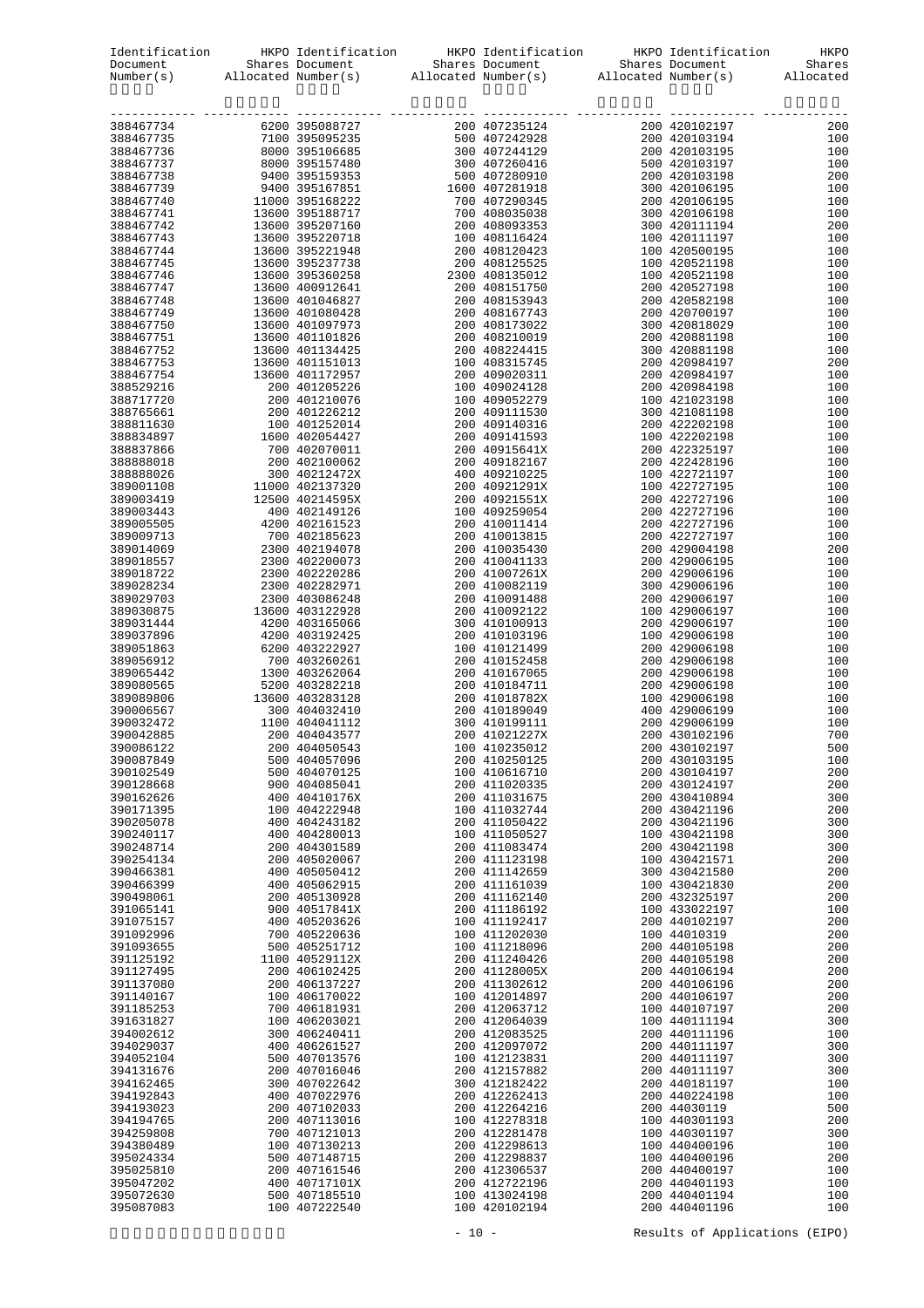|                        | Identification HKPO Identification | HKPO Identification HKPO Identification                                                                                                                                                                                                             |                                | HKPO       |
|------------------------|------------------------------------|-----------------------------------------------------------------------------------------------------------------------------------------------------------------------------------------------------------------------------------------------------|--------------------------------|------------|
|                        |                                    | Document Shares Document Shares Document Shares Document Shares Number (s) allocated Number (s) allocated Number (s) allocated Number (s) allocated Number (s) and $\mathbb{R}$ and $\mathbb{R}$ and $\mathbb{R}$ and $\mathbb{R}$ and $\mathbb{R}$ |                                |            |
|                        |                                    |                                                                                                                                                                                                                                                     |                                |            |
|                        |                                    |                                                                                                                                                                                                                                                     |                                |            |
|                        |                                    |                                                                                                                                                                                                                                                     |                                |            |
|                        |                                    |                                                                                                                                                                                                                                                     |                                |            |
|                        |                                    |                                                                                                                                                                                                                                                     |                                |            |
|                        |                                    |                                                                                                                                                                                                                                                     |                                |            |
|                        |                                    |                                                                                                                                                                                                                                                     |                                |            |
|                        |                                    |                                                                                                                                                                                                                                                     |                                |            |
|                        |                                    |                                                                                                                                                                                                                                                     |                                |            |
|                        |                                    |                                                                                                                                                                                                                                                     |                                |            |
|                        |                                    |                                                                                                                                                                                                                                                     |                                |            |
|                        |                                    |                                                                                                                                                                                                                                                     |                                |            |
|                        |                                    |                                                                                                                                                                                                                                                     |                                |            |
|                        |                                    |                                                                                                                                                                                                                                                     |                                |            |
|                        |                                    |                                                                                                                                                                                                                                                     |                                |            |
|                        |                                    |                                                                                                                                                                                                                                                     |                                |            |
|                        |                                    |                                                                                                                                                                                                                                                     |                                |            |
|                        |                                    |                                                                                                                                                                                                                                                     |                                |            |
|                        |                                    |                                                                                                                                                                                                                                                     |                                |            |
|                        |                                    |                                                                                                                                                                                                                                                     |                                |            |
|                        |                                    |                                                                                                                                                                                                                                                     |                                |            |
|                        |                                    |                                                                                                                                                                                                                                                     |                                |            |
|                        |                                    |                                                                                                                                                                                                                                                     |                                |            |
|                        |                                    |                                                                                                                                                                                                                                                     |                                |            |
|                        |                                    |                                                                                                                                                                                                                                                     |                                |            |
|                        |                                    |                                                                                                                                                                                                                                                     |                                |            |
|                        |                                    |                                                                                                                                                                                                                                                     |                                |            |
|                        |                                    |                                                                                                                                                                                                                                                     |                                |            |
|                        |                                    |                                                                                                                                                                                                                                                     |                                |            |
|                        |                                    |                                                                                                                                                                                                                                                     |                                |            |
|                        |                                    |                                                                                                                                                                                                                                                     |                                |            |
|                        |                                    |                                                                                                                                                                                                                                                     |                                |            |
|                        |                                    |                                                                                                                                                                                                                                                     |                                |            |
|                        |                                    |                                                                                                                                                                                                                                                     |                                |            |
|                        |                                    |                                                                                                                                                                                                                                                     |                                |            |
|                        |                                    |                                                                                                                                                                                                                                                     |                                |            |
|                        |                                    |                                                                                                                                                                                                                                                     |                                |            |
|                        |                                    |                                                                                                                                                                                                                                                     |                                |            |
|                        |                                    |                                                                                                                                                                                                                                                     |                                |            |
|                        |                                    |                                                                                                                                                                                                                                                     |                                |            |
|                        |                                    |                                                                                                                                                                                                                                                     |                                |            |
|                        |                                    |                                                                                                                                                                                                                                                     |                                |            |
|                        |                                    |                                                                                                                                                                                                                                                     |                                |            |
| 440825198              | 200 505206826                      | 100 511150012                                                                                                                                                                                                                                       | 200 604184417                  | 100        |
| 440825198              | 100 505232019                      | 200 511180419                                                                                                                                                                                                                                       | 100 604230280                  | 200        |
| 440825198              | 100 505240647                      | 200 511191727                                                                                                                                                                                                                                       | 200 604240948                  | 100        |
| 440825198              | 100 505243763                      | 200 511222837                                                                                                                                                                                                                                       | 200 604252629                  | 200        |
| 440825199              | 100 506053831                      | 100 511228629                                                                                                                                                                                                                                       | 100 604253026                  | 200        |
| 440882196<br>440921198 | 100 506070280<br>100 506093186     | 200 511240023<br>200 511243021                                                                                                                                                                                                                      | 100 604270273<br>200 605011453 | 200<br>200 |
| 440923197              | 200 506100023                      | 200 511255917                                                                                                                                                                                                                                       | 200 605060021                  | 200        |
| 440924197              | 200 506104125                      | 200 511272625                                                                                                                                                                                                                                       | 100 605075113                  | 200        |
| 440982198              | 100 50611482X                      | 100 511278414                                                                                                                                                                                                                                       | 200 605112122                  | 200        |
| 441222197              | 200 506141732                      | 200 512032415                                                                                                                                                                                                                                       | 200 605171736                  | 200        |
| 441223197<br>441223197 | 100 506144547<br>200 506181926     | 100 512099008<br>200 512120010                                                                                                                                                                                                                      | 300 605196845<br>100 605230321 | 100<br>200 |
| 441223197              | 100 506190030                      | 300 51212005X                                                                                                                                                                                                                                       | 200 606014852                  | 200        |
| 441223198              | 100 50619027X                      | 200 512121515                                                                                                                                                                                                                                       | 200 606035719                  | 100        |
| 441230196              | 100 506200234                      | 100 512165435                                                                                                                                                                                                                                       | 200 606037720                  | 200        |
| 441421197              | 200 506200929                      | 200 512180025                                                                                                                                                                                                                                       | 100 606062713                  | 400        |
| 441522195              | 300 506250347                      | 200 512181026                                                                                                                                                                                                                                       | 200 606064314                  | 200        |
| 441522197              | 100 507011737                      | 200 512208320                                                                                                                                                                                                                                       | 100 606066643                  | 200        |
| 441522198<br>441522198 | 300 507050622<br>300 507090521     | 200 512224226<br>100 512230028                                                                                                                                                                                                                      | 200 60611175X<br>200 606162235 | 200<br>100 |
| 441622198              | 100 507155449                      | 200 512276112                                                                                                                                                                                                                                       | 200 606181389                  | 200        |
| 441623198              | 100 507200510                      | 200 513023197                                                                                                                                                                                                                                       | 100 606211545                  | 200        |
| 441723196              | 200 507212628                      | 200 513822198                                                                                                                                                                                                                                       | 100 606225027                  | 200        |
| 441827198              | 100 507221842                      | 200 513822198                                                                                                                                                                                                                                       | 200 607012448                  | 200        |
| 442823196<br>442823196 | 100 507283025<br>100 507292241     | 200 5192405<br>100 520117552                                                                                                                                                                                                                        | 200 607023085<br>200 607141753 | 100<br>200 |
| 442830194              | 100 507292616                      | 200 5206064                                                                                                                                                                                                                                         | 200 60721008X                  | 200        |
| 442830195              | 100 508035724                      | 200 5206066                                                                                                                                                                                                                                         | 200 607234071                  | 100        |
| 442830195              | 100 508060221                      | 200 520927031                                                                                                                                                                                                                                       | 100 607250711                  | 200        |
| 442830195              | 100 508071826                      | 200 529142                                                                                                                                                                                                                                          | 13600 607260281                | 100        |
| 442830196              | 100 508100054                      | 200 530423302                                                                                                                                                                                                                                       | 100 607275137                  | 200        |
| 442830196<br>442830196 | 100 508158123<br>200 508165923     | 200 531101252<br>100 540903224                                                                                                                                                                                                                      | 100 60728262X<br>200 607300026 | 100<br>100 |
| 442830196              | 100 508170248                      | 100 540916335                                                                                                                                                                                                                                       | 100 608012246                  | 200        |
| 442830197              | 100 50817693X                      | 100 550409514                                                                                                                                                                                                                                       | 100 608012723                  | 200        |
| 445224196              | 100 508260026                      | 200 550626572                                                                                                                                                                                                                                       | 100 608061720                  | 200        |
| 445224198              | 100 508266871                      | 200 550823172                                                                                                                                                                                                                                       | 200 608070018                  | 300        |

### - 11 - Results of Applications (EIPO)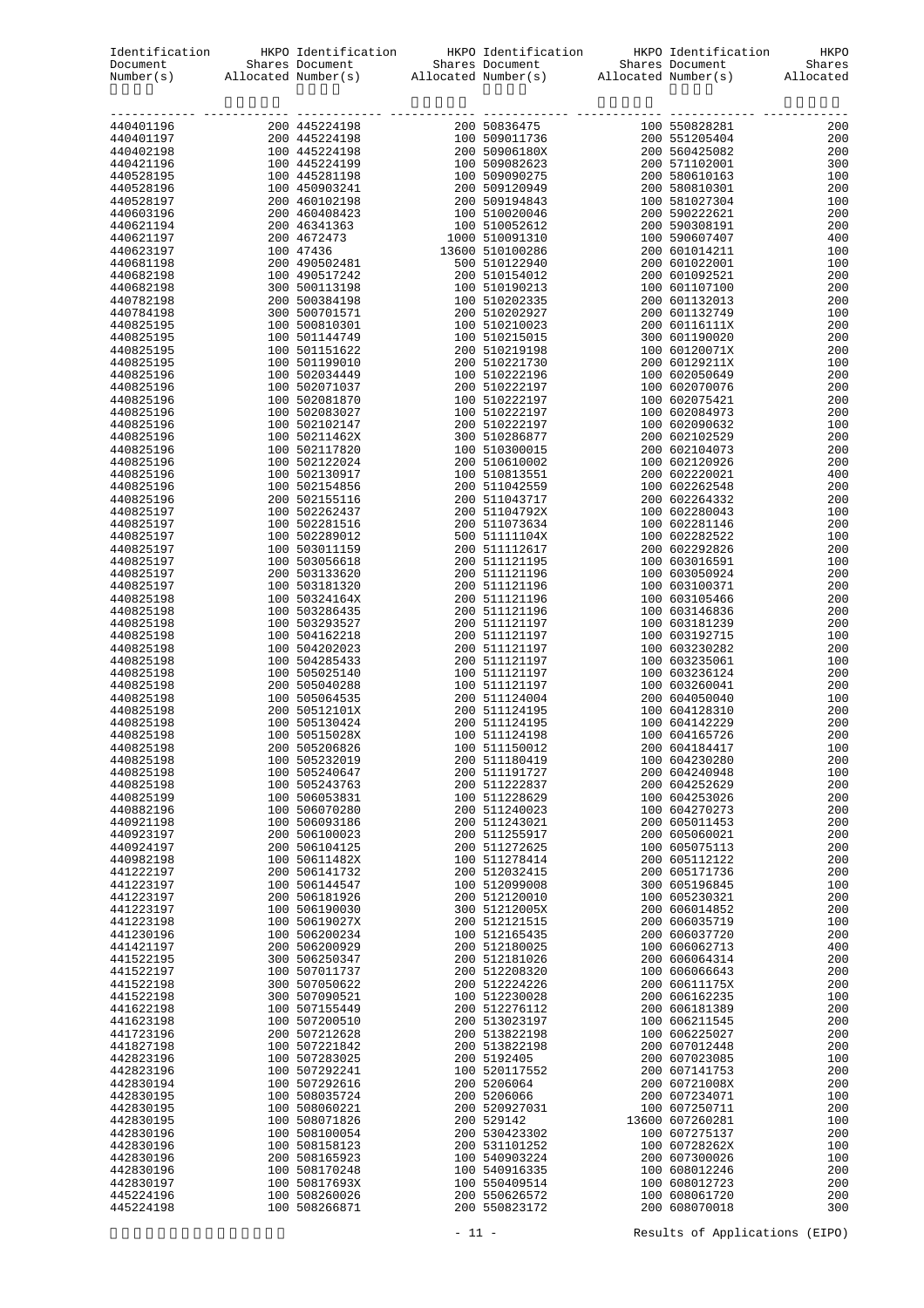|                        |                                | Tdentification HKPO Identification HKPO Identification HKPO Identification HKPO Identification HKPO Document Shares Document Shares Document Shares Number(s) Allocated Number(s) and Allocated Number(s) and Allocated Number |                                |             |
|------------------------|--------------------------------|--------------------------------------------------------------------------------------------------------------------------------------------------------------------------------------------------------------------------------|--------------------------------|-------------|
|                        |                                |                                                                                                                                                                                                                                |                                |             |
|                        |                                |                                                                                                                                                                                                                                |                                |             |
|                        |                                |                                                                                                                                                                                                                                |                                |             |
|                        |                                |                                                                                                                                                                                                                                |                                |             |
|                        |                                |                                                                                                                                                                                                                                |                                |             |
|                        |                                |                                                                                                                                                                                                                                |                                |             |
|                        |                                |                                                                                                                                                                                                                                |                                |             |
|                        |                                |                                                                                                                                                                                                                                |                                |             |
|                        |                                |                                                                                                                                                                                                                                |                                |             |
|                        |                                |                                                                                                                                                                                                                                |                                |             |
|                        |                                |                                                                                                                                                                                                                                |                                |             |
|                        |                                |                                                                                                                                                                                                                                |                                |             |
|                        |                                |                                                                                                                                                                                                                                |                                |             |
|                        |                                |                                                                                                                                                                                                                                |                                |             |
|                        |                                |                                                                                                                                                                                                                                |                                |             |
|                        |                                |                                                                                                                                                                                                                                |                                |             |
|                        |                                |                                                                                                                                                                                                                                |                                |             |
|                        |                                |                                                                                                                                                                                                                                |                                |             |
|                        |                                |                                                                                                                                                                                                                                |                                |             |
|                        |                                |                                                                                                                                                                                                                                |                                |             |
|                        |                                |                                                                                                                                                                                                                                |                                |             |
|                        |                                |                                                                                                                                                                                                                                |                                |             |
|                        |                                |                                                                                                                                                                                                                                |                                |             |
|                        |                                |                                                                                                                                                                                                                                |                                |             |
|                        |                                |                                                                                                                                                                                                                                |                                |             |
|                        |                                |                                                                                                                                                                                                                                |                                |             |
|                        |                                |                                                                                                                                                                                                                                |                                |             |
|                        |                                |                                                                                                                                                                                                                                |                                |             |
|                        |                                |                                                                                                                                                                                                                                |                                |             |
|                        |                                |                                                                                                                                                                                                                                |                                |             |
|                        |                                |                                                                                                                                                                                                                                |                                |             |
|                        |                                |                                                                                                                                                                                                                                |                                |             |
|                        |                                |                                                                                                                                                                                                                                |                                |             |
|                        |                                |                                                                                                                                                                                                                                |                                |             |
|                        |                                |                                                                                                                                                                                                                                |                                |             |
|                        |                                |                                                                                                                                                                                                                                |                                |             |
|                        |                                |                                                                                                                                                                                                                                |                                |             |
|                        |                                |                                                                                                                                                                                                                                |                                |             |
|                        |                                |                                                                                                                                                                                                                                |                                |             |
|                        |                                |                                                                                                                                                                                                                                |                                |             |
| 610211916              | 100 704123018                  | 100 710185287                                                                                                                                                                                                                  | 200 768142366                  | 200         |
| 610271585<br>610606171 | 200 704182646<br>200 704230237 | 200 710190730<br>200 710192215                                                                                                                                                                                                 | 100 768248726<br>200 768255663 | 400<br>100  |
| 611042254              | 200 704241310                  | 100 710200636                                                                                                                                                                                                                  | 200 768256281                  | 900         |
| 611065710              | 200 704292415                  | 200 710203520                                                                                                                                                                                                                  | 200 768308884                  | 200         |
| 611101767<br>611112448 | 200 705052620<br>200 705084230 | 200 710257823<br>200 710262711                                                                                                                                                                                                 | 200 768309031<br>200 768352874 | 200<br>500  |
| 611123043              | 200 705105727                  | 200 710275717                                                                                                                                                                                                                  | 200 769018789                  | 400         |
| 611160010              | 200 705111962                  | 100 711030014                                                                                                                                                                                                                  | 200 770003002                  | 400         |
| 611171685<br>611182257 | 200 705139128<br>200 705161816 | 200 711043813<br>200 711055732                                                                                                                                                                                                 | 100 770003440<br>200 770009439 | 900<br>200  |
| 611192329              | 100 705162371                  | 200 711055849                                                                                                                                                                                                                  | 200 770022077                  | 200         |
| 611200729              | 200 705173256                  | 200 711063248                                                                                                                                                                                                                  | 100 770124333                  | 200         |
| 611217216              | 200 705182022                  | 200 711079046                                                                                                                                                                                                                  | 200 770310424                  | 100         |
| 611220282<br>611230049 | 100 705184455<br>100 705190019 | 100 711100103<br>200 711116328                                                                                                                                                                                                 | 100 770625691<br>100 771047867 | 200<br>200  |
| 611243823              | 200 705221568                  | 200 711132760                                                                                                                                                                                                                  | 200 771111986                  | 300         |
| 611259146              | 200 705254822                  | 200 711212627                                                                                                                                                                                                                  | 200 771216306                  | 200         |
| 611260663<br>611293015 | 200 70527652X<br>100 706015715 | 200 71121271X<br>200 711268249                                                                                                                                                                                                 | 200 773001680<br>100 773002795 | 100<br>3200 |
| 612015122              | 200 706072029                  | 100 71130261X                                                                                                                                                                                                                  | 100 773012786                  | 500         |
| 612050312              | 100 706122117                  | 100 712015411                                                                                                                                                                                                                  | 200 773069158                  | 200         |
| 612063810<br>612085851 | 200 706124412<br>200 706176229 | 200 712041767<br>100 712050176                                                                                                                                                                                                 | 200 773101233<br>100 773103189 | 1000<br>100 |
| 612101027              | 100 706210425                  | 200 712053085                                                                                                                                                                                                                  | 200 773103882                  | 200         |
| 61212028X              | 200 706213811                  | 200 712060524                                                                                                                                                                                                                  | 200 773104179                  | 200         |
| 612162644<br>612182630 | 200 70622852X<br>200 706235017 | 200 712070446<br>200 712101476                                                                                                                                                                                                 | 200 773105028<br>200 773105150 | 300<br>200  |
| 61226908X              | 300 706252135                  | 200 712114012                                                                                                                                                                                                                  | 100 773141007                  | 400         |
| 612270614              | 300 707035417                  | 100 712250013                                                                                                                                                                                                                  | 100 773210174                  | 100         |
| 621015006              | 200 70704192X                  | 200 712254234                                                                                                                                                                                                                  | 200 773215850                  | 1400<br>700 |
| 621126221<br>621130701 | 100 707065425<br>200 707102076 | 200 71227423X<br>200 712282297                                                                                                                                                                                                 | 200 773217021<br>200 773298401 | 100         |
| 623224                 | 1600 707120285                 | 200 712285215                                                                                                                                                                                                                  | 100 773306170                  | 400         |
| 630221377              | 200 707170559                  | 200 721113191                                                                                                                                                                                                                  | 100 773309166                  | 200         |
| 630612002<br>630906301 | 100 707181634<br>200 707200026 | 300 721130096<br>100 730425553                                                                                                                                                                                                 | 200 773350251<br>200 773350947 | 300<br>200  |
| 640116303              | 200 707230279                  | 100 73987935                                                                                                                                                                                                                   | 1100 773367412                 | 300         |

- 12 - Results of Applications (EIPO)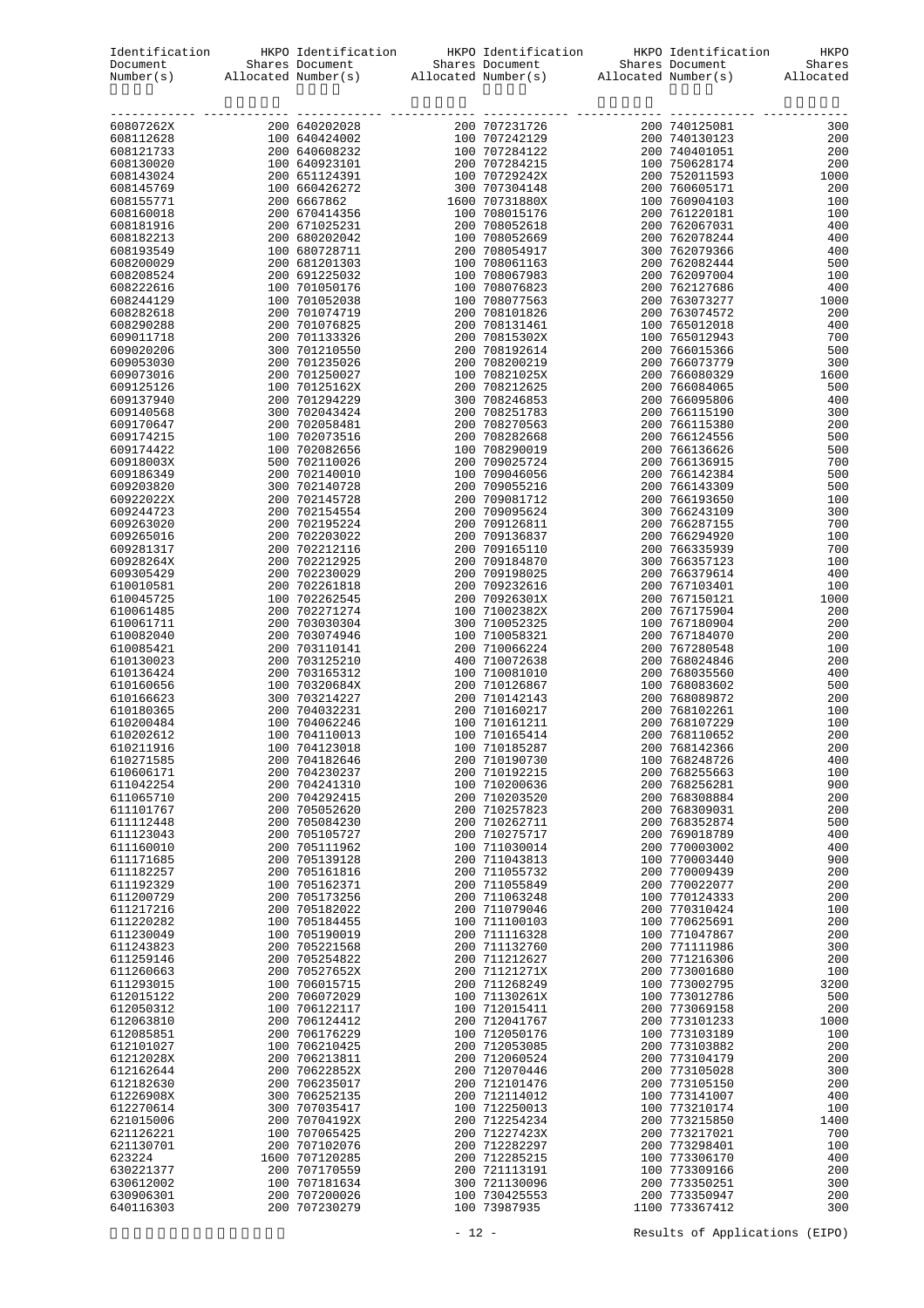|                        | Identification HKPO Identification HKPO Identification HKPO Identification |        |                                |                                                                                                                                                                                                                                                                                                                                                                                                                                                                                                  | HKPO       |
|------------------------|----------------------------------------------------------------------------|--------|--------------------------------|--------------------------------------------------------------------------------------------------------------------------------------------------------------------------------------------------------------------------------------------------------------------------------------------------------------------------------------------------------------------------------------------------------------------------------------------------------------------------------------------------|------------|
|                        |                                                                            |        |                                | $\begin{minipage}[c]{0.9\textwidth} \begin{minipage}[c]{0.9\textwidth} \begin{minipage}[c]{0.9\textwidth} \begin{minipage}[c]{0.9\textwidth} \begin{minipage}[c]{0.9\textwidth} \begin{minipage}[c]{0.9\textwidth} \begin{minipage}[c]{0.9\textwidth} \begin{minipage}[c]{0.9\textwidth} \begin{minipage}[c]{0.9\textwidth} \begin{minipage}[c]{0.9\textwidth} \begin{minipage}[c]{0.9\textwidth} \begin{minipage}[c]{0.9\textwidth} \begin{minipage}[c]{0.9\textwidth} \begin{minipage}[c]{0.9$ |            |
|                        |                                                                            |        |                                |                                                                                                                                                                                                                                                                                                                                                                                                                                                                                                  |            |
|                        |                                                                            |        |                                |                                                                                                                                                                                                                                                                                                                                                                                                                                                                                                  |            |
|                        |                                                                            |        |                                |                                                                                                                                                                                                                                                                                                                                                                                                                                                                                                  |            |
|                        |                                                                            |        |                                |                                                                                                                                                                                                                                                                                                                                                                                                                                                                                                  |            |
|                        |                                                                            |        |                                |                                                                                                                                                                                                                                                                                                                                                                                                                                                                                                  |            |
|                        |                                                                            |        |                                |                                                                                                                                                                                                                                                                                                                                                                                                                                                                                                  |            |
|                        |                                                                            |        |                                |                                                                                                                                                                                                                                                                                                                                                                                                                                                                                                  |            |
|                        |                                                                            |        |                                |                                                                                                                                                                                                                                                                                                                                                                                                                                                                                                  |            |
|                        |                                                                            |        |                                |                                                                                                                                                                                                                                                                                                                                                                                                                                                                                                  |            |
|                        |                                                                            |        |                                |                                                                                                                                                                                                                                                                                                                                                                                                                                                                                                  |            |
|                        |                                                                            |        |                                |                                                                                                                                                                                                                                                                                                                                                                                                                                                                                                  |            |
|                        |                                                                            |        |                                |                                                                                                                                                                                                                                                                                                                                                                                                                                                                                                  |            |
|                        |                                                                            |        |                                |                                                                                                                                                                                                                                                                                                                                                                                                                                                                                                  |            |
|                        |                                                                            |        |                                |                                                                                                                                                                                                                                                                                                                                                                                                                                                                                                  |            |
|                        |                                                                            |        |                                |                                                                                                                                                                                                                                                                                                                                                                                                                                                                                                  |            |
|                        |                                                                            |        |                                |                                                                                                                                                                                                                                                                                                                                                                                                                                                                                                  |            |
|                        |                                                                            |        |                                |                                                                                                                                                                                                                                                                                                                                                                                                                                                                                                  |            |
|                        |                                                                            |        |                                |                                                                                                                                                                                                                                                                                                                                                                                                                                                                                                  |            |
|                        |                                                                            |        |                                |                                                                                                                                                                                                                                                                                                                                                                                                                                                                                                  |            |
|                        |                                                                            |        |                                |                                                                                                                                                                                                                                                                                                                                                                                                                                                                                                  |            |
|                        |                                                                            |        |                                |                                                                                                                                                                                                                                                                                                                                                                                                                                                                                                  |            |
|                        |                                                                            |        |                                |                                                                                                                                                                                                                                                                                                                                                                                                                                                                                                  |            |
|                        |                                                                            |        |                                |                                                                                                                                                                                                                                                                                                                                                                                                                                                                                                  |            |
|                        |                                                                            |        |                                |                                                                                                                                                                                                                                                                                                                                                                                                                                                                                                  |            |
|                        |                                                                            |        |                                |                                                                                                                                                                                                                                                                                                                                                                                                                                                                                                  |            |
|                        |                                                                            |        |                                |                                                                                                                                                                                                                                                                                                                                                                                                                                                                                                  |            |
|                        |                                                                            |        |                                |                                                                                                                                                                                                                                                                                                                                                                                                                                                                                                  |            |
|                        |                                                                            |        |                                |                                                                                                                                                                                                                                                                                                                                                                                                                                                                                                  |            |
|                        |                                                                            |        |                                |                                                                                                                                                                                                                                                                                                                                                                                                                                                                                                  |            |
|                        |                                                                            |        |                                |                                                                                                                                                                                                                                                                                                                                                                                                                                                                                                  |            |
|                        |                                                                            |        |                                |                                                                                                                                                                                                                                                                                                                                                                                                                                                                                                  |            |
|                        |                                                                            |        |                                |                                                                                                                                                                                                                                                                                                                                                                                                                                                                                                  |            |
|                        |                                                                            |        |                                |                                                                                                                                                                                                                                                                                                                                                                                                                                                                                                  |            |
|                        |                                                                            |        |                                |                                                                                                                                                                                                                                                                                                                                                                                                                                                                                                  |            |
|                        |                                                                            |        |                                |                                                                                                                                                                                                                                                                                                                                                                                                                                                                                                  |            |
|                        |                                                                            |        |                                |                                                                                                                                                                                                                                                                                                                                                                                                                                                                                                  |            |
|                        |                                                                            |        |                                |                                                                                                                                                                                                                                                                                                                                                                                                                                                                                                  |            |
|                        |                                                                            |        |                                |                                                                                                                                                                                                                                                                                                                                                                                                                                                                                                  |            |
|                        |                                                                            |        |                                |                                                                                                                                                                                                                                                                                                                                                                                                                                                                                                  |            |
|                        |                                                                            |        |                                |                                                                                                                                                                                                                                                                                                                                                                                                                                                                                                  |            |
|                        |                                                                            |        |                                |                                                                                                                                                                                                                                                                                                                                                                                                                                                                                                  |            |
|                        |                                                                            |        |                                |                                                                                                                                                                                                                                                                                                                                                                                                                                                                                                  |            |
|                        |                                                                            |        |                                |                                                                                                                                                                                                                                                                                                                                                                                                                                                                                                  |            |
|                        |                                                                            |        |                                |                                                                                                                                                                                                                                                                                                                                                                                                                                                                                                  |            |
| 781036702              | 700 806252028                                                              |        | 100 812247083                  | 200 907260010                                                                                                                                                                                                                                                                                                                                                                                                                                                                                    | 200        |
| 781046701              | 400 806252462                                                              |        | 200 812251598                  | 100 90728792X                                                                                                                                                                                                                                                                                                                                                                                                                                                                                    | 200        |
| 781086889              | 700 806285829                                                              |        | 100 812262341                  | 200 907294419                                                                                                                                                                                                                                                                                                                                                                                                                                                                                    | 100        |
| 783032063              | 200 807015018                                                              |        | 200 812272320                  | 200 907310020                                                                                                                                                                                                                                                                                                                                                                                                                                                                                    | 100        |
| 783039142<br>786000984 | 100 807040764<br>1600 807040954                                            |        | 200 812272615<br>200 812280564 | 200 908010643<br>200 908031528                                                                                                                                                                                                                                                                                                                                                                                                                                                                   | 200<br>200 |
| 787024694              | 400 807041963                                                              |        | 200 812280910                  | 100 908036847                                                                                                                                                                                                                                                                                                                                                                                                                                                                                    | 200        |
| 787061738              | 200 807055170                                                              |        | 200 812297721                  | 200 908074213                                                                                                                                                                                                                                                                                                                                                                                                                                                                                    | 200        |
| 787066869              | 700 807061526                                                              |        | 200 820820251                  | 200 908074221                                                                                                                                                                                                                                                                                                                                                                                                                                                                                    | 200        |
| 787316918              | 200 807075342                                                              |        | 100 821225172                  | 200 908115213                                                                                                                                                                                                                                                                                                                                                                                                                                                                                    | 200        |
| 787405703              | 200 807102519<br>1000 807104129                                            |        | 100 830113171                  | 200 908121240                                                                                                                                                                                                                                                                                                                                                                                                                                                                                    | 500        |
| 788019560<br>788155257 | 300 807153210                                                              | 100 88 | 200 830312291                  | 100 908150029<br>100 908194012                                                                                                                                                                                                                                                                                                                                                                                                                                                                   | 200<br>200 |
| 789015187              | 700 80717241X                                                              |        | 100 901011046                  | 100 90823027X                                                                                                                                                                                                                                                                                                                                                                                                                                                                                    | 200        |
| 789027802              | 200 807201730                                                              |        | 200 901012042                  | 200 908308322                                                                                                                                                                                                                                                                                                                                                                                                                                                                                    | 200        |
| 789050168              | 200 807205645                                                              |        | 200 901022420                  | 200 909010412                                                                                                                                                                                                                                                                                                                                                                                                                                                                                    | 200        |
| 789222593              | 200 807240919                                                              |        | 200 901025753                  | 200 909030410                                                                                                                                                                                                                                                                                                                                                                                                                                                                                    | 200        |
| 791019979              | 200 807260413                                                              |        | 200 901055032                  | 100 909030722                                                                                                                                                                                                                                                                                                                                                                                                                                                                                    | 200        |
| 796022291              | 200 807272520                                                              |        | 100 901060225                  | 300 909041915                                                                                                                                                                                                                                                                                                                                                                                                                                                                                    | 100        |
| 796024099<br>800907402 | 100 807281959<br>100 808011587                                             |        | 200 901090538<br>200 901102278 | 200 909051220<br>200 909051725                                                                                                                                                                                                                                                                                                                                                                                                                                                                   | 200<br>100 |
| 80101204X              | 200 808072348                                                              |        | 200 901150715                  | 100 909092748                                                                                                                                                                                                                                                                                                                                                                                                                                                                                    | 400        |
| 801012820              | 200 808084824                                                              |        | 200 901156228                  | 200 909100288                                                                                                                                                                                                                                                                                                                                                                                                                                                                                    | 100        |
| 801031226              | 200 808099149                                                              |        | 100 901172447                  | 200 909113829                                                                                                                                                                                                                                                                                                                                                                                                                                                                                    | 200        |
| 801045021              | 300 808100039                                                              |        | 200 901200013                  | 100 909170220                                                                                                                                                                                                                                                                                                                                                                                                                                                                                    | 200        |
| 801070024              | 200 808180529                                                              |        | 200 901201711                  | 200 909176111                                                                                                                                                                                                                                                                                                                                                                                                                                                                                    | 200        |
| 801102024              | 200 80820224X                                                              |        | 200 90123261X                  | 200 909195951                                                                                                                                                                                                                                                                                                                                                                                                                                                                                    | 200        |
| 801114022<br>801129113 | 100 808211165<br>200 808242088                                             |        | 200 902055751<br>200 902075920 | 100 909203018<br>100 909230086                                                                                                                                                                                                                                                                                                                                                                                                                                                                   | 200<br>200 |
| 80116002X              | 200 80826481X                                                              |        | 200 902080948                  | 100 909230318                                                                                                                                                                                                                                                                                                                                                                                                                                                                                    | 100        |
| 801182327              | 200 809025528                                                              |        | 200 902090011                  | 200 909243326                                                                                                                                                                                                                                                                                                                                                                                                                                                                                    | 200        |
| 801202641              | 100 809034584                                                              |        | 200 902108064                  | 200 910016025                                                                                                                                                                                                                                                                                                                                                                                                                                                                                    | 200        |
| 801203174              | 200 809041443                                                              |        | 200 90213405X                  | 200 910026811                                                                                                                                                                                                                                                                                                                                                                                                                                                                                    | 200        |
| 801213496              | 200 809066828                                                              |        | 200 902154222                  | 200 910035842                                                                                                                                                                                                                                                                                                                                                                                                                                                                                    | 200        |
| 801266118              | 200 809081155                                                              |        | 100 903045796                  | 100 910040464                                                                                                                                                                                                                                                                                                                                                                                                                                                                                    | 200        |
| 802025936<br>802055139 | 100 809146848<br>200 809154813                                             |        | 300 903055023<br>200 903093061 | 200 910056944<br>100 910062225                                                                                                                                                                                                                                                                                                                                                                                                                                                                   | 200<br>200 |
| 80210182X              | 100 809157088                                                              |        | 200 903112642                  | 200 910074094                                                                                                                                                                                                                                                                                                                                                                                                                                                                                    | 200        |
|                        |                                                                            |        |                                |                                                                                                                                                                                                                                                                                                                                                                                                                                                                                                  |            |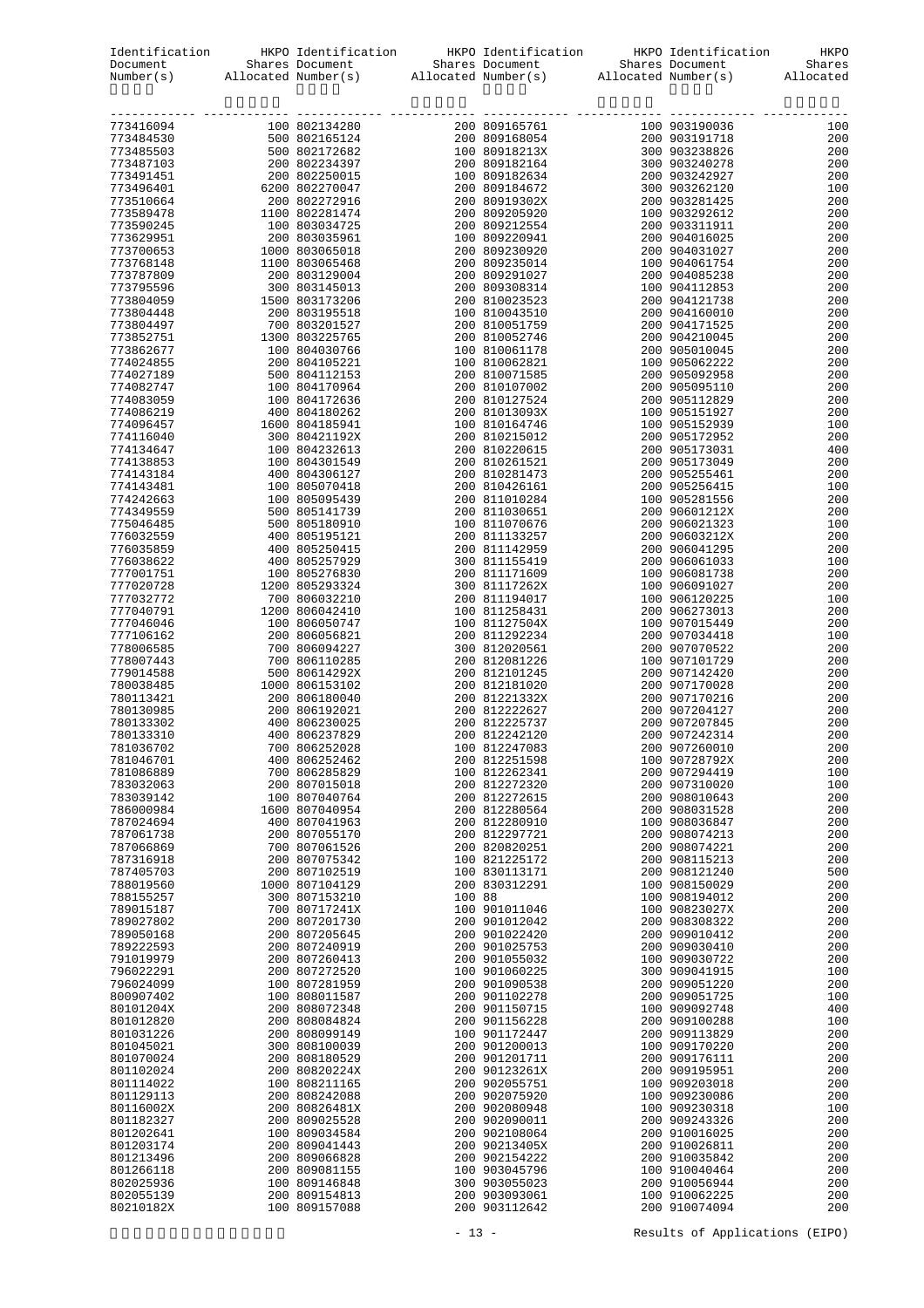| Identification HKPO Identification HKPO Identification HKPO Identification HKPO Identification HKPO Document Shares Document Shares Document Shares Number(s) Allocated Number(s) and Allocated Number(s) and Allocated Number<br>A1657944<br>200 A848560A<br>100 B4274860<br>200 C3092486<br>100<br>100 A8505449<br>200 B4408492<br>500 C3124345<br>A187371A<br>200<br>200 A8521568<br>100 C3124728E<br>A2019275<br>200 B470911<br>300<br>A2076686<br>200 A853117<br>400 B4754676<br>500 C314415A<br>100<br>100 A855319<br>400 B4800937<br>200 C316360<br>100<br>A2076694<br>200 A8596274<br>A2325775<br>200 B497032E<br>500 C3182469<br>200<br>300 A860279<br>500 B5373544<br>900 C3183104<br>200<br>A2400645<br>300 A8666086<br>200 B5465463<br>200 C3208565<br>100<br>A2468576<br>A2489808<br>1600 A8700071<br>200 B5659685<br>100 C3272530C<br>200 |  |  |  |
|---------------------------------------------------------------------------------------------------------------------------------------------------------------------------------------------------------------------------------------------------------------------------------------------------------------------------------------------------------------------------------------------------------------------------------------------------------------------------------------------------------------------------------------------------------------------------------------------------------------------------------------------------------------------------------------------------------------------------------------------------------------------------------------------------------------------------------------------------------|--|--|--|
|                                                                                                                                                                                                                                                                                                                                                                                                                                                                                                                                                                                                                                                                                                                                                                                                                                                         |  |  |  |
|                                                                                                                                                                                                                                                                                                                                                                                                                                                                                                                                                                                                                                                                                                                                                                                                                                                         |  |  |  |
|                                                                                                                                                                                                                                                                                                                                                                                                                                                                                                                                                                                                                                                                                                                                                                                                                                                         |  |  |  |
|                                                                                                                                                                                                                                                                                                                                                                                                                                                                                                                                                                                                                                                                                                                                                                                                                                                         |  |  |  |
|                                                                                                                                                                                                                                                                                                                                                                                                                                                                                                                                                                                                                                                                                                                                                                                                                                                         |  |  |  |
|                                                                                                                                                                                                                                                                                                                                                                                                                                                                                                                                                                                                                                                                                                                                                                                                                                                         |  |  |  |
|                                                                                                                                                                                                                                                                                                                                                                                                                                                                                                                                                                                                                                                                                                                                                                                                                                                         |  |  |  |
|                                                                                                                                                                                                                                                                                                                                                                                                                                                                                                                                                                                                                                                                                                                                                                                                                                                         |  |  |  |
|                                                                                                                                                                                                                                                                                                                                                                                                                                                                                                                                                                                                                                                                                                                                                                                                                                                         |  |  |  |
|                                                                                                                                                                                                                                                                                                                                                                                                                                                                                                                                                                                                                                                                                                                                                                                                                                                         |  |  |  |
|                                                                                                                                                                                                                                                                                                                                                                                                                                                                                                                                                                                                                                                                                                                                                                                                                                                         |  |  |  |
|                                                                                                                                                                                                                                                                                                                                                                                                                                                                                                                                                                                                                                                                                                                                                                                                                                                         |  |  |  |
|                                                                                                                                                                                                                                                                                                                                                                                                                                                                                                                                                                                                                                                                                                                                                                                                                                                         |  |  |  |
|                                                                                                                                                                                                                                                                                                                                                                                                                                                                                                                                                                                                                                                                                                                                                                                                                                                         |  |  |  |
|                                                                                                                                                                                                                                                                                                                                                                                                                                                                                                                                                                                                                                                                                                                                                                                                                                                         |  |  |  |
|                                                                                                                                                                                                                                                                                                                                                                                                                                                                                                                                                                                                                                                                                                                                                                                                                                                         |  |  |  |
|                                                                                                                                                                                                                                                                                                                                                                                                                                                                                                                                                                                                                                                                                                                                                                                                                                                         |  |  |  |
|                                                                                                                                                                                                                                                                                                                                                                                                                                                                                                                                                                                                                                                                                                                                                                                                                                                         |  |  |  |
|                                                                                                                                                                                                                                                                                                                                                                                                                                                                                                                                                                                                                                                                                                                                                                                                                                                         |  |  |  |
|                                                                                                                                                                                                                                                                                                                                                                                                                                                                                                                                                                                                                                                                                                                                                                                                                                                         |  |  |  |
|                                                                                                                                                                                                                                                                                                                                                                                                                                                                                                                                                                                                                                                                                                                                                                                                                                                         |  |  |  |
|                                                                                                                                                                                                                                                                                                                                                                                                                                                                                                                                                                                                                                                                                                                                                                                                                                                         |  |  |  |
|                                                                                                                                                                                                                                                                                                                                                                                                                                                                                                                                                                                                                                                                                                                                                                                                                                                         |  |  |  |
|                                                                                                                                                                                                                                                                                                                                                                                                                                                                                                                                                                                                                                                                                                                                                                                                                                                         |  |  |  |
|                                                                                                                                                                                                                                                                                                                                                                                                                                                                                                                                                                                                                                                                                                                                                                                                                                                         |  |  |  |
|                                                                                                                                                                                                                                                                                                                                                                                                                                                                                                                                                                                                                                                                                                                                                                                                                                                         |  |  |  |
|                                                                                                                                                                                                                                                                                                                                                                                                                                                                                                                                                                                                                                                                                                                                                                                                                                                         |  |  |  |
|                                                                                                                                                                                                                                                                                                                                                                                                                                                                                                                                                                                                                                                                                                                                                                                                                                                         |  |  |  |
|                                                                                                                                                                                                                                                                                                                                                                                                                                                                                                                                                                                                                                                                                                                                                                                                                                                         |  |  |  |
|                                                                                                                                                                                                                                                                                                                                                                                                                                                                                                                                                                                                                                                                                                                                                                                                                                                         |  |  |  |
|                                                                                                                                                                                                                                                                                                                                                                                                                                                                                                                                                                                                                                                                                                                                                                                                                                                         |  |  |  |
|                                                                                                                                                                                                                                                                                                                                                                                                                                                                                                                                                                                                                                                                                                                                                                                                                                                         |  |  |  |
|                                                                                                                                                                                                                                                                                                                                                                                                                                                                                                                                                                                                                                                                                                                                                                                                                                                         |  |  |  |
|                                                                                                                                                                                                                                                                                                                                                                                                                                                                                                                                                                                                                                                                                                                                                                                                                                                         |  |  |  |
|                                                                                                                                                                                                                                                                                                                                                                                                                                                                                                                                                                                                                                                                                                                                                                                                                                                         |  |  |  |
|                                                                                                                                                                                                                                                                                                                                                                                                                                                                                                                                                                                                                                                                                                                                                                                                                                                         |  |  |  |
|                                                                                                                                                                                                                                                                                                                                                                                                                                                                                                                                                                                                                                                                                                                                                                                                                                                         |  |  |  |
|                                                                                                                                                                                                                                                                                                                                                                                                                                                                                                                                                                                                                                                                                                                                                                                                                                                         |  |  |  |
|                                                                                                                                                                                                                                                                                                                                                                                                                                                                                                                                                                                                                                                                                                                                                                                                                                                         |  |  |  |
|                                                                                                                                                                                                                                                                                                                                                                                                                                                                                                                                                                                                                                                                                                                                                                                                                                                         |  |  |  |
|                                                                                                                                                                                                                                                                                                                                                                                                                                                                                                                                                                                                                                                                                                                                                                                                                                                         |  |  |  |
|                                                                                                                                                                                                                                                                                                                                                                                                                                                                                                                                                                                                                                                                                                                                                                                                                                                         |  |  |  |
|                                                                                                                                                                                                                                                                                                                                                                                                                                                                                                                                                                                                                                                                                                                                                                                                                                                         |  |  |  |
|                                                                                                                                                                                                                                                                                                                                                                                                                                                                                                                                                                                                                                                                                                                                                                                                                                                         |  |  |  |
|                                                                                                                                                                                                                                                                                                                                                                                                                                                                                                                                                                                                                                                                                                                                                                                                                                                         |  |  |  |
|                                                                                                                                                                                                                                                                                                                                                                                                                                                                                                                                                                                                                                                                                                                                                                                                                                                         |  |  |  |
|                                                                                                                                                                                                                                                                                                                                                                                                                                                                                                                                                                                                                                                                                                                                                                                                                                                         |  |  |  |
|                                                                                                                                                                                                                                                                                                                                                                                                                                                                                                                                                                                                                                                                                                                                                                                                                                                         |  |  |  |
|                                                                                                                                                                                                                                                                                                                                                                                                                                                                                                                                                                                                                                                                                                                                                                                                                                                         |  |  |  |
|                                                                                                                                                                                                                                                                                                                                                                                                                                                                                                                                                                                                                                                                                                                                                                                                                                                         |  |  |  |
|                                                                                                                                                                                                                                                                                                                                                                                                                                                                                                                                                                                                                                                                                                                                                                                                                                                         |  |  |  |
|                                                                                                                                                                                                                                                                                                                                                                                                                                                                                                                                                                                                                                                                                                                                                                                                                                                         |  |  |  |
|                                                                                                                                                                                                                                                                                                                                                                                                                                                                                                                                                                                                                                                                                                                                                                                                                                                         |  |  |  |
|                                                                                                                                                                                                                                                                                                                                                                                                                                                                                                                                                                                                                                                                                                                                                                                                                                                         |  |  |  |
|                                                                                                                                                                                                                                                                                                                                                                                                                                                                                                                                                                                                                                                                                                                                                                                                                                                         |  |  |  |
|                                                                                                                                                                                                                                                                                                                                                                                                                                                                                                                                                                                                                                                                                                                                                                                                                                                         |  |  |  |
|                                                                                                                                                                                                                                                                                                                                                                                                                                                                                                                                                                                                                                                                                                                                                                                                                                                         |  |  |  |
| A2522554<br>200 A8709907<br>100 B5691228<br>200 C3287856<br>200                                                                                                                                                                                                                                                                                                                                                                                                                                                                                                                                                                                                                                                                                                                                                                                         |  |  |  |
| 100 A873684A<br>500 B5714627<br>200 C329000<br>100<br>A2551945                                                                                                                                                                                                                                                                                                                                                                                                                                                                                                                                                                                                                                                                                                                                                                                          |  |  |  |
| A2552690<br>300 A8740804<br>300 B5715429<br>200 C330342<br>500                                                                                                                                                                                                                                                                                                                                                                                                                                                                                                                                                                                                                                                                                                                                                                                          |  |  |  |
| A2576301<br>300 A8800920<br>200 B5912984<br>100 C3304564<br>200                                                                                                                                                                                                                                                                                                                                                                                                                                                                                                                                                                                                                                                                                                                                                                                         |  |  |  |
| 100 A8805043<br>200 B6013967<br>500 C330520A<br>200<br>A2770086                                                                                                                                                                                                                                                                                                                                                                                                                                                                                                                                                                                                                                                                                                                                                                                         |  |  |  |
| A3121189<br>A8807623<br>100 B617324<br>200 C3311404<br>200                                                                                                                                                                                                                                                                                                                                                                                                                                                                                                                                                                                                                                                                                                                                                                                              |  |  |  |
| D0272850<br>200 A8846785<br>100 B6175177<br>300 C3329915<br>100<br>A8847935<br>100                                                                                                                                                                                                                                                                                                                                                                                                                                                                                                                                                                                                                                                                                                                                                                      |  |  |  |
| 200 C3344809<br>A3183745<br>100 B6187779<br>D6449426<br>200 A8870376<br>300 B6292270<br>100 C3351864<br>500                                                                                                                                                                                                                                                                                                                                                                                                                                                                                                                                                                                                                                                                                                                                             |  |  |  |
| A3330128<br>500 A889516<br>100 B680771<br>1100 C3400504<br>200                                                                                                                                                                                                                                                                                                                                                                                                                                                                                                                                                                                                                                                                                                                                                                                          |  |  |  |
| 400 A8895832<br>500 B713127<br>200 C3410534<br>100<br>A3459864                                                                                                                                                                                                                                                                                                                                                                                                                                                                                                                                                                                                                                                                                                                                                                                          |  |  |  |
| 300 A8914179<br>200 B7278786<br>200 C3411050<br>100<br>A3588451                                                                                                                                                                                                                                                                                                                                                                                                                                                                                                                                                                                                                                                                                                                                                                                         |  |  |  |
| 200 A8969607<br>200 B728668<br>100 C346666<br>100<br>A3590723                                                                                                                                                                                                                                                                                                                                                                                                                                                                                                                                                                                                                                                                                                                                                                                           |  |  |  |
| 200 A9000553<br>100 B7426211<br>100 C348892<br>100<br>A3634984D                                                                                                                                                                                                                                                                                                                                                                                                                                                                                                                                                                                                                                                                                                                                                                                         |  |  |  |
| 200 A9030061<br>200 B7441946<br>200 C3515646<br>200<br>A3645560                                                                                                                                                                                                                                                                                                                                                                                                                                                                                                                                                                                                                                                                                                                                                                                         |  |  |  |
| 200 A9061331<br>300 B7488853<br>200 C3531064<br>200<br>A3661892                                                                                                                                                                                                                                                                                                                                                                                                                                                                                                                                                                                                                                                                                                                                                                                         |  |  |  |
| 300 A9070691<br>200 B7559556<br>200 C355708A<br>200<br>A3703129                                                                                                                                                                                                                                                                                                                                                                                                                                                                                                                                                                                                                                                                                                                                                                                         |  |  |  |
| 200 A9109628<br>200 B7583767<br>200 C3578788<br>200<br>A393080A                                                                                                                                                                                                                                                                                                                                                                                                                                                                                                                                                                                                                                                                                                                                                                                         |  |  |  |
| 2300 A9144121<br>200 B7900509<br>700 C3579520<br>300<br>A396140                                                                                                                                                                                                                                                                                                                                                                                                                                                                                                                                                                                                                                                                                                                                                                                         |  |  |  |
| 300 A921863<br>300 B794308<br>400 C364290<br>A401923<br>2300                                                                                                                                                                                                                                                                                                                                                                                                                                                                                                                                                                                                                                                                                                                                                                                            |  |  |  |
| 300 A9233027<br>300 B822101A<br>200 C3666865<br>100<br>A4079682                                                                                                                                                                                                                                                                                                                                                                                                                                                                                                                                                                                                                                                                                                                                                                                         |  |  |  |
| 200 A9244681<br>200 B8236572<br>100 C367454A<br>200<br>A4226464                                                                                                                                                                                                                                                                                                                                                                                                                                                                                                                                                                                                                                                                                                                                                                                         |  |  |  |
| 100 A9342624<br>100 B8437977<br>700 C3686572<br>400<br>A440740A                                                                                                                                                                                                                                                                                                                                                                                                                                                                                                                                                                                                                                                                                                                                                                                         |  |  |  |
| A4476541<br>300 A9368119<br>100 B8542487<br>100 C3723702<br>1100<br>100 A9368917<br>1600 B8667638<br>200 C3733635<br>200                                                                                                                                                                                                                                                                                                                                                                                                                                                                                                                                                                                                                                                                                                                                |  |  |  |
| A4484412<br>100 A9410557<br>100 B8703146<br>200 C376353<br>200<br>A4916304                                                                                                                                                                                                                                                                                                                                                                                                                                                                                                                                                                                                                                                                                                                                                                              |  |  |  |
| A4973146<br>200 A9431716<br>100 B876263<br>200 C377776<br>1100                                                                                                                                                                                                                                                                                                                                                                                                                                                                                                                                                                                                                                                                                                                                                                                          |  |  |  |
| A500674<br>500 A950540A<br>100 B906913<br>900 C3795827<br>100                                                                                                                                                                                                                                                                                                                                                                                                                                                                                                                                                                                                                                                                                                                                                                                           |  |  |  |
| 100 C3809291<br>200<br>A5050025<br>500 A9524218<br>200 B9083613                                                                                                                                                                                                                                                                                                                                                                                                                                                                                                                                                                                                                                                                                                                                                                                         |  |  |  |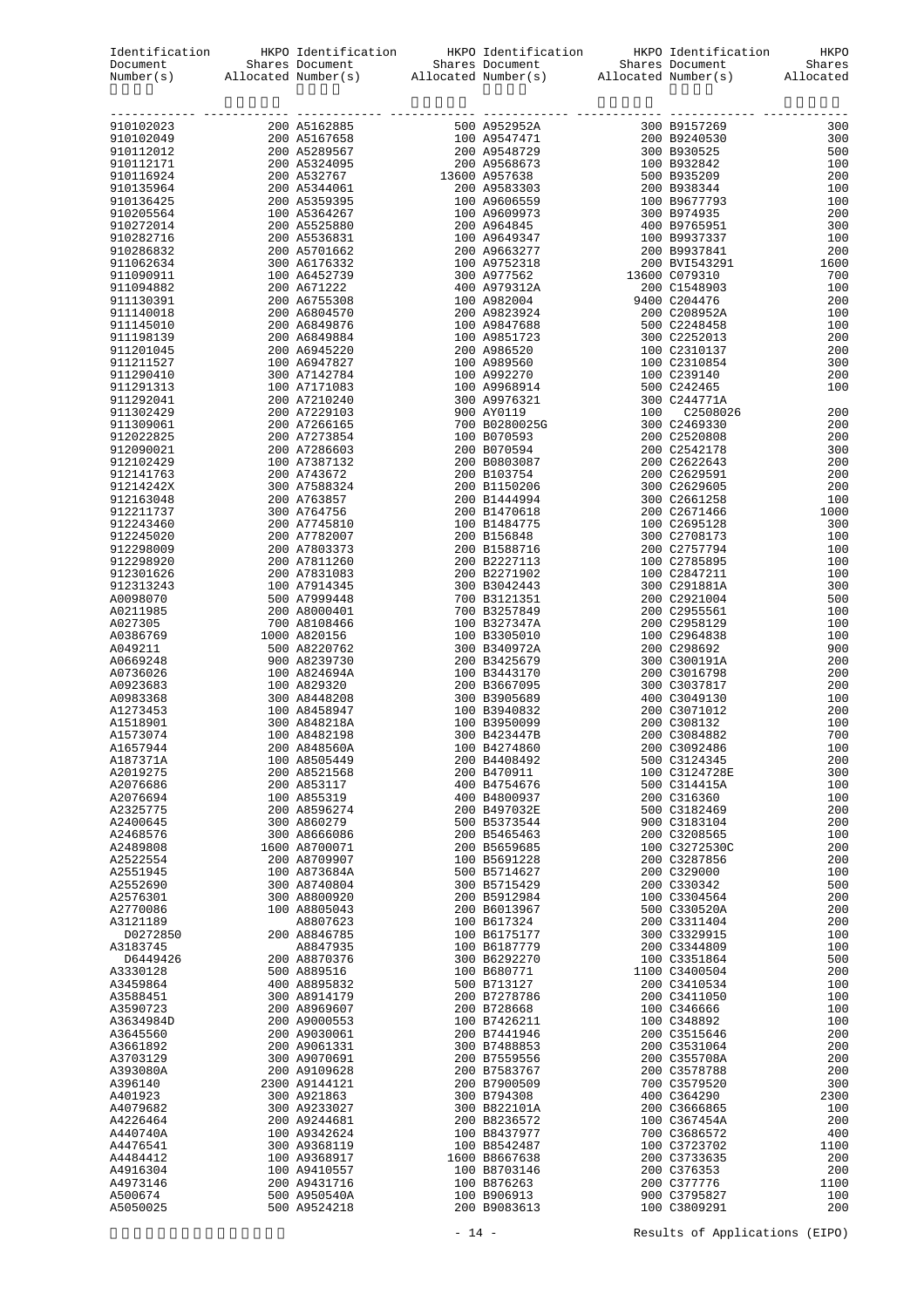|                      |                              | Tdentification HKPO Identification HKPO Identification HKPO Identification HKPO Identification HKPO Document Shares Document Shares Document Shares Number(s) Allocated Number(s) Allocated Number(s) and the Mumber(s) $\lambda$ a |                              |            |
|----------------------|------------------------------|-------------------------------------------------------------------------------------------------------------------------------------------------------------------------------------------------------------------------------------|------------------------------|------------|
|                      |                              |                                                                                                                                                                                                                                     |                              |            |
|                      |                              |                                                                                                                                                                                                                                     |                              |            |
|                      |                              |                                                                                                                                                                                                                                     |                              |            |
|                      |                              |                                                                                                                                                                                                                                     |                              |            |
|                      |                              |                                                                                                                                                                                                                                     |                              |            |
|                      |                              |                                                                                                                                                                                                                                     |                              |            |
|                      |                              |                                                                                                                                                                                                                                     |                              |            |
|                      |                              |                                                                                                                                                                                                                                     |                              |            |
|                      |                              |                                                                                                                                                                                                                                     |                              |            |
|                      |                              |                                                                                                                                                                                                                                     |                              |            |
|                      |                              |                                                                                                                                                                                                                                     |                              |            |
|                      |                              |                                                                                                                                                                                                                                     |                              |            |
|                      |                              |                                                                                                                                                                                                                                     |                              |            |
|                      |                              |                                                                                                                                                                                                                                     |                              |            |
|                      |                              |                                                                                                                                                                                                                                     |                              |            |
|                      |                              |                                                                                                                                                                                                                                     |                              |            |
|                      |                              |                                                                                                                                                                                                                                     |                              |            |
|                      |                              |                                                                                                                                                                                                                                     |                              |            |
|                      |                              |                                                                                                                                                                                                                                     |                              |            |
|                      |                              |                                                                                                                                                                                                                                     |                              |            |
|                      |                              |                                                                                                                                                                                                                                     |                              |            |
|                      |                              |                                                                                                                                                                                                                                     |                              |            |
|                      |                              |                                                                                                                                                                                                                                     |                              |            |
|                      |                              |                                                                                                                                                                                                                                     |                              |            |
|                      |                              |                                                                                                                                                                                                                                     |                              |            |
|                      |                              |                                                                                                                                                                                                                                     |                              |            |
|                      |                              |                                                                                                                                                                                                                                     |                              |            |
|                      |                              |                                                                                                                                                                                                                                     |                              |            |
|                      |                              |                                                                                                                                                                                                                                     |                              |            |
|                      |                              |                                                                                                                                                                                                                                     |                              |            |
|                      |                              |                                                                                                                                                                                                                                     |                              |            |
|                      |                              |                                                                                                                                                                                                                                     |                              |            |
|                      |                              |                                                                                                                                                                                                                                     |                              |            |
|                      |                              |                                                                                                                                                                                                                                     |                              |            |
|                      |                              |                                                                                                                                                                                                                                     |                              |            |
|                      |                              |                                                                                                                                                                                                                                     |                              |            |
|                      |                              |                                                                                                                                                                                                                                     |                              |            |
|                      |                              |                                                                                                                                                                                                                                     |                              |            |
|                      |                              |                                                                                                                                                                                                                                     |                              |            |
|                      |                              |                                                                                                                                                                                                                                     |                              |            |
|                      |                              |                                                                                                                                                                                                                                     |                              |            |
|                      |                              |                                                                                                                                                                                                                                     |                              |            |
|                      |                              |                                                                                                                                                                                                                                     |                              |            |
|                      |                              |                                                                                                                                                                                                                                     |                              |            |
|                      |                              | 500 D0518744 100 D2642671 500 D4479557                                                                                                                                                                                              |                              |            |
| C4983333             | 100 D0559661                 | 100 D2658349                                                                                                                                                                                                                        | 300 D4502680                 | 500        |
| C5033282             | 300 D071506A                 | 300 D2681804                                                                                                                                                                                                                        | 100 D4511450                 | 100        |
| C512240              | 100 D075233A                 | 100 D269202                                                                                                                                                                                                                         | 700 D4514735                 | 100        |
| C5138920             | 200 D0753069                 | 300 D269203                                                                                                                                                                                                                         | 700 D4517769                 | 200        |
| C514483              | 200 D0756629                 | 200 D2697107                                                                                                                                                                                                                        | 200 D451996                  | 100        |
| C5156619             | 200 D0771237                 | 200 D2741742                                                                                                                                                                                                                        | 200 D4534353                 | 300        |
| C5248300<br>C5250887 | 300 D079587<br>100 D0804194  | 500 D2743990<br>200 D2783275                                                                                                                                                                                                        | 300 D453647A<br>100 D4558465 | 200<br>500 |
| C528378              | 200 D083834A                 | 300 D2792231                                                                                                                                                                                                                        | 300 D4567758                 | 100        |
| C5314451             | 100 D0874214                 | 1000 D2840171                                                                                                                                                                                                                       | 200 D4588690                 | 300        |
| C5323949             | 200 D0908453                 | 100 D285967                                                                                                                                                                                                                         | 100 D4595662                 | 100        |
| C5366001             | 300 D0949249                 | 200 D287453A                                                                                                                                                                                                                        | 100 D4639422                 | 300        |
| C5395966             | 400 D097320                  | 200 D2896568                                                                                                                                                                                                                        | 200 D4650973                 | 200        |
| C5398205             | 300 D0985857                 | 200 D2905427                                                                                                                                                                                                                        | 300 D4665172                 | 200        |
| C545508A             | 400 D102382                  | 200 D2920825                                                                                                                                                                                                                        | 300 D4676727                 | 1600       |
| C5503637<br>C551366  | 100 D105362<br>500 D1065395  | 100 D2950163<br>100 D2987806                                                                                                                                                                                                        | 100 D4676735<br>200 D4702744 | 400<br>200 |
| C5518561             | 200 D1087569                 | 300 D299097                                                                                                                                                                                                                         | 100 D4704631                 | 700        |
| C5547936             | 100 D1093305                 | 200 D300136A                                                                                                                                                                                                                        | 7100 D4717091                | 200        |
| C5563532             | 100 D1117174                 | 200 D300370                                                                                                                                                                                                                         | 100 D4719418                 | 100        |
| C5574852             | 1000 D1140214                | 100 D3016480                                                                                                                                                                                                                        | 100 D4756534                 | 200        |
| C5652446             | 200 D1168526                 | 300 D3029736                                                                                                                                                                                                                        | 100 D478411                  | 200        |
| C5671254             | 400 D1176731                 | 100 D309006                                                                                                                                                                                                                         | 700 D4804164                 | 100        |
| C5685530             | 200 D1185900                 | 100 D3095208                                                                                                                                                                                                                        | 300 D4816715                 | 100        |
| C5687061             | 200 D1252764                 | 200 D3129668                                                                                                                                                                                                                        | 200 D4818238                 | 300        |
| C5715979             | 300 D1283961                 | 200 D313995                                                                                                                                                                                                                         | 200 D4867999                 | 300        |
| C5727640<br>C5732970 | 300 D1286146<br>100 D1289137 | 200 D3154247<br>300 D3181082                                                                                                                                                                                                        | 200 D4873212<br>100 D4876254 | 500<br>200 |
| C5748044             | 100 D1328825                 | 200 D3186432                                                                                                                                                                                                                        | 300 D490987A                 | 300        |
| C5749059             | 200 D141306                  | 500 D320365                                                                                                                                                                                                                         | 500 D4924852                 | 200        |
| C5756209             | 200 D1424816                 | 300 D3203736                                                                                                                                                                                                                        | 500 D4952406                 | 1300       |
| C578265A             | 100 D1472756                 | 100 D3221475                                                                                                                                                                                                                        | 200 D4970552                 | 300        |
| C5804270             | 300 D1565622                 | 200 D3234240                                                                                                                                                                                                                        | 300 D4970668                 | 300        |
| C584061              | 200 D163212                  | 700 D3242790                                                                                                                                                                                                                        | 400 D497342A                 | 100        |
| C5865830             | 200 D1639030                 | 100 D327162                                                                                                                                                                                                                         | 700 D4973985                 | 200        |
| C5894237             | 100 D164600                  | 200 D3343791                                                                                                                                                                                                                        | 200 D504835                  | 200<br>700 |
| C593221<br>C594933   | 200 D1650247<br>200 D1657446 | 100 D3390013<br>500 D3400302                                                                                                                                                                                                        | 100 D5053839<br>500 D5070962 | 100        |
|                      |                              |                                                                                                                                                                                                                                     |                              |            |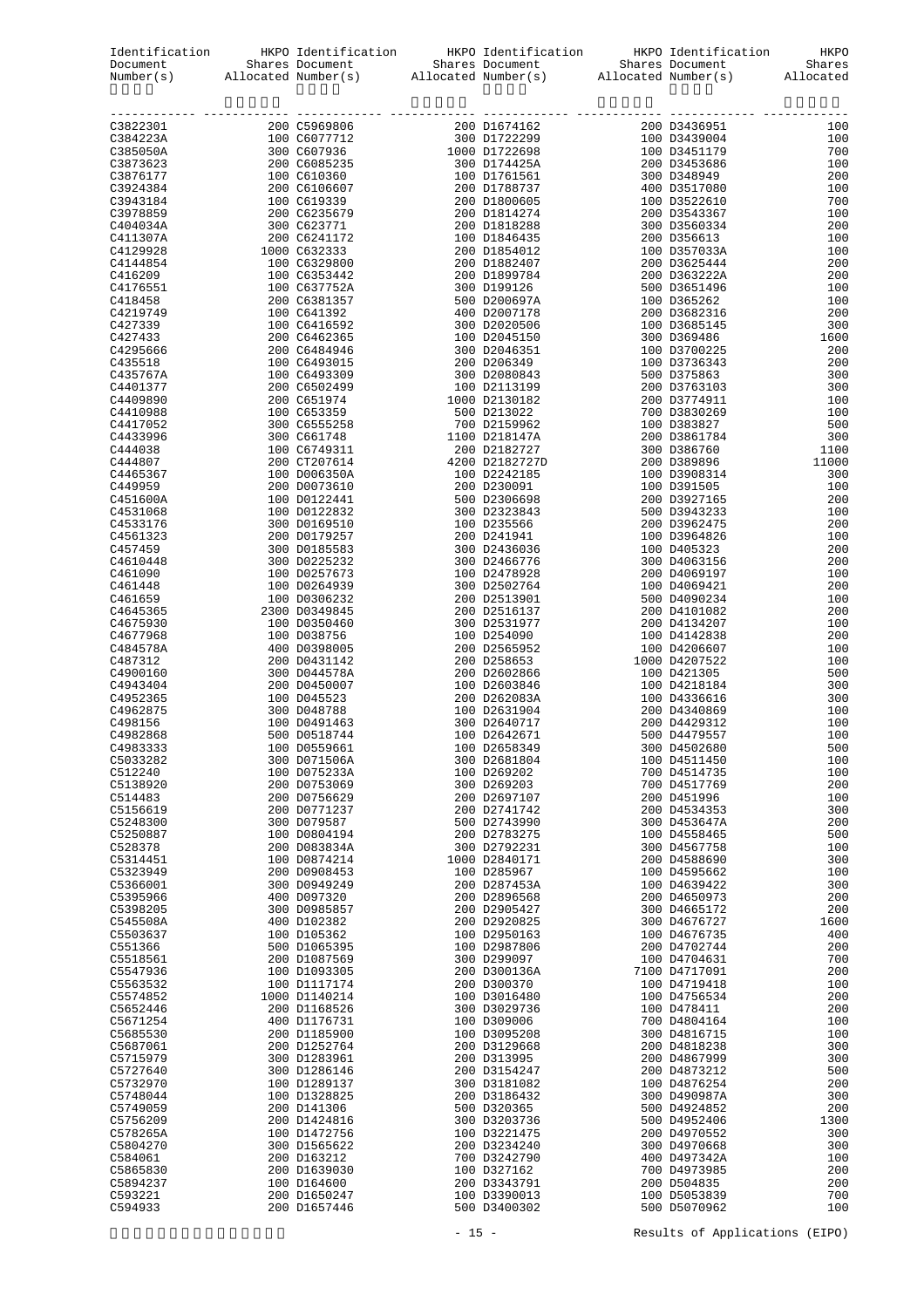|                      |                              |                              | Tdentification HKPO Identification HKPO Identification HKPO Identification HKPO Identification HKPO Document Shares Document Shares Document Shares Number(s) Allocated Number(s) and Allocated Number(s) and Allocated Number |            |
|----------------------|------------------------------|------------------------------|--------------------------------------------------------------------------------------------------------------------------------------------------------------------------------------------------------------------------------|------------|
|                      |                              |                              |                                                                                                                                                                                                                                |            |
|                      |                              |                              |                                                                                                                                                                                                                                |            |
|                      |                              |                              |                                                                                                                                                                                                                                |            |
|                      |                              |                              |                                                                                                                                                                                                                                |            |
|                      |                              |                              |                                                                                                                                                                                                                                |            |
|                      |                              |                              |                                                                                                                                                                                                                                |            |
|                      |                              |                              |                                                                                                                                                                                                                                |            |
|                      |                              |                              |                                                                                                                                                                                                                                |            |
|                      |                              |                              |                                                                                                                                                                                                                                |            |
|                      |                              |                              |                                                                                                                                                                                                                                |            |
|                      |                              |                              |                                                                                                                                                                                                                                |            |
|                      |                              |                              |                                                                                                                                                                                                                                |            |
|                      |                              |                              |                                                                                                                                                                                                                                |            |
|                      |                              |                              |                                                                                                                                                                                                                                |            |
|                      |                              |                              |                                                                                                                                                                                                                                |            |
|                      |                              |                              |                                                                                                                                                                                                                                |            |
|                      |                              |                              |                                                                                                                                                                                                                                |            |
|                      |                              |                              |                                                                                                                                                                                                                                |            |
|                      |                              |                              |                                                                                                                                                                                                                                |            |
|                      |                              |                              |                                                                                                                                                                                                                                |            |
|                      |                              |                              |                                                                                                                                                                                                                                |            |
|                      |                              |                              |                                                                                                                                                                                                                                |            |
|                      |                              |                              |                                                                                                                                                                                                                                |            |
|                      |                              |                              |                                                                                                                                                                                                                                |            |
|                      |                              |                              |                                                                                                                                                                                                                                |            |
|                      |                              |                              |                                                                                                                                                                                                                                |            |
|                      |                              |                              |                                                                                                                                                                                                                                |            |
|                      |                              |                              |                                                                                                                                                                                                                                |            |
|                      |                              |                              |                                                                                                                                                                                                                                |            |
|                      |                              |                              |                                                                                                                                                                                                                                |            |
|                      |                              |                              |                                                                                                                                                                                                                                |            |
|                      |                              |                              |                                                                                                                                                                                                                                |            |
|                      |                              |                              |                                                                                                                                                                                                                                |            |
|                      |                              |                              |                                                                                                                                                                                                                                |            |
|                      |                              |                              |                                                                                                                                                                                                                                |            |
|                      |                              |                              |                                                                                                                                                                                                                                |            |
|                      |                              |                              |                                                                                                                                                                                                                                |            |
|                      |                              |                              |                                                                                                                                                                                                                                |            |
|                      |                              |                              |                                                                                                                                                                                                                                |            |
|                      |                              |                              |                                                                                                                                                                                                                                |            |
|                      |                              |                              |                                                                                                                                                                                                                                |            |
|                      |                              |                              |                                                                                                                                                                                                                                |            |
|                      |                              |                              |                                                                                                                                                                                                                                |            |
|                      |                              |                              |                                                                                                                                                                                                                                |            |
|                      |                              |                              |                                                                                                                                                                                                                                |            |
|                      |                              |                              |                                                                                                                                                                                                                                |            |
| D609714              | 1100 E1818604                | 200 E4843316 200 E6872275    |                                                                                                                                                                                                                                |            |
| D6101713             | 200 E1891808                 | 100 E4846900                 | 100 E6901046                                                                                                                                                                                                                   | 100        |
| D6131132             | 100 E190499                  | 200 E487114A                 | 200 E698227                                                                                                                                                                                                                    | 9400       |
| D6186611             | 200 E194524A                 | 200 E4890225                 | 200 E7026084                                                                                                                                                                                                                   | 700        |
| D6237275<br>D623922  | 100 E214695<br>700 E2157881  | 100 E4890373<br>200 E4893208 | 400 E7034508<br>200 E7100128                                                                                                                                                                                                   | 100<br>200 |
| D6260900             | 100 E2161536                 | 300 E4902231                 | 8900 E7101698                                                                                                                                                                                                                  | 200        |
| D6278613             | 500 E2162591                 | 700 E4903378                 | 200 E710836                                                                                                                                                                                                                    | 500        |
| D6282858             | 200 E2210162                 | 100 E4930855                 | 200 E7134650                                                                                                                                                                                                                   | 300        |
| D6290125             | 300 E2306119                 | 200 E4982472                 | 200 E713488A                                                                                                                                                                                                                   | 100        |
| D633757              | 100 E2384993                 | 300 E4999340                 | 200 E7184372                                                                                                                                                                                                                   | 300        |
| D6399836             | 200 E2431312                 | 100 E5010679                 | 200 E7199256                                                                                                                                                                                                                   | 300        |
| D6413405             | 100 E24457197                | 100 E5017347                 | 100 E722299                                                                                                                                                                                                                    | 100        |
| D6436987             | 300 E253006A                 | 500 E5018017                 | 200 E7240663                                                                                                                                                                                                                   | 200        |
| D6441646             | 300 E253631                  | 13600 E5081940               | 100 E724097                                                                                                                                                                                                                    | 1600       |
| D6447237             | 200 E254118                  | 300 E513498<br>500 E5136745  | 300 E727823                                                                                                                                                                                                                    | 200<br>100 |
| D645497<br>D650806   | 200 E2558371<br>200 E255922A | 100 E515577                  | 100 E732692<br>200 E7346577                                                                                                                                                                                                    | 200        |
| D6513280             | 200 E2579638                 | 100 E5166954                 | 200 E736829                                                                                                                                                                                                                    | 100        |
| D6576037             | 1000 E2617602                | 500 E5180094                 | 500 E7373299                                                                                                                                                                                                                   | 300        |
| D6586016             | 300 E2685179                 | 300 E5239528                 | 100 E7405131                                                                                                                                                                                                                   | 100        |
| D6645853             | 100 E271328                  | 300 E5245781                 | 300 E7412405                                                                                                                                                                                                                   | 200        |
| D6670335             | 100 E274296                  | 700 E526677                  | 100 E7453497                                                                                                                                                                                                                   | 100        |
| D6693815             | 300 E2779262                 | 100 E5308678                 | 100 E7460841                                                                                                                                                                                                                   | 100        |
| D6705058             | 200 E2849996                 | 300 E5315976                 | 200 E751261                                                                                                                                                                                                                    | 200        |
| D6760059             | 100 E2852660                 | 100 E5317316                 | 100 E7530459                                                                                                                                                                                                                   | 100        |
| D6780572             | 200 E2980154                 | 300 E532410A                 | 100 E7555664                                                                                                                                                                                                                   | 300        |
| D6780920<br>D6820183 | 100 E3013573<br>300 E301765A | 200 E5363040<br>100 E5398901 | 300 E756107<br>200 E756583A                                                                                                                                                                                                    | 300<br>200 |
| D6823034             | 300 E3027695                 | 200 E5486339                 | 100 E7627339                                                                                                                                                                                                                   | 200        |
| D6829458             | 300 E3069471                 | 100 E5487327                 | 200 E765072                                                                                                                                                                                                                    | 100        |
| D6917365             | 300 E3077695                 | 400 E5596932                 | 300 E7664498                                                                                                                                                                                                                   | 200        |
| D6928472             | 200 E3082893                 | 100 E5630138                 | 100 E766842                                                                                                                                                                                                                    | 12500      |
| D693247A             | 200 E3107969                 | 400 E5643809                 | 200 E7674167                                                                                                                                                                                                                   | 300        |
| D6968857             | 100 E3112199                 | 500 E5676294                 | 200 E768006A                                                                                                                                                                                                                   | 100        |
| D6995897             | 200 E3125851                 | 1100 E5679269                | 200 E770970A                                                                                                                                                                                                                   | 100        |
| D699999A             | 300 E3167554                 | 1600 E5685153                | 100 E7737134                                                                                                                                                                                                                   | 300        |
| D700985              | 100 E317397                  | 400 E5691293                 | 200 E7818770                                                                                                                                                                                                                   | 100        |
| D7500891             | 100 E3174852                 | 100 E5702155                 | 300 E782659                                                                                                                                                                                                                    | 700        |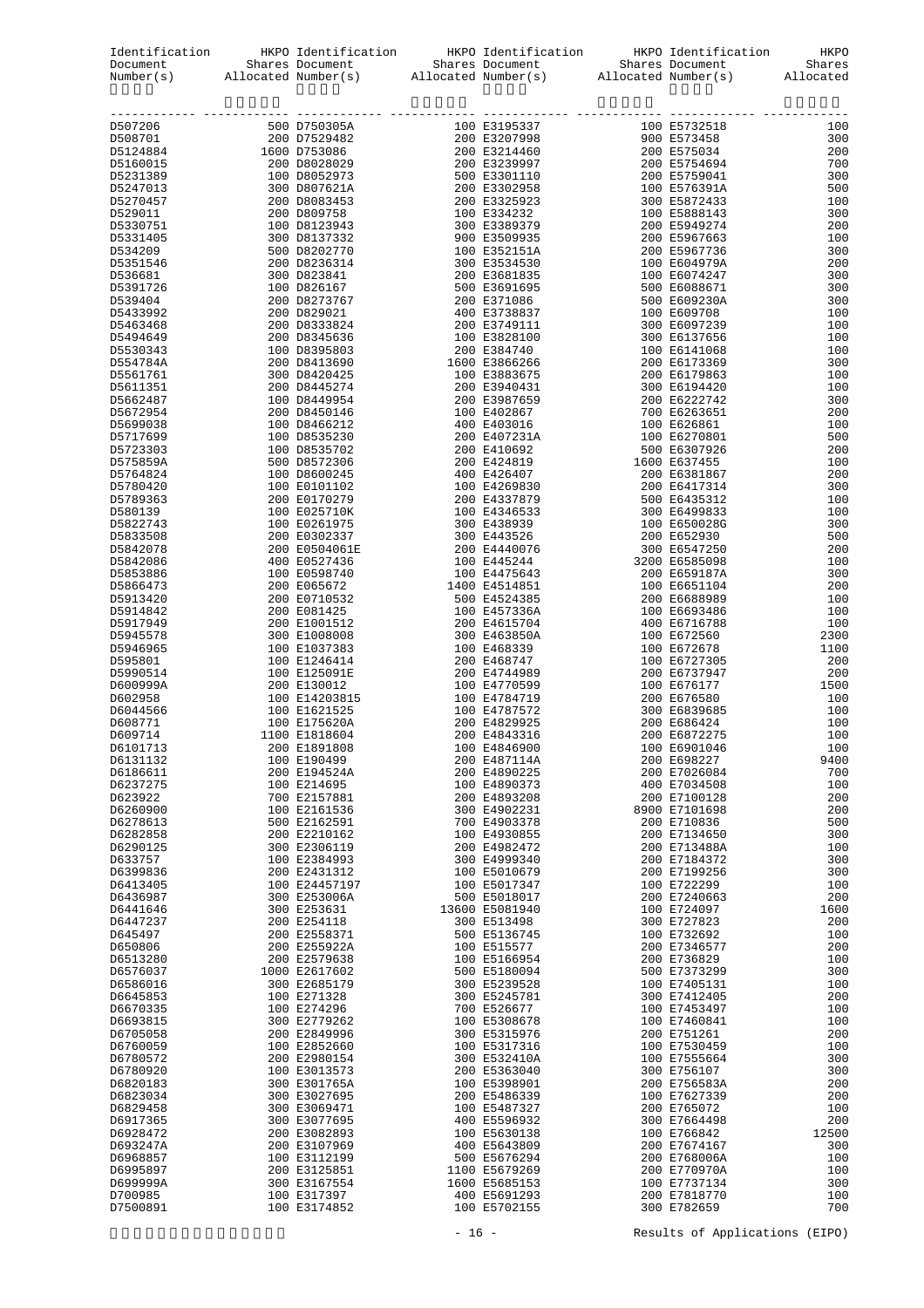|                      |                              | Identification HKPO Identification HKPO Identification HKPO Identification HKPO Identification HKPO Document<br>Document Shares Document Shares Document Shares Document Shares Number(s) Allocated Number(s) Allocated Number(s)                                          |                                |             |
|----------------------|------------------------------|----------------------------------------------------------------------------------------------------------------------------------------------------------------------------------------------------------------------------------------------------------------------------|--------------------------------|-------------|
|                      |                              | $\begin{smallmatrix} 128191911 & 1310 & 19144000, & 1000 & 13262000, & 2000 & 1014471 \\ 1310 & 1310 & 19144000, & 1000 & 13262000, & 2000 & 1014471 \\ 141 & 1310 & 13144000, & 1000 & 13244000, & 2000 & 10144711 \\ 141 & 1410 & 1410 & 1410 & 1410 & 1410 & 1410 & 14$ |                                |             |
|                      |                              |                                                                                                                                                                                                                                                                            |                                |             |
|                      |                              |                                                                                                                                                                                                                                                                            |                                |             |
|                      |                              |                                                                                                                                                                                                                                                                            |                                |             |
|                      |                              |                                                                                                                                                                                                                                                                            |                                |             |
|                      |                              |                                                                                                                                                                                                                                                                            |                                |             |
|                      |                              |                                                                                                                                                                                                                                                                            |                                |             |
|                      |                              |                                                                                                                                                                                                                                                                            |                                |             |
|                      |                              |                                                                                                                                                                                                                                                                            |                                |             |
|                      |                              |                                                                                                                                                                                                                                                                            |                                |             |
|                      |                              |                                                                                                                                                                                                                                                                            |                                |             |
|                      |                              |                                                                                                                                                                                                                                                                            |                                |             |
|                      |                              |                                                                                                                                                                                                                                                                            |                                |             |
|                      |                              |                                                                                                                                                                                                                                                                            |                                |             |
|                      |                              |                                                                                                                                                                                                                                                                            |                                |             |
|                      |                              |                                                                                                                                                                                                                                                                            |                                |             |
|                      |                              |                                                                                                                                                                                                                                                                            |                                |             |
|                      |                              |                                                                                                                                                                                                                                                                            |                                |             |
|                      |                              |                                                                                                                                                                                                                                                                            |                                |             |
|                      |                              |                                                                                                                                                                                                                                                                            |                                |             |
|                      |                              |                                                                                                                                                                                                                                                                            |                                |             |
|                      |                              |                                                                                                                                                                                                                                                                            |                                |             |
|                      |                              |                                                                                                                                                                                                                                                                            |                                |             |
|                      |                              |                                                                                                                                                                                                                                                                            |                                |             |
|                      |                              |                                                                                                                                                                                                                                                                            |                                |             |
|                      |                              |                                                                                                                                                                                                                                                                            |                                |             |
|                      |                              |                                                                                                                                                                                                                                                                            |                                |             |
|                      |                              |                                                                                                                                                                                                                                                                            |                                |             |
|                      |                              |                                                                                                                                                                                                                                                                            |                                |             |
|                      |                              |                                                                                                                                                                                                                                                                            |                                |             |
|                      |                              |                                                                                                                                                                                                                                                                            |                                |             |
|                      |                              |                                                                                                                                                                                                                                                                            |                                |             |
|                      |                              |                                                                                                                                                                                                                                                                            |                                |             |
|                      |                              |                                                                                                                                                                                                                                                                            |                                |             |
|                      |                              |                                                                                                                                                                                                                                                                            |                                |             |
|                      |                              |                                                                                                                                                                                                                                                                            |                                |             |
|                      |                              |                                                                                                                                                                                                                                                                            |                                |             |
|                      |                              |                                                                                                                                                                                                                                                                            |                                |             |
|                      |                              |                                                                                                                                                                                                                                                                            |                                |             |
|                      |                              |                                                                                                                                                                                                                                                                            |                                |             |
| E8627898             | 100 G0300038                 | 100 G2535423                                                                                                                                                                                                                                                               | 200 G4325442                   | 100         |
| E8641831E<br>E866176 | 300 G0351228<br>500 G0353182 | 300 G258260A<br>400 G2583436                                                                                                                                                                                                                                               | 200 G432760<br>100 G4335960    | 100<br>100  |
| E866941              | 500 G0364710                 | 300 G259313A                                                                                                                                                                                                                                                               | 300 G433614                    | 700         |
| E8681388             | 300 G0367922                 | 200 G2597755                                                                                                                                                                                                                                                               | 200 G43462604                  | 200         |
| E871263              | 900 G0434387                 | 300 G261434A                                                                                                                                                                                                                                                               | 300 G436829A                   | 300         |
| E8739742<br>E8742344 | 300 G0436630<br>200 G0504148 | 700 G2626240<br>200 G263763                                                                                                                                                                                                                                                | 200 G4396323<br>100 G4398156   | 200<br>300  |
| E8758720             | 100 G051814                  | 500 G2660759                                                                                                                                                                                                                                                               | 100 G4422685                   | 300         |
| E876263              | 100 G0557683                 | 500 G2715243                                                                                                                                                                                                                                                               | 200 G443488                    | 100         |
| E8774025<br>E8784195 | 200 G056163A<br>300 G0580537 | 500 G272045<br>300 G2721103                                                                                                                                                                                                                                                | 200 G4435353<br>200 G4439804   | 100<br>900  |
| E8795545             | 500 G0599696                 | 100 G2746130                                                                                                                                                                                                                                                               | 200 G444360                    | 200         |
| E8843477B            | 100 G0636427                 | 500 G27523186                                                                                                                                                                                                                                                              | 100 G4447688                   | 400         |
| E8887423             | 200 G0662266                 | 200 G2804408                                                                                                                                                                                                                                                               | 100 G4458930                   | 200         |
| E8895566<br>E8905898 | 300 G071376<br>100 G0723125  | 500 G2806885<br>100 G2806893                                                                                                                                                                                                                                               | 300 G447507A<br>200 G447667    | 300<br>100  |
| E8910980             | 100 G0744556                 | 200 G282340                                                                                                                                                                                                                                                                | 1400 G4489119                  | 300         |
| E891769              | 500 G0800413                 | 200 G283496A                                                                                                                                                                                                                                                               | 300 G4527045                   | 200         |
| E892884              | 100 G0828660<br>200 G0844666 | 300 G285877A<br>200 G286230                                                                                                                                                                                                                                                | 300 G45401778<br>400 G45408721 | 200<br>200  |
| E8933107<br>E8936637 | 200 G0914389                 | 200 G2864508                                                                                                                                                                                                                                                               | 200 G455906                    | 500         |
| E8942327             | 200 G0933197                 | 300 G28680573                                                                                                                                                                                                                                                              | 200 G4562150                   | 500         |
| E894282              | 100 G0982317                 | 200 G28719576                                                                                                                                                                                                                                                              | 100 G4571788                   | 200         |
| E894297<br>E895774A  | 100 G1010831<br>200 G101084A | 300 G2872047<br>200 G287323A                                                                                                                                                                                                                                               | 200 G4594486<br>500 G4613677   | 200<br>100  |
| E896670              | 100 G1022031                 | 200 G2878908                                                                                                                                                                                                                                                               | 500 G4628682                   | 400         |
| E8978488             | 100 G103919                  | 200 G289934                                                                                                                                                                                                                                                                | 500 G4634674                   | 200         |
| E8981888             | 100 G113040                  | 700 G29038222                                                                                                                                                                                                                                                              | 100 G463686                    | 100         |
| E8983066<br>E8997970 | 200 G1141162<br>300 G1146555 | 300 G2937629<br>100 G2948647                                                                                                                                                                                                                                               | 1000 G465507<br>300 G4670719   | 100<br>200  |
| E9012862             | 100 G114854A                 | 300 G29679233                                                                                                                                                                                                                                                              | 200 G4671596                   | 100         |
| E9017031             | 200 G117114                  | 300 G2970170                                                                                                                                                                                                                                                               | 200 G4679341                   | 300         |
| E9019344<br>E9022426 | 200 G117401A<br>200 G1188754 | 100 G3012971<br>300 G3063851                                                                                                                                                                                                                                               | 300 G4724258<br>100 G472514    | 200<br>1600 |
| E9106514             | 200 G1196374                 | 500 G3066567                                                                                                                                                                                                                                                               | 200 G47449536                  | 200         |
| E9127813             | 200 G1224173                 | 200 G3076813                                                                                                                                                                                                                                                               | 100 G4788612                   | 500         |
| E9130652             | 300 G123716A                 | 200 G3086169                                                                                                                                                                                                                                                               | 300 G4790641                   | 100         |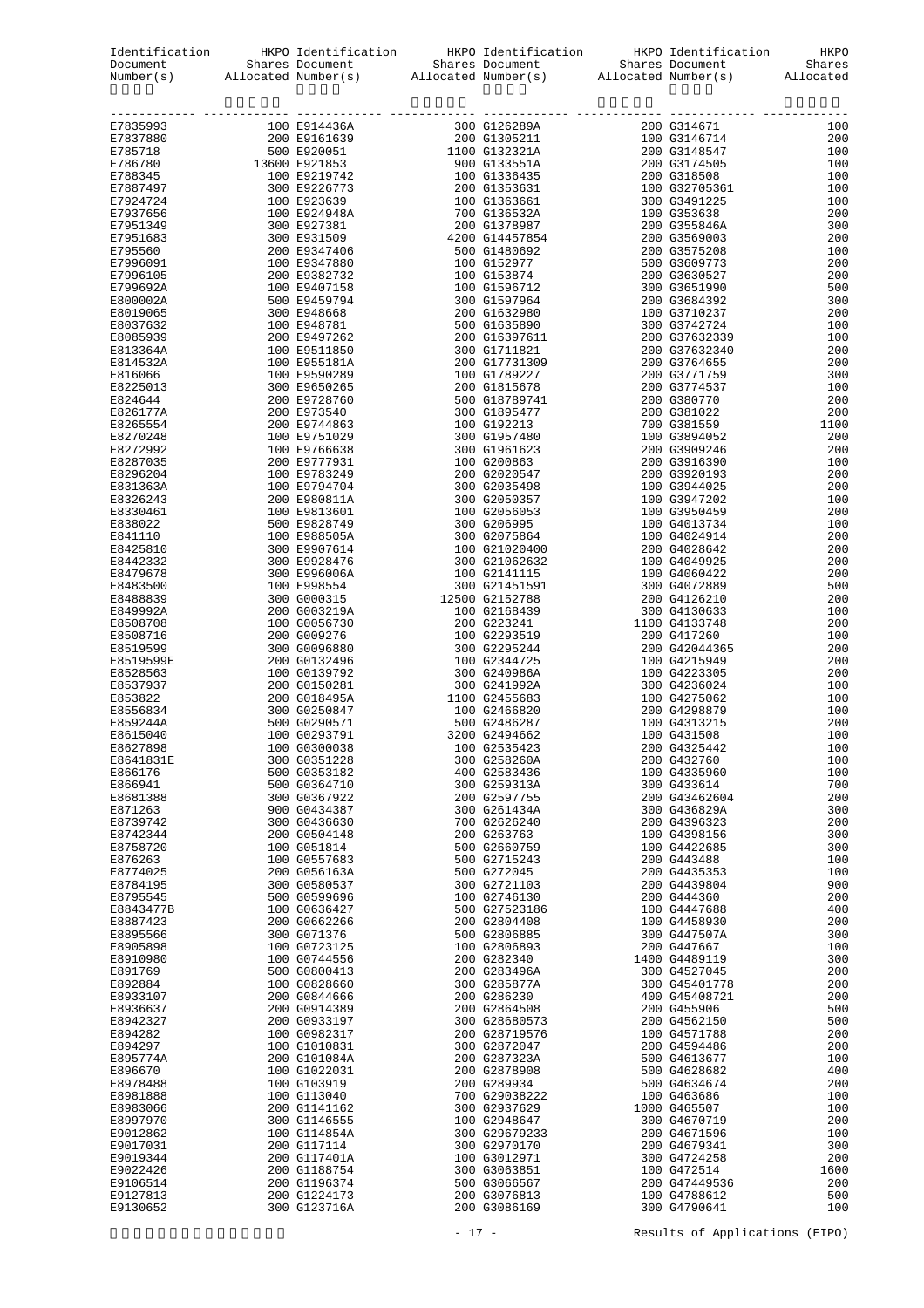|                      |                                | Identification HKPO Identification HKPO Identification HKPO Identification HKPO Document Shares Document Shares Document Shares Number(s) allocated Number(s) allocated Number(s) and Refugees Mumber(s) and Mumber(s) and Mum |                                |            |
|----------------------|--------------------------------|--------------------------------------------------------------------------------------------------------------------------------------------------------------------------------------------------------------------------------|--------------------------------|------------|
|                      |                                |                                                                                                                                                                                                                                |                                |            |
|                      |                                |                                                                                                                                                                                                                                |                                |            |
|                      |                                |                                                                                                                                                                                                                                |                                |            |
|                      |                                |                                                                                                                                                                                                                                |                                |            |
|                      |                                |                                                                                                                                                                                                                                |                                |            |
|                      |                                |                                                                                                                                                                                                                                |                                |            |
|                      |                                |                                                                                                                                                                                                                                |                                |            |
|                      |                                |                                                                                                                                                                                                                                |                                |            |
|                      |                                |                                                                                                                                                                                                                                |                                |            |
|                      |                                |                                                                                                                                                                                                                                |                                |            |
|                      |                                |                                                                                                                                                                                                                                |                                |            |
|                      |                                |                                                                                                                                                                                                                                |                                |            |
|                      |                                |                                                                                                                                                                                                                                |                                |            |
|                      |                                |                                                                                                                                                                                                                                |                                |            |
|                      |                                |                                                                                                                                                                                                                                |                                |            |
|                      |                                |                                                                                                                                                                                                                                |                                |            |
|                      |                                |                                                                                                                                                                                                                                |                                |            |
|                      |                                |                                                                                                                                                                                                                                |                                |            |
|                      |                                |                                                                                                                                                                                                                                |                                |            |
|                      |                                |                                                                                                                                                                                                                                |                                |            |
|                      |                                |                                                                                                                                                                                                                                |                                |            |
|                      |                                |                                                                                                                                                                                                                                |                                |            |
|                      |                                |                                                                                                                                                                                                                                |                                |            |
|                      |                                |                                                                                                                                                                                                                                |                                |            |
|                      |                                |                                                                                                                                                                                                                                |                                |            |
|                      |                                |                                                                                                                                                                                                                                |                                |            |
|                      |                                |                                                                                                                                                                                                                                |                                |            |
|                      |                                |                                                                                                                                                                                                                                |                                |            |
|                      |                                |                                                                                                                                                                                                                                |                                |            |
|                      |                                |                                                                                                                                                                                                                                |                                |            |
|                      |                                |                                                                                                                                                                                                                                |                                |            |
|                      |                                |                                                                                                                                                                                                                                |                                |            |
|                      |                                |                                                                                                                                                                                                                                |                                |            |
|                      |                                |                                                                                                                                                                                                                                |                                |            |
|                      |                                |                                                                                                                                                                                                                                |                                |            |
|                      |                                |                                                                                                                                                                                                                                |                                |            |
|                      |                                |                                                                                                                                                                                                                                |                                |            |
|                      |                                |                                                                                                                                                                                                                                |                                |            |
|                      |                                |                                                                                                                                                                                                                                |                                |            |
|                      |                                |                                                                                                                                                                                                                                |                                |            |
|                      |                                |                                                                                                                                                                                                                                |                                |            |
|                      |                                |                                                                                                                                                                                                                                |                                |            |
|                      |                                |                                                                                                                                                                                                                                |                                |            |
|                      |                                |                                                                                                                                                                                                                                |                                |            |
| G5930706<br>G593356A | 100 GS058817B<br>200 GS059615B | 500 H4173874<br>100 H4218894                                                                                                                                                                                                   | 200 IS1628162<br>200 IS1628282 | 100<br>100 |
| G59570116            | 100 GS060762B                  | 200 H4229276                                                                                                                                                                                                                   | 200 IS1628999                  | 100        |
| G596213              | 400 GS061010B                  | 200 H4244178                                                                                                                                                                                                                   | 100 IS1631483                  | 300        |
| G5965534             | 100 GS062822B                  | 500 H4258713                                                                                                                                                                                                                   | 700 IS1640186                  | 100        |
| G602737              | 500 GS065009B                  | 200 H4315407                                                                                                                                                                                                                   | 300 IS1640755                  | 400        |
| G603190A             | 100 GS066861B                  | 300 H4341157                                                                                                                                                                                                                   | 300 IS1641800                  | 200        |
| G603873<br>G6053164  | 100 GS067806B<br>100 GS069587B | 300 H4350334<br>500 H4387319                                                                                                                                                                                                   | 100 IS1658929<br>300 IS1661760 | 200<br>100 |
| G6076849             | 700 GS070510B                  | 300 H4387548                                                                                                                                                                                                                   | 300 IS1671656                  | 300        |
| G609827              | 200 GS070795B                  | 200 H4395079                                                                                                                                                                                                                   | 200 IS1677850                  | 100        |
| G6101460             | 300 GS070997B                  | 300 H4518669                                                                                                                                                                                                                   | 100 IS1688930                  | 100        |
| G611256              | 2300 GS071021B                 | 400 H4571942                                                                                                                                                                                                                   | 200 IS1699779                  | 300        |
| G6115097             | 200 GS071055B                  | 400 H4574259                                                                                                                                                                                                                   | 100 IS1707431                  | 300        |
| G6144887<br>G6190757 | 100 GS071538B<br>200 GS072593B | 200 H4594667<br>100 H4600942                                                                                                                                                                                                   | 200 IS1713176<br>200 IS1717914 | 100<br>100 |
| G6215067             | 100 H0007902                   | 1100 H4626224                                                                                                                                                                                                                  | 100 IS1725015                  | 200        |
| G6234185             | 100 H0020402                   | 200 H4639598                                                                                                                                                                                                                   | 100 IS1725556                  | 100        |
| G624871              | 500 H0020429                   | 200 H4708840                                                                                                                                                                                                                   | 700 IS1741260                  | 100        |
| G6265021             | 100 H0162061                   | 300 H4728264                                                                                                                                                                                                                   | 300 IS1749435                  | 100        |
| G6275116             | 100 H029113                    | 100 H4786108                                                                                                                                                                                                                   | 200 IS1771138                  | 200        |
| G6300145             | 300 H0353355                   | 300 H4824026                                                                                                                                                                                                                   | 300 IS1776100                  | 100        |
| G6303365<br>G6346579 | 100 H0420893<br>200 H047539    | 200 H4834234<br>100 H4837004                                                                                                                                                                                                   | 100 IS1783094<br>400 IS1789623 | 300<br>100 |
| G6382869             | 100 H0519601                   | 200 H4879319                                                                                                                                                                                                                   | 400 IS1795230                  | 400        |
| G6385183             | 300 H0548334                   | 300 H4879327                                                                                                                                                                                                                   | 500 IS1832131                  | 100        |
| G6555615             | 100 H057582A                   | 300 IS1002982                                                                                                                                                                                                                  | 200 IS1844577                  | 100        |
| G6560945             | 200 H0586686                   | 300 IS1029309                                                                                                                                                                                                                  | 100 IS1846400                  | 100        |
| G6598594             | 400 H071197                    | 700 IS1039064                                                                                                                                                                                                                  | 100 IS1847135                  | 100        |
| G6600386             | 100 H090668                    | 200 IS1043861                                                                                                                                                                                                                  | 100 IS1863870                  | 200        |
| G660838              | 100 H097099                    | 500 IS1051002                                                                                                                                                                                                                  | 100 IS1868898                  | 200        |
| G6616789<br>G6669386 | 100 H099568P<br>200 H1036272   | 200 IS1070086<br>200 IS1077231                                                                                                                                                                                                 | 100 IS1878741<br>100 IS1897124 | 200<br>200 |
| G6684091             | 3200 H109832                   | 1100 IS1081685                                                                                                                                                                                                                 | 100 IS1897800                  | 200        |
| G6733254             | 200 H1135181                   | 200 IS1094464                                                                                                                                                                                                                  | 100 IS1917955                  | 100        |
| G6765504             | 300 H1247648                   | 300 IS1101681                                                                                                                                                                                                                  | 100 IS1924707                  | 200        |
| G6769593             | 200 H130328                    | 200 IS1102346                                                                                                                                                                                                                  | 100 IS1928273                  | 200        |
| G6772721             | 300 H1307144                   | 100 IS1128417                                                                                                                                                                                                                  | 100 IS1945026                  | 300        |

#### - 18 - Results of Applications (EIPO)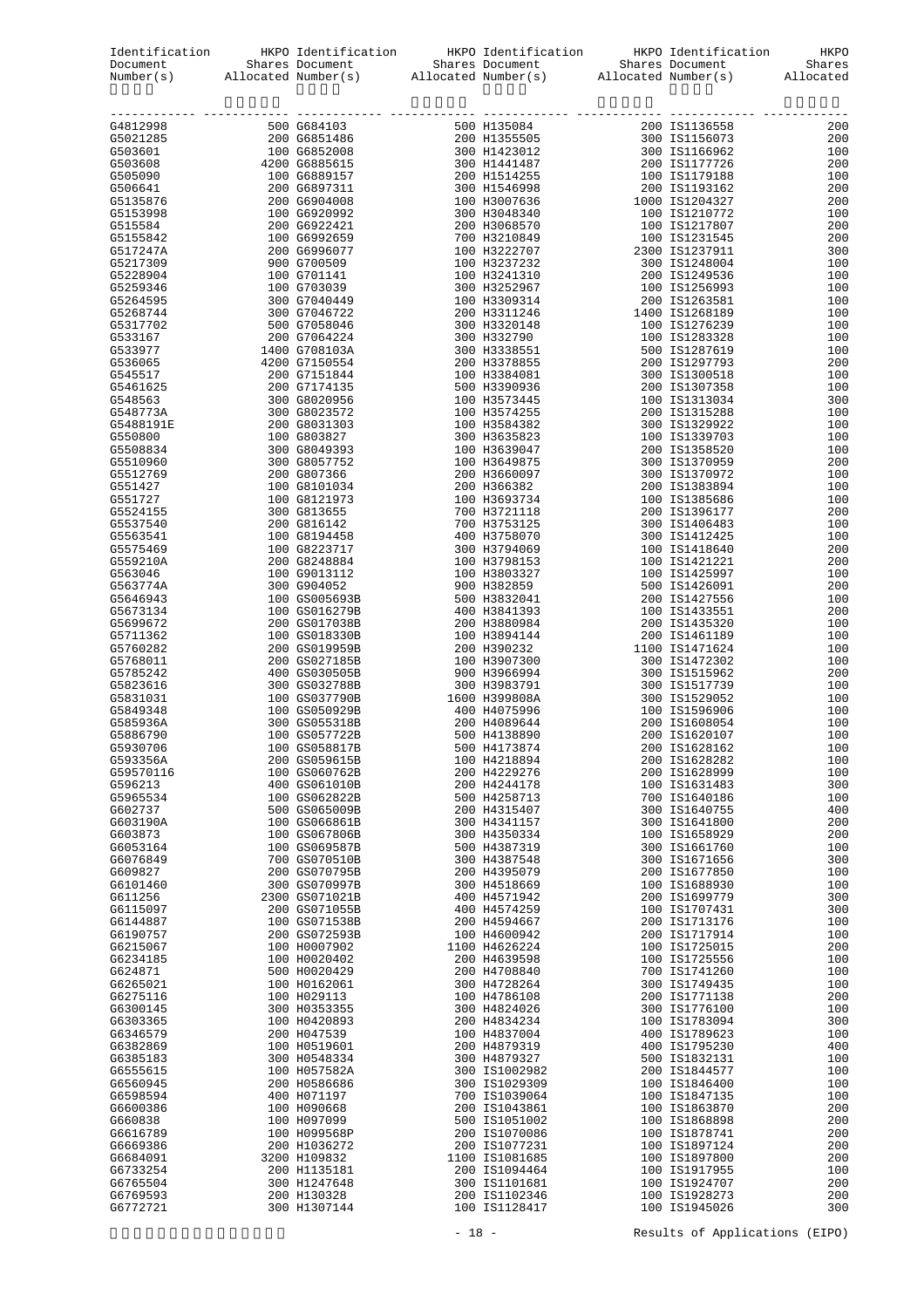|                                                                                                                                                                                                                                                                          |                                | Identification HKPO Identification HKPO Identification HKPO Identification                                                                                                                                                                                                                                                                                                                                                                                                                       |                                | HKPO       |
|--------------------------------------------------------------------------------------------------------------------------------------------------------------------------------------------------------------------------------------------------------------------------|--------------------------------|--------------------------------------------------------------------------------------------------------------------------------------------------------------------------------------------------------------------------------------------------------------------------------------------------------------------------------------------------------------------------------------------------------------------------------------------------------------------------------------------------|--------------------------------|------------|
|                                                                                                                                                                                                                                                                          |                                | $\begin{minipage}[c]{0.9\textwidth} \begin{minipage}[c]{0.9\textwidth} \begin{minipage}[c]{0.9\textwidth} \begin{minipage}[c]{0.9\textwidth} \begin{minipage}[c]{0.9\textwidth} \begin{minipage}[c]{0.9\textwidth} \begin{minipage}[c]{0.9\textwidth} \begin{minipage}[c]{0.9\textwidth} \begin{minipage}[c]{0.9\textwidth} \begin{minipage}[c]{0.9\textwidth} \begin{minipage}[c]{0.9\textwidth} \begin{minipage}[c]{0.9\textwidth} \begin{minipage}[c]{0.9\textwidth} \begin{minipage}[c]{0.9$ |                                |            |
| $\begin{small} \begin{smallmatrix} 11.96448888 & 14.6646888 & 14.66468888811 & 2000 & 21.67468488 & 2000 & 21.67468488 & 2000 & 21.67468488 & 2000 & 21.67468488 & 2000 & 21.67468488 & 2000 & 21.67468488 & 2000 & 21.67468488 & 2000 & 21.67468488 & 2000 & 21.674684$ |                                |                                                                                                                                                                                                                                                                                                                                                                                                                                                                                                  |                                |            |
|                                                                                                                                                                                                                                                                          |                                |                                                                                                                                                                                                                                                                                                                                                                                                                                                                                                  |                                |            |
|                                                                                                                                                                                                                                                                          |                                |                                                                                                                                                                                                                                                                                                                                                                                                                                                                                                  |                                |            |
|                                                                                                                                                                                                                                                                          |                                |                                                                                                                                                                                                                                                                                                                                                                                                                                                                                                  |                                |            |
|                                                                                                                                                                                                                                                                          |                                |                                                                                                                                                                                                                                                                                                                                                                                                                                                                                                  |                                |            |
|                                                                                                                                                                                                                                                                          |                                |                                                                                                                                                                                                                                                                                                                                                                                                                                                                                                  |                                |            |
|                                                                                                                                                                                                                                                                          |                                |                                                                                                                                                                                                                                                                                                                                                                                                                                                                                                  |                                |            |
|                                                                                                                                                                                                                                                                          |                                |                                                                                                                                                                                                                                                                                                                                                                                                                                                                                                  |                                |            |
|                                                                                                                                                                                                                                                                          |                                |                                                                                                                                                                                                                                                                                                                                                                                                                                                                                                  |                                |            |
|                                                                                                                                                                                                                                                                          |                                |                                                                                                                                                                                                                                                                                                                                                                                                                                                                                                  |                                |            |
|                                                                                                                                                                                                                                                                          |                                |                                                                                                                                                                                                                                                                                                                                                                                                                                                                                                  |                                |            |
|                                                                                                                                                                                                                                                                          |                                |                                                                                                                                                                                                                                                                                                                                                                                                                                                                                                  |                                |            |
|                                                                                                                                                                                                                                                                          |                                |                                                                                                                                                                                                                                                                                                                                                                                                                                                                                                  |                                |            |
|                                                                                                                                                                                                                                                                          |                                |                                                                                                                                                                                                                                                                                                                                                                                                                                                                                                  |                                |            |
|                                                                                                                                                                                                                                                                          |                                |                                                                                                                                                                                                                                                                                                                                                                                                                                                                                                  |                                |            |
|                                                                                                                                                                                                                                                                          |                                |                                                                                                                                                                                                                                                                                                                                                                                                                                                                                                  |                                |            |
|                                                                                                                                                                                                                                                                          |                                |                                                                                                                                                                                                                                                                                                                                                                                                                                                                                                  |                                |            |
|                                                                                                                                                                                                                                                                          |                                |                                                                                                                                                                                                                                                                                                                                                                                                                                                                                                  |                                |            |
|                                                                                                                                                                                                                                                                          |                                |                                                                                                                                                                                                                                                                                                                                                                                                                                                                                                  |                                |            |
|                                                                                                                                                                                                                                                                          |                                |                                                                                                                                                                                                                                                                                                                                                                                                                                                                                                  |                                |            |
|                                                                                                                                                                                                                                                                          |                                |                                                                                                                                                                                                                                                                                                                                                                                                                                                                                                  |                                |            |
|                                                                                                                                                                                                                                                                          |                                |                                                                                                                                                                                                                                                                                                                                                                                                                                                                                                  |                                |            |
|                                                                                                                                                                                                                                                                          |                                |                                                                                                                                                                                                                                                                                                                                                                                                                                                                                                  |                                |            |
|                                                                                                                                                                                                                                                                          |                                |                                                                                                                                                                                                                                                                                                                                                                                                                                                                                                  |                                |            |
|                                                                                                                                                                                                                                                                          |                                |                                                                                                                                                                                                                                                                                                                                                                                                                                                                                                  |                                |            |
|                                                                                                                                                                                                                                                                          |                                |                                                                                                                                                                                                                                                                                                                                                                                                                                                                                                  |                                |            |
|                                                                                                                                                                                                                                                                          |                                |                                                                                                                                                                                                                                                                                                                                                                                                                                                                                                  |                                |            |
|                                                                                                                                                                                                                                                                          |                                |                                                                                                                                                                                                                                                                                                                                                                                                                                                                                                  |                                |            |
|                                                                                                                                                                                                                                                                          |                                |                                                                                                                                                                                                                                                                                                                                                                                                                                                                                                  |                                |            |
|                                                                                                                                                                                                                                                                          |                                |                                                                                                                                                                                                                                                                                                                                                                                                                                                                                                  |                                |            |
|                                                                                                                                                                                                                                                                          |                                |                                                                                                                                                                                                                                                                                                                                                                                                                                                                                                  |                                |            |
|                                                                                                                                                                                                                                                                          |                                |                                                                                                                                                                                                                                                                                                                                                                                                                                                                                                  |                                |            |
|                                                                                                                                                                                                                                                                          |                                |                                                                                                                                                                                                                                                                                                                                                                                                                                                                                                  |                                |            |
|                                                                                                                                                                                                                                                                          |                                |                                                                                                                                                                                                                                                                                                                                                                                                                                                                                                  |                                |            |
|                                                                                                                                                                                                                                                                          |                                |                                                                                                                                                                                                                                                                                                                                                                                                                                                                                                  |                                |            |
|                                                                                                                                                                                                                                                                          |                                |                                                                                                                                                                                                                                                                                                                                                                                                                                                                                                  |                                |            |
|                                                                                                                                                                                                                                                                          |                                |                                                                                                                                                                                                                                                                                                                                                                                                                                                                                                  |                                |            |
|                                                                                                                                                                                                                                                                          |                                |                                                                                                                                                                                                                                                                                                                                                                                                                                                                                                  |                                |            |
|                                                                                                                                                                                                                                                                          |                                |                                                                                                                                                                                                                                                                                                                                                                                                                                                                                                  |                                |            |
|                                                                                                                                                                                                                                                                          |                                |                                                                                                                                                                                                                                                                                                                                                                                                                                                                                                  |                                |            |
|                                                                                                                                                                                                                                                                          |                                |                                                                                                                                                                                                                                                                                                                                                                                                                                                                                                  |                                |            |
| IS2500749<br>IS2523198                                                                                                                                                                                                                                                   | 200 IS3359096<br>300 IS3364240 | 100 IS4254855<br>100 IS4258220                                                                                                                                                                                                                                                                                                                                                                                                                                                                   | 100 IS5364899<br>500 IS5370723 | 300<br>100 |
| IS2523567                                                                                                                                                                                                                                                                | 400 IS3364816                  | 200 IS4279544                                                                                                                                                                                                                                                                                                                                                                                                                                                                                    | 100 IS5385804                  | 100        |
| IS2530382                                                                                                                                                                                                                                                                | 300 IS3380301                  | 200 IS4290615                                                                                                                                                                                                                                                                                                                                                                                                                                                                                    | 100 IS5388327                  | 100        |
| IS2543680<br>IS2552488                                                                                                                                                                                                                                                   | 100 IS3387594<br>100 IS3400947 | 200 IS4290742<br>500 IS4313246                                                                                                                                                                                                                                                                                                                                                                                                                                                                   | 100 IS5396308<br>100 IS5403776 | 500<br>200 |
| IS2559070                                                                                                                                                                                                                                                                | 200 IS3405691                  | 200 IS4326334                                                                                                                                                                                                                                                                                                                                                                                                                                                                                    | 100 IS5416819                  | 200        |
| IS2561286                                                                                                                                                                                                                                                                | 100 IS3408484                  | 200 IS4329133                                                                                                                                                                                                                                                                                                                                                                                                                                                                                    | 100 IS5431517                  | 100        |
| IS2569033<br>IS2580718                                                                                                                                                                                                                                                   | 100 IS3414056<br>200 IS3435047 | 100 IS4350061<br>200 IS4353798                                                                                                                                                                                                                                                                                                                                                                                                                                                                   | 200 IS5431738<br>100 IS5434607 | 100<br>500 |
| IS2590914                                                                                                                                                                                                                                                                | 100 IS3435987                  | 100 IS4355989                                                                                                                                                                                                                                                                                                                                                                                                                                                                                    | 100 IS5444479                  | 100        |
| IS2594794                                                                                                                                                                                                                                                                | 300 IS3443601                  | 200 IS4361539                                                                                                                                                                                                                                                                                                                                                                                                                                                                                    | 200 IS5457410                  | 500        |
| IS2638567<br>IS2639276                                                                                                                                                                                                                                                   | 100 IS3449181<br>200 IS3453997 | 100 IS4373088<br>100 IS4377568                                                                                                                                                                                                                                                                                                                                                                                                                                                                   | 100 IS5467279<br>100 IS5474385 | 200<br>100 |
| IS2646467                                                                                                                                                                                                                                                                | 100 IS3464755                  | 100 IS4404394                                                                                                                                                                                                                                                                                                                                                                                                                                                                                    | 100 IS5513027                  | 700        |
| IS2676351                                                                                                                                                                                                                                                                | 200 IS3478282                  | 100 IS4420610                                                                                                                                                                                                                                                                                                                                                                                                                                                                                    | 200 IS5535372                  | 100        |
| IS2677258                                                                                                                                                                                                                                                                | 100 IS3491753                  | 100 IS4451950                                                                                                                                                                                                                                                                                                                                                                                                                                                                                    | 100 IS5539617                  | 700        |
| IS2700370<br>IS2701076                                                                                                                                                                                                                                                   | 100 IS3499643<br>200 IS3510874 | 100 IS4454758<br>200 IS4471169                                                                                                                                                                                                                                                                                                                                                                                                                                                                   | 100 IS5550349<br>100 IS5554728 | 100<br>200 |
| IS2704161                                                                                                                                                                                                                                                                | 100 IS3526034                  | 200 IS4550689                                                                                                                                                                                                                                                                                                                                                                                                                                                                                    | 100 IS5576528                  | 100        |
| IS2705297                                                                                                                                                                                                                                                                | 100 IS3538286                  | 100 IS4566402                                                                                                                                                                                                                                                                                                                                                                                                                                                                                    | 200 IS5577722                  | 300        |
| IS2707440<br>IS2712653                                                                                                                                                                                                                                                   | 100 IS3555357<br>200 IS3557874 | 100 IS4575986<br>100 IS4583373                                                                                                                                                                                                                                                                                                                                                                                                                                                                   | 100 IS5606156<br>200 IS5610982 | 100<br>100 |
| IS2732351                                                                                                                                                                                                                                                                | 200 IS3558483                  | 200 IS4590280                                                                                                                                                                                                                                                                                                                                                                                                                                                                                    | 100 IS5622036                  | 100        |
| IS2737270                                                                                                                                                                                                                                                                | 200 IS3590371                  | 100 IS4636635                                                                                                                                                                                                                                                                                                                                                                                                                                                                                    | 100 IS5628442                  | 100        |
| IS2754059                                                                                                                                                                                                                                                                | 100 IS3603500                  | 100 IS4642765                                                                                                                                                                                                                                                                                                                                                                                                                                                                                    | 100 IS5632664                  | 200        |
| IS2759601<br>IS2764581                                                                                                                                                                                                                                                   | 100 IS3628868<br>200 IS3634483 | 200 IS4645906<br>100 IS4656179                                                                                                                                                                                                                                                                                                                                                                                                                                                                   | 200 IS5645814<br>100 IS5649178 | 300<br>100 |
| IS2771639                                                                                                                                                                                                                                                                | 100 IS3660493                  | 100 IS4658402                                                                                                                                                                                                                                                                                                                                                                                                                                                                                    | 200 IS5654532                  | 100        |
| IS2777578                                                                                                                                                                                                                                                                | 100 IS3669329                  | 100 IS4663467                                                                                                                                                                                                                                                                                                                                                                                                                                                                                    | 200 IS5677911                  | 100        |
| IS2780284<br>IS2790379                                                                                                                                                                                                                                                   | 100 IS3688986<br>200 IS3701198 | 100 IS4683132<br>100 IS4715870                                                                                                                                                                                                                                                                                                                                                                                                                                                                   | 100 IS5682395<br>100 IS5688027 | 100<br>300 |
| IS2798555                                                                                                                                                                                                                                                                | 200 IS3705522                  | 100 IS4744501                                                                                                                                                                                                                                                                                                                                                                                                                                                                                    | 100 IS5691106                  | 100        |
| IS2804332                                                                                                                                                                                                                                                                | 100 IS3709612                  | 100 IS4746616                                                                                                                                                                                                                                                                                                                                                                                                                                                                                    | 100 IS5704469                  | 200        |
| IS2817136                                                                                                                                                                                                                                                                | 200 IS3721325                  | 100 IS4774218                                                                                                                                                                                                                                                                                                                                                                                                                                                                                    | 100 IS5708702                  | 400        |
| IS2840568<br>IS2849158                                                                                                                                                                                                                                                   | 100 IS3723141<br>100 IS3728479 | 200 IS4774318<br>100 IS4779989                                                                                                                                                                                                                                                                                                                                                                                                                                                                   | 100 IS5710323<br>100 IS5711290 | 100<br>100 |
| IS2854963                                                                                                                                                                                                                                                                | 200 IS3741598                  | 100 IS4795118                                                                                                                                                                                                                                                                                                                                                                                                                                                                                    | 200 IS5720703                  | 300        |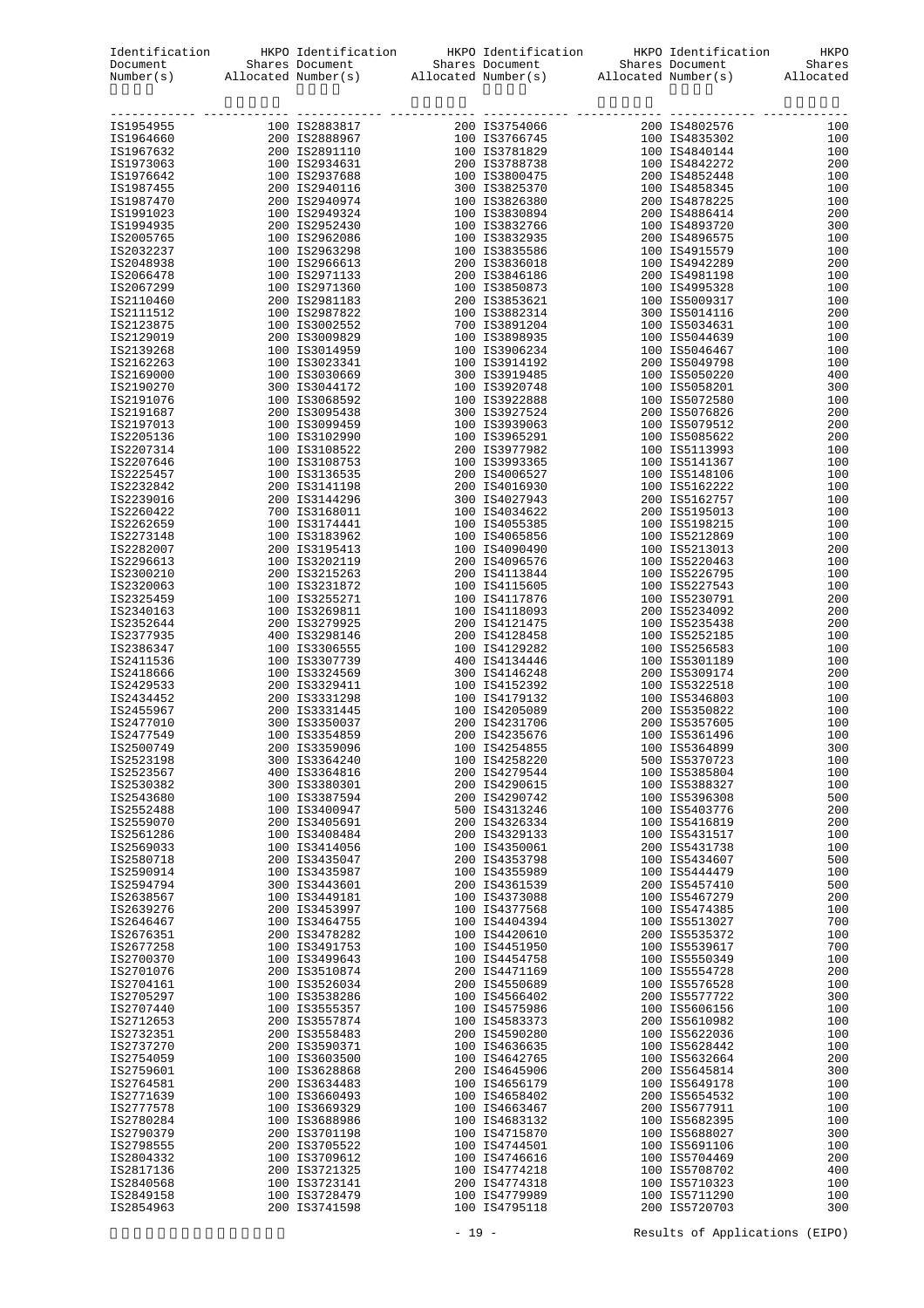| Identification<br>Document<br>Number(s) |                                |                                | Ation HKPO Identification HKPO Identification HKPO Identification HKPO Shares Document Shares Document Shares Allocated Number(s) Allocated Number(s) and Allocated Number(s) and Allocated Number(s) and Allocated Number(s) |                                                                                                      |
|-----------------------------------------|--------------------------------|--------------------------------|-------------------------------------------------------------------------------------------------------------------------------------------------------------------------------------------------------------------------------|------------------------------------------------------------------------------------------------------|
| IS5724121                               |                                |                                |                                                                                                                                                                                                                               |                                                                                                      |
| IS5736337                               |                                |                                |                                                                                                                                                                                                                               |                                                                                                      |
| IS5752138                               |                                |                                |                                                                                                                                                                                                                               |                                                                                                      |
| IS5758556                               |                                |                                |                                                                                                                                                                                                                               |                                                                                                      |
| IS5759988                               |                                |                                |                                                                                                                                                                                                                               |                                                                                                      |
| IS5764468                               |                                |                                |                                                                                                                                                                                                                               |                                                                                                      |
| IS5765553                               |                                |                                |                                                                                                                                                                                                                               |                                                                                                      |
| IS5797361                               |                                |                                |                                                                                                                                                                                                                               |                                                                                                      |
| IS5802474                               |                                |                                |                                                                                                                                                                                                                               |                                                                                                      |
| IS5826616                               |                                |                                |                                                                                                                                                                                                                               |                                                                                                      |
| IS5827579                               |                                |                                |                                                                                                                                                                                                                               |                                                                                                      |
| IS5831397                               |                                |                                |                                                                                                                                                                                                                               |                                                                                                      |
| IS5840144<br>IS5844906                  |                                |                                |                                                                                                                                                                                                                               |                                                                                                      |
| IS5873485                               |                                |                                |                                                                                                                                                                                                                               |                                                                                                      |
| IS5879756                               |                                |                                |                                                                                                                                                                                                                               |                                                                                                      |
| IS5916781                               |                                |                                |                                                                                                                                                                                                                               |                                                                                                      |
| IS5922863                               |                                |                                |                                                                                                                                                                                                                               |                                                                                                      |
| IS5925426                               |                                |                                |                                                                                                                                                                                                                               |                                                                                                      |
| IS5939267                               |                                |                                |                                                                                                                                                                                                                               |                                                                                                      |
| IS5944887                               |                                |                                |                                                                                                                                                                                                                               |                                                                                                      |
| IS5966625                               |                                |                                |                                                                                                                                                                                                                               |                                                                                                      |
| IS5987437<br>IS5991449                  |                                |                                |                                                                                                                                                                                                                               |                                                                                                      |
| IS5999615                               |                                |                                |                                                                                                                                                                                                                               |                                                                                                      |
| IS6003414                               |                                |                                |                                                                                                                                                                                                                               |                                                                                                      |
| IS6014268                               |                                |                                |                                                                                                                                                                                                                               |                                                                                                      |
| IS6015536                               |                                |                                |                                                                                                                                                                                                                               |                                                                                                      |
| IS6021160                               |                                |                                |                                                                                                                                                                                                                               |                                                                                                      |
| IS6027208                               |                                |                                |                                                                                                                                                                                                                               |                                                                                                      |
| IS6061611                               |                                |                                |                                                                                                                                                                                                                               |                                                                                                      |
| IS6065791                               |                                |                                |                                                                                                                                                                                                                               |                                                                                                      |
| IS6068304<br>IS6080369                  |                                |                                |                                                                                                                                                                                                                               |                                                                                                      |
| IS6089139                               |                                |                                |                                                                                                                                                                                                                               |                                                                                                      |
| IS6108747                               |                                |                                |                                                                                                                                                                                                                               |                                                                                                      |
| IS6113396                               |                                |                                |                                                                                                                                                                                                                               |                                                                                                      |
| IS6123827                               |                                |                                |                                                                                                                                                                                                                               |                                                                                                      |
| IS6128252                               |                                |                                |                                                                                                                                                                                                                               |                                                                                                      |
| IS6143039                               |                                |                                |                                                                                                                                                                                                                               |                                                                                                      |
| IS6156761                               |                                |                                |                                                                                                                                                                                                                               |                                                                                                      |
| IS6156872<br>IS6157631                  |                                |                                |                                                                                                                                                                                                                               |                                                                                                      |
| IS6165407                               |                                |                                |                                                                                                                                                                                                                               |                                                                                                      |
| IS6175377                               |                                |                                |                                                                                                                                                                                                                               |                                                                                                      |
| IS6179999                               |                                |                                |                                                                                                                                                                                                                               | $\begin{bmatrix} 100 \\ 300 \\ 300 \\ 200 \\ 200 \\ 200 \\ 200 \\ 10 \\ 50 \\ 20 \\ 1 \end{bmatrix}$ |
| IS6186622                               |                                |                                |                                                                                                                                                                                                                               |                                                                                                      |
| IS6192680                               |                                |                                |                                                                                                                                                                                                                               |                                                                                                      |
| IS6197150                               |                                |                                |                                                                                                                                                                                                                               |                                                                                                      |
| IS6212201                               |                                | 200 IS8008803                  | 500 IS8994702                                                                                                                                                                                                                 |                                                                                                      |
| IS6254227<br>IS6257930                  | 200 IS7091263<br>100 IS7104266 | 200 IS8011617                  | 300 IS8998178                                                                                                                                                                                                                 | 500                                                                                                  |
| IS6265153                               | 100 IS7104370                  | 100 IS8031969                  | 100 IS9007590                                                                                                                                                                                                                 | 100                                                                                                  |
| IS6280351                               | 100 IS7115134                  | 100 IS8036322                  | 200 IS9010332                                                                                                                                                                                                                 | 200                                                                                                  |
| IS6280449                               | 100 IS7156652                  | 100 IS8048340                  | 200 IS9037209                                                                                                                                                                                                                 | 200                                                                                                  |
| IS6289937                               | 100 IS7158032                  | 100 IS8051538                  | 300 IS9044595                                                                                                                                                                                                                 | 100                                                                                                  |
| IS6315330                               | 100 IS7166927                  | 100 IS8113065                  | 100 IS9058698                                                                                                                                                                                                                 | 300                                                                                                  |
| IS6321405                               | 100 IS7191182                  | 100 IS8118001                  | 100 IS9059243                                                                                                                                                                                                                 | 300                                                                                                  |
| IS6325052                               | 200 IS7195236                  | 100 IS8119583                  | 100 IS9062268                                                                                                                                                                                                                 | 100                                                                                                  |
| IS6346364                               | 100 IS7200673                  | 100 IS8121753                  | 100 IS9082185                                                                                                                                                                                                                 | 100                                                                                                  |
| IS6356651<br>IS6357930                  | 100 IS7207832<br>200 IS7249742 | 300 IS8149950<br>100 IS8169980 | 300 IS9085180<br>100 IS9101542                                                                                                                                                                                                | 200<br>100                                                                                           |
| IS6362063                               | 100 IS7257611                  | 400 IS8179497                  | 200 IS9127010                                                                                                                                                                                                                 | 200                                                                                                  |
| IS6367197                               | 200 IS7264562                  | 200 IS8191197                  | 100 IS9139120                                                                                                                                                                                                                 | 100                                                                                                  |
| IS6375725                               | 100 IS7266293                  | 200 IS8195643                  | 100 IS9148333                                                                                                                                                                                                                 | 200                                                                                                  |
| IS6378826                               | 100 IS7288617                  | 100 IS8211880                  | 200 IS9162465                                                                                                                                                                                                                 | 100                                                                                                  |
| IS6383746                               | 500 IS7289956                  | 100 IS8215361                  | 100 IS9170364                                                                                                                                                                                                                 | 100                                                                                                  |
| IS6395959                               | 300 IS7292812                  | 200 IS8217187                  | 100 IS9174770                                                                                                                                                                                                                 | 100                                                                                                  |
| IS6396873                               | 100 IS7297020                  | 200 IS8222130                  | 100 IS9178385                                                                                                                                                                                                                 | 200                                                                                                  |
| IS6407166                               | 100 IS7298746                  | 100 IS8222698                  | 700 IS9217513                                                                                                                                                                                                                 | 100                                                                                                  |
| IS6407368<br>IS6421295                  | 100 IS7338294<br>100 IS7376115 | 100 IS8223001<br>200 IS8240749 | 100 IS9227951<br>100 IS9252581                                                                                                                                                                                                | 100<br>900                                                                                           |
| IS6432212                               | 100 IS7377494                  | 100 IS8246079                  | 300 IS9257645                                                                                                                                                                                                                 | 200                                                                                                  |
| IS6451361                               | 200 IS7378931                  | 200 IS8284232                  | 200 IS9294142                                                                                                                                                                                                                 | 100                                                                                                  |
| IS6460846                               | 100 IS7385531                  | 100 IS8289289                  | 200 IS9306286                                                                                                                                                                                                                 | 100                                                                                                  |
| IS6467209                               | 100 IS7398068                  | 100 IS8304900                  | 100 IS9311205                                                                                                                                                                                                                 | 100                                                                                                  |
| IS6483395                               | 100 IS7404083                  | 100 IS8307950                  | 100 IS9318135                                                                                                                                                                                                                 | 100                                                                                                  |
| IS6487260                               | 300 IS7422079                  | 100 IS8367897                  | 100 IS9321691                                                                                                                                                                                                                 | 100                                                                                                  |
| IS6499611                               | 200 IS7422878                  | 100 IS8399525                  | 100 IS9332390                                                                                                                                                                                                                 | 200                                                                                                  |
| IS6528952<br>IS6533176                  | 100 IS7431461<br>100 IS7435347 | 100 IS8400903<br>100 IS8412500 | 400 IS9337129<br>100 IS9345502                                                                                                                                                                                                | 100<br>100                                                                                           |
| IS6538631                               | 200 IS7442606                  | 200 IS8416863                  | 100 IS9387266                                                                                                                                                                                                                 | 100                                                                                                  |
| IS6547809                               | 100 IS7446750                  | 200 IS8426614                  | 200 IS9392230                                                                                                                                                                                                                 | 100                                                                                                  |
| IS6554767                               | 100 IS7449213                  | 200 IS8444020                  | 100 IS9394324                                                                                                                                                                                                                 | 200                                                                                                  |
| IS6556865                               | 100 IS7461399                  | 100 IS8453568                  | 200 IS9406237                                                                                                                                                                                                                 | 100                                                                                                  |
| IS6570885                               | 200 IS7463685                  | 100 IS8471416                  | 100 IS9417933                                                                                                                                                                                                                 | 100                                                                                                  |
| IS6587721                               | 300 IS7481914                  | 100 IS8484926                  | 100 IS9421414                                                                                                                                                                                                                 | 100                                                                                                  |
| IS6620970                               | 200 IS7483431                  | 100 IS8488462                  | 100 IS9445247                                                                                                                                                                                                                 | 200                                                                                                  |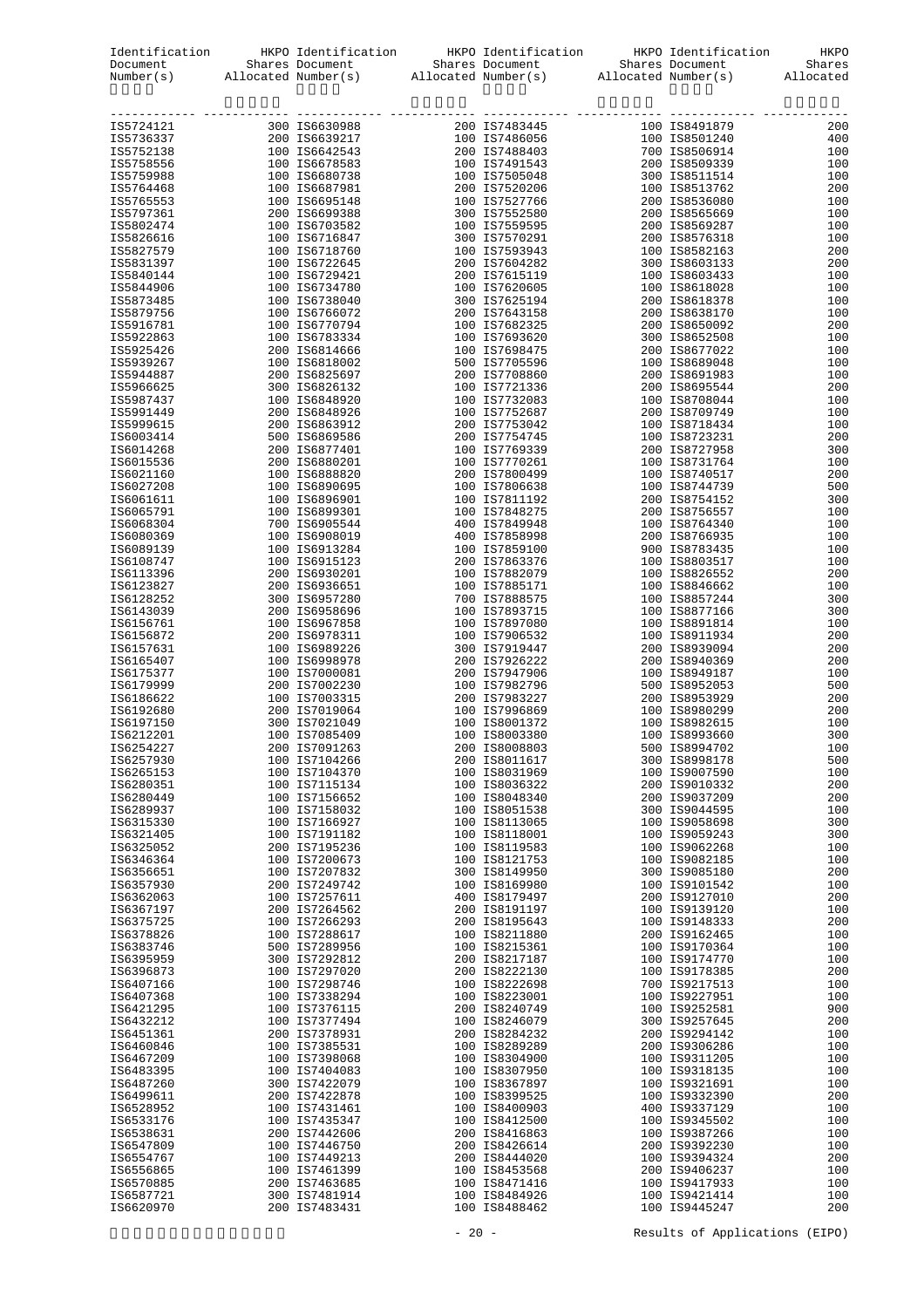|                        | Identification HKPO Identification HKPO Identification HKPO Identification<br>Document Shares Document Shares Document Shares Document Shares Allocated Number (s) and Allocated Number (s) and Allocated Number (s) and Allocated Number (s) and Allocated Number (s) and Allocated Number (s) and Allocate |                              |                              | HKPO       |
|------------------------|--------------------------------------------------------------------------------------------------------------------------------------------------------------------------------------------------------------------------------------------------------------------------------------------------------------|------------------------------|------------------------------|------------|
|                        |                                                                                                                                                                                                                                                                                                              |                              |                              |            |
|                        |                                                                                                                                                                                                                                                                                                              |                              |                              |            |
|                        |                                                                                                                                                                                                                                                                                                              |                              |                              |            |
|                        |                                                                                                                                                                                                                                                                                                              |                              |                              |            |
|                        |                                                                                                                                                                                                                                                                                                              |                              |                              |            |
|                        |                                                                                                                                                                                                                                                                                                              |                              |                              |            |
|                        |                                                                                                                                                                                                                                                                                                              |                              |                              |            |
|                        |                                                                                                                                                                                                                                                                                                              |                              |                              |            |
|                        |                                                                                                                                                                                                                                                                                                              |                              |                              |            |
|                        |                                                                                                                                                                                                                                                                                                              |                              |                              |            |
|                        |                                                                                                                                                                                                                                                                                                              |                              |                              |            |
|                        |                                                                                                                                                                                                                                                                                                              |                              |                              |            |
|                        |                                                                                                                                                                                                                                                                                                              |                              |                              |            |
|                        |                                                                                                                                                                                                                                                                                                              |                              |                              |            |
|                        |                                                                                                                                                                                                                                                                                                              |                              |                              |            |
|                        |                                                                                                                                                                                                                                                                                                              |                              |                              |            |
|                        |                                                                                                                                                                                                                                                                                                              |                              |                              |            |
|                        |                                                                                                                                                                                                                                                                                                              |                              |                              |            |
|                        |                                                                                                                                                                                                                                                                                                              |                              |                              |            |
|                        |                                                                                                                                                                                                                                                                                                              |                              |                              |            |
|                        |                                                                                                                                                                                                                                                                                                              |                              |                              |            |
|                        |                                                                                                                                                                                                                                                                                                              |                              |                              |            |
|                        |                                                                                                                                                                                                                                                                                                              |                              |                              |            |
|                        |                                                                                                                                                                                                                                                                                                              |                              |                              |            |
|                        |                                                                                                                                                                                                                                                                                                              |                              |                              |            |
|                        |                                                                                                                                                                                                                                                                                                              |                              |                              |            |
|                        |                                                                                                                                                                                                                                                                                                              |                              |                              |            |
|                        |                                                                                                                                                                                                                                                                                                              |                              |                              |            |
|                        |                                                                                                                                                                                                                                                                                                              |                              |                              |            |
|                        |                                                                                                                                                                                                                                                                                                              |                              |                              |            |
|                        |                                                                                                                                                                                                                                                                                                              |                              |                              |            |
|                        |                                                                                                                                                                                                                                                                                                              |                              |                              |            |
|                        |                                                                                                                                                                                                                                                                                                              |                              |                              |            |
|                        |                                                                                                                                                                                                                                                                                                              |                              |                              |            |
|                        |                                                                                                                                                                                                                                                                                                              |                              |                              |            |
|                        |                                                                                                                                                                                                                                                                                                              |                              |                              |            |
|                        |                                                                                                                                                                                                                                                                                                              |                              |                              |            |
|                        |                                                                                                                                                                                                                                                                                                              |                              |                              |            |
|                        |                                                                                                                                                                                                                                                                                                              |                              |                              |            |
|                        |                                                                                                                                                                                                                                                                                                              |                              |                              |            |
|                        |                                                                                                                                                                                                                                                                                                              |                              |                              |            |
|                        |                                                                                                                                                                                                                                                                                                              |                              |                              |            |
|                        |                                                                                                                                                                                                                                                                                                              |                              |                              |            |
| IS9788945              | 100 K1374184                                                                                                                                                                                                                                                                                                 | 100 K307782                  | 500 K470798                  | 200        |
| IS9793139<br>IS9812789 | 100 K142704<br>100 K143950                                                                                                                                                                                                                                                                                   | 400 K3084566<br>100 K3103188 | 100 K4715632<br>100 K4754751 | 200<br>100 |
| IS9821106              | 200 K1453459                                                                                                                                                                                                                                                                                                 | 200 K3109038                 | 200 K4776194                 | 200        |
| IS9825047              | 900 K1470094                                                                                                                                                                                                                                                                                                 | 100 K3121240                 | 300 K4779487                 | 100        |
| IS9830288              | 200 K1499157                                                                                                                                                                                                                                                                                                 | 100 K3128407                 | 200 K4823524                 | 200        |
| IS9837925              | 500 K1510819                                                                                                                                                                                                                                                                                                 | 200 K3141349                 | 200 K482606A                 | 200        |
| IS9838324<br>IS9841463 | 100 K1519239<br>100 K152093                                                                                                                                                                                                                                                                                  | 200 K3141780<br>200 K3159493 | 200 K483355<br>300 K4834666  | 200<br>100 |
| IS9849729              | 300 K1528904                                                                                                                                                                                                                                                                                                 | 200 K3167569                 | 100 K483632                  | 300        |
| IS9851770              | 300 K1558803                                                                                                                                                                                                                                                                                                 | 400 K317944                  | 400 K4838726                 | 200        |
| IS9855339              | 100 K1605151                                                                                                                                                                                                                                                                                                 | 200 K3180719                 | 200 K4874234                 | 300        |
| IS9860063              | 200 K1612077                                                                                                                                                                                                                                                                                                 | 200 K319678A                 | 300 K4886704                 | 200        |
| IS9877387              | 100 K1651994                                                                                                                                                                                                                                                                                                 | 1400 K323254                 | 200 K489617                  | 400        |
| IS9895977<br>IS9897328 | 200 K1676970<br>100 K1715496                                                                                                                                                                                                                                                                                 | 200 K3280470<br>300 K3319431 | 200 K4899377<br>300 K4937120 | 300<br>200 |
| IS9899554              | 200 K177356                                                                                                                                                                                                                                                                                                  | 100 K3354067                 | 200 K4950518                 | 300        |
| IS9904819              | 100 K1808370                                                                                                                                                                                                                                                                                                 | 200 K335971                  | 700 K495347                  | 700        |
| IS9922494              | 100 K1811223                                                                                                                                                                                                                                                                                                 | 100 K3359840                 | 500 K4988779                 | 200        |
| IS9946209              | 200 K1811851                                                                                                                                                                                                                                                                                                 | 200 K3397009                 | 100 K509268                  | 100        |
| IS9952948<br>IS9997228 | 300 K183853<br>100 K1853465                                                                                                                                                                                                                                                                                  | 100 K3403017<br>300 K3421678 | 200 K5106362<br>300 K5135524 | 200<br>200 |
| IS9998566              | 100 K1855573                                                                                                                                                                                                                                                                                                 | 300 K3466442                 | 300 K5151929                 | 100        |
| K0015830               | 200 K1858653                                                                                                                                                                                                                                                                                                 | 100 K347691A                 | 100 K5157773                 | 200        |
| K0069256               | 200 K1905910                                                                                                                                                                                                                                                                                                 | 200 K3489086                 | 100 K516665                  | 200        |
| K0116203               | 300 K1915258                                                                                                                                                                                                                                                                                                 | 100 K3499790                 | 300 K523255                  | 200        |
| K013208A<br>K0136417   | 300 K1924893<br>300 K1949721                                                                                                                                                                                                                                                                                 | 500 K3505332<br>200 K3507815 | 100 K5245222<br>300 K531741A | 200<br>300 |
| K0168548               | 100 K1955888                                                                                                                                                                                                                                                                                                 | 300 K3532089                 | 200 K531921                  | 100        |
| K0170038               | 200 K198897                                                                                                                                                                                                                                                                                                  | 200 K3533042                 | 300 K5336686                 | 300        |
| K0172103               | 200 K2021277                                                                                                                                                                                                                                                                                                 | 100 K3557316                 | 200 K534728                  | 1100       |
| K0218626               | 200 K2029359                                                                                                                                                                                                                                                                                                 | 200 K356245A                 | 300 K5349214                 | 300        |
| K022986                | 200 K2032376                                                                                                                                                                                                                                                                                                 | 200 K3564746                 | 100 K5366798                 | 300        |
| K0265284<br>K029269    | 300 K2037408<br>200 K2045419                                                                                                                                                                                                                                                                                 | 200 K3595757<br>100 K3646610 | 200 K5404630<br>100 K545376  | 300<br>200 |
| K0344206               | 100 K2094681                                                                                                                                                                                                                                                                                                 | 300 K366189A                 | 100 K5477409                 | 200        |
| K0395129               | 100 K2102730                                                                                                                                                                                                                                                                                                 | 100 K3679985                 | 300 K549480                  | 200        |
| K0401455               | 200 K2103567                                                                                                                                                                                                                                                                                                 | 300 K3718883                 | 100 K5507510                 | 200        |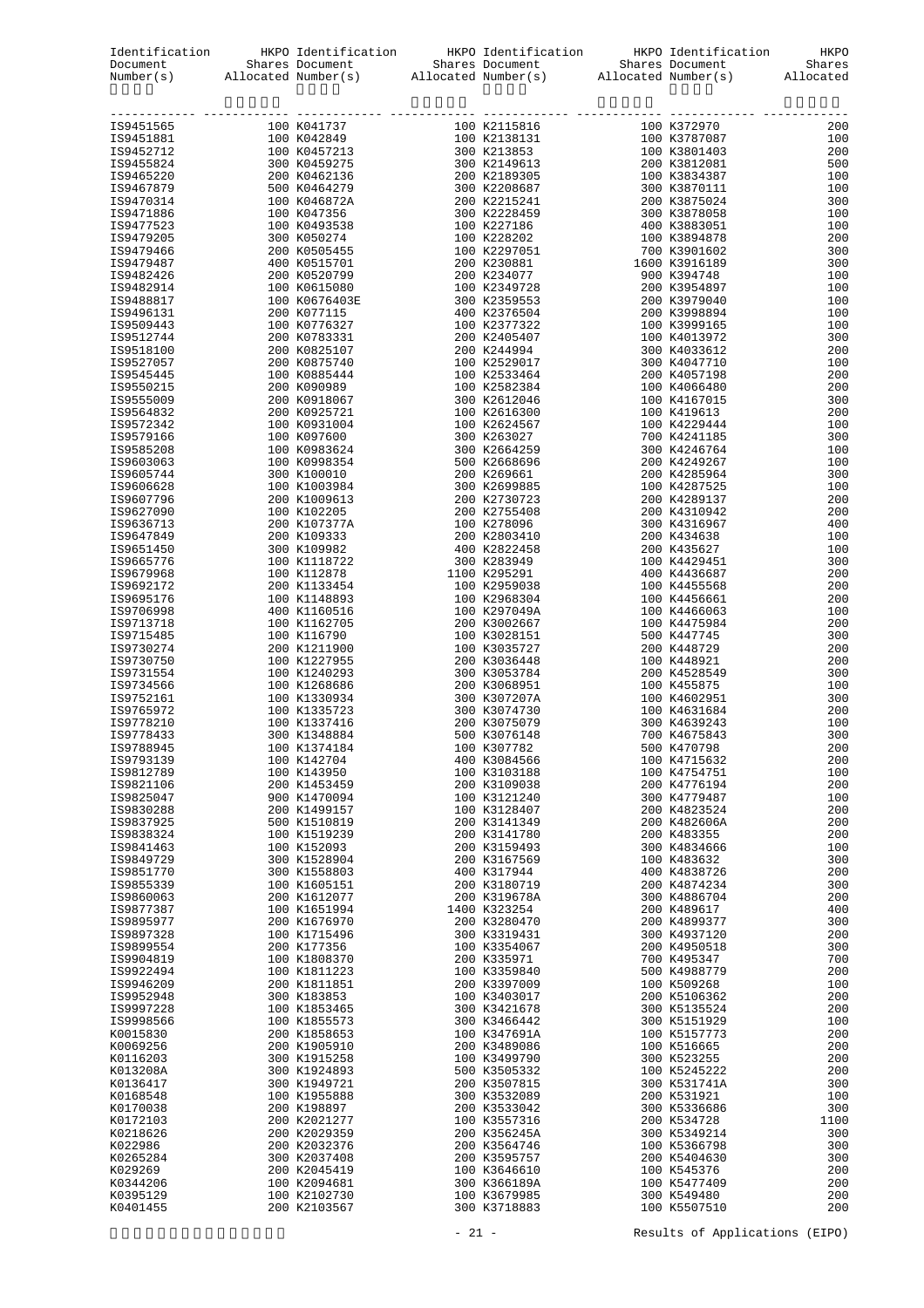|                      |                              | Identification HKPO Identification HKPO Identification HKPO Identification                                                                                                                                                     |                                | HKPO       |
|----------------------|------------------------------|--------------------------------------------------------------------------------------------------------------------------------------------------------------------------------------------------------------------------------|--------------------------------|------------|
|                      |                              | Document Shares Document Shares Document Shares Document Shares Document Shares Document Shares Document Shares Document Shares Allocated Number (s) and Allocated Number (s) and Allocated Number (s) and Allocated Number (s |                                |            |
|                      |                              |                                                                                                                                                                                                                                |                                |            |
|                      |                              |                                                                                                                                                                                                                                |                                |            |
|                      |                              |                                                                                                                                                                                                                                |                                |            |
|                      |                              |                                                                                                                                                                                                                                |                                |            |
|                      |                              |                                                                                                                                                                                                                                |                                |            |
|                      |                              |                                                                                                                                                                                                                                |                                |            |
|                      |                              |                                                                                                                                                                                                                                |                                |            |
|                      |                              |                                                                                                                                                                                                                                |                                |            |
|                      |                              |                                                                                                                                                                                                                                |                                |            |
|                      |                              |                                                                                                                                                                                                                                |                                |            |
|                      |                              |                                                                                                                                                                                                                                |                                |            |
|                      |                              |                                                                                                                                                                                                                                |                                |            |
|                      |                              |                                                                                                                                                                                                                                |                                |            |
|                      |                              |                                                                                                                                                                                                                                |                                |            |
|                      |                              |                                                                                                                                                                                                                                |                                |            |
|                      |                              |                                                                                                                                                                                                                                |                                |            |
|                      |                              |                                                                                                                                                                                                                                |                                |            |
|                      |                              |                                                                                                                                                                                                                                |                                |            |
|                      |                              |                                                                                                                                                                                                                                |                                |            |
|                      |                              |                                                                                                                                                                                                                                |                                |            |
|                      |                              |                                                                                                                                                                                                                                |                                |            |
|                      |                              |                                                                                                                                                                                                                                |                                |            |
|                      |                              |                                                                                                                                                                                                                                |                                |            |
|                      |                              |                                                                                                                                                                                                                                |                                |            |
|                      |                              |                                                                                                                                                                                                                                |                                |            |
|                      |                              |                                                                                                                                                                                                                                |                                |            |
|                      |                              |                                                                                                                                                                                                                                |                                |            |
|                      |                              |                                                                                                                                                                                                                                |                                |            |
|                      |                              |                                                                                                                                                                                                                                |                                |            |
|                      |                              |                                                                                                                                                                                                                                |                                |            |
|                      |                              |                                                                                                                                                                                                                                |                                |            |
|                      |                              |                                                                                                                                                                                                                                |                                |            |
|                      |                              |                                                                                                                                                                                                                                |                                |            |
|                      |                              |                                                                                                                                                                                                                                |                                |            |
|                      |                              |                                                                                                                                                                                                                                |                                |            |
|                      |                              |                                                                                                                                                                                                                                |                                |            |
|                      |                              |                                                                                                                                                                                                                                |                                |            |
|                      |                              |                                                                                                                                                                                                                                |                                |            |
|                      |                              |                                                                                                                                                                                                                                |                                |            |
|                      |                              |                                                                                                                                                                                                                                |                                |            |
|                      |                              |                                                                                                                                                                                                                                |                                |            |
|                      |                              |                                                                                                                                                                                                                                |                                |            |
|                      |                              |                                                                                                                                                                                                                                |                                |            |
|                      |                              | 400 OS180357                                                                                                                                                                                                                   |                                |            |
| K670803A<br>K6716687 | 100 K8351821<br>200 K8388628 | 200 OS180393                                                                                                                                                                                                                   | 500 P3310195<br>200 P338847A   | 100<br>200 |
| K6761399             | 400 K8395055                 | 200 OS180652                                                                                                                                                                                                                   | 500 P3403290                   | 200        |
| K6763952             | 200 K8399654                 | 200 OS180810                                                                                                                                                                                                                   | 200 P344506                    | 100        |
| K6811531             | 100 K8425094                 | 200 OS181020                                                                                                                                                                                                                   | 500 P3527224                   | 300        |
| K6826016             | 100 K8460930                 | 300 OS181160                                                                                                                                                                                                                   | 2300 P355566A                  | 100        |
| K6852238<br>K687021A | 300 K8462046<br>200 K8473544 | 100 OS181413<br>100 OS181540                                                                                                                                                                                                   | 1600 P379026A<br>200 P3849809  | 100<br>300 |
| K6873855             | 300 K8509786                 | 300 OS181629                                                                                                                                                                                                                   | 200 P3878183                   | 200        |
| K6876471             | 100 K8513155                 | 200 OS181630                                                                                                                                                                                                                   | 1100 P394880                   | 500        |
| K6876676             | 200 K851804                  | 700 OS181695                                                                                                                                                                                                                   | 200 P39785523                  | 200        |
| K689133              | 200 K8533830                 | 100 OS181703                                                                                                                                                                                                                   | 300 P4067146                   | 200        |
| K6898432             | 100 K8566410                 | 300 OS200160                                                                                                                                                                                                                   | 2300 P4067499<br>1400 P4240255 | 100        |
| K6908926<br>K6931928 | 200 K8582084<br>300 K8633398 | 300 OS200257<br>300 OS300005                                                                                                                                                                                                   | 200 P4274605                   | 200<br>200 |
| K6941834             | 200 K864952                  | 200 0S300008                                                                                                                                                                                                                   | 700 P4452422                   | 200        |
| K6957641             | 200 K8697140                 | 200 0S300018                                                                                                                                                                                                                   | 200 P457618                    | 1100       |
| K6963986             | 200 K876161                  | 1600 0S300028                                                                                                                                                                                                                  | 300 P467131                    | 100        |
| K6974643             | 100 K8762473                 | 100 0S300030                                                                                                                                                                                                                   | 100 P488201                    | 100        |
| K698266              | 200 K877204                  | 700 0S300033                                                                                                                                                                                                                   | 300 P4911745                   | 300        |
| K6985122<br>K700482  | 100 K8842019<br>200 K8844909 | 100 0S300036<br>200 0S360001                                                                                                                                                                                                   | 500 P4927110<br>1000 P5000908  | 200<br>100 |
| K7040830             | 200 K8855625                 | 100 0S360005                                                                                                                                                                                                                   | 400 P5068081                   | 200        |
| K7045042             | 300 K888692A                 | 200 0S360015                                                                                                                                                                                                                   | 300 P510181A                   | 200        |
| K7060696             | 200 K8903972                 | 200 OS380119                                                                                                                                                                                                                   | 300 P5115039                   | 300        |
| K7147678             | 200 K8919917                 | 200 0S380147                                                                                                                                                                                                                   | 300 P5197515                   | 500        |
| K7180802             | 200 K894254                  | 100 0S380201                                                                                                                                                                                                                   | 200 P5223494                   | 300        |
| K718588A             | 200 K8965846                 | 200 OS380579                                                                                                                                                                                                                   | 500 P524947                    | 200        |
| K7197284<br>K7202032 | 400 K8973113<br>200 K9058087 | 100 0S380610<br>200 0S380618                                                                                                                                                                                                   | 200 P5250726<br>400 P533996    | 300<br>300 |
| K7205023             | 200 K909184                  | 700 0S380646                                                                                                                                                                                                                   | 200 P537597                    | 300        |
| K7210922             | 200 K9190791                 | 300 OS380647                                                                                                                                                                                                                   | 200 P5376738                   | 100        |
| K7272235             | 200 K9197788                 | 100 0S380662                                                                                                                                                                                                                   | 200 P5392377                   | 100        |
| K7278446             | 200 K9199276                 | 100 0S380678                                                                                                                                                                                                                   | 900 P5393977                   | 200        |
| K7314604             | 100 K9216715                 | 100 0S380679                                                                                                                                                                                                                   | 300 P5413803                   | 100        |
| K7356633<br>K7409095 | 100 K9276262<br>300 K9296077 | 200 0S380688<br>500 P0012363                                                                                                                                                                                                   | 500 P5425143<br>300 P5527248   | 200<br>300 |
| K742832              | 1600 K9334270                | 500 P0059742                                                                                                                                                                                                                   | 200 P568524                    | 200        |
|                      |                              |                                                                                                                                                                                                                                |                                |            |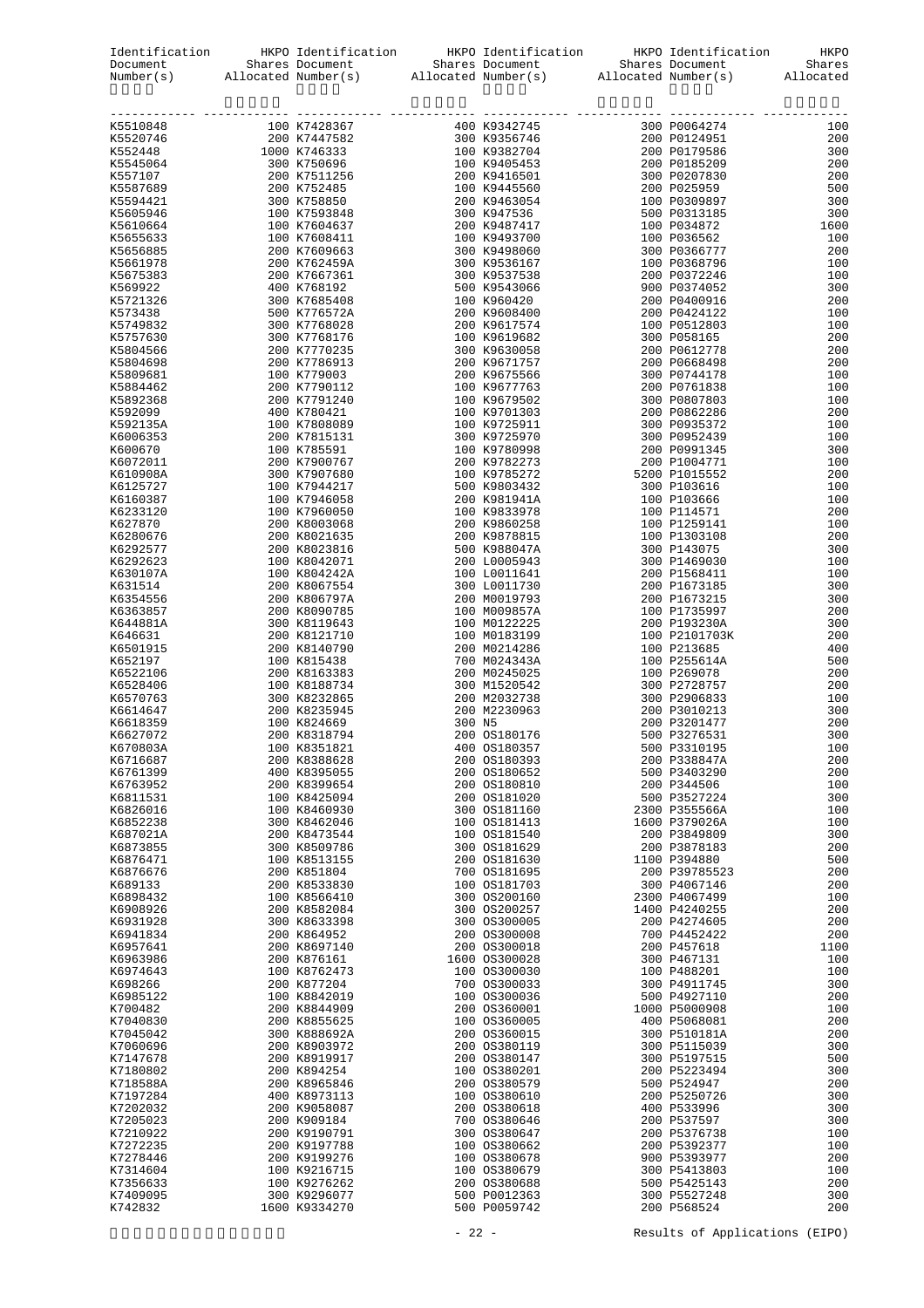| Document             | Identification                   |                              | tion HKPO Identification HKPO Identification HKPO Identification HKPO Identification HKPO Shares Document Shares Document Allocated Number(s) Allocated Number(s) and Allocated Number(s) and Allocated Number(s) and Allocate                                                                                                                                                                                                  |                              |            |
|----------------------|----------------------------------|------------------------------|---------------------------------------------------------------------------------------------------------------------------------------------------------------------------------------------------------------------------------------------------------------------------------------------------------------------------------------------------------------------------------------------------------------------------------|------------------------------|------------|
| Number(s)            |                                  |                              |                                                                                                                                                                                                                                                                                                                                                                                                                                 |                              |            |
|                      |                                  |                              | $\begin{small} \mathbf{A} & \mathbf{1} & \mathbf{0} & \mathbf{0} & \mathbf{0} & \mathbf{0} & \mathbf{0} & \mathbf{0} & \mathbf{0} & \mathbf{0} & \mathbf{0} & \mathbf{0} & \mathbf{0} & \mathbf{0} & \mathbf{0} & \mathbf{0} & \mathbf{0} & \mathbf{0} & \mathbf{0} & \mathbf{0} & \mathbf{0} & \mathbf{0} & \mathbf{0} & \mathbf{0} & \mathbf{0} & \mathbf{0} & \mathbf{0} & \mathbf{0} & \mathbf{0} & \mathbf{0} & \mathbf{0$ |                              |            |
| P5728499             |                                  |                              |                                                                                                                                                                                                                                                                                                                                                                                                                                 |                              |            |
| P576082              |                                  |                              |                                                                                                                                                                                                                                                                                                                                                                                                                                 |                              |            |
| P576961              |                                  |                              |                                                                                                                                                                                                                                                                                                                                                                                                                                 |                              |            |
|                      | P5787479<br>P5787479<br>P5822215 |                              |                                                                                                                                                                                                                                                                                                                                                                                                                                 |                              |            |
| P5967221             |                                  |                              |                                                                                                                                                                                                                                                                                                                                                                                                                                 |                              |            |
| P5989888             |                                  |                              |                                                                                                                                                                                                                                                                                                                                                                                                                                 |                              |            |
| P5989918             |                                  |                              |                                                                                                                                                                                                                                                                                                                                                                                                                                 |                              |            |
| P6012004             |                                  |                              |                                                                                                                                                                                                                                                                                                                                                                                                                                 |                              |            |
| P612149              |                                  |                              |                                                                                                                                                                                                                                                                                                                                                                                                                                 |                              |            |
| P6431627             |                                  |                              |                                                                                                                                                                                                                                                                                                                                                                                                                                 |                              |            |
| P6493738             |                                  |                              |                                                                                                                                                                                                                                                                                                                                                                                                                                 |                              |            |
| P6586582<br>P6619634 |                                  |                              |                                                                                                                                                                                                                                                                                                                                                                                                                                 |                              |            |
| P6623178             |                                  |                              |                                                                                                                                                                                                                                                                                                                                                                                                                                 |                              |            |
| P6654642             |                                  |                              |                                                                                                                                                                                                                                                                                                                                                                                                                                 |                              |            |
| P669230              |                                  |                              |                                                                                                                                                                                                                                                                                                                                                                                                                                 |                              |            |
| P6697422             |                                  |                              |                                                                                                                                                                                                                                                                                                                                                                                                                                 |                              |            |
| P670304A             |                                  |                              |                                                                                                                                                                                                                                                                                                                                                                                                                                 |                              |            |
| P672781A             |                                  |                              |                                                                                                                                                                                                                                                                                                                                                                                                                                 |                              |            |
| P682422A             |                                  |                              |                                                                                                                                                                                                                                                                                                                                                                                                                                 |                              |            |
| P6826486<br>P6852029 |                                  |                              |                                                                                                                                                                                                                                                                                                                                                                                                                                 |                              |            |
| P6934793             |                                  |                              |                                                                                                                                                                                                                                                                                                                                                                                                                                 |                              |            |
| P698228              |                                  |                              |                                                                                                                                                                                                                                                                                                                                                                                                                                 |                              |            |
| P7096864             |                                  |                              |                                                                                                                                                                                                                                                                                                                                                                                                                                 |                              |            |
| P7168962             |                                  |                              |                                                                                                                                                                                                                                                                                                                                                                                                                                 |                              |            |
| P719789              |                                  |                              |                                                                                                                                                                                                                                                                                                                                                                                                                                 |                              |            |
| P747368              |                                  |                              |                                                                                                                                                                                                                                                                                                                                                                                                                                 |                              |            |
| P7573557             |                                  |                              |                                                                                                                                                                                                                                                                                                                                                                                                                                 |                              |            |
| P7621551             |                                  |                              |                                                                                                                                                                                                                                                                                                                                                                                                                                 |                              |            |
| P7721572             |                                  |                              |                                                                                                                                                                                                                                                                                                                                                                                                                                 |                              |            |
| P7785082<br>P7819424 |                                  |                              |                                                                                                                                                                                                                                                                                                                                                                                                                                 |                              |            |
| P7821887             |                                  |                              |                                                                                                                                                                                                                                                                                                                                                                                                                                 |                              |            |
| P785281              |                                  |                              |                                                                                                                                                                                                                                                                                                                                                                                                                                 |                              |            |
| P7926425             |                                  |                              |                                                                                                                                                                                                                                                                                                                                                                                                                                 |                              |            |
| P7995923             |                                  |                              |                                                                                                                                                                                                                                                                                                                                                                                                                                 |                              |            |
| P807899              |                                  |                              |                                                                                                                                                                                                                                                                                                                                                                                                                                 |                              |            |
| P8197281             |                                  |                              |                                                                                                                                                                                                                                                                                                                                                                                                                                 |                              |            |
| P8372598             |                                  |                              |                                                                                                                                                                                                                                                                                                                                                                                                                                 |                              |            |
| P837298              |                                  |                              |                                                                                                                                                                                                                                                                                                                                                                                                                                 |                              |            |
| P8376046<br>P8424431 |                                  |                              |                                                                                                                                                                                                                                                                                                                                                                                                                                 |                              |            |
| P849698A             |                                  |                              |                                                                                                                                                                                                                                                                                                                                                                                                                                 |                              |            |
| P8633014             |                                  |                              |                                                                                                                                                                                                                                                                                                                                                                                                                                 |                              |            |
| P8801871             |                                  |                              |                                                                                                                                                                                                                                                                                                                                                                                                                                 |                              |            |
| P8902759             |                                  |                              |                                                                                                                                                                                                                                                                                                                                                                                                                                 |                              |            |
| P8903968             |                                  |                              |                                                                                                                                                                                                                                                                                                                                                                                                                                 |                              |            |
| P8938206             |                                  |                              |                                                                                                                                                                                                                                                                                                                                                                                                                                 |                              |            |
| P898352              |                                  |                              |                                                                                                                                                                                                                                                                                                                                                                                                                                 |                              |            |
| P8997660             |                                  | 100 R891768                  | 200 W24460284                                                                                                                                                                                                                                                                                                                                                                                                                   |                              |            |
| P9182067<br>P937635  |                                  | 200 R9008895                 | 100 W24711636                                                                                                                                                                                                                                                                                                                                                                                                                   | 100 Y2386702<br>100 Y2452578 | 200<br>200 |
| P9381744             |                                  | 200 R931943                  | 300 W25426515                                                                                                                                                                                                                                                                                                                                                                                                                   | 200 Y2463642                 | 100        |
| P9485868             |                                  | 100 R9620191                 | 300 W27607655                                                                                                                                                                                                                                                                                                                                                                                                                   | 100 Y2471580                 | 200        |
| P9514795             |                                  | 200 R9671748                 | 300 W27813871                                                                                                                                                                                                                                                                                                                                                                                                                   | 200 Y2573693                 | 200        |
| P9678313             |                                  | 100 S8876874D                | 300 W27956496                                                                                                                                                                                                                                                                                                                                                                                                                   | 300 Y2635427                 | 100        |
| P989489A             |                                  | 100 TG1465451                | 300 W28222966                                                                                                                                                                                                                                                                                                                                                                                                                   | 300 Y2686447                 | 200        |
| P9906200             |                                  | 300 V0010979                 | 100 W30921204                                                                                                                                                                                                                                                                                                                                                                                                                   | 100 Y2755570                 | 200        |
| PPK61811             |                                  | 1000 V0029734                | 100 W30952105                                                                                                                                                                                                                                                                                                                                                                                                                   | 200 Y283145                  | 200        |
| PY1056               |                                  | 100 V0041920                 | 200 W31319388                                                                                                                                                                                                                                                                                                                                                                                                                   | 100 Y2893604<br>100 Y290889A | 100        |
| PY1057<br>PY1059     |                                  | 100 V006828<br>100 V0094153  | 200 W31519223<br>100 W32477430                                                                                                                                                                                                                                                                                                                                                                                                  | 100 Y2934300                 | 200<br>100 |
| PY1061               |                                  | 100 V011148                  | 200 W34077398                                                                                                                                                                                                                                                                                                                                                                                                                   | 200 Y2961634                 | 100        |
| PY1065               |                                  | 100 V0118346                 | 200 W34632420                                                                                                                                                                                                                                                                                                                                                                                                                   | 200 Y3160767                 | 300        |
| PY1067               |                                  | 100 V0124591                 | 100 W36375361                                                                                                                                                                                                                                                                                                                                                                                                                   | 200 Y3284830                 | 500        |
| PY1068               |                                  | 100 V0149322                 | 100 W37442118                                                                                                                                                                                                                                                                                                                                                                                                                   | 100 Y3368023                 | 200        |
| PY1069               |                                  | 100 V0152617                 | 100 W38379724                                                                                                                                                                                                                                                                                                                                                                                                                   | 100 Y346433                  | 200        |
| PY1070               |                                  | 100 V0174947                 | 200 W39053070                                                                                                                                                                                                                                                                                                                                                                                                                   | 100 Y3607931                 | 200        |
| PY1073               |                                  | 100 V0185000                 | 200 W39354777                                                                                                                                                                                                                                                                                                                                                                                                                   | 200 Y3768234                 | 200        |
| PY1074               |                                  | 100 V0194921                 | 100 W40212908                                                                                                                                                                                                                                                                                                                                                                                                                   | 100 Y3902593                 | 200        |
| PY1079               |                                  | 100 V0208094                 | 100 W40683095<br>500 W45781603                                                                                                                                                                                                                                                                                                                                                                                                  | 100 Y4090754                 | 300<br>200 |
| R0027331<br>R0115206 |                                  | 300 V021340<br>300 V0226319  | 200 W45914305                                                                                                                                                                                                                                                                                                                                                                                                                   | 300 Y429516A<br>200 Y4349952 | 300        |
| R018849              |                                  | 200 V0284637                 | 200 W46589954                                                                                                                                                                                                                                                                                                                                                                                                                   | 100 Y442806                  | 400        |
| R027016              |                                  | 200 V030655A                 | 100 W47574822                                                                                                                                                                                                                                                                                                                                                                                                                   | 100 Y4982914                 | 300        |
| R031344A             |                                  | 100 V0311316                 | 100 W47795813                                                                                                                                                                                                                                                                                                                                                                                                                   | 100 Z0011348                 | 500        |
| R038186              |                                  | 200 V0312576                 | 200 W48148600                                                                                                                                                                                                                                                                                                                                                                                                                   | 100 Z0028232                 | 900        |
| R038570A             |                                  | 200 V037238                  | 100 W48195204                                                                                                                                                                                                                                                                                                                                                                                                                   | 100 Z0041115                 | 100        |
| R038621              |                                  | 100 V0378631                 | 100 W48195205                                                                                                                                                                                                                                                                                                                                                                                                                   | 200 Z0049779                 | 300        |
| R0393125             |                                  | 200 V038917A                 | 100 W48195206                                                                                                                                                                                                                                                                                                                                                                                                                   | 100 Z0057933                 | 100        |
| R045561              |                                  | 200 V0418188                 | 200 W48195208                                                                                                                                                                                                                                                                                                                                                                                                                   | 100 Z0121763                 | 100        |
| R0493480<br>R0682097 |                                  | 100 V0418560<br>100 V0506095 | 100 W48195212<br>300 W49350281                                                                                                                                                                                                                                                                                                                                                                                                  | 200 Z012596<br>100 Z0138879  | 100<br>200 |
| R069550              |                                  | 100 V052509A                 | 200 W49351958                                                                                                                                                                                                                                                                                                                                                                                                                   | 100 Z0139034                 | 200        |
| R070741              |                                  | 300 V054441                  | 200 W49351960                                                                                                                                                                                                                                                                                                                                                                                                                   | 100 Z0171663                 | 200        |
| R072793              |                                  | 200 V0552534                 | 300 W49399699                                                                                                                                                                                                                                                                                                                                                                                                                   | 100 Z0209792                 | 100        |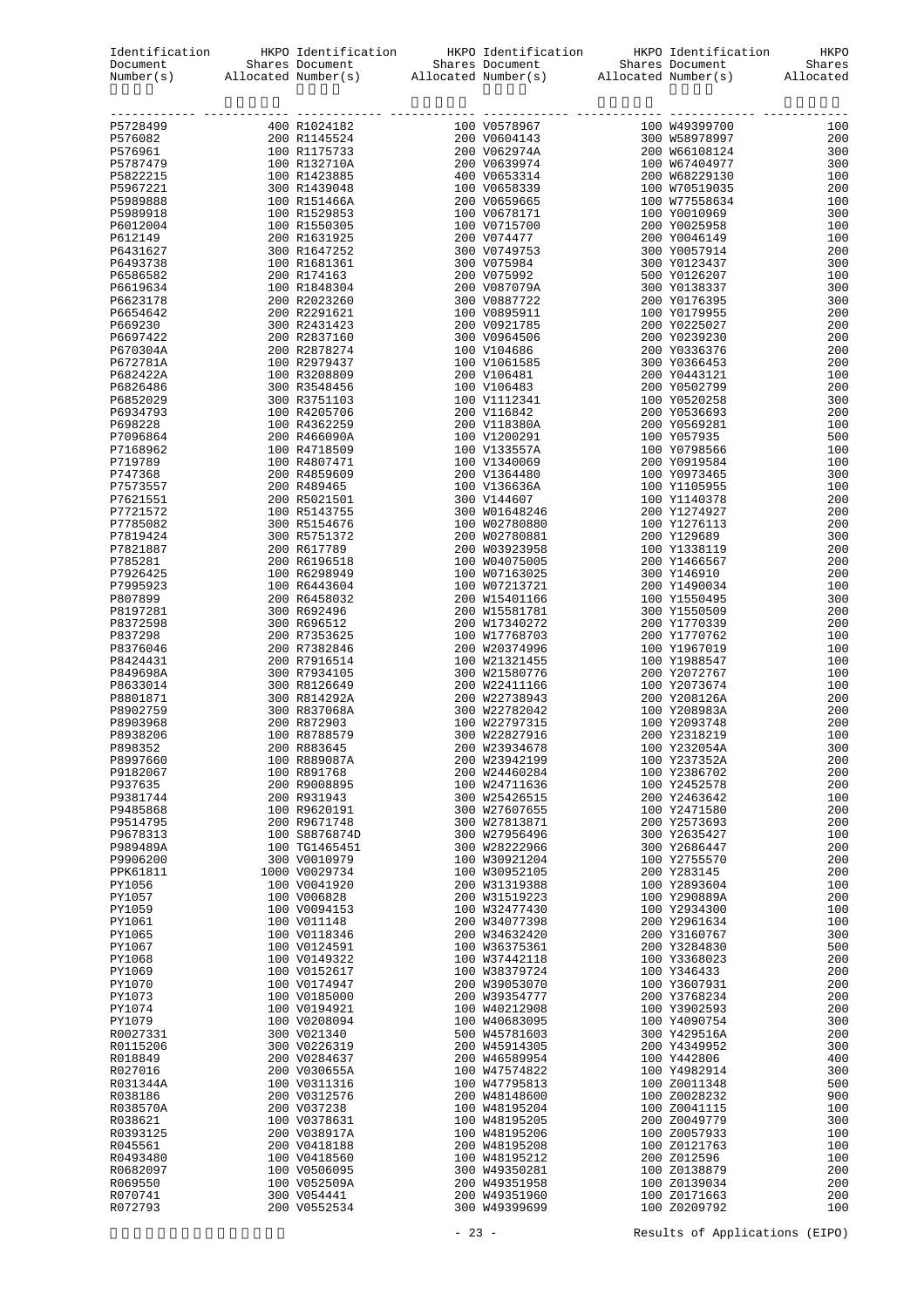| Identification HKPO Identification HKPO Identification HKPO Identification HKPO Document Shares Document Shares Document Shares Document Shares Number(s) allocated Number(s) allocated Number(s) and Refugees Allocated Numbe |                              |                             |                              |            |
|--------------------------------------------------------------------------------------------------------------------------------------------------------------------------------------------------------------------------------|------------------------------|-----------------------------|------------------------------|------------|
|                                                                                                                                                                                                                                |                              |                             |                              |            |
|                                                                                                                                                                                                                                |                              |                             |                              |            |
|                                                                                                                                                                                                                                |                              |                             |                              |            |
|                                                                                                                                                                                                                                |                              |                             |                              |            |
|                                                                                                                                                                                                                                |                              |                             |                              |            |
|                                                                                                                                                                                                                                |                              |                             |                              |            |
|                                                                                                                                                                                                                                |                              |                             |                              |            |
|                                                                                                                                                                                                                                |                              |                             |                              |            |
|                                                                                                                                                                                                                                |                              |                             |                              |            |
|                                                                                                                                                                                                                                |                              |                             |                              |            |
|                                                                                                                                                                                                                                |                              |                             |                              |            |
|                                                                                                                                                                                                                                |                              |                             |                              |            |
|                                                                                                                                                                                                                                |                              |                             |                              |            |
|                                                                                                                                                                                                                                |                              |                             |                              |            |
|                                                                                                                                                                                                                                |                              |                             |                              |            |
|                                                                                                                                                                                                                                |                              |                             |                              |            |
|                                                                                                                                                                                                                                |                              |                             |                              |            |
|                                                                                                                                                                                                                                |                              |                             |                              |            |
|                                                                                                                                                                                                                                |                              |                             |                              |            |
|                                                                                                                                                                                                                                |                              |                             |                              |            |
|                                                                                                                                                                                                                                |                              |                             |                              |            |
|                                                                                                                                                                                                                                |                              |                             |                              |            |
|                                                                                                                                                                                                                                |                              |                             |                              |            |
|                                                                                                                                                                                                                                |                              |                             |                              |            |
|                                                                                                                                                                                                                                |                              |                             |                              |            |
|                                                                                                                                                                                                                                |                              |                             |                              |            |
|                                                                                                                                                                                                                                |                              |                             |                              |            |
|                                                                                                                                                                                                                                |                              |                             |                              |            |
|                                                                                                                                                                                                                                |                              |                             |                              |            |
|                                                                                                                                                                                                                                |                              |                             |                              |            |
|                                                                                                                                                                                                                                |                              |                             |                              |            |
|                                                                                                                                                                                                                                |                              |                             |                              |            |
|                                                                                                                                                                                                                                |                              |                             |                              |            |
|                                                                                                                                                                                                                                |                              |                             |                              |            |
|                                                                                                                                                                                                                                |                              |                             |                              |            |
|                                                                                                                                                                                                                                |                              |                             |                              |            |
|                                                                                                                                                                                                                                |                              |                             |                              |            |
|                                                                                                                                                                                                                                |                              |                             |                              |            |
|                                                                                                                                                                                                                                |                              |                             |                              |            |
|                                                                                                                                                                                                                                |                              |                             |                              |            |
|                                                                                                                                                                                                                                |                              |                             |                              |            |
|                                                                                                                                                                                                                                |                              |                             |                              |            |
|                                                                                                                                                                                                                                |                              |                             |                              |            |
|                                                                                                                                                                                                                                |                              |                             |                              |            |
|                                                                                                                                                                                                                                |                              |                             |                              |            |
|                                                                                                                                                                                                                                |                              |                             |                              |            |
|                                                                                                                                                                                                                                |                              |                             |                              |            |
| Z1435990                                                                                                                                                                                                                       | 200 Z3294790                 | 300 Z4817495                | 300 Z7191317                 | 300        |
| Z1461061                                                                                                                                                                                                                       | 300 Z3304494                 | 100 Z4820909                | 500 Z7248033                 | 200        |
| Z1600290                                                                                                                                                                                                                       | 200 Z3312675                 | 100 Z482291                 | 100 Z7254270                 | 100        |
| Z1608976                                                                                                                                                                                                                       | 100 Z3314988                 | 100 Z4825110                | 300 Z7265485                 | 300        |
| Z1609549                                                                                                                                                                                                                       | 300 Z332635                  | 100 Z4830777                | 500 Z726580                  | 100        |
| Z1628934                                                                                                                                                                                                                       | 300 Z3333524                 | 100 Z4837348                | 300 Z7272856                 | 200        |
| Z1673980                                                                                                                                                                                                                       | 100 Z3348904                 | 100 Z4849702                | 200 Z7278226                 | 200        |
| Z1676629                                                                                                                                                                                                                       | 200 Z343813A                 | 100 Z485949                 | 100 Z7294698                 | 300        |
| Z1687353<br>Z1737628                                                                                                                                                                                                           | 200 Z3467946<br>300 Z3486509 | 100 Z501716<br>300 Z5055351 | 200 Z7309911<br>100 Z7335327 | 200<br>300 |
| Z1750640                                                                                                                                                                                                                       | 100 Z3498205                 | 100 Z5101000                | 200 Z7359919                 | 200        |
| Z1758420                                                                                                                                                                                                                       | 300 Z3524680                 | 300 Z5132046                | 200 Z7420820                 | 100        |
| Z180471                                                                                                                                                                                                                        | 200 Z3548296                 | 100 Z5153191                | 200 Z749943                  | 400        |
| Z182208                                                                                                                                                                                                                        | 100 Z3578144                 | 200 Z5229244                | 300 Z7503114                 | 100        |
| Z1841603E                                                                                                                                                                                                                      | 200 Z3585213                 | 100 Z5235287                | 300 Z7506571                 | 100        |
| Z1863089                                                                                                                                                                                                                       | 300 Z3659047                 | 300 Z5262799                | 300 Z751535A                 | 300        |
| Z1895495                                                                                                                                                                                                                       | 100 Z366315A                 | 700 Z5266549                | 300 Z7525371                 | 200        |
| Z1906233                                                                                                                                                                                                                       | 100 Z3666744                 | 200 Z5280215                | 200 Z753978A                 | 200        |
| Z1907620                                                                                                                                                                                                                       | 200 Z3677525                 | 200 Z528892                 | 700 Z7577428                 | 200        |
| Z1921305<br>Z193363A                                                                                                                                                                                                           | 100 Z368106                  | 200 Z530908<br>200 Z5390193 | 100 Z759635A                 | 100<br>300 |
| Z1952111                                                                                                                                                                                                                       | 100 Z3709206<br>200 Z3734200 | 100 Z5412650                | 100 Z7599855<br>300 Z7615184 | 200        |
| Z1967232                                                                                                                                                                                                                       | 100 Z3758312                 | 200 Z5444811                | 400 Z7679695                 | 200        |
| Z198135                                                                                                                                                                                                                        | 300 Z3764754                 | 900 Z5455937                | 200 Z7697482                 | 200        |
| Z2020654                                                                                                                                                                                                                       | 200 Z3776779                 | 100 Z5462364                | 200 Z769873A                 | 200        |
| Z2098181                                                                                                                                                                                                                       | 100 Z3783090                 | 300 Z5464987                | 200 Z7751770                 | 300        |
| Z2103630                                                                                                                                                                                                                       | 200 Z3791425                 | 200 Z5497907                | 300 Z7816163                 | 200        |
| Z2107261                                                                                                                                                                                                                       | 100 Z379670                  | 200 Z5503702                | 200 Z7910283                 | 200        |
| Z2177871                                                                                                                                                                                                                       | 200 Z3813054                 | 300 Z5504474                | 200 Z7929293                 | 200        |
| Z2181763                                                                                                                                                                                                                       | 100 Z3827152                 | 200 Z5512604                | 100 Z7941340                 | 300        |
| Z218843                                                                                                                                                                                                                        | 1100 Z383035                 | 500 Z5535930                | 200 Z800460A                 | 300        |
| Z2195640                                                                                                                                                                                                                       | 200 Z3832571                 | 200 Z556079A                | 100 Z806601A                 | 100        |
| Z220286                                                                                                                                                                                                                        | 100 Z3834302                 | 300 Z5562660                | 300 Z808429                  | 700        |
| Z2204798<br>Z221598                                                                                                                                                                                                            | 300 Z3841821<br>500 Z3841988 | 100 Z559187<br>200 Z5593868 | 200 Z8100366<br>200 Z8129399 | 200<br>100 |
| Z2241057                                                                                                                                                                                                                       | 200 Z3843425                 | 300 Z559510                 | 700 Z813807A                 | 2300       |
| Z2242282                                                                                                                                                                                                                       | 100 Z3901565                 | 200 Z600839A                | 100 Z8156833                 | 100        |
| Z2285763                                                                                                                                                                                                                       | 100 Z3915205                 | 200 Z601070A                | 100 Z8163104                 | 100        |

#### - 24 - Results of Applications (EIPO)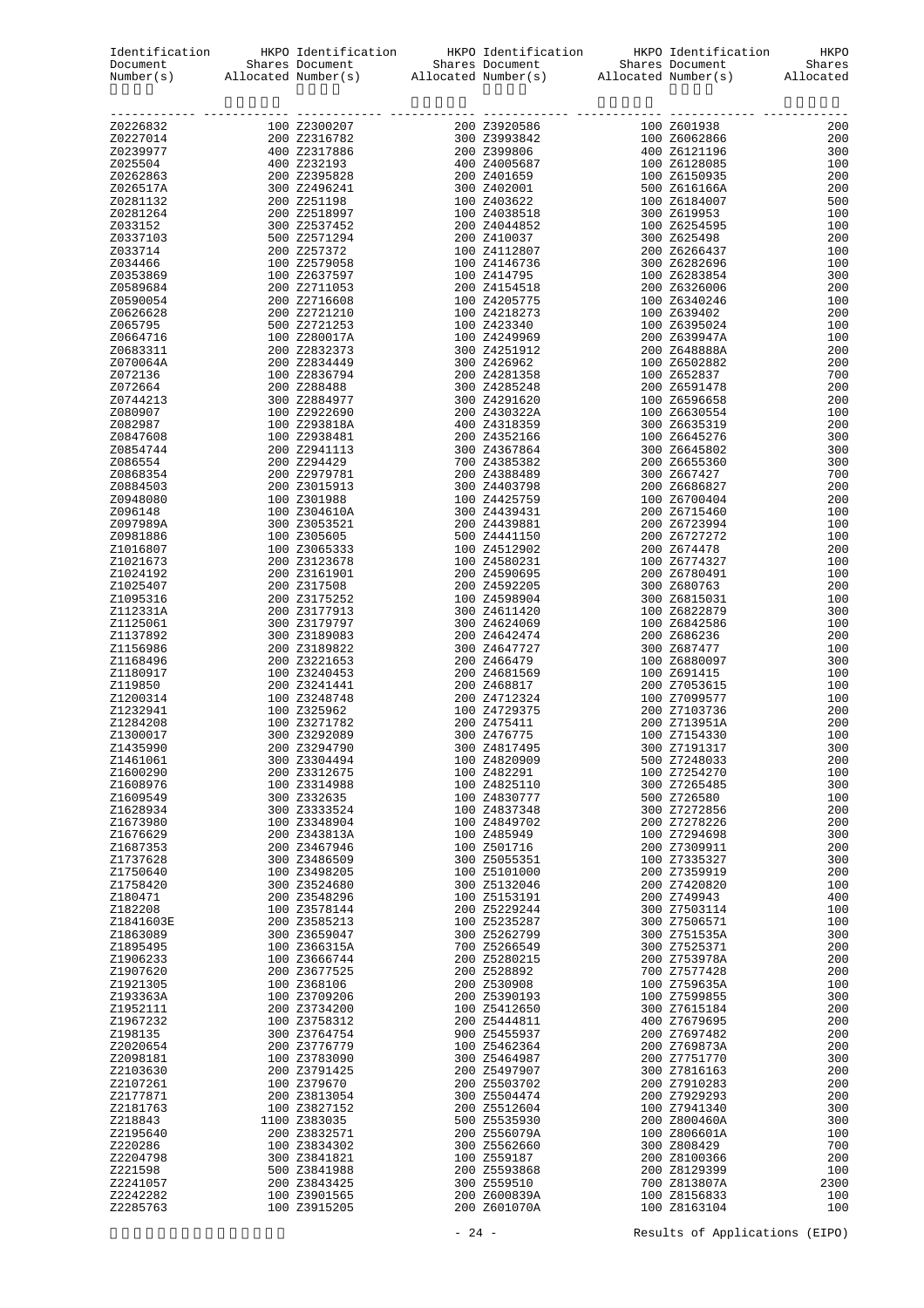| Identification<br>Document<br>Number(s) | Allocated Number(s) | HKPO Identification<br>Shares Document | HKPO Identification<br>Shares Document<br>Allocated Number(s) | Allocated Number(s) | HKPO Identification<br>Shares Document | HKPO<br>Shares<br>Allocated |
|-----------------------------------------|---------------------|----------------------------------------|---------------------------------------------------------------|---------------------|----------------------------------------|-----------------------------|
|                                         |                     |                                        |                                                               |                     |                                        |                             |
| Z823655                                 | 100                 |                                        |                                                               |                     |                                        |                             |
| Z8252360                                | 100                 |                                        |                                                               |                     |                                        |                             |
| Z825390                                 | 100                 |                                        |                                                               |                     |                                        |                             |
| Z8261270                                | 200                 |                                        |                                                               |                     |                                        |                             |
| Z8265489                                | 100                 |                                        |                                                               |                     |                                        |                             |
| Z8278858                                | 200                 |                                        |                                                               |                     |                                        |                             |
| Z830089                                 | 100                 |                                        |                                                               |                     |                                        |                             |
| Z832286                                 | 200                 |                                        |                                                               |                     |                                        |                             |
| Z8326364                                | 200                 |                                        |                                                               |                     |                                        |                             |
| Z8345369                                | 100                 |                                        |                                                               |                     |                                        |                             |
| Z8364053                                | 100                 |                                        |                                                               |                     |                                        |                             |
| Z839839A                                | 100                 |                                        |                                                               |                     |                                        |                             |
| Z8452076                                | 200                 |                                        |                                                               |                     |                                        |                             |
| Z8501239                                | 300                 |                                        |                                                               |                     |                                        |                             |
| Z850291A                                | 100                 |                                        |                                                               |                     |                                        |                             |
| Z8506583                                | 100                 |                                        |                                                               |                     |                                        |                             |
| Z8647292                                | 200                 |                                        |                                                               |                     |                                        |                             |
| Z8680753                                | 100                 |                                        |                                                               |                     |                                        |                             |
| Z8681679                                | 100                 |                                        |                                                               |                     |                                        |                             |
| Z868422                                 | 900                 |                                        |                                                               |                     |                                        |                             |
| Z869562                                 | 200                 |                                        |                                                               |                     |                                        |                             |
| Z8739227                                | 100                 |                                        |                                                               |                     |                                        |                             |
| Z875174A                                | 200                 |                                        |                                                               |                     |                                        |                             |
| Z8777161                                | 200                 |                                        |                                                               |                     |                                        |                             |
| Z8879754                                | 100                 |                                        |                                                               |                     |                                        |                             |
| Z8917648                                | 100                 |                                        |                                                               |                     |                                        |                             |
| Z892551                                 | 100                 |                                        |                                                               |                     |                                        |                             |
| Z8932019                                | 100                 |                                        |                                                               |                     |                                        |                             |
| Z904334A                                | 300                 |                                        |                                                               |                     |                                        |                             |
| Z9100483                                | 100                 |                                        |                                                               |                     |                                        |                             |
| Z9102435                                | 200                 |                                        |                                                               |                     |                                        |                             |
| Z9106856                                | 100                 |                                        |                                                               |                     |                                        |                             |
| Z9120069                                | 100                 |                                        |                                                               |                     |                                        |                             |
| Z9150987                                | 200                 |                                        |                                                               |                     |                                        |                             |
| Z917357A                                | 300                 |                                        |                                                               |                     |                                        |                             |
| Z9196812                                | 200                 |                                        |                                                               |                     |                                        |                             |
| Z925197A                                | 100                 |                                        |                                                               |                     |                                        |                             |
| Z931730A                                | 100                 |                                        |                                                               |                     |                                        |                             |
| Z9353535                                | 300                 |                                        |                                                               |                     |                                        |                             |
| Z9391488                                | 100                 |                                        |                                                               |                     |                                        |                             |
| Z939407A                                | 100                 |                                        |                                                               |                     |                                        |                             |
| Z9434160                                | 100                 |                                        |                                                               |                     |                                        |                             |
| Z9495798                                | 200                 |                                        |                                                               |                     |                                        |                             |
| Z9500767                                | 300                 |                                        |                                                               |                     |                                        |                             |
| Z9573497                                | 200                 |                                        |                                                               |                     |                                        |                             |
| Z9638459                                | 200                 |                                        |                                                               |                     |                                        |                             |
| Z9668250                                | 200                 |                                        |                                                               |                     |                                        |                             |
| Z9693700                                | 100                 |                                        |                                                               |                     |                                        |                             |
| Z975785                                 | 200                 |                                        |                                                               |                     |                                        |                             |
| Z9801880                                | 300                 |                                        |                                                               |                     |                                        |                             |
| Z981019                                 | 200                 |                                        |                                                               |                     |                                        |                             |
| Z9840940                                | 200                 |                                        |                                                               |                     |                                        |                             |
| Z9851853                                | 100                 |                                        |                                                               |                     |                                        |                             |
| Z9888110                                | 200                 |                                        |                                                               |                     |                                        |                             |

Z990777 100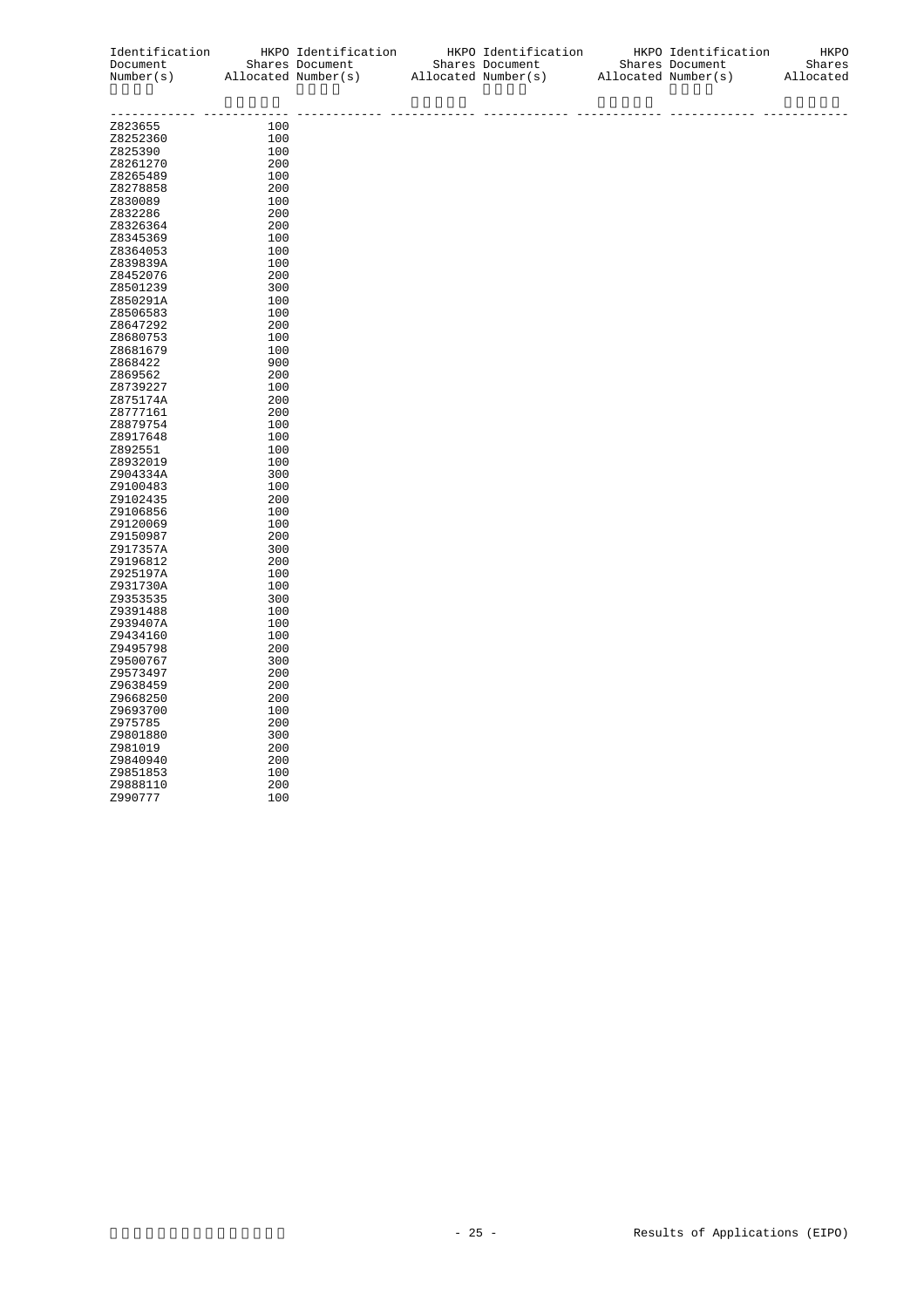### **DESPATCH/COLLECTION OF SHARE CERTIFICATES AND REFUND MONIES**

Share certificates for wholly or partially successful applications on WHITE Application Forms or through the **White Form eIPO** service and refund cheques or refund monies in respect of partially unsuccessful applications or wholly or partially successful applicants for application monies paid in excess of final Offer Price, without interest and together with the related brokerage of  $1\%$ , SFC transaction levy of 0.003% and Stock Exchange trading fee of 0.005%, are expected to be despatched or collected (where applicable) on Wednesday, October 2, 2013 in the manners set out below:

## *For Share certificate(s)*

Applicants who have applied for 1,000,000 Hong Kong Offer Shares or more and are successfully or partially successfully allocated Hong Kong Offer Shares and have provided all information required by their **WHITE** Application Form and applicants who have applied for 1,000,000 Hong Kong Offer Shares or more through the **White Form eIPO** service by submitting an electronic application through the designated website at **www.eipo.com.hk** and their application is wholly or partially successful, may collect their Share certificate(s) from the Company's Hong Kong Share Registrar, Computershare Hong Kong Investor Services Limited, at Shops 1712-1716, 17th Floor, Hopewell Centre, 183 Queen's Road East, Wanchai, Hong Kong, from 9:00 a.m. to 1:00 p.m. on Wednesday, October 2, 2013.

Applicants being individuals who opt for collection of Share certificate(s) in person must not authorise any other person to make the collection on their behalf. Applicants being corporations who opt for collection in person must attend by their authorised representatives bearing a letter of authorisation from their corporations stamped with the corporations' chops. Both individuals and authorised representatives (if applicable) must produce, at the time of collection, evidence of identity acceptable to Computershare Hong Kong Investor Services Limited. If the applicants do not collect their Share certificate(s) during the above period, the Share certificate(s) will be despatched promptly thereafter to them by ordinary post to the address as specified in their **WHITE** Application Forms or the address specified in the application instructions through the White Form **eIPO** Service at their own risk.

Applicants who have applied for less than 1,000,000 Hong Kong Offer Shares by **WHITE** Application Form or through **White Form eIPO** service, their Share certificate(s) will be sent to the address as stated on their **WHITE** Application Forms or the address specified in their application instructions through the **White Form eIPO** Service on Wednesday, October 2, 2013 by ordinary post and at their own risk.

### *For refund cheques/refund monies*

Applicants who have applied for 1,000,000 Hong Kong Offer Shares or more on a **WHITE** or **YELLOW** Application Forms and have provided all information required by their application forms may (where applicable) collect their refund cheque(s) from the Company's Hong Kong Share Registrar, Computershare Hong Kong Investor Services Limited, at Shops 1712–1716, 17th Floor, Hopewell Centre, 183 Queen's Road East, Wanchai, Hong Kong, from 9:00 a.m. to 1:00 p.m. on Wednesday, October 2, 2013.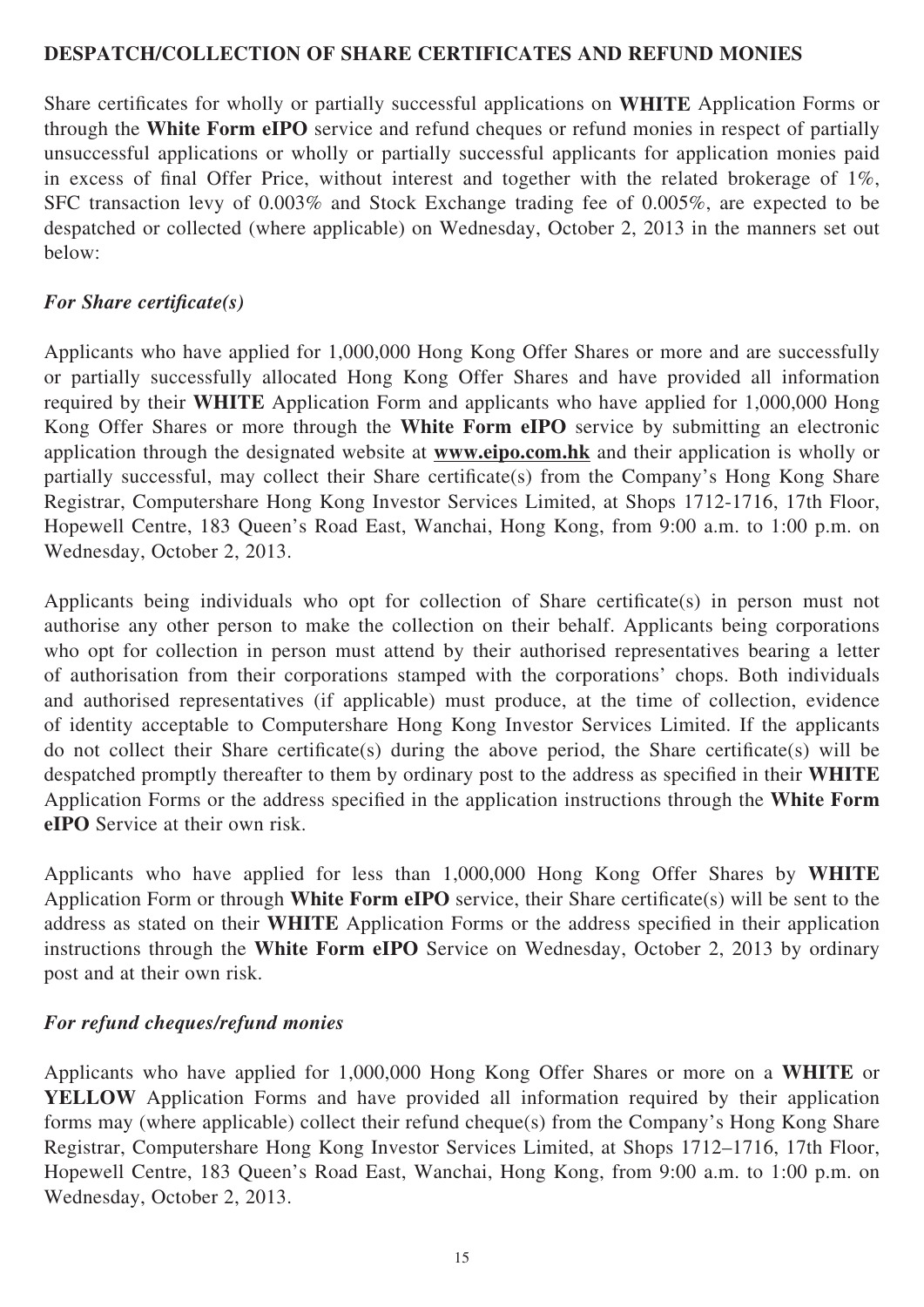Applicants who have applied for less than 1,000,000 Hong Kong Offer Shares by **WHITE** or **YELLOW** Application Forms, their refund cheque(s) (where applicable) will be sent to the address as stated on their Application Forms on Wednesday, October 2, 2013 by ordinary post and at their own risk.

Applicants being individuals who opt for collection of refund cheque(s) in person must not authorise any other person to make the collection on their behalf. Applicants being corporations who opt for collection in person must attend by their authorised representatives bearing a letter of authorisation from their corporations stamped with the corporations' chops. Both individuals and authorised representatives (if applicable) must produce, at the time of collection, evidence of identity acceptable to Computershare Hong Kong Investor Services Limited. If the applicants do not collect their refund cheque(s) during the above period, they will be despatched promptly thereafter to them by ordinary post to the address as specified in their Application Forms at their own risk.

Where applicants have applied through the **White Form eIPO** service and paid the application monies from a single bank account, refund monies (where applicable) will be despatched to their application payment bank account in the form of e-Refund payment instructions on Wednesday, October 2, 2013. For applicants who have applied through **White Form eIPO** service and paid the application monies from multiple bank accounts, refund monies (where applicable) in the form of refund cheque(s) will be sent to the address specified in their application instructions through the **White Form eIPO** Service on Wednesday, October 2, 2013 by ordinary post at their own risk.

Where applicants who have applied by giving electronic application instructions to HKSCC, their refund (if any) will be credited to their designated bank account or the designated bank account of the designated CCASS Participant through which they are applying on Wednesday, October 2, 2013. For applicants who have instructed their designated CCASS Participant (other than CCASS Investor Participant) to give electronic application instructions to HKSCC on their behalf, they can check the amount of refund (if any) payable to them with that designated CCASS Participant. Applicants applying as CCASS Investor Participant can check the amount of refund (if any) payable to them via the CCASS Phone System and CCASS Internet System (under the procedures contained in HKSCC's "An Operating Guide for Investor Participants" in effect from time to time) on Wednesday, October 2, 2013 or in the activity statement showing the amount of refund money credited to their designated bank account made available to them by HKSCC immediately after the credit of refund money to their bank account.

The Company will not issue any temporary documents of title. No receipts will be issued for application monies received. Share certificates will only become valid certificates of title on 8:00 a.m. on Thursday, October 3, 2013 provided that (i) the Global Offering has become unconditional in all respects; and (ii) the right of termination as described in the paragraph headed "Underwriting – Underwriting Arrangements and Expenses – Hong Kong Public Offering – Grounds for termination" in the Prospectus has not been exercised. For more information, please refer to the section headed "How to apply for the Hong Kong Offer Shares" in the Prospectus.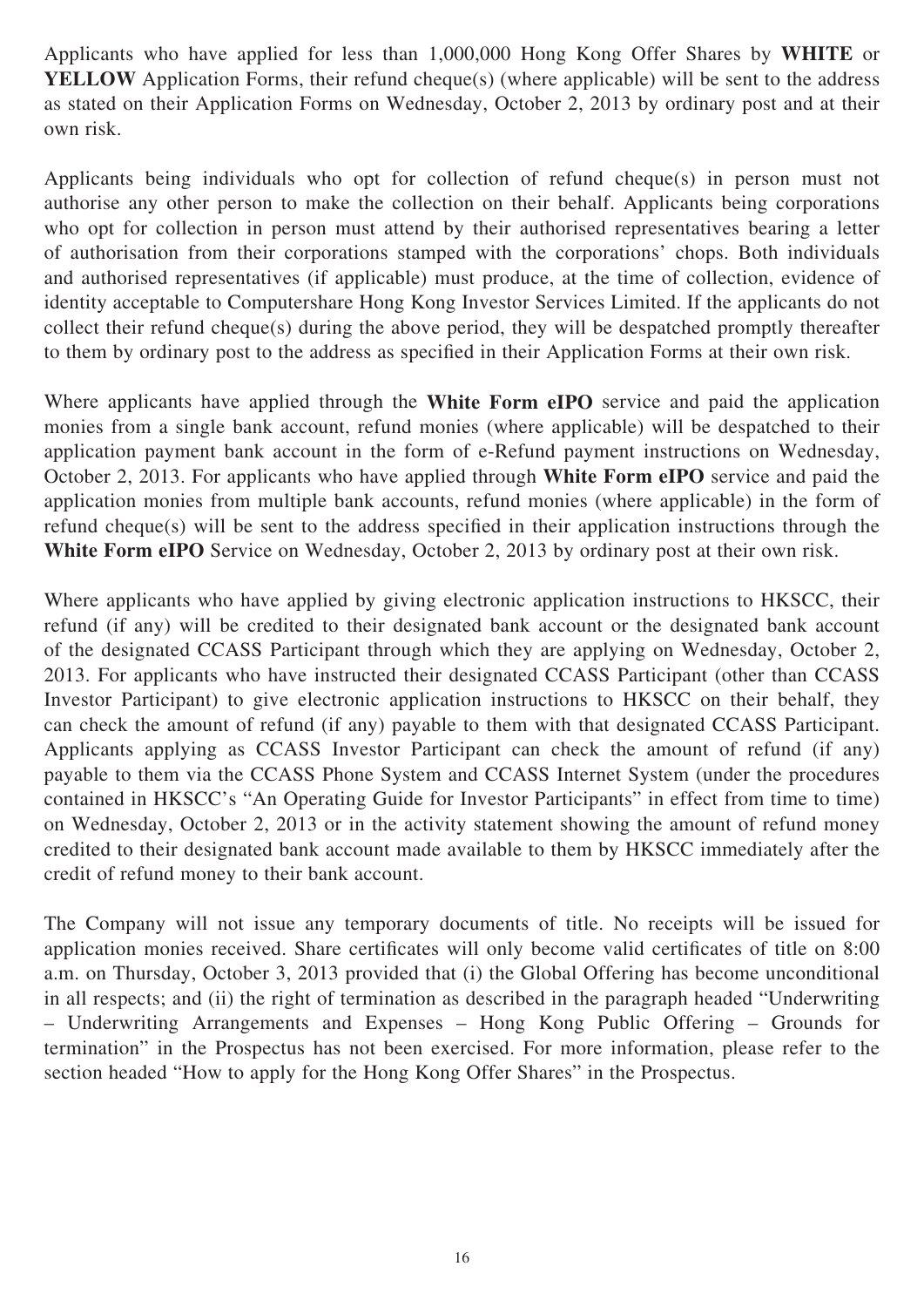# **DEPOSIT OF SHARE CERTIFICATES INTO CCASS**

For those applicants applying for the Hong Kong Offer Shares using a **YELLOW** Application Form or by giving electronic application instructions to HKSCC via CCASS, and their application is wholly or partially successful, their Share certificates will be issued in the name of HKSCC Nominees and deposited into CCASS for credit to their CCASS Investor Participant's stock account or the stock account of their designated CCASS Participant as instructed by them on Wednesday, October 2, 2013, or under contingent situation, on any other date as shall be determined by HKSCC or HKSCC Nominees.

CCASS Investor Participants using **YELLOW** Application Forms and CCASS Participants applying by giving electronic application instructions to HKSCC should check the results of the Hong Kong Public Offering published herein and report any discrepancies to HKSCC before 5:00 p.m. on Wednesday, October 2, 2013 or such other date as shall be determined by HKSCC or HKSCC Nominees. Applicants applying as CCASS Investor Participants by using **YELLOW** Application Forms or by giving electronic application instructions to HKSCC can also check the result of application via the CCASS Phone System and CCASS Internet System (under the procedures contained in HKSCC's "An Operating Guide for Investors Participants" in effect from time to time).

Applicants applying through a designated CCASS Participant (other than CCASS Investor Participant) using **YELLOW** Application Form or by giving electronic application instructions to HKSCC for credit to the stock account of their designated CCASS Participant (other than CCASS Investor Participant) can check the number of Hong Kong Offer Shares allotted to them with that CCASS Participant.

For CCASS Investor Participants, they can check their new account balance via the CCASS Phone System and the CCASS Internet System immediately after the credit of the Hong Kong Offer Shares to their stock account on Wednesday, October 2, 2013. HKSCC will also make available to them an activity statement showing the number of Hong Kong Offer Shares credited to their stock account.

# **COMMENCEMENT OF DEALINGS**

Assuming that the Global Offering becomes unconditional at 8:00 a.m. on Thursday, October 3, 2013, dealings in the Shares on the Stock Exchange are expected to commence at 9:00 a.m. on Thursday, October 3, 2013. Shares will be traded in Board Lots of 100 Shares each. The stock code of the Shares is 00484.